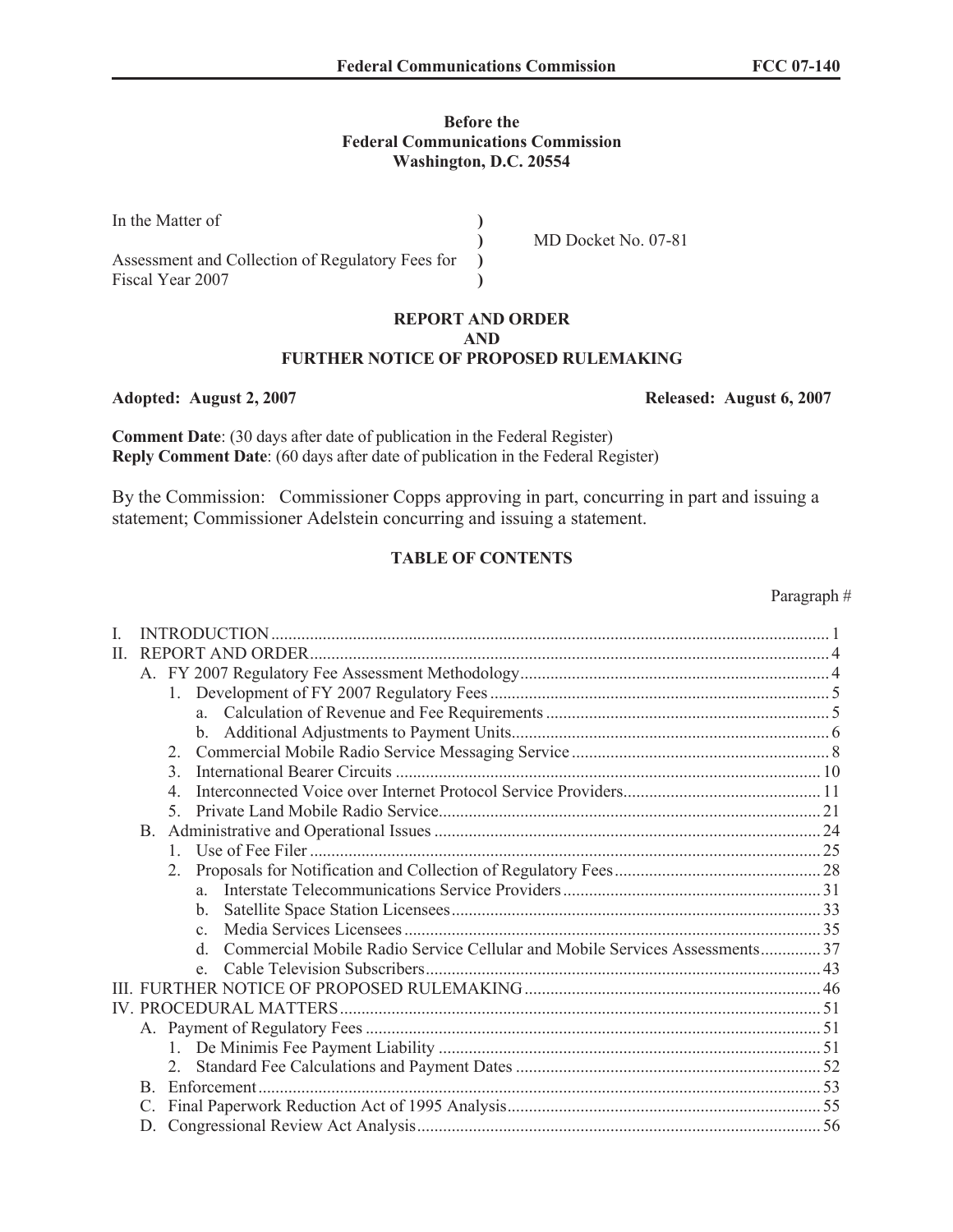| -57                                                                                                 |
|-----------------------------------------------------------------------------------------------------|
|                                                                                                     |
|                                                                                                     |
| <b>ATTACHMENTS</b>                                                                                  |
| Attachment A1 Initial Regulatory Flexibility Analysis                                               |
| Attachment A2 Final Regulatory Flexibility Analysis                                                 |
| Attachment B Sources of Payment Unit Estimates for FY 2007                                          |
| Attachment C Calculation of Revenue Requirements and Pro-Rata Fees                                  |
| Attachment D FY 2007 Schedule of Regulatory Fees                                                    |
| Attachment E Factors, Measurements, and Calculations that Determine Station Contours and Population |
| Coverages                                                                                           |
| Attachment F FY 2006 Schedule of Regulatory Fees                                                    |
| Attachment G List of Commenters                                                                     |
| Attachment H Rule Changes                                                                           |

# **I. INTRODUCTION**

1. In this Report and Order and Further Notice of Proposed Rulemaking, we conclude a proceeding to collect \$290,295,160 in regulatory fees for Fiscal Year ("FY") 2007, pursuant to section 9 of the Communications Act of 1934, as amended (the "Act"). Section 9 regulatory fees are mandated by Congress and are collected to recover the regulatory costs associated with the Commission's enforcement, policy and rulemaking, user information, and international activities.<sup>1</sup> The Further Notice of Proposed Rulemaking ("FNPRM") seeks comment on the appropriate fee structure for Broadband Radio Service ("BRS").

2. We retain the established methods, policies, and procedures for collecting section 9 regulatory fees adopted by the Commission in prior years. We have found that the assessment methodology adopted in prior regulatory fee cycles has provided a satisfactory means for collecting the Commission's annual appropriations. In addition to the assessment methodology, we retain and enhance our administrative measures used for notification and assessment of regulatory fees as in previous years, such as generating bills and pre-completed assessment notifications for certain regulatees. Beginning this year, we expand our billing efforts to include licensees of earth stations and cable television relay service ("CARS") stations. We will also apply regulatory fee obligations to interconnected Voice over Internet Protocol ("VoIP") providers. Finally, we wish to take this opportunity to strongly encourage regulatees to electronically file their FY 2007 regulatory fee payments via Fee Filer.

3. The Commission is obligated to collect \$290,295,160 in regulatory fees during FY 2007 to fund the Commission's operations. Consistent with our established practice, we intend to collect these regulatory fees during a filing window in September 2007 in order to collect the required amount by the end of our fiscal year.

## **II. REPORT AND ORDER**

## **A. FY 2007 Regulatory Fee Assessment Methodology**

4. On April 18, 2007, we released a Notice of Proposed Rulemaking seeking comment on regulatory fee issues.<sup>2</sup> As noted in the *FY 2007 NPRM*, the section 9 regulatory fee proceeding is an annual rulemaking process intended to ensure the Commission collects the fee amount required by Congress each

 $1$  47 U.S.C. § 159(a).

<sup>&</sup>lt;sup>2</sup> See Assessment and Collection of Regulatory Fees for Fiscal Year 2007, Notice of Proposed Rulemaking, 22 FCC Rcd 7975 (2007) ("*FY 2007 NPRM*"*)*.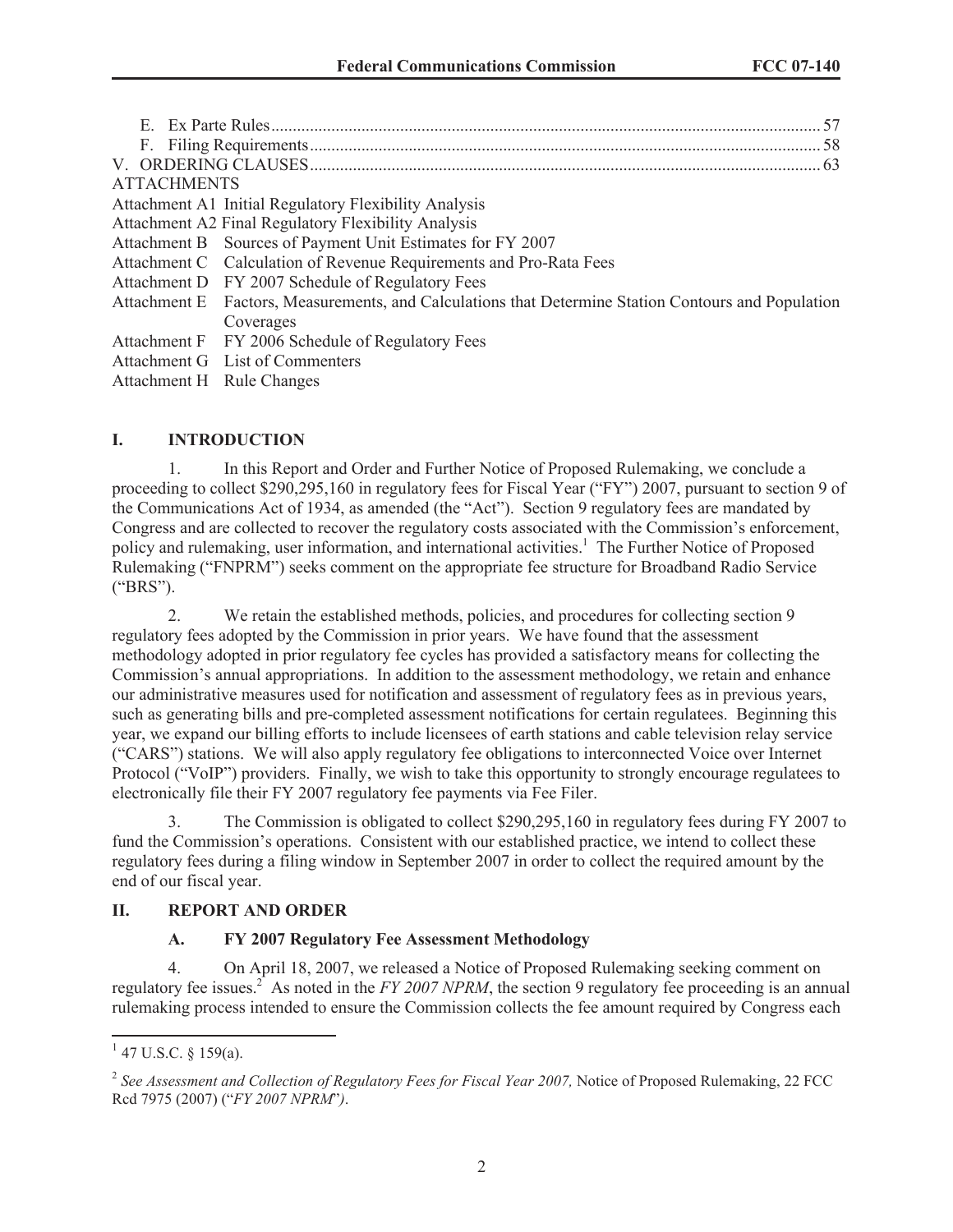year. In the *FY 2007 NPRM*, we proposed to largely retain the section 9 regulatory fee methodology used in the prior fiscal year. We received ten comments and six reply comments.<sup>3</sup> We address the issues raised in our *FY 2007 NPRM* below.

## **1. Development of FY 2007 Regulatory Fees**

### **a. Calculation of Revenue and Fee Requirements**

5. In our FY 2007 regulatory fee assessment, we use essentially the same section 9 regulatory fee assessment methodology adopted for FY 2006. Each fiscal year, the Commission proportionally allocates the total amount that must be collected via section 9 regulatory fees. The results of our FY 2007 regulatory fee assessment methodology (including a comparison to the prior year's results) are contained in Attachment C. For FY 2007, we will use the FY 2006 congressionally mandated amount as the basis for calculating the unit fees for each fee category. To collect the \$290,295,160 required by law, we adjust the FY 2006 amount downward by approximately 2.84 percent.<sup>4</sup> Consistent with past practice, we then divide the FY 2007 amount by the number of payment units in each fee category to determine the unit fee.<sup>5</sup> As in prior years, for cases involving small fees (*e.g.*, licenses that are renewed over a multiyear term), we divide the resulting unit fee by the term of the license, and then round these unit fees consistent with the requirements of section 9(b)(2).

### **b. Additional Adjustments to Payment Units**

6. In calculating the FY 2007 regulatory fees listed in Attachment D, we further adjusted the FY 2006 list of payment units (Attachment B) based upon licensee databases and industry and trade group projections. Whenever possible, we verified these estimates from multiple sources to ensure the accuracy of these estimates. In some instances, Commission licensee databases were used, while in other instances, actual prior year payment records and/or industry and trade association projections were used in determining the payment unit counts.<sup>6</sup> Where appropriate, we adjusted and rounded our final estimates to take into consideration events that may impact the number of units for which regulatees submit payment, such as

<sup>&</sup>lt;sup>3</sup> See Attachment G for the list of commenters and abbreviated names.

<sup>&</sup>lt;sup>4</sup> The percentage decrease of approximately 2.84 percent is based on the total amount of regulatory fees that was mandated by Congress to be collected in FY 2006, which included an amount of \$288,771,000 in regulatory fees pursuant to section 9 of the Act and an additional \$10,000,000 as required by section 3013 of the Deficit Reduction Act (Public Law 109-171). Together, the total amount of regulatory fees mandated by Congress to be collected in FY 2006 was \$298,771,000. Also, the decrease in regulatory fee payments of approximately 2.84 percent in FY 2007 is reflected in the revenue that is expected to be collected from each service category. Because this expected revenue is adjusted for each individual service category each year by the number of estimated payment units in a service category, and then adjusted for rounding, the actual fee will likely differ by an amount more or less than 2.84 percent. For example, in industries where the number of payment units is declining, the per-unit regulatory fee amount for FY 2007 may actually be more than the amount for FY 2006.

 $<sup>5</sup>$  In many instances, the regulatory fee amount is a flat fee per licensee or regulatee. However, in some instances the</sup> fee amount represents a per-unit fee (such as for International Bearer Circuits), a per-unit subscriber fee (such as for Cable, Commercial Mobile Radio Service ("CMRS") Cellular/Mobile and CMRS Messaging), or a fee factor per revenue dollar (Interstate Telecommunications Service Provider fee). The payment unit is the measure upon which the fee is based, such as a licensee, regulatee, subscriber fee, *etc*.

<sup>&</sup>lt;sup>6</sup> The databases we consulted include, but are not limited to, the Commission's Universal Licensing System (ULS), International Bureau Filing System ("IBFS"), Consolidated Database System ("CDBS") and Cable Operations and Licensing System ("COALS"). We also consulted industry sources including, but not limited to, *Television & Cable Factbook* by Warren Publishing, Inc. and the *Broadcasting and Cable Yearbook* by Reed Elsevier, Inc., as well as reports generated within the Commission such as the Wireline Competition Bureau's *Trends in Telephone Service* and the Wireless Telecommunications Bureau's *Numbering Resource Utilization Forecast* and *Annual CMRS Competition Report*. For additional information on source material, *see* Attachment B.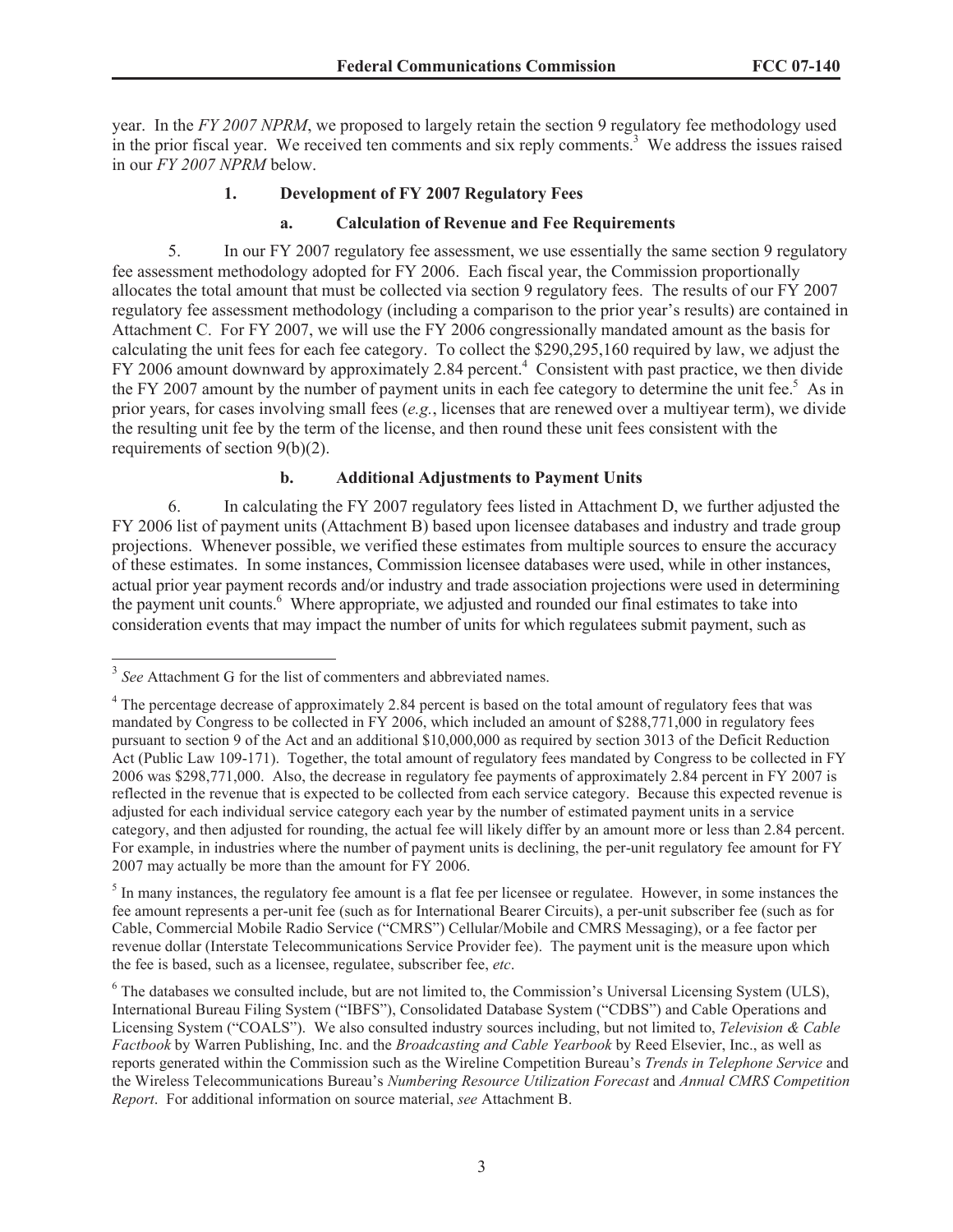waivers and exemptions that may be filed in FY 2007, and fluctuations in the number of licensees or station operators due to economic, technical, or other reasons. Therefore, when we state that our estimated FY 2007 payment units are based on FY 2006 actual payment units, the number may have been rounded or adjusted slightly to account for these variables.

7. We consider additional factors in determining regulatory fees for AM and FM radio stations. These factors are facility attributes and the population served by the radio station. The calculation of the population served is determined by coupling current U.S. Census Bureau data with technical and engineering data, as detailed in Attachment E. Consequently, the population served, as well as the class and type of service (AM or FM), determines the regulatory fee amount to be paid.<sup>7</sup>

# **2. Commercial Mobile Radio Service Messaging Service**

8. In the *FY 2007 NPRM*, we proposed to continue our policy of maintaining the CMRS Messaging Service regulatory fee at the rate that was established in FY 2002 (*i.e.*, \$0.08 per subscriber), noting that the subscriber base in this industry has declined 79 percent from 40.8 million to 8.3 million from FY 1997 to FY 2006.<sup>8</sup> The only commenters addressing this issue, AAPC and USA Mobility, state that maintaining the fee amount at \$0.08 per subscriber is the minimum action to take and that the Commission should consider reducing the fee amount.<sup>9</sup>

9. We continue to believe that maintaining the CMRS Messaging regulatory fee at the rate established in FY 2002, rather than allowing it to increase, is the appropriate level of relief to be afforded to the messaging industry. We are cognizant of the financial hardship that could be caused by increasing the fee (shrinking profit margins, additional loss of subscribers, reduced revenue, *etc*.) for this service category. Therefore, we adopt our proposal to maintain the CMRS Messaging Service regulatory fee for FY 2007 at \$0.08 per subscriber.

# **3. International Bearer Circuits**

10. In our *FY 2006 NPRM*,<sup>10</sup> we noted that VSNL Telecommunications (US) Inc. ("VSNL") had filed a Petition for Rulemaking urging the Commission to revise its regulatory fee methodology for bearer circuits;<sup>11</sup> and that we issued a Public Notice designating the proceeding as RM-11312 and requesting comment on the Petition.<sup>12</sup> We stated in our *FY 2006 Report and Order* that the issues presented in the Petition warrant consideration separately from the Commission's annual regulatory fee proceeding.<sup>13</sup> In our *FY* 2007 NPRM, we received a set of joint comments filed by seven submarine cable

 $<sup>7</sup>$  In addition, beginning in FY 2005, we established a procedure by which we set regulatory fees for AM and FM radio</sup> and VHF and UHF television Construction Permits each year at an amount no higher than the lowest regulatory fee in that respective service category. For example, the regulatory fee for a Construction Permit for an AM radio station will never be more than the regulatory fee for an AM Class C radio station serving a population of less than 25,000.

<sup>8</sup> *See FY 2007 NPRM*, 22 FCC Rcd at 7978 , ¶ 7.

<sup>9</sup> AAPC Comments at 1; USA Mobility Comments at 3. No commenters opposed our proposal.

<sup>&</sup>lt;sup>10</sup> See Assessment and Collection of Regulatory Fees for Fiscal Year 2006, MD Docket No. 06-68, Notice of Proposed Rulemaking, 21 FCC Rcd 3708, 3718, n.20 (2006) ("*FY 2006 NPRM*").

<sup>&</sup>lt;sup>11</sup> *See* Petition for Rulemaking of VSNL Telecommunications (US) Inc., RM-11312 (filed Feb. 6, 2006) ("VSNL Petition").

<sup>12</sup> *See* Consumer and Governmental Affairs Bureau, Reference Information Center, *Public Notice,* Report No. 2759 (rel. Feb. 15, 2006).

<sup>&</sup>lt;sup>13</sup> See Assessment and Collection of Regulatory Fees for Fiscal Year 2006, MD Docket No. 06-68, Report and Order, 21 FCC Rcd 8092, 8098-99, ¶ 18 (2006) ("*FY 2006 Report and Order*").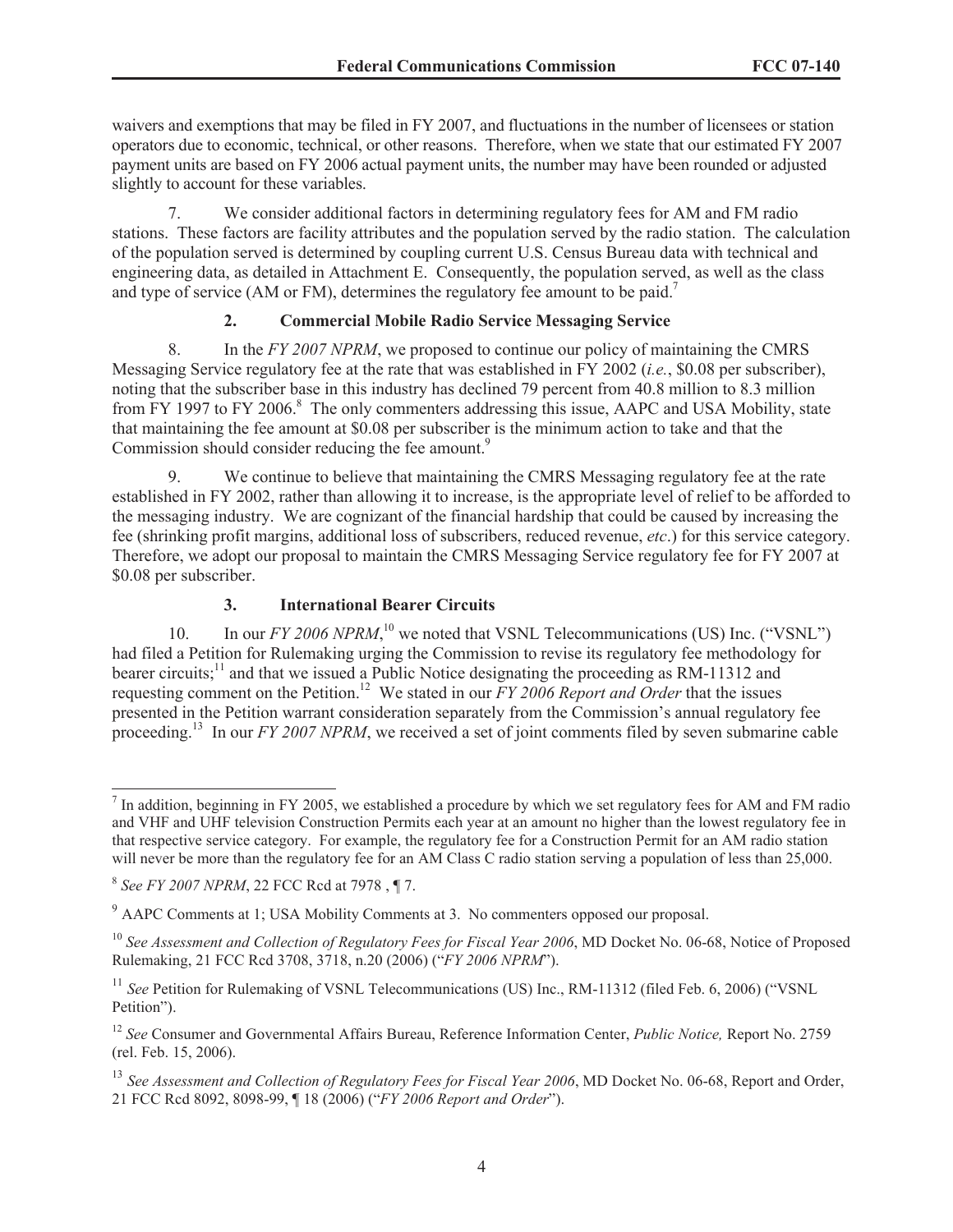landing licensees urging the Commission to take similar action.<sup>14</sup> We reiterate that the issues presented in the Petition warrant consideration separately from the Commission's annual regulatory fee proceeding.<sup>15</sup>

### **4. Interconnected Voice over Internet Protocol Service Providers**

11. In the *FY 2007 NPRM*, we observed that providers of interconnected VoIP<sup>16</sup> services are now required to contribute to the Universal Service Fund ("USF")<sup>17</sup> and we tentatively concluded that the interconnected VoIP providers should also pay regulatory fees.<sup>18</sup> Our tentative conclusion was based on the mandate in section 9 of the Act that the Commission "assess and collect regulatory fees to recover the costs" of regulatory activities<sup>19</sup> as well as our analysis in the 2006 Interim Contribution Methodology *Order*. In this Report and Order we adopt our tentative conclusion in the *FY 2007 NPRM* and require interconnected VoIP providers to pay FY 2007 regulatory fees based on revenues reported on the FCC Form 499-A at the same rate as interstate telecommunications service providers ("ITSPs").<sup>20</sup>

#### **a. Jurisdiction**

12. By way of recent background, in the *2006 Interim Contribution Methodology Order*, the Commission, among other things, established universal service contribution obligations for providers of interconnected VoIP service based on its permissive authority under section 254(d) of the Act and its ancillary jurisdiction under Title I of the Act.<sup>21</sup> The Commission noted that significant growth in the number of VoIP subscribers in recent years is expected to continue.<sup>22</sup> In addition, the Commission observed that the USF revenue base had been diminishing and the contribution factor used to determine contributor payments into the fund has risen considerably as a result.<sup>23</sup> Interconnected VoIP service is increasingly used to replace traditional telephone service and, as the interconnected VoIP service industry continues to grow and to attract customers who previously relied on traditional voice service, it was inappropriate to exclude interconnected VoIP service from universal service contribution requirements.<sup>24</sup> In its *Vonage* decision, the D.C. Circuit upheld the Commission's decision to impose USF fees on

<sup>18</sup> *FY 2007 NPRM*, 22 FCC Rcd at 7979, ¶ 10.

 $19$  47 U.S.C. § 159(a)(1).

<sup>14</sup> *See* Joint Comments at 1.

<sup>&</sup>lt;sup>15</sup> We incorporate the instant comments of the seven cable landing licensees into the VSNL Petition proceeding, RM-11312.

<sup>&</sup>lt;sup>16</sup> *See* 47 C.F.R § 9.3 for the definition of interconnected VoIP service.

<sup>17</sup> *See Universal Service Contribution Methodology*, Report and Order and Notice of Proposed Rulemaking, WC Docket No. 06-122, 21 FCC Rcd 7518, 7536-543, ¶¶ 34-49 (2006) ("*2006 Interim Contribution Methodology Order*") (finding that interconnected VoIP service providers are "providers of interstate telecommunications" under section 254(d) and asserting the Commission's permissive authority to require interconnected VoIP service providers to contribute to the preservation and advancement of universal service), *aff'd in relevant part*, *Vonage Holdings Corp., v. FCC*, No. 06-1276 (D.C. Cir. 2007)("*Vonage*").

 $^{20}$  Interconnected VoIP providers will pay FY 2007 regulatory fees during a separate filing window (to be determined later), most likely in 2008. For FY 2008, interconnected VoIP providers will be required to pay regulatory fees in the same filing window as other entities.

<sup>21</sup> *2006 Interim Contribution Methodology Order*, 21 FCC Rcd at 7538-543, ¶¶ 38-49.

<sup>22</sup> *Id.*, 21 FCC Rcd at 7528-29, ¶ 19.

<sup>23</sup> *Id.*

<sup>24</sup> *Id*., 21 FCC Rcd at 7541, ¶ 44.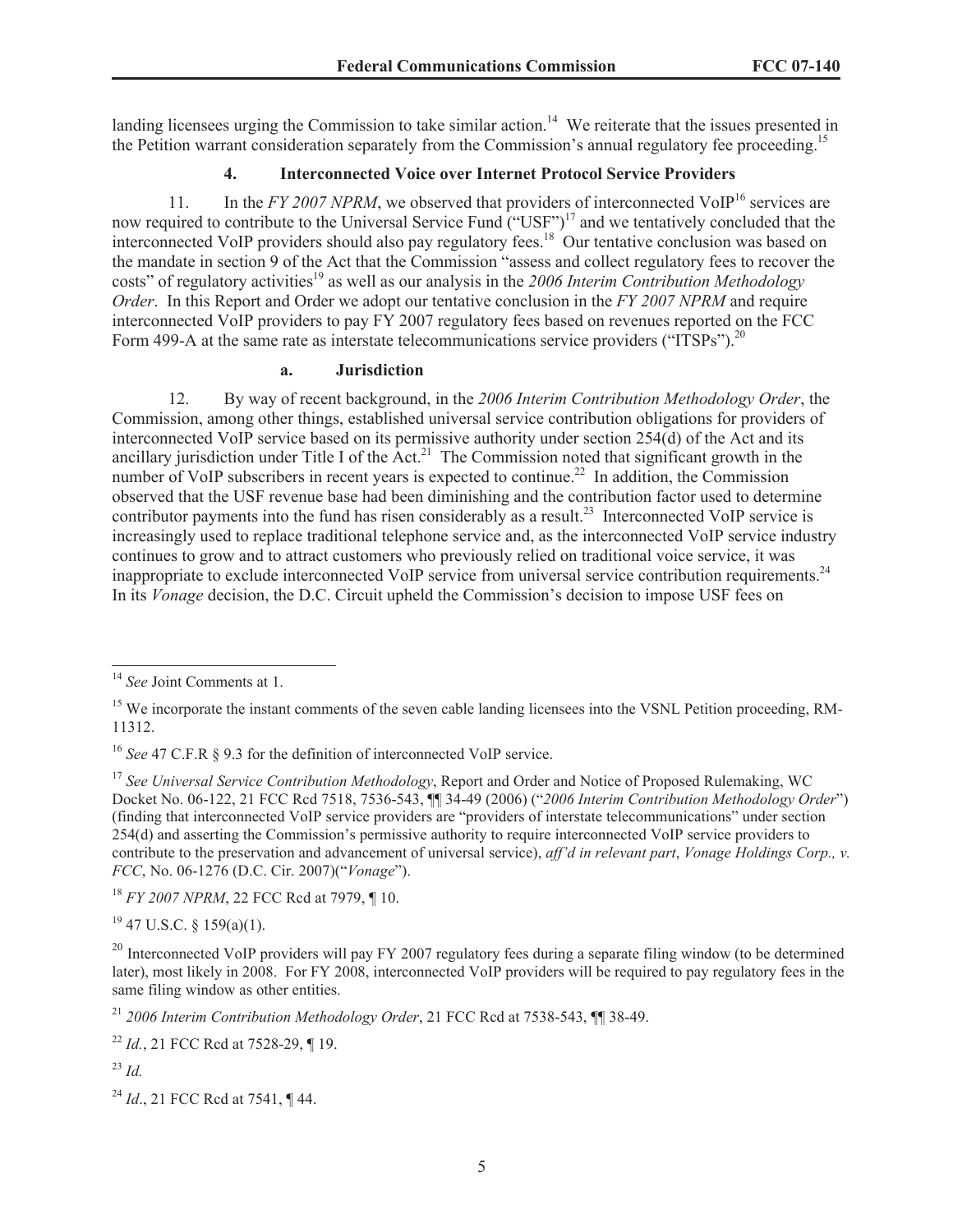interconnected VoIP providers.<sup>25</sup> Prior to the *2006 Interim Contribution Methodology Order*, the Commission asserted its ancillary jurisdiction under Title I of the Act to require providers of interconnected VoIP services to supply 911 emergency calling capabilities to their customers.<sup>26</sup> More recently, the Commission also extended the section 222 customer proprietary network information ("CPNI") obligations, disability access obligations, and telecommunications relay services ("TRS") requirements to providers of interconnected VoIP services using its Title I authority.<sup>27</sup>

13. Consistent with our previous orders, we conclude that Title I of the Act gives us direct authority to impose regulatory fees on providers of interconnected VoIP services. In particular, we have previously found, based on sections 1 and 2(a) of the Act, coupled with the definitions set forth in section 3(33) ("radio communication") and section 3(52) ("wire communication"), that interconnected VoIP services are covered by the Commission's general jurisdictional grant.<sup>28</sup> Section 1 of the Act states that the Commission is created "[f]or the purpose of regulating interstate and foreign commerce in communication by wire and radio so as to make available, so far as possible, to all the people of the United States . . . a rapid, efficient, Nation-wide, and world-wide wire and radio communication service with adequate facilities at reasonable charges," and that the agency "shall execute and enforce the provisions of th[e] Act."<sup>29</sup> Section 2(a), in turn, confers on the Commission regulatory authority over all interstate communication by wire or radio.<sup>30</sup> As we have previously observed, interconnected VoIP services are covered by the statutory definitions of "wire communication" and/or "radio communication" because they involve "transmission of [voice] by aid of wire, cable, or other like connection . . ." and/or "transmission by radio . . ." of voice.<sup>31</sup> Therefore, these services come within the scope of the Commission's subject matter jurisdiction under section 2(a) of the Act. Accordingly, section 9 of the Act gives the Commission direct authority to impose regulatory fees on interconnected VoIP providers. Specifically, section 9 states that the Commission "shall assess and collect regulatory fees to recover the costs of the following regulatory activities of the Commission: enforcement activities, policy and rulemaking activities, user information

<sup>27</sup> *Implementation of the Telecommunications Act of 1996, Telecommunications Carriers' Use of Customer Proprietary Network Information and Other Customer Information, IP-Enabled Services*, CC Docket No. 96-115, WC Docket No. 04-36, Report and Order and Further Notice of Proposed Rulemaking, 22 FCC Rcd 6927 (2007) ("*EPIC CPNI Order*"); *IP-Enabled Services, Implementation of Sections 255 and 251(a)(2) of the Communications Act of 1934, as Enacted by the Telecommunications Act of 1996: Access to Telecommunications Service, Telecommunications Equipment and Customer Premises Equipment by Persons with Disabilities*, WC Docket No. 04- 36, WT Docket No. 96-198, Report and Order, FCC 07-110 (rel. June 15, 2007) ("*VoIP TRS Order*").

<sup>28</sup> *See, e.g., VoIP 911 Order,* 20 FCC Rcd at 10261-62, ¶ 28.

 $^{29}$  47 U.S.C. § 151.

<sup>&</sup>lt;sup>25</sup> *Vonage* at 15. Because it found that the Commission has authority under section 254(d) of the Act to impose USF contribution obligations on interconnected VoIP providers, the court did not decide whether the Commission also could have imposed this obligation pursuant to its Title I ancillary jurisdiction. *Id.* at 15-16.

<sup>&</sup>lt;sup>26</sup> See E911 Requirements for IP-Enabled Service Providers, First Report and Order and Notice of Proposed Rulemaking, 20 FCC Rcd 10245 (2005) ("*VoIP 911 Order*")*;* 47 C.F.R. Part 9. The Commission also concluded that providers of interconnected VoIP services are subject to the Communications Assistance for Law Enforcement Act ("CALEA"). *See Communications Assistance for Law Enforcement Act and Broadband Access and Services*, ET Docket No. 04-295, RM-10865, First Report and Order and Further Notice of Proposed Rulemaking, 20 FCC Rcd 14989, 14991-92, ¶ 8 (2002) ("*CALEA First Report and Order*"), *aff'd*, *American Council on Education v. FCC*, 451 F.3d 226 (D.C. Cir. 2006).

<sup>&</sup>lt;sup>30</sup> *See* 47 U.S.C. § 152(a) (stating that the provisions of the Act "shall apply to all interstate and foreign communication by wire or radio and all interstate and foreign transmission of energy by radio, which originates and/or is received within the United States, and to all persons engaged within the United States in such communication or such transmission of energy by radio. . .").

<sup>31</sup> *VoIP 911 Order,* 20 FCC Rcd at 10261-62, ¶ 28.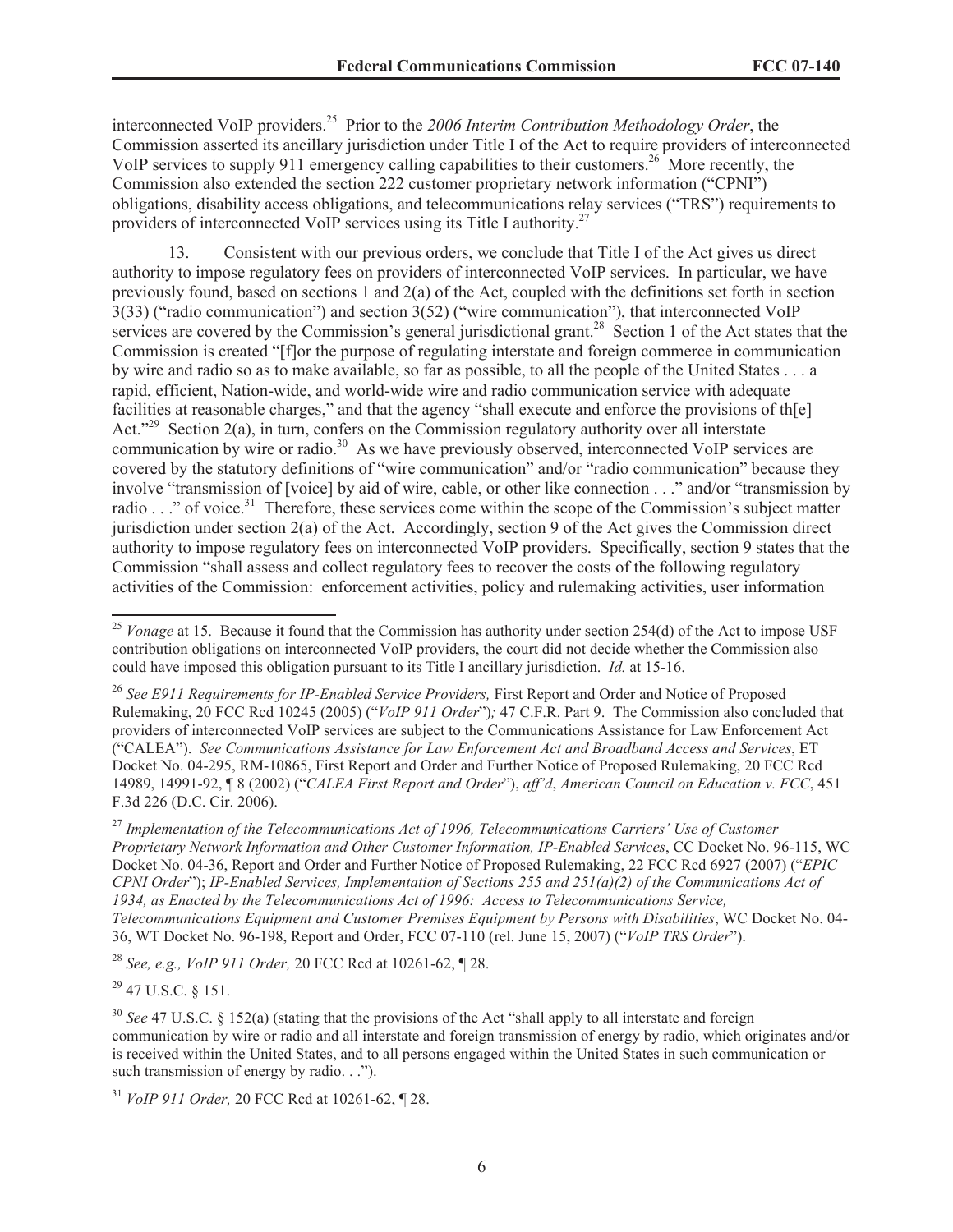services, and international activities."<sup>32</sup> In light of the many and increasing resources the Commission now dedicates to VoIP, the Commission should recover costs from interconnected VoIP providers.<sup>33</sup>

14. We disagree with the VON Coalition's argument that we do not have jurisdiction to extend regulatory fees to interconnected VoIP providers because regulatory fees can only be assessed on entities subject to licensing or certification requirements.<sup>34</sup> On the contrary, section 9 gives the Commission broad authority to impose regulatory fees. Section 9 does not limit the regulatory fee requirement to licensees. Moreover, the Commission has not, in the annual regulatory fee orders or otherwise, specifically limited the implementation of section 9 to "licensees." To construe section 9 as narrowly as the VON Coalition proposes would prohibit the Commission from recovering costs from providers that impose costs on the Commission, simply because they were not licensees and would unreasonably lighten regulatory costs on certain industry segments at the cost of others.

### **b. Basis and Rate**

15. Having concluded that the Commission has authority to assess regulatory fees on interconnected VoIP providers, we must determine how to assess those fees. Specifically, we must determine whether to base fees on revenues or subscribers, or some other basis, and at what rate. We conclude that interconnected VoIP providers should pay regulatory fees based on their interstate and international revenue at the same rate as ITSPs.

16. In the *FY 2007 NPRM*, we sought comment on whether interconnected VoIP providers should be assessed regulatory fees based on revenues, which would be consistent with the regulatory fee methodology used for interstate telecommunications service providers, or if we should use a numbersbased approach, which would be consistent with the methodology used for CMRS.<sup>35</sup> Most commenters addressing this issue favor a numbers-based or subscriber-based approach, as opposed to a revenue-based approach.<sup>36</sup> We instead adopt a revenue-based approach as adopted in the *2006 Interim Contribution Methodology Order* for USF contributions. The Commission's conclusion that interconnected VoIP service is more closely analogous to wireline toll service than to CMRS guides us here.<sup>37</sup> As a result, we will use revenue as the basis for imposing regulatory fees on interconnected VoIP providers instead of a subscriber-based approach, which is the basis for wireless providers.<sup>38</sup>

17. Commenters contend that broadband providers often offer a bundle of services to consumers and it may be difficult to separate the telecommunications service revenues from the other

<sup>35</sup> *FY 2007 NPRM*, 22 FCC Rcd at 7979, ¶ 10.

 $\frac{32}{47}$  U.S.C. §159(a)(1).

<sup>33</sup> *See, e.g.*, nn.26-27 *supra.* Although we find that section 9 by its terms allows us to impose regulatory fees on providers of interconnected VoIP services, we also find, consistent with our prior orders, that we have ancillary authority under Title I to impose these fees. *See, e.g., VoIP 911 Order,* 20 FCC Rcd at 10261-63, ¶¶ 26-29. Interconnected VoIP providers fall within our Title I jurisdictional grant and the assessment of regulatory fees to fund Commission operations is critical to the effective performance of the Commission's responsibilities.

<sup>&</sup>lt;sup>34</sup> VON Coalition Comments at 6-7; WCA Comments at 3-5 & Reply Comments at 2-3.

<sup>36</sup> *See, e.g.*, Nuvio Comments at 4; IUB Comments at 2-4; Comcast Comments at 1-2; WCA Comments at 3; NCTA Reply Comments at 2; VON Coalition Reply Comments at 6. Nuvio and VON Coalition suggest that if the Commission adopts a numbers-based assessment, the assessment should be on active numbers and not the inventory of numbers. Nuvio Comments at 4; VON Coalition Reply Comments at n. 16.

<sup>&</sup>lt;sup>37</sup> The D.C. Circuit rejected Vonage's challenge to that conclusion because Vonage was unable to show why usage patterns for VoIP are more like those for wireless than for wireline toll. *Vonage* at 18.

<sup>38</sup> *See* NTCA Comments at 2.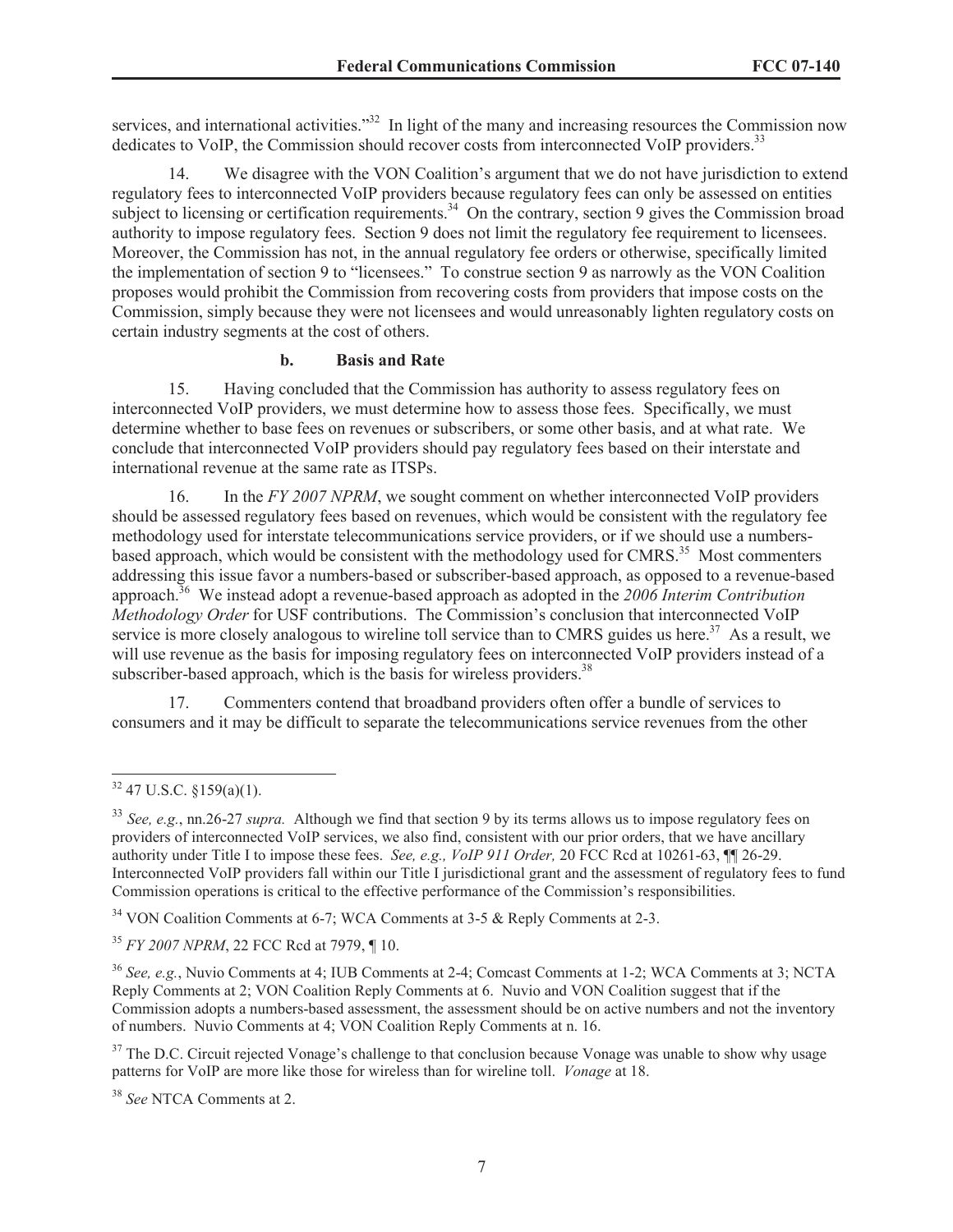revenues.<sup>39</sup> Consistent with our decision in the *2006 Interim Contribution Methodology Order*, however, interconnected VoIP providers may avoid separating revenue types by using a safe-harbor level of 64.9 percent interstate or international revenues for purposes of calculating regulatory fee obligations.<sup>40</sup> Interconnected VoIP providers may contribute based on a lesser percentage if they provide supporting traffic studies. $41$ 

18. We also conclude that interconnected VoIP providers will pay regulatory fees on their interstate and international revenues at the same rate as ITSPs. As we stated in the *2006 Interim Contribution Methodology Order*, interconnected VoIP providers offer a service that is almost indistinguishable, from the consumers' point of view, from the service offered by interstate telecommunications service providers.<sup>42</sup> Further, the explosive growth of the VoIP industry in recent years has resulted in recent Commission actions addressing the service.<sup>43</sup> The growth of the VoIP industry and the extent to which VoIP service is used as a substitute for analog voice service have necessitated a number of Commission rulemaking proceedings pertaining to interconnected VoIP services.

19. We recognize that the costs and benefits associated with our regulation of interconnected VoIP providers are not identical as those associated with regulating interstate telecommunications service and CMRS.<sup>44</sup> For example, at this time interconnected VoIP providers are not subject to the Commission's enforcement authority in most instances and only recently have the Commission's rulemaking activities involved interconnected VoIP providers.<sup>45</sup> The Commission does not maintain a database system pertaining to interconnected VoIP providers similar to the registration and filing systems for CMRS and wireline carriers.<sup>46</sup> In addition, interconnected VoIP providers do not receive certain benefits, such as universal service support payments and interconnection rights, as Title II carriers do.<sup>47</sup> Section 9 is clear, however, that regulatory fee assessments are based on the burden imposed on the Commission, not benefits

<sup>44</sup> *See* WCA Comments at 6; VON Coalition Comments at 15-17 & n.42.

<sup>45</sup> VON Coalition Comments at 16.

<sup>46</sup> *Id.*

<sup>&</sup>lt;sup>39</sup> Nuvio Comments at 4; Iowa Utilities Board Comments at 2-4; Comcast Comments at 1-2; WCA Comments at 3; NCTA Reply Comments at 2. Nuvio suggests that if the Commission adopts a numbers-based assessment, the assessment should be on active numbers and not the inventory of numbers. Nuvio Comments at 4.

<sup>40</sup> *See 2006 Interim Contribution Methodology Order*, 21 FCC Rcd at 7544-45, ¶ 53; *Vonage,* slip op. at 7, 17-19.

<sup>41</sup> Consistent with the *Vonage* decision, interconnected VoIP providers need not at this time obtain pre-approval of their traffic studies. Rather, they must submit any studies upon which they rely no later than the deadline for submitting the FCC Form 499-Q for the same time period. *Vonage,* slip op. at 19-20; *2006 Interim Contribution Methodology Order,* 21 FCC Rcd at 7535, ¶ 32.

<sup>&</sup>lt;sup>42</sup> The Commission has determined that interconnected VoIP service is increasingly used to replace analog voice service. *See 2006 Interim Contribution Methodology Order*, 21 FCC Rcd at 7542, ¶ 48.

<sup>43</sup> *See, e.g.*, *2006 Interim Contribution Methodology Order*, 21 FCC Rcd at 7541-43, ¶¶ 46-49; *VoIP 911 Order*, 20 FCC Rcd at 10261-266, ¶¶ 26-35; *EPIC CPNI Order* at ¶ 55.

<sup>&</sup>lt;sup>47</sup> VON Coalition Comments at 17; WCA Comments at 6. We note that interconnected VoIP service is currently an eligible service for purposes of the schools and libraries program. In addition, the Commission recently clarified that wholesale telecommunications carriers have interconnection rights under sections 251(a) and (b) of the Act, including when providing wholesale services to interconnected VoIP providers. *See Time Warner Cable Request for Declaratory Ruling that Competitive Local Exchange Carriers May Obtain Interconnection Under Section 251 of the Communications Act of 1934, as Amended, to Provide Wholesale Telecommunications Services to VoIP Providers*, WC Docket No. 06-55, Memorandum Opinion and Order, DA 07-709 (WCB rel. Mar. 1, 2007).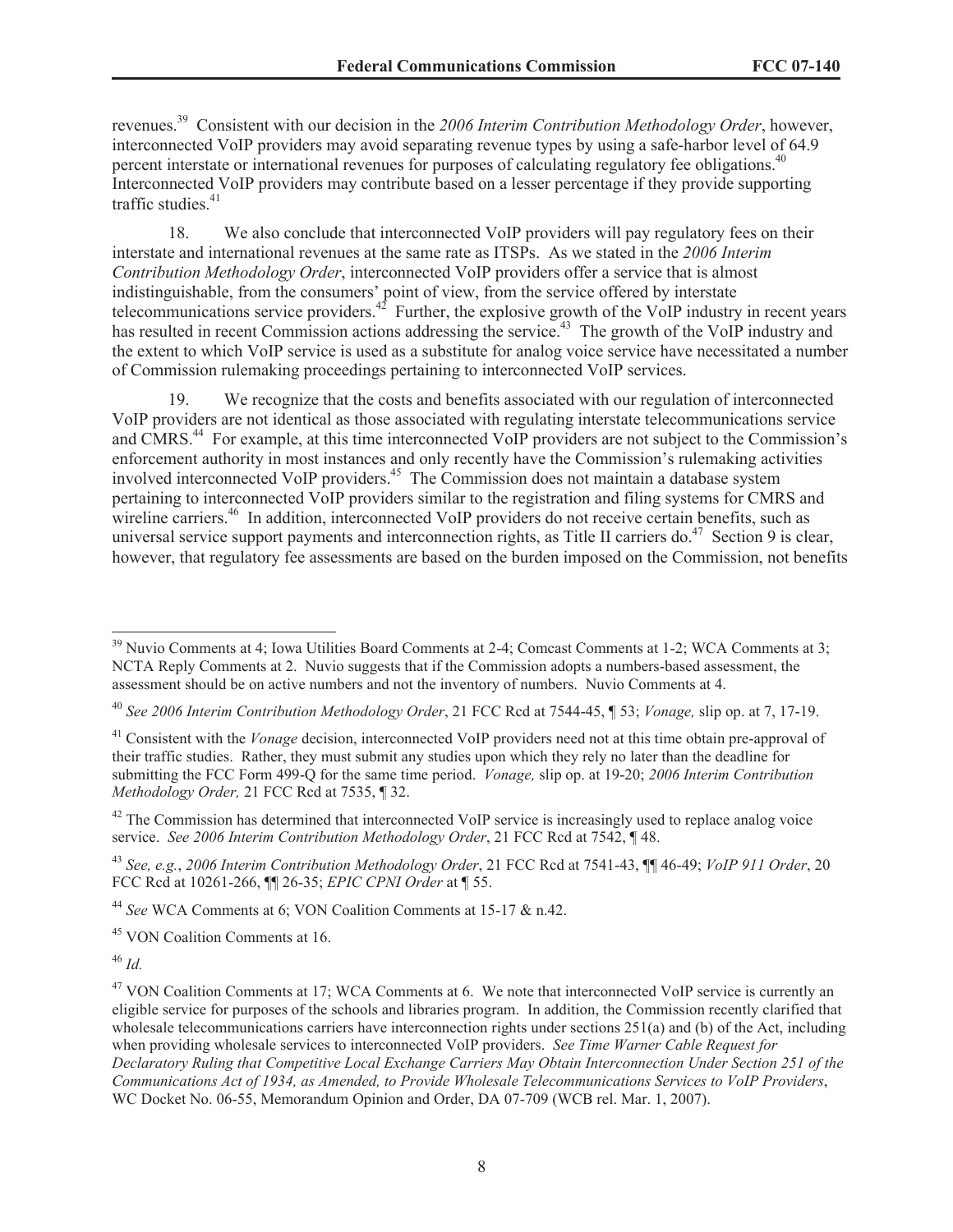realized by regulatees.<sup>48</sup> Interconnected VoIP providers create costs at the Commission by participating in rulemaking proceedings, waiver petitions, and other matters in the wake of our assertion of ancillary jurisdiction under Title I of the Act to require providers of interconnected VoIP services to contribute to the universal service fund, supply 911 emergency calling capabilities to their customers, comply with section 222 CPNI obligations, and comply with our disability access and TRS requirements.<sup>49</sup> The provision of interconnected VoIP service is a growing industry<sup>50</sup> and we can reasonably assume that this regulatory burden on the Commission will continue to increase.<sup>51</sup> Thus, this category of service providers should share in the costs of the Commission's regulatory activities in the same manner as ITSPs. Section 9 does not require the Commission to engage in a company-by-company assessment of relative regulatory costs. In any given year, companies grouped in the ITSP category, or other regulatory fee categories, might be the subject of more regulation than others, *e.g.,* merger proceedings. As a result, our responsibility here is to identify the category of regulatory fee payees with which interconnected VoIP providers most closely relate. On this note, we also observe that interconnected VoIP providers are able to offer their services because they interconnect with the PSTN, and they thereby benefit from our substantial regulation of telecommunications service providers. $52$ 

20. Because we are adding interconnected VoIP services to our regulatory fee assessments, we conclude that this is a permitted amendment under section  $9(b)(3)$  of the Act. Section  $9(b)(4)(B)$  of the Act in turn requires us to notify Congress 90 days before the change may take effect. We will provide Congress notification upon publication of this order, and will release a public notice once the amendment takes effect, if there is no Congressional objection.

#### **5. Private Land Mobile Radio Service**

21. EWA argues that the fee for Private Land Mobile Radio Service ("PLMRS") exclusive use licenses has increased from \$5 per year in 2001 to \$20 per year in 2006, and for PLMRS shared use licenses, the fee has increased from \$5 to \$10 during the same time period.<sup>53</sup> EWA further contends that this increase in fee rates is not associated with a corresponding increase in the cost of regulating the PLMRS industry, and as a result, the Commission's FY 2007 proposed Part 90 PLMRS regulatory fee of \$35 (PLMRS Exclusive Use) and \$15 (PLMRS Shared Use) is unjustified.

22. We disagree. In our *FY 2004 Report and Order*, the Commission stated that regulatory fees need not be precisely calibrated on a service-by-service basis to the actual costs of the Commission's regulatory activities for that service.<sup>54</sup> The Commission stated that, "the initial Schedule of Regulatory Fees that Congress enacted in section 9(g) reflects a 'costs adjusted for benefits' approach permitted under

 $52$  In addition, those companies that currently offer their customers both Title II services and interconnected VoIP services may choose to shift customers from the traditional landline service to the interconnected VoIP service in order to reduce the regulatory fee burden.

<sup>53</sup> EWA Comments at 2-3.

<sup>&</sup>lt;sup>48</sup> Commenters have not attempted to quantify the relative burden imposed on the Commission by interconnected VoIP providers.

<sup>49</sup> *2006 Interim Contribution Methodology Order*, 21 FCC Rcd at 7541-43, ¶¶ 46-49; *VoIP 911 Order*, 20 FCC Rcd at 10261-266, ¶¶ 26-35; *EPIC CPNI Order* at ¶ 55; *VoIP TRS Order* at ¶ 16.

<sup>50</sup> *2006 Interim Contribution Methodology Order*, 21 FCC Rcd at 7528-29, ¶ 19.

<sup>&</sup>lt;sup>51</sup> We recognize that including interconnected VoIP providers in our regulatory fee schedule at this time will have a minimal impact on the fees assessed other carriers, but this may change as the industry grows and their share of regulatory fees increases.

<sup>54</sup> *See Assessment and Collection of Regulatory Fees for Fiscal Year 2004,* MD Docket No. 04-73, Report and Order*,*  19 FCC Rcd 11662, 11665-67, ¶¶ 6-12 (2004) ("*FY 2004 Report and Order*").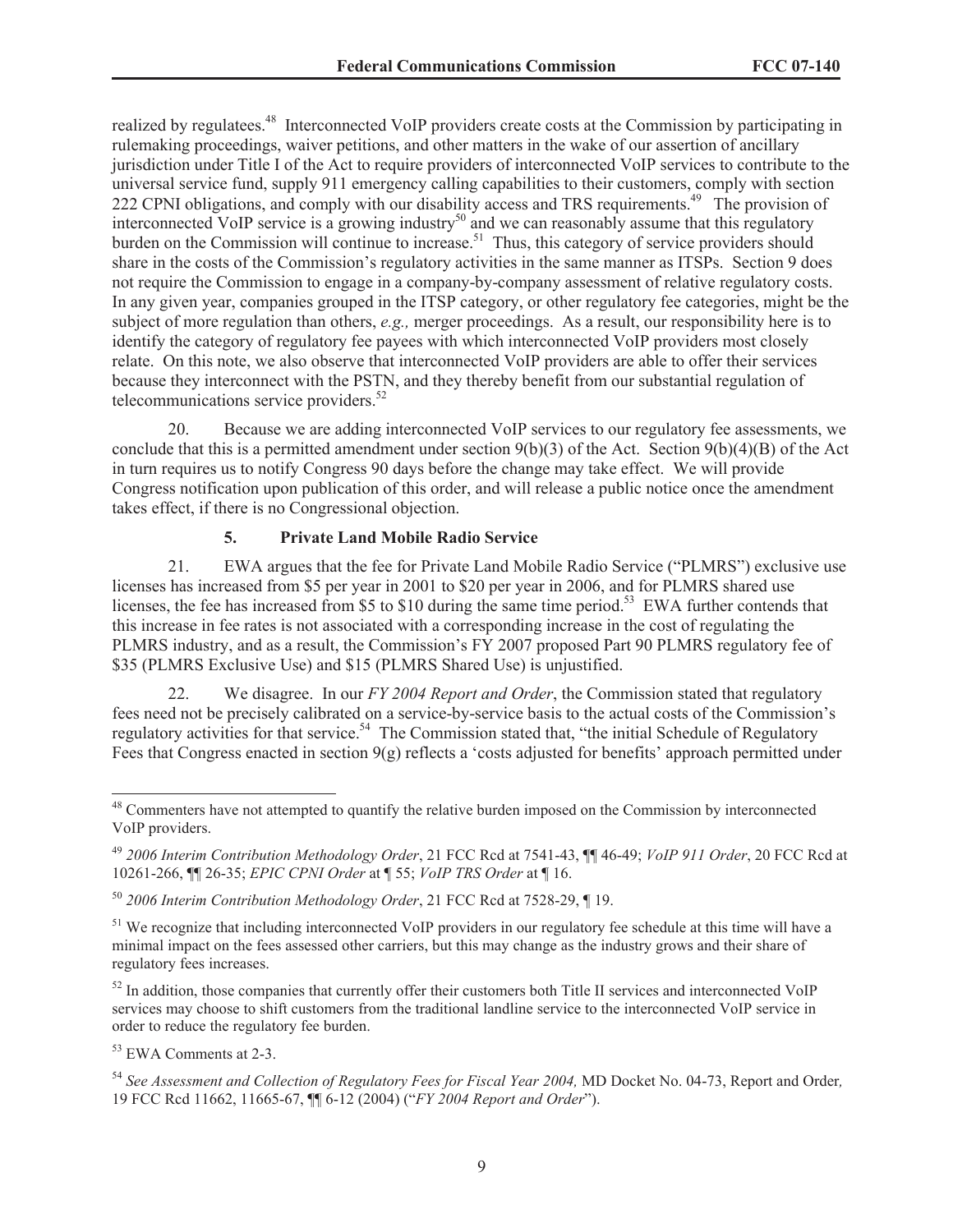section 9.<sup>"55</sup> Procedurally, the Commission calculates regulatory fees by proportionally allocating the total amount that must be collected in section 9 regulatory fees (known as "Expected Revenue"), and dividing this allocated amount by the estimated number of units in its respective fee category. In the case of PLMRS (Shared Use and Exclusive Use), the resulting figure is also divided by 10, the length of the term of a PLMRS license. Because PLMRS licenses have a ten-year term, and regulatory fees are not collected again from these licenses until after 10 years have passed, it is possible that in any given year, there may be fewer units that are either renewing their PLMRS licenses or applying for new ones. For example, between FY 2001 and FY 2006, the unit estimates for PLMRS Exclusive Use decreased from 5,500 units (FY 2001) to 2,200 units (FY 2006), a 60 percent reduction, while PLMRS Shared Use unit estimates decreased from 58,000 units (FY 2001) to 25,000 units (FY 2006), a 57 percent reduction.<sup>56</sup> At the same time that PLMRS (Shared Use and Exclusive Use) unit estimates were decreasing by nearly 60 percent, our congressionally mandated regulatory fees collections amount increased from \$200.1 million (FY 2001) to \$298.8 million (FY 2006), an increase of 49 percent. The combination of an increasing collections amount mandated by Congress combined with a decrease in the number of units resulted in a higher unit fee between FY 2001 and FY 2006 for PLMRS Shared Use and PLMRS Exclusive Use fee categories.

23. We also note that the unit fee increase has been gradual over time. For example, between FY 2001 and FY 2006, the PLMRS Shared Use unit fee remained steady at \$5 per year between FY 2001 and FY 2005, and increased only to \$10 per year beginning in FY 2006. During the same time period, the PLMRS Exclusive Use unit fee remained at \$5 per year in FY 2001 and FY 2002, increased to the level of \$10 per year in FY 2003, FY 2004, and FY 2005, and then increased to \$20 per year in FY 2006. Because these fee increases are based primarily on a declining unit base and an increasing congressional mandate to collect more annual regulatory fees, common factors that contribute to unit fee changes each year, we decline to modify or reduce the PLMRS (Shared Use and Exclusive Use) unit fee as EWA suggests.

### **B. Administrative and Operational Issues**

24. In our *FY 2007 NPRM*, we sought comment on the administrative and operational processes used to collect the annual section 9 regulatory fees. Although these issues do not affect the amount of regulatory fees parties are obligated to submit, the administrative and operational issues affect the process of submitting payment.

### **1. Use of Fee Filer**

25. We did not seek specific comment on the use of our online Fee Filer application in the *FY 2007 NPRM*. We take this opportunity, however, to strongly encourage regulatees to electronically file their FY 2007 regulatory fee payments via Fee Filer,<sup>57</sup> rather than submitting payment with a completed hardcopy Form 159, Form 159-B, and/or Form 159-W. The benefits of electronically filing via Fee Filer are expeditious payment submissions that are less expensive (no U.S. postage if paying online) and less prone to error. It also results in improved record keeping and payment reconciliation efforts, and reduces paperwork burdens on payers and Commission staff alike.

26. Traditionally, we have received hardcopy Form 159-Cs (Continuation Sheets) from our regulatees needing to make voluminous payment transactions. Our "voluminous payers" will benefit even more so by using Fee Filer. Having expanded our pre-billing initiatives in FY 2007, some regulatees will receive more than one Form 159-B; and some will be obligated to pay for fees that were pre-billed and other fees that were not pre-billed. Fee Filer relieves regulatees of the need to mail several different prebills or to follow different filing instructions for different fees; and enables all fee obligations to be paid

<sup>55</sup> *See FY 2004 Report and Order*, 19 FCC Rcd at 11666, ¶ 8.

<sup>&</sup>lt;sup>56</sup> Data derived from regulatory fee Report and Orders for fiscal years 2001-2006.

<sup>57</sup> Fee Filer can be accessed at http://www.fcc.gov/fees/feefiler.html.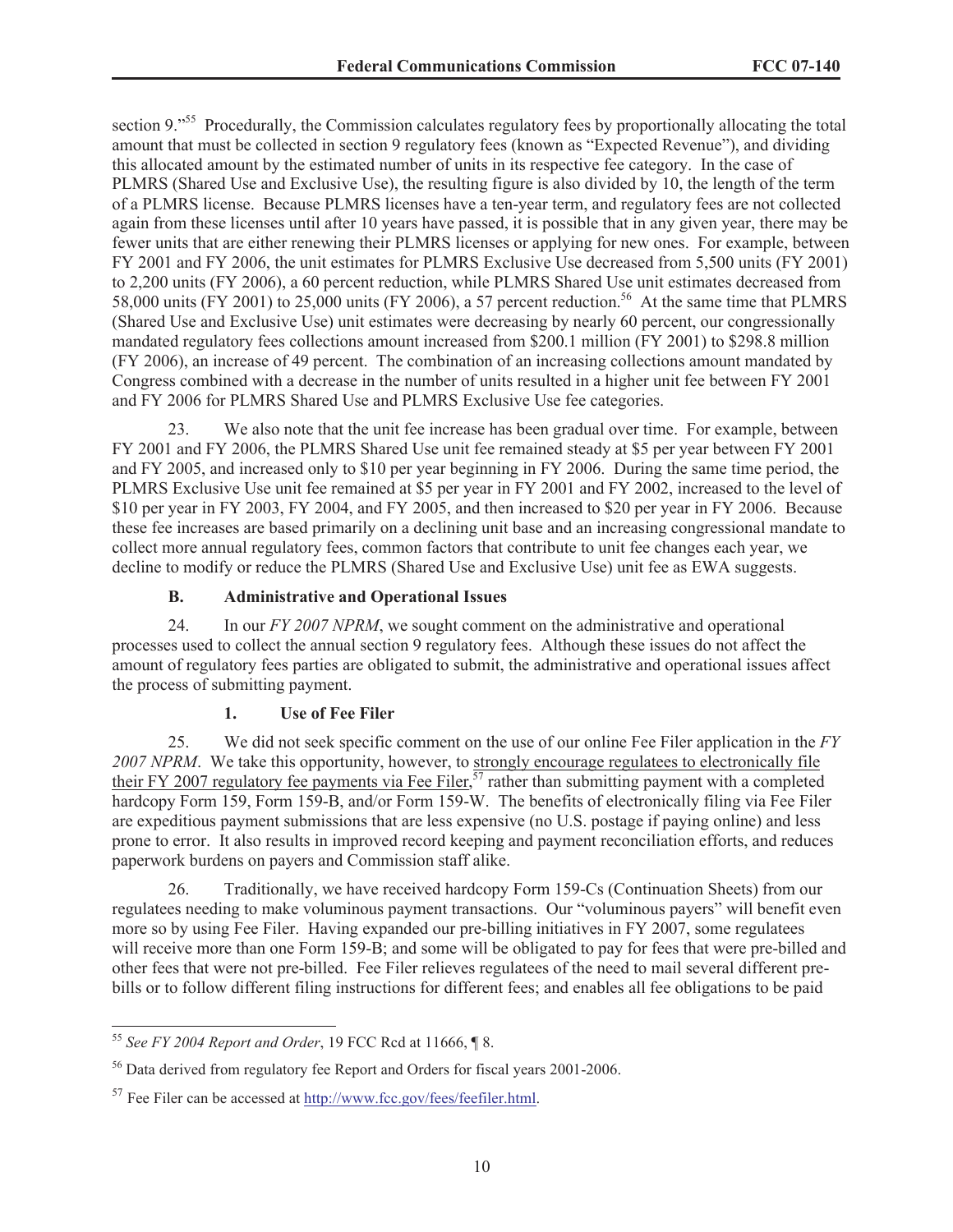simply either online or by following pre-printed instructions on a Fee Filer-produced voucher.

27. We note that Fee Filer accepts electronic credit card transactions of up to \$99,999.99 and ACH payment transactions from a bank account of an unlimited dollar amount. Fee Filer also facilitates payment by check or wire transfer by producing a one-page Remittance Voucher Form 159-E which can be mailed to our lockbox bank.

# **2. Proposals for Notification and Collection of Regulatory Fees**

28. In our *FY 2007 NPRM*, we sought comment on the administrative processes that the Commission uses to notify regulatees and collect regulatory fees. We received no comment on these general processes. Each year, we generate public notices and fact sheets that notify regulatees of the fee payment due date and provide additional information regarding regulatory fee payment procedures. Consistent with our established practice, we will provide public notices, fact sheets and all other relevant material on our website at http://www.fcc.gov/fees/regfees.html for the FY 2007 regulatory fee cycle. As a general practice, we will not send regulatory fee material to regulatees via surface mail. However, in the event that regulatees do not have access to the Internet, we will mail public notices and other relevant material upon request. Regulatees and the general public may request such information by contacting the FCC Financial Operations HelpDesk at (877) 480-3201, Option 4.

29. As discussed above, we do not send public notices and fact sheets to regulatees en masse. However, we will continue to send specific regulatory fee pre-bills or assessment notifications via surface mail to the select fee categories discussed below.<sup>58</sup> Pre-bills are hardcopy billing statements that the Commission mails to certain regulatees. In prior years, the Commission only sent pre-bills to ITSPs and satellite space station licensees. The remaining regulatees did not receive pre-bills.

30. In our *FY 2007 NPRM*, we sought comment on expanding our section 9 regulatory fee prebilling initiatives to include our service categories for earth stations and CARS stations, beginning in FY 2007. We stated that we could accomplish pre-billing for these categories because they are comprised of relatively few payment units (relative to many other categories in our Schedule of Regulatory Fees), and because we maintain licensing databases for both categories.<sup>59</sup> The ACA supports our proposal to pre-bill earth stations and CARS stations, noting that it can promote timely filings and payments, and further reduce administrative burdens and costs for small cable operators.<sup>60</sup> We received no comments regarding our proposal. Effective this fiscal year, we will pre-bill our earth station and CARS station service categories.

## **a. Interstate Telecommunications Service Providers**

31. In FY 2001, we began mailing pre-completed FCC Form 159-W assessments to carriers in an effort to assist them in paying their ITSP regulatory fee. The fee amount on FCC Form 159-W was calculated from the FCC Form 499-A worksheet. Beginning in FY 2004, we converted our usage of the FCC Form 159-W from an "assessment of amount due" to a pre-bill. We have successfully used the Form 159-W as a pre-billing instrument in the fiscal years following, and we proposed to continue our ITSP prebilling initiative in FY 2007 in our *FY 2007 NPRM*. We received no comment on this proposal, and will

<sup>&</sup>lt;sup>58</sup> An assessment is a proposed statement of the amount of regulatory fees owed by an entity to the Commission (or proposed subscriber count to be ascribed for purposes of setting the entity's regulatory fee) but it is not entered into the Commission's accounting system as a current debt. A pre-bill is considered an account receivable in the Commission's accounting system. Pre-bills reflect the amount owed and have a payment due date of the last day of the regulatory fee payment window. Consequently, if a pre-bill is not paid by the due date, it becomes delinquent and is subject to our debt collection procedures. *See also* 47 C.F.R. §§ 1.1161(c), 1.1164(f)(5), and 1.1910.

<sup>59</sup> *See FY 2007 NPRM*, 22 FCC Rcd at 7981, ¶ 19.

<sup>60</sup> ACA Comments at 4.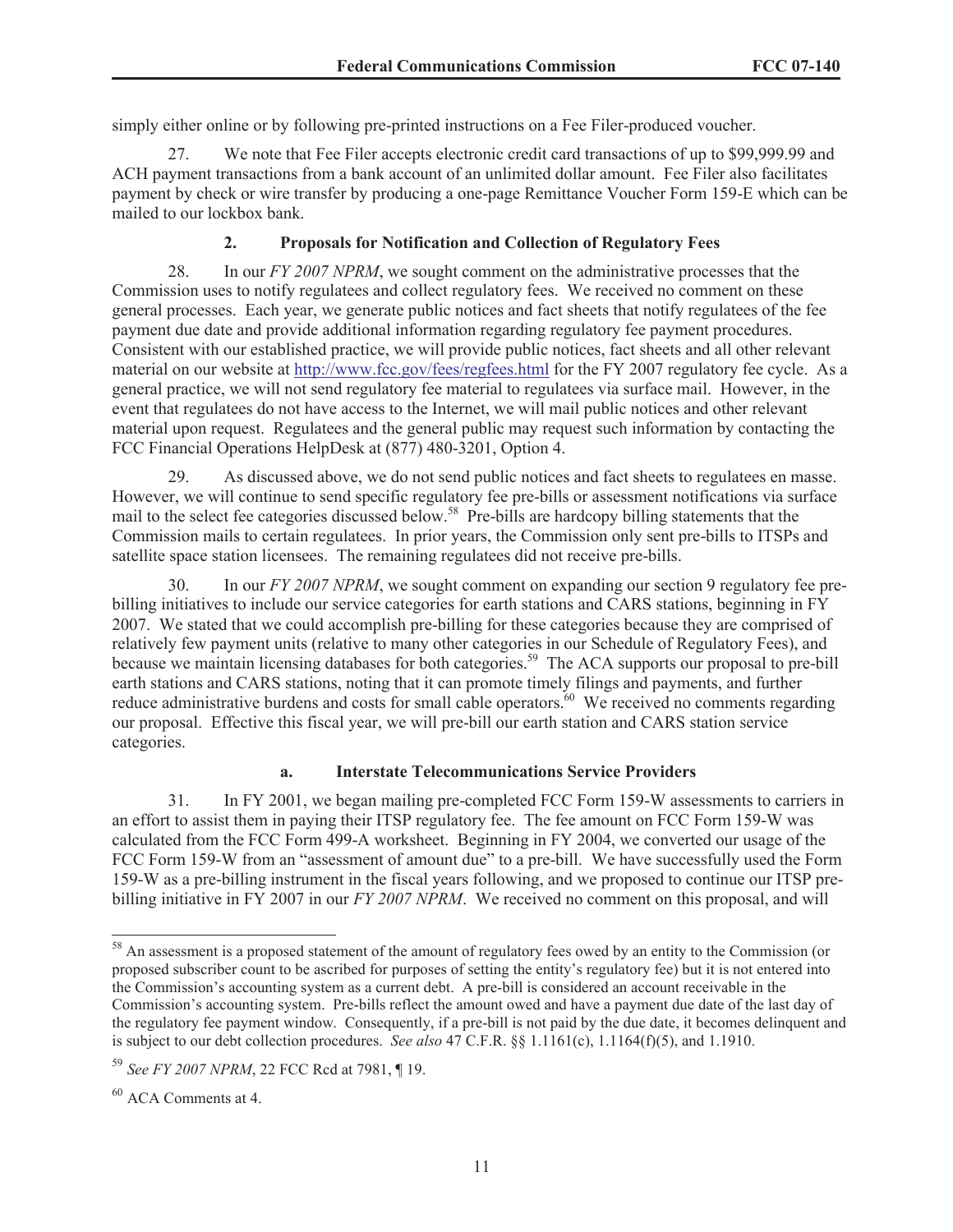continue to mail pre-bills ITSPs in FY 2007.

32. This fiscal year, we will round lines 14 (total subject revenues) and 16 (total regulatory fee owed) on FCC Form 159-W to the nearest dollar. Line 14 must be rounded to a whole dollar amount because this data field is linked to the FCC Form 159 Remittance Advice Block 25A (quantity), which can only accept whole numbers. It logically follows that if line 14 must be rounded, then the form's final line that calculates the total fee owed (line 16) should be rounded to the nearest dollar, as well. Also, rounding lines 14 and 16 will nominally ease the filing and payment burdens of our Form 159-W filers. We received no comment on this administrative change as proposed in our *FY 2007 NPRM*, and will therefore implement the change for FY 2007.

### **b. Satellite Space Station Licensees**

33. Beginning in FY 2004, we mailed regulatory fee pre-bills via surface mail to licensees in our two satellite space station service categories. Specifically, geostationary orbit space station ("GSO") licensees received bills requesting regulatory fee payment for satellites that (1) were licensed by the Commission and operational on or before October 1 of the respective fiscal year; and (2) were not colocated with and technically identical to another operational satellite on that date (*i.e.*, were not functioning as a spare satellite). Non-geostationary orbit space station ("NGSO") licensees received pre-bills requesting regulatory fee payment for systems that were licensed by the Commission and operational on or before October 1 of the respective fiscal year.

34. For FY 2007, we proposed to continue mailing pre-bills for our GSO and NGSO satellite space station categories.<sup>61</sup> We received no comment on this matter, and will continue to mail pre-bills to our GSO and NGSO satellite space station categories.

## **c. Media Services Licensees**

35. Beginning in FY 2003, we sent fee assessment notifications via surface mail to media services entities on a per-facility basis. The notifications provided the assessed fee amount for the facility in question, as well as the data attributes that determined the fee amount. We have since refined this initiative with improved results.<sup>62</sup> In our *FY 2007 NPRM*, we proposed to continue our assessment initiative for media services licensees this year.<sup>63</sup> We received no comment on the proposal.

36. Consistent with procedures used last year, we will mail assessment notifications to licensees to their primary record of contact populated in CDBS (Consolidated Database System) and to their secondary record of contact, if available. We will continue to make the Commission-authorized web site available to licensees to update or correct any information concerning their facilities and to amend their fee-exempt status, if need be.<sup>64</sup> Licensees opting not to file their fee payment electronically through Fee

<sup>63</sup> Fee assessments were proposed again to be issued for AM and FM Radio Stations, AM and FM Construction Permits, FM Translators/Boosters, VHF and UHF Television Stations, VHF and UHF Television Construction Permits, Satellite Television Stations, Low Power Television ("LPTV") Stations, Class A Television Stations, and LPTV Translators/Boosters, to the extent that applicants, permittees and licensees of such facilities do not qualify as government entities or non-profit entities. Fee assessments have not been issued for broadcast auxiliary stations in prior years, nor will they be issued in FY 2007.

<sup>64</sup> The Commission-authorized web site for media services licensees is http://www.fccfees.com.

<sup>61</sup> *See FY 2007 NPRM,* 22 FCC Rcd at 7980-81, ¶ 17.

 $62$  Some of those refinements have been to provide licensees with a Commission-authorized web site to update or correct any information concerning their facilities, and to amend their fee-exempt status, if need be. Also, our notifications now provide licensees with a telephone number to call in the event that they need customer assistance. The notifications themselves have been refined so that licensees of fewer than four facilities receive individual fee assessment postcards for their facilities; whereas licensees of four or more facilities now receive a single assessment letter that lists all of their facilities and the associated regulatory fee obligation for each facility.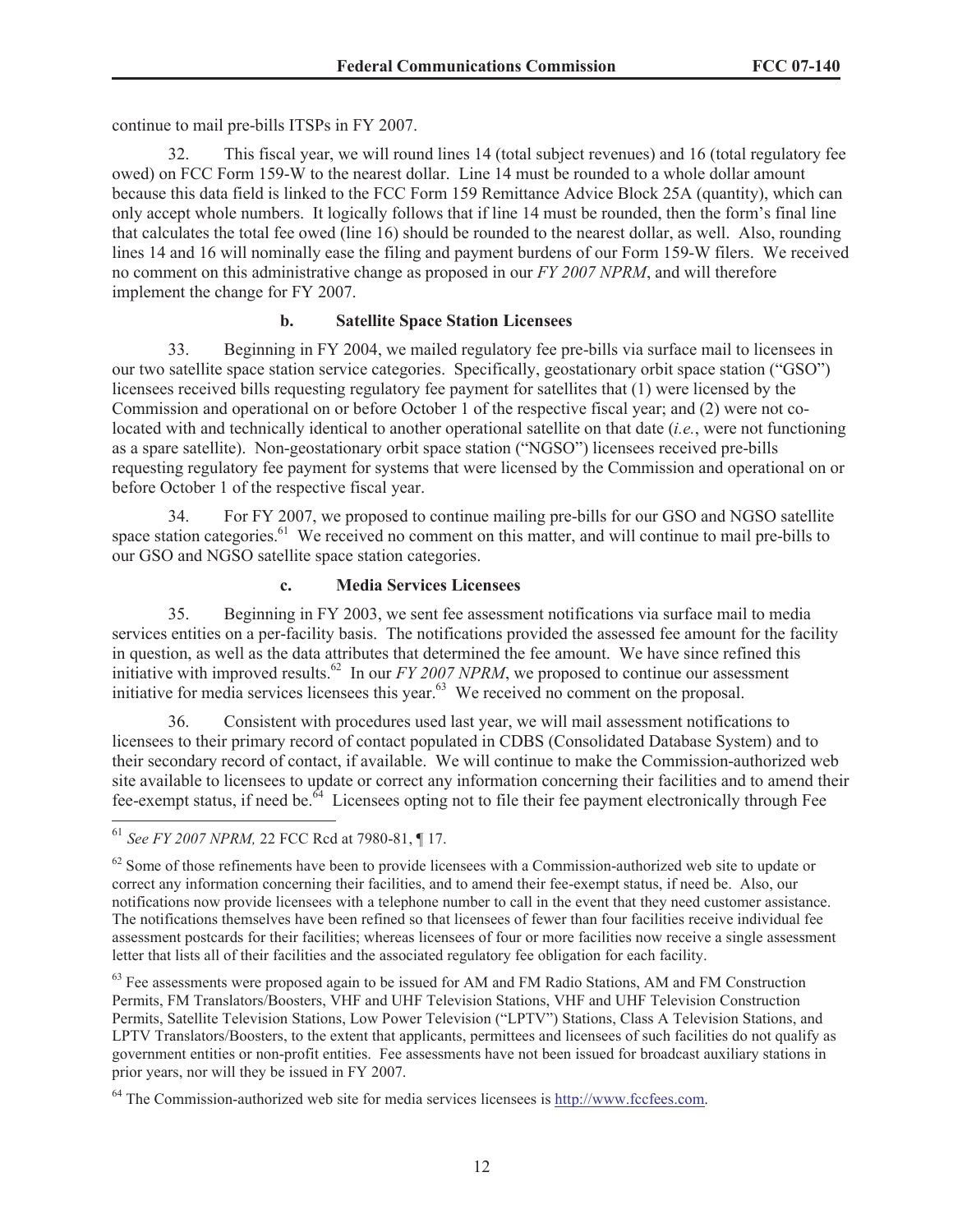Filer must submit a completed hardcopy FCC Form 159 with their fee payment; *i.e.*, the assessment notifications cannot be used as a substitute for a completed Form 159.

### **d. Commercial Mobile Radio Service Cellular and Mobile Services Assessments**

37. As we have done in prior years, we will send assessment letters to CMRS providers using Numbering Resource Utilization Forecast ("NRUF") data that is based on "assigned" number counts that have been adjusted for porting to net Type 0 ports ("in" and "out").<sup>65</sup> The letters will not include Operating Company Numbers ("OCNs") with their respective assigned number counts, but rather, OCNs with an aggregate total of assigned numbers for each carrier. As in prior years, carriers will be given an opportunity to amend their subscriber counts listed on the assessment letter.

38. If the number of subscribers on the assessment letter differs from the subscriber count the service provider provided on its NRUF form, the provider may correct its subscriber count by returning the assessment letter or by contacting the Commission and stating a reason for the change, such as the purchase or the sale of a subsidiary, including the date of the transaction, and any other information that will help to justify a reason for the change.

39. If we receive no response or correction to our initial assessment letter, we will expect the provider's section 9 fee payment to be based on the number of subscribers listed on that letter. We will review all amendments to assessment letters and determine whether a change in the number of subscribers is warranted. We will then generate and mail a final assessment letter. The final assessment letter will inform carriers as to whether or not we accept the amended subscriber count.

40. Although an initial and a final assessment letter will be mailed to CMRS providers that have filed an NRUF form, some providers may not be sent assessment letters if they did not file the NRUF form. These providers shall compute their section 9 fee payment using the standard methodology<sup>66</sup> that is currently in place for CMRS Wireless services (*e.g*., compute their subscriber counts as of December 31, 2006), and submit their payment accordingly, either via Fee Filer, or attached to a completed hardcopy FCC Form 159. However, regardless of whether a provider receives an assessment letter or calculates its subscriber count independently, the Commission may audit the number of subscribers for which section 9 fees are paid. In the event that the Commission determines that the number of subscribers is inaccurate or that an insufficient reason is given for making a correction on the initial assessment letter, the Commission will assess the carrier for the difference between what was paid and what should have been paid.

41. *Aggregate Subscriber Levels*. Also in our *FY 2007 NPRM*, we noted that last year we eliminated the requirement for CMRS providers to identify their individual call signs when making their section 9 fee payment. This simplified the payment process for all CMRS providers by enabling them to pay their section 9 fees at the aggregate level.<sup>67</sup> In our *FY 2007 NPRM*, we proposed to continue this practice and we received no comment. We shall therefore continue to allow CMRS providers to pay their section 9 fees at the aggregate subscriber level.

42. *Consolidated CMRS Section 9 Fee Categories*. Finally, in our *FY 2007 NPRM*, we proposed to consolidate the CMRS cellular and CMRS mobile fee categories into one CMRS fee category.

<sup>65</sup> *See Assessment and Collection of Regulatory Fees for Fiscal Year 2005 and Assessment and Collection of Regulatory Fees for Fiscal Year 2004,* MD Docket Nos. 05-59 and 04-73, Report and Order and Order on Reconsideration, 20 FCC Rcd 12259, 12264, ¶¶ 38-44 (2005).

<sup>66</sup> Federal Communications Commission, *Regulatory Fees Fact Sheet: What You Owe - Commercial Wireless Services for FY 2005* at 1 (rel. Jul. 2005).

<sup>67</sup> *See Assessment and Collection of Regulatory Fees for Fiscal Year 2006,* MD Docket No. 06-68, Report and Order, 21 FCC Rcd 8092, 8105, ¶ 48 (2006).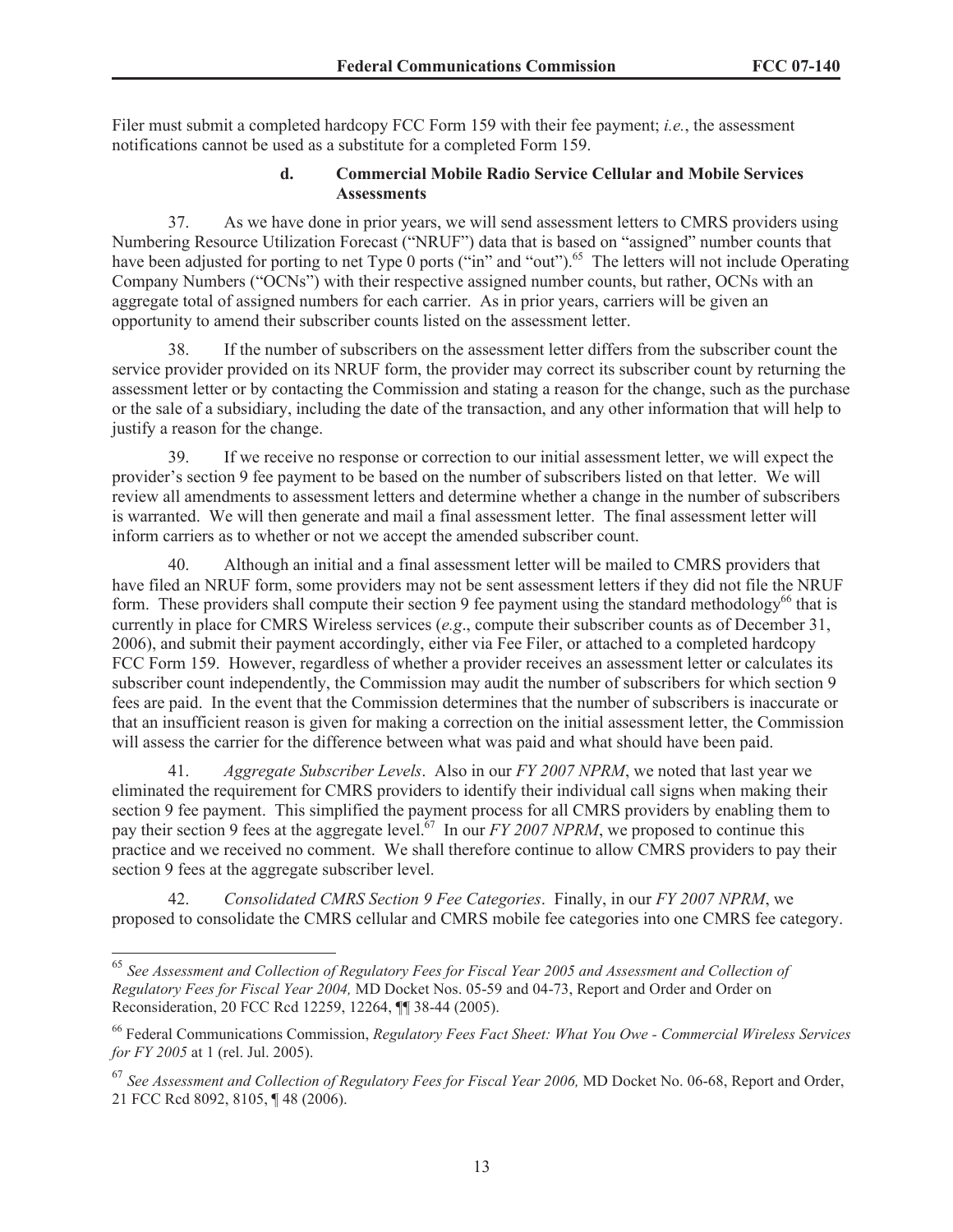This action would eliminate the need for CMRS providers to separate their subscriber counts into CMRS cellular and CMRS mobile fee categories during the fee payment process. At one time, the Commission perceived a need to monitor the CMRS cellular and CMRS mobile fee categories separately.<sup>68</sup> However, we deem this no longer necessary and therefore proposed to reduce administrative burdens on CMRS providers by consolidating the two categories into one. We received no specific comment on this proposal. We will therefore consolidate our CMRS mobile category (which would have been payment type code 0712 in FY 2007) into the CMRS cellular category (payment type code 0711 in FY 2007). On a going forward basis, all CMRS cellular and mobile providers shall make their section 9 fee payments using the Commission's payment type code \_\_11. This procedural change does not affect CMRS Messaging (Paging) providers, who will continue to make their section 9 fee payment using fee code 0713 in FY 2007 and  $\qquad$  13 in the outyears.

### **e. Cable Television Subscribers**

43. In our *FY 2007 NRPM*, we proposed to continue to permit cable television operators to base their regulatory fee payment on their company's aggregate year-end subscriber count, rather than requiring them to sub-report subscriber counts on a per community unit identifier (CUID) basis.<sup>69</sup> This practice has worked well for the Commission the past three fiscal years and has eased administrative burdens for the cable television industry. One commenter supports this proposal.<sup>70</sup> We received no opposing comments, and will thereby continue to employ this payment procedure this fiscal year.

44. We also proposed to send an e-mail reminder to addresses populated in the Media Bureau's Cable Operations and Licensing System ("COALS"), as we did last year, to notify recipients of the FY 2007 regulatory fee payment due date and the fee amount for basic cable television subscribers. Cable television operators are required to file their cable-related forms at the Commission via the COALS website. To date, more than 98 percent of all cable operators have their email addresses recorded in the database. One commenter supports this proposal.<sup>71</sup> We received no opposing comments, and will therefore send an e-mail reminder to cable operators again this fiscal year.

45. Sending reminders via e-mail has proven to be an effective practice and we therefore proposed to discontinue our other practice of sending fee assessment letters via surface mail to cable television operators who are on file as having paid regulatory fees the previous fiscal year. One commenter asks the Commission to continue sending fee assessment letters via surface mail to cable operators that serve fewer than 5,000 subscribers, stating that these operators rely exclusively on the U.S. postal service for their day-to-day operations.<sup>72</sup> We decline the commenter's request. After conducting this assessment initiative for three years, we have concluded that it is inadequate for accurate assessment purposes and we will instead direct the Commission's resources towards more useful fee collection activities. In addition, we note that we make available all relevant regulatory fee material on our website. If regulatees cannot access the Internet to obtain the necessary information for paying their regulatory fees, they may request such information to be sent via surface mail by contacting the FCC Financial Operations HelpDesk at (877) 480-3201, Option 4.

<sup>68</sup> In our *FY 1998 Report and Order*, the Commission classified Wireless Communications Service ("WCS"), which included Personal Communications Services (Part 24), as a CMRS Mobile Service, stating that CMRS is "an 'umbrella' descriptive term attributed to various existing broadband services authorized to provide interconnected mobile radio services"<sup>68</sup> However, beginning in FY 1998, a separate fee code was provided for Personal Communications Service ("PCS") to monitor the number of units in this service category.

<sup>69</sup> *See FY 2007 NPRM*, 22 FCC Rcd at 7983, ¶ 28.

<sup>70</sup> ACA Comments at 2.

<sup>71</sup> ACA Comments at 2.

<sup>72</sup> ACA Comments at 3.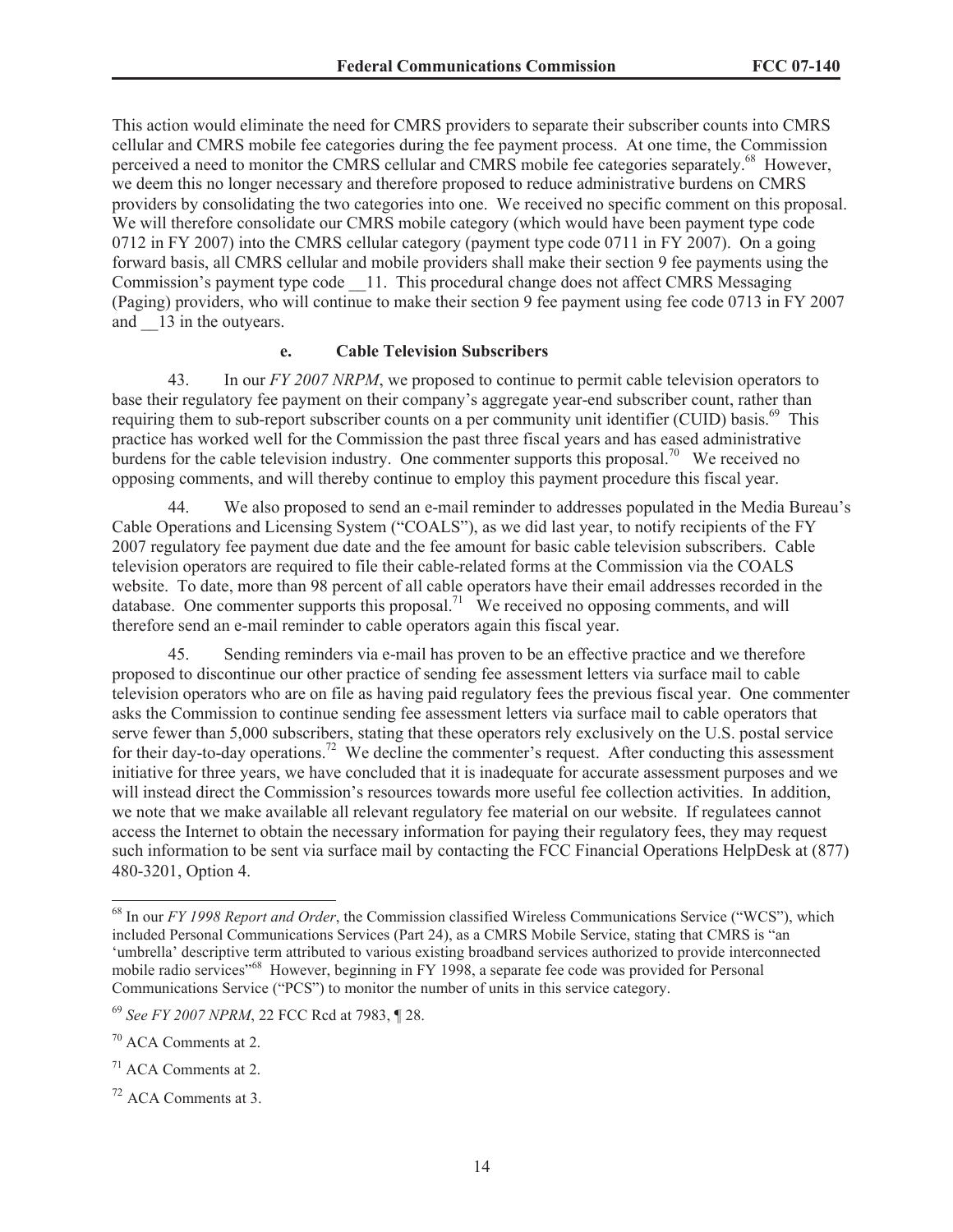#### **III. FURTHER NOTICE OF PROPOSED RULEMAKING**

46. In WT Docket No. 03-66 (the *BRS/EBS Proceeding*), the Commission sought comment on proposed changes to the regulatory fee structure for BRS.<sup>73</sup> In 2006, the Commission adopted a new regulatory fee structure for BRS (the *2006 Decision*).<sup>74</sup> Specifically, as noted in the *FY 2007 NPRM*, the Commission adopted a megahertz-based approach for BRS regulatory fees and, using a concept similar to the Commission's annual scale of regulatory fees for broadcast television stations, established in the *2006 Decision* three rate tiers based on the BTA ranking of each license. 75

47. In the *FY 2007 NPRM*, we sought comment on the implementation of the new BRS fee structure. Specifically, we invited commenters to suggest a simple method of calculating BRS regulatory fees that incorporates the complexity of using both elements of the *2006 Decision*, namely, the three rate tiers, to be based on the BTA ranking of each license, and the per megahertz fee. In particular, we invited comment on a formula or method for calculating regulatory fees that incorporates the *2006 Decision* in a manner "sensitive to rural operators in less densely populated areas.<sup>76</sup> WCA, the only commenter addressing this issue, does not object to the Commission seeking comment on the methodology to use in feeing BRS.<sup>77</sup>

48. We clarify that our questions about BRS regulatory fees in the *FY 2007 NPRM* as well in this Further Notice are to implement the *2006 Decision*, and not to revisit the three-tier approach adopted in the *2006 Decision*.

49. Briefly, under the *2006 Decision*, BRS regulatory fees will use a MHz-based formula with three tiers of fees by markets. Instead of a flat fee amount per BRS license, BRS licensees will pay a fee in one of three fee categories based on Basic Trading Areas ("BTA") ranked by population size.<sup>78</sup> The highest fee will be assessed to licenses in BTAs ranked 1-60, licenses in BTAs ranked 61-200 will have a lesser fee, and licenses for BTAs ranked 201-493 will pay the lowest fee.<sup>79</sup> Although the revised framework for assessing BRS regulatory fees was adopted in the *2006 Decision*, the implementation of this new formula will require us to specify how each of the three BTA tiers should be weighted (in terms of fee amounts) relative to the others. We propose to use a weighted average approach based on the *2006 Decision* to establish three tiers of regulatory fees using a 3:2:1 ratio, *i.e.*, 3x for Tier 1, 2x for Tier 2, and 1x for Tier 3, where x equals the base fee amount (Pro-rated FY Revenue Requirement for BRS divided by the weighted total number of BRS payment units). In adopting three fee tiers for BRS, the Commission

<sup>79</sup> *Id*.

<sup>73</sup> *See Amendment of Parts 1, 21, 73, 74 and 101 of the Commission's Rules to Facilitate the Provision of Fixed and Mobile Broadband Access, Educational and Other Advanced Services in the 2150-2162 and 2500-2690 MHz Bands*, WT Docket No. 03-66, Report and Order and Further Notice of Proposed Rulemaking, 19 FCC Rcd 14165, 14296, ¶ 357 ("*BRS/EBS Report and Order and FNPRM*").

<sup>74</sup> *See Amendment of Parts 1, 21, 73, 74 and 101 of the Commission's Rules to Facilitate the Provision of Fixed and Mobile Broadband Access, Educational and Other Advanced Services in the 2150-2162 and 2500-2690 MHz Bands*, WT Docket No. 03-66, Order on Reconsideration and Fifth Memorandum Opinion and Order and Third Memorandum Opinion and Order and Second Report and Order, 21 FCC Rcd 5606, 5756-59, ¶¶ 367-376 (2006) ("*2006 Decision*"*)*.

<sup>75</sup> *See FY 2007 NPRM*, 22 FCC Rcd at 7978, ¶ 8 n.8, *citing the 2006 Decision.* The three tiers are based on three categories of Basic Trading Areas ("BTA") population rankings: BTAs 1-60, BTAs 61-200, and BTAs 201-493. For BRS licensees that are licensed by geographic licensed service area (GSA), the BTA is the geographic center point of where its GSA is located. *See the 2006 Decision*, 21 FCC Rcd at 5759, ¶ 376.

<sup>76</sup> *FY 2007 NPRM*, 22 FCC Rcd at 7978, ¶ 8.

<sup>77</sup> WCA Comments at 1-2.

*<sup>78</sup> See The 2006 Decision*, 21 FCC Rcd at 5759, ¶ 376.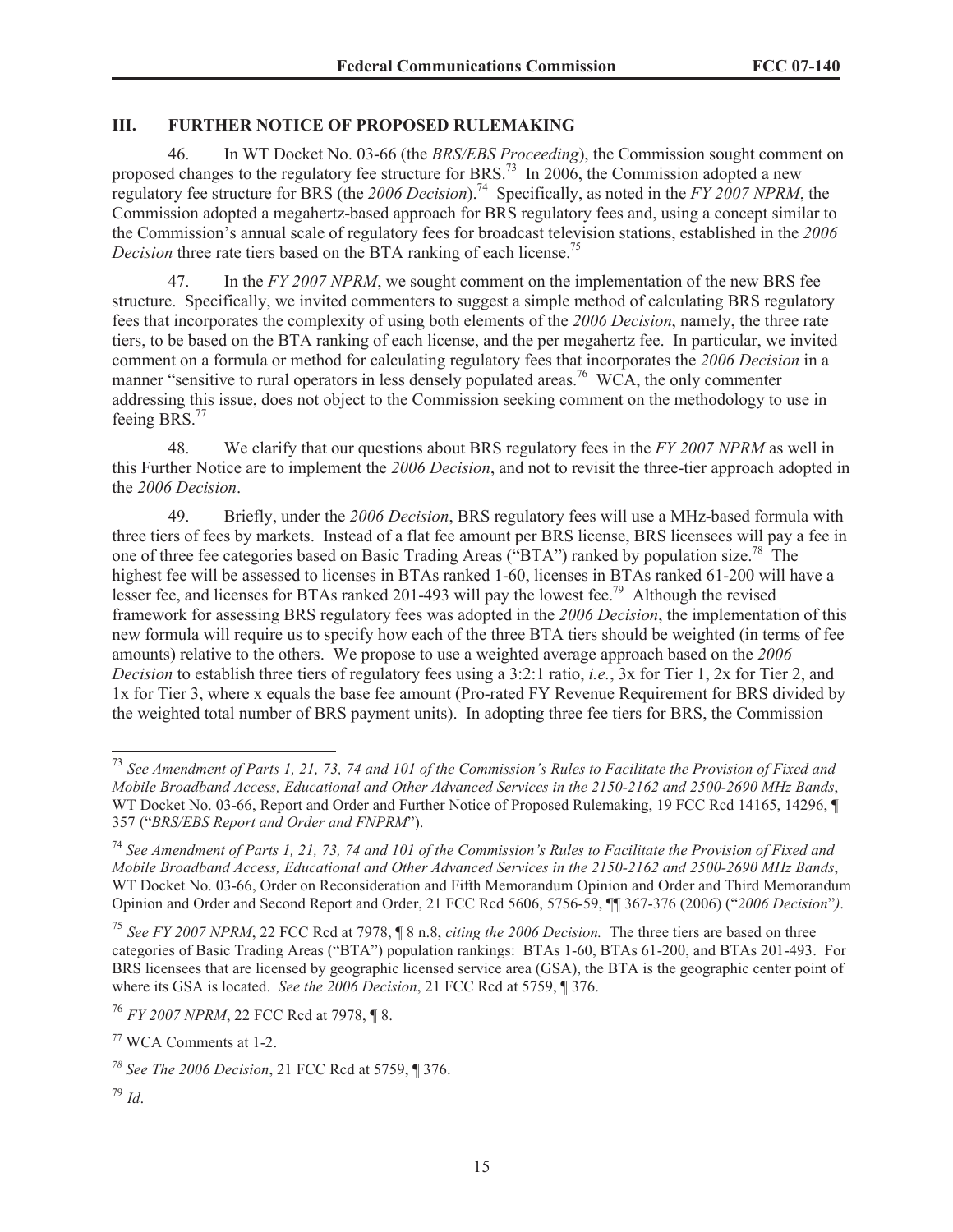considered that BTAs ranked 1-60 generally have a population of greater than one million, BTAs ranked 61-200 generally have population of 250,000 to one million, and BTAs ranked 201-493 have a population of less than 250,000.<sup>80</sup> The Commission also concluded that the current methodology for assessing regulatory fees for BRS is particularly onerous for rural operators.<sup>81</sup> We seek comment on our proposal and specifically invite commenters to address whether it accurately implements the tiered approach adopted in the *2006 Decision*.

50. The second element of the *2006 Decision* involves setting a fee per megahertz of licensed BRS spectrum. However, throughout the nation, BTA-by-BTA, the BRS radio service and its licensees are in the midst of a multi-year transition to a new band plan that, among other things, is modifying the amount of spectrum designated and licensed for BRS.<sup>82</sup> Given the complexities associated with this "moving" target," we tentatively conclude that the public interest would be best served by implementing the fee per megahertz approach after the BRS transition concludes nationwide. We seek comment on this tentative conclusion.

### **IV. PROCEDURAL MATTERS**

## **A. Payment of Regulatory Fees**

## **1. De Minimis Fee Payment Liability**

51. Consistent with past practice, regulatees whose total FY 2007 regulatory fee liability, including all categories of fees for which payment is due, amounts to less than \$10 will be exempted from payment of FY 2007 regulatory fees.

# **2. Standard Fee Calculations and Payment Dates**

52. The Commission will, for the convenience of payers, accept fee payments made in advance of the window for the payment of regulatory fees. Licensees are reminded that, under our current rules, the responsibility for payment of fees by service category is as follows:

- a) Media Services: Regulatory fees must be paid for initial construction permits that were granted on or before October 1, 2006 for AM/FM radio stations, VHF/UHF television stations and satellite television stations. Regulatory fees must be paid for all broadcast facility licenses granted on or before October 1, 2006. In instances where a permit or license is transferred or assigned after October 1, 2006, responsibility for payment rests with the holder of the permit or license as of the fee due date.
- b) Wireline (Common Carrier) Services: Regulatory fees must be paid for authorizations that were granted on or before October 1, 2006. In instances where a permit or license is transferred or assigned after October 1, 2006, responsibility for payment rests with the holder of the permit or license as of the fee due date.
- c) Wireless Services: CMRS cellular, mobile, and messaging services (fees based upon a subscriber, unit or circuit count): Regulatory fees must be paid for authorizations that

<sup>80</sup> *Id.,* 21 FCC Rcd at 5759, n. 947.

<sup>81</sup> *Id.,* 21 FCC Rcd at 5758, ¶ 374.

<sup>&</sup>lt;sup>82</sup> The transition plan creates a process for relocating Educational Broadband Service ("EBS") licensees and BRS licensees from their current channel locations to their new spectrum blocks in the Lower Band Segment ("LBS"), Middle band Segment ("MBS"), or Upper Band Segment ("UBS"). The transition occurs by BTA and is undertaken by a proponent or multiple proponents. A proponent(s) must pay the cost of transitioning EBS licensees. The transition occurs in the following three phases: the Initiation Phase, the Transition Planning Phase, and the Transition Completion Phase.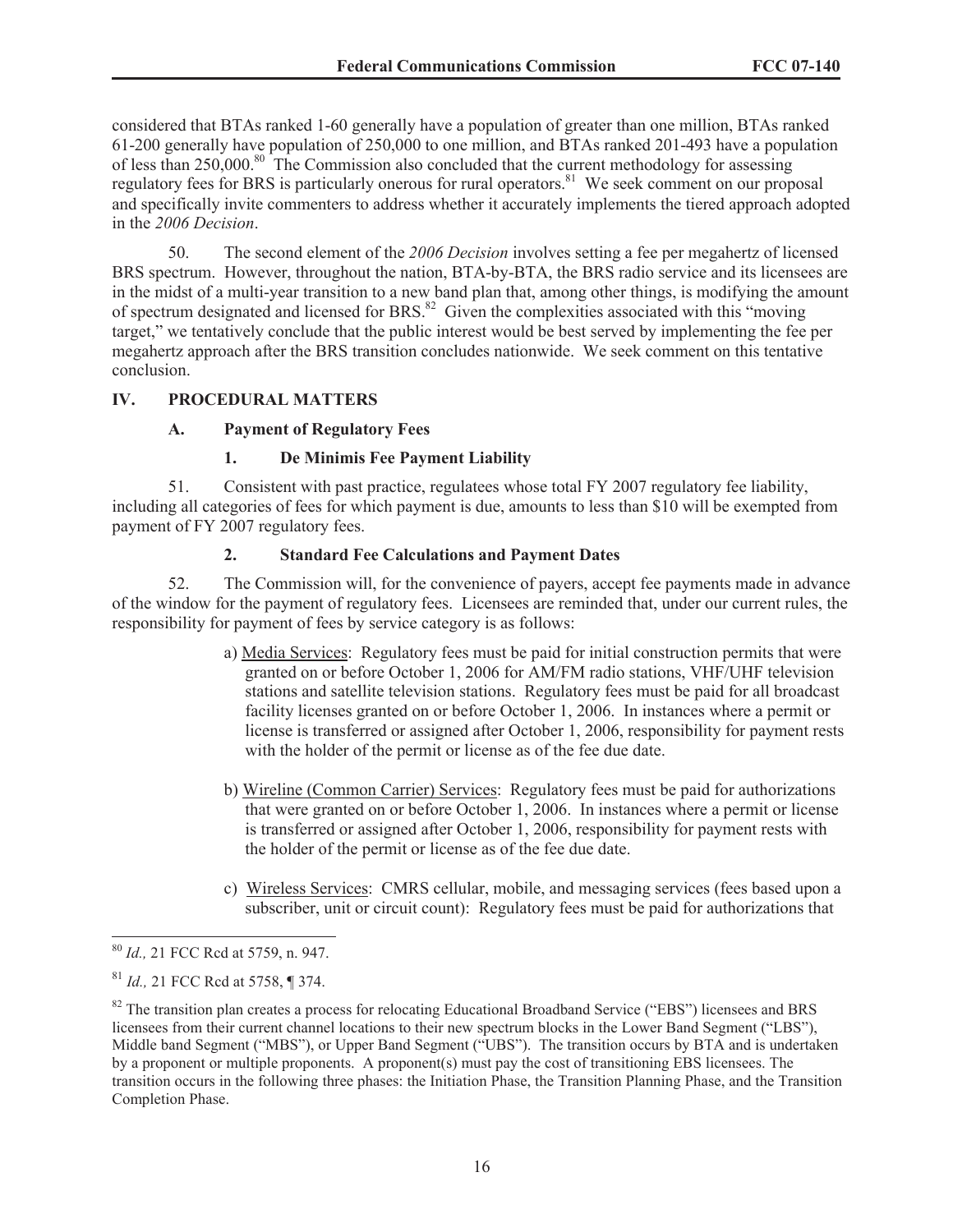were granted on or before October 1, 2006. The number of subscribers, units or circuits on December 31, 2006 will be used as the basis from which to calculate the fee payment.

The first eleven regulatory fee categories in our Schedule of Regulatory Fees (*see* Attachment D) pay what we refer to as "small multi-year wireless regulatory fees." Entities pay these regulatory fees in advance for the entire amount of their 5-year or 10 year term of initial license, and only pay regulatory fees again for the license at the time its next renewal. So while we include these eleven categories in our Schedule of Regulatory Fees to publicize the fee amounts, we do not actually collect these fees on an annual basis.

- d) Multichannel Video Programming Distributor Services (cable television operators and CARS licensees): Regulatory fees must be paid for the number of basic cable television subscribers as of December  $31, 2006$ .<sup>83</sup> Regulatory fees also must be paid for CARS licenses that were granted on or before October 1, 2006. In instances where a CARS license is transferred or assigned after October 1, 2006, responsibility for payment rests with the holder of the license as of the fee due date.
- e) International Services: Regulatory fees must be paid for earth stations, geostationary orbit space stations and non-geostationary orbit satellite systems that were licensed and operational on or before October 1, 2006. In instances where a license is transferred or assigned after October 1, 2006, responsibility for payment rests with the holder of the license as of the fee due date. Regulatory fees must be paid for international bearer circuits, the payments of which are determined by the number of active circuits as of December 31, 2006.<sup>84</sup>

(continued....)

<sup>&</sup>lt;sup>83</sup> Cable television system operators should compute their basic subscribers as follows: Number of single family dwellings + number of individual households in multiple dwelling unit (apartments, condominiums, mobile home parks, *etc*.) paying at the basic subscriber rate + bulk rate customers + courtesy and free service. Note: Bulk-Rate Customers = Total annual bulk-rate charge divided by basic annual subscription rate for individual households. Operators may base their count on "a typical day in the last full week" of December 2006, rather than on a count as of December 31, 2006.

<sup>&</sup>lt;sup>84</sup> Regulatory fees for International Bearer Circuits are to be paid by facilities-based common carriers that have active international bearer circuits in any transmission facility for the provision of service to an end user or resale carrier, which includes active circuits to themselves or to their affiliates. In addition, non-common carrier satellite operators must pay a fee for each circuit sold or leased to any customer, including themselves or their affiliates, other than an international common carrier authorized by the Commission to provide U.S. international common carrier services. Non-common carrier submarine cable operators are also to pay fees for any and all international bearer circuits sold on an indefeasible right of use ("IRU") basis or leased to any customer, including themselves or their affiliates, other than an international common carrier authorized by the Commission to provide U.S. international common carrier services. *See Assessment and Collection of Regulatory Fees for Fiscal Year 2001*, MD Docket No. 01-76, Report and Order, 16 FCC Rcd 13525, 13593 (2001); *Regulatory Fees Fact Sheet: What You Owe – International and Satellite Services Licensees for FY 2004* at 3 (rel. July 2004) (the fact sheet is available on the FCC web-site at: http://hraunfoss.fcc.gov/edocs\_public/attachmatch/DOC-249904A4.pdf). On February 6, 2006, VSNL Telecommunications (US) Inc. filed a Petition for Rulemaking urging the Commission to reform the current International Bearer Circuit Fee rules and policies as applied to non-common carrier submarine cable operators. *See* Petition for Rulemaking of VSNL Telecommunications (US) Inc., RM-11312 (filed Feb. 6, 2006). This Petition remains pending before the Commission, which has issued a Public Notice requesting comment on the petition. *See* Consumer and Governmental Affairs Bureau, Reference Information Center, *Public Notice,* Report No. 2759 (rel. Feb. 15, 2006). The Commission intends to resolve the complex issues presented by this Petition separately, and any comments on these issues filed in the instant proceeding will be incorporated into, and addressed, with those filed on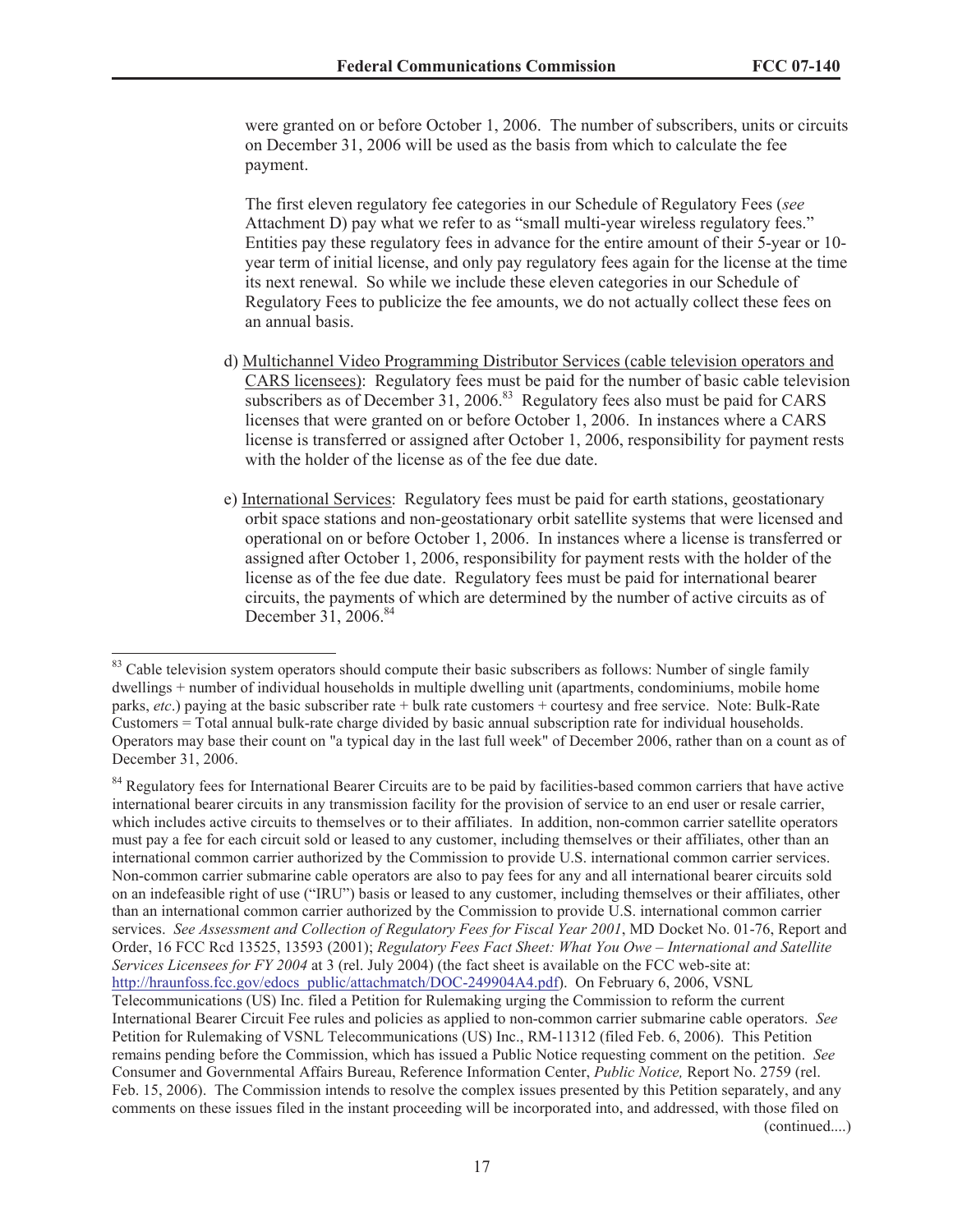## **B. Enforcement**

53. As a reminder to all licensees, section  $159(c)$  of the Act requires us to impose an additional charge as a penalty for late payment of any regulatory fee. As in years past, a late payment penalty of 25 percent of the amount of the required regulatory fee will be assessed on the first day following the deadline date for filing of these fees. Regulatory fee payment must be received and stamped at the lockbox bank by the last day of the regulatory fee filing window, and not merely postmarked by the last day of the window. Failure to pay regulatory fees and/or any late penalty will subject regulatees to sanctions, including the Commission's Red Light Rule (*see* 47 C.F.R. § 1.1910) and the provisions set forth in the Debt Collection Improvement Act of 1996 ("DCIA"). We also assess administrative processing charges on delinquent debts to recover additional costs incurred in processing and handling the related debt pursuant to the DCIA and 47 C.F.R. §1.1940(d) of the Commission's rules. These administrative processing charges will be assessed on any delinquent regulatory fee, in addition to the 25 percent late charge penalty. In case of partial payments (underpayments) of regulatory fees, the licensee will be given credit for the amount paid, but if it is later determined that the fee paid is incorrect or not timely paid, then the 25 percent late charge penalty (and other charges and/or sanctions, as appropriate) will be assessed on the portion that is not paid in a timely manner.

54. Furthermore, our regulatory fee rules provide that we will withhold action on any applications or other requests for benefits filed by anyone who is delinquent in any non-tax debts owed to the Commission (including regulatory fees) and will ultimately dismiss those applications or other requests if payment of the delinquent debt or other satisfactory arrangement for payment is not made. *See* 47 C.F.R. §§ 1.1161(c), 1.1164(f)(5), and 1.1910. Failure to pay regulatory fees can also result in the initiation of a proceeding to revoke any and all authorizations held by the entity responsible for paying the delinquent  $fee(s)$ .

## **C. Final Paperwork Reduction Act of 1995 Analysis**

This Report and Order and Further Notice of Proposed Rulemaking contains modified information collection requirements subject to the Paperwork Reduction Act of 1995 (PRA), Public Law 104-13. It will be submitted to the Office of Management and Budget (OMB) for review under Section 3507(d) of the PRA. OMB, the general public, and other Federal agencies are invited to comment on the new or modified information collection requirements contained in this proceeding. In addition, we note that pursuant to the Small Business Paperwork Relief Act of 2002, Public Law 107-198, *see* 44 U.S.C. 3506(c)(4), we previously sought specific comment on how the Commission might "further reduce the information collection burden for small business concerns with fewer than 25 employees."

## **D. Congressional Review Act Analysis**

55. The Commission will send a copy of this Report and Order and Further Notice of Proposed Rulemaking in a report to be sent to Congress and the General Accountability Office pursuant to the Congressional Review Act, *see* 5 U.S.C. § 801(a)(1)(A).

## **E. Ex Parte Rules**

56. *Permit-But-Disclose.* This is as a "permit-but-disclose" proceeding subject to the requirements under section 1.1206(b) of the Commission's rules.<sup>85</sup> *Ex parte* presentations are permissible

(...continued from previous page)

the Petition for Rulemaking.

<sup>85</sup> *See* 47 C.F.R. § 1.1206(b); *see also* 47 C.F.R. §§ 1.1202, 1.1203.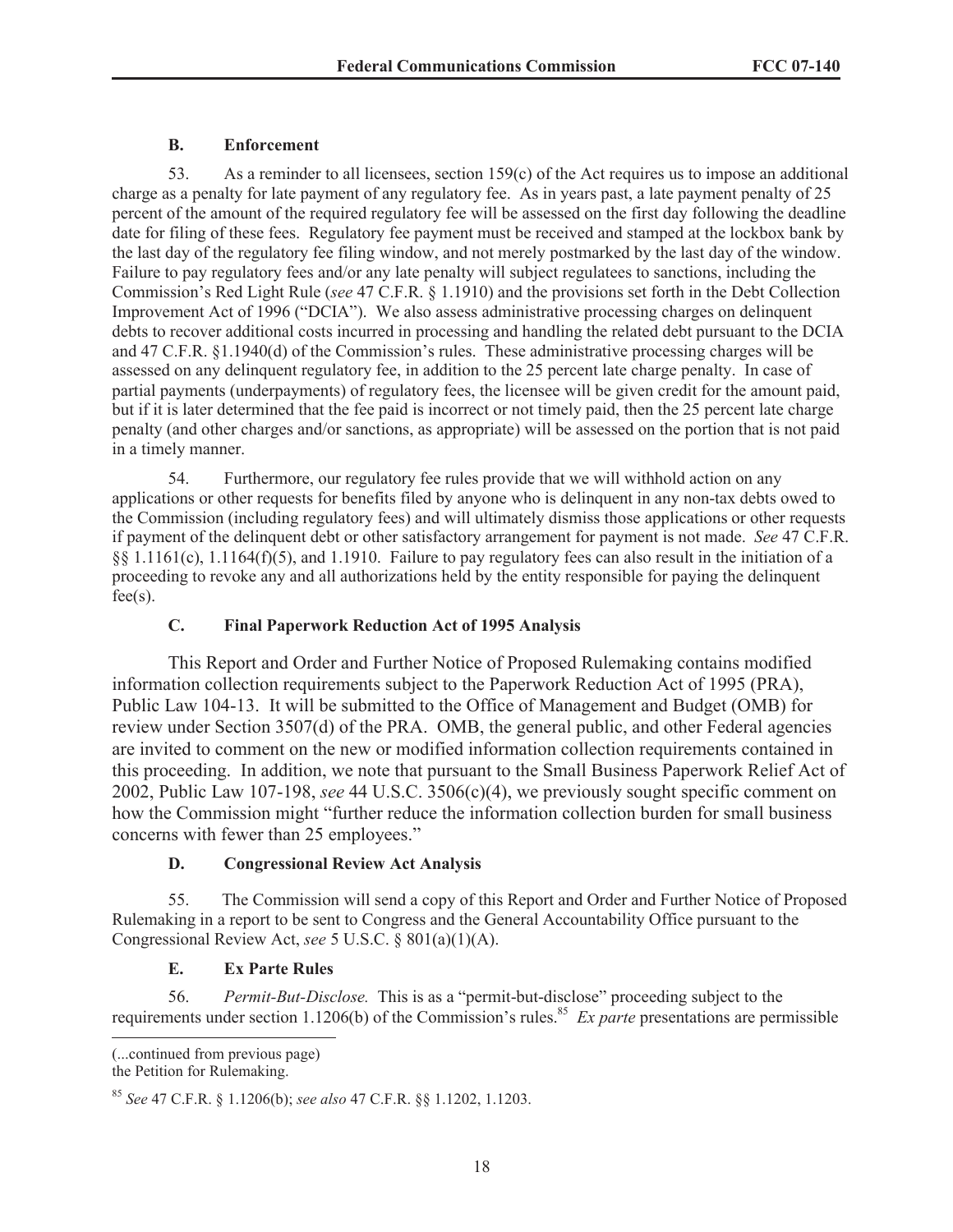if disclosed in accordance with Commission rules, except during the Sunshine Agenda period when presentations, *ex parte* or otherwise, are generally prohibited. Persons making oral *ex parte* presentations are reminded that a memorandum summarizing a presentation must contain a summary of the substance of the presentation and not merely a listing of the subjects discussed. More than a one- or two-sentence description of the views and arguments presented is generally required.<sup>86</sup> Additional rules pertaining to oral and written presentations are set forth in section 1.1206(b).

## **F. Filing Requirements**

57. *Comments and Replies*. Pursuant to sections 1.415 and 1.419 of the Commission's rules,<sup>87</sup> interested parties may file comments on or before the dates indicated on the first page of this document. Comments may be filed using: (1) the Commission's Electronic Comment Filing System ("ECFS"), (2) the Federal Government's eRulemaking Portal, or (3) procedures for filing paper copies.<sup>88</sup>

58. *Electronic Filers:* Comments may be filed electronically using the Internet by accessing the ECFS: http://www.fcc.gov/cgb/ecfs or the Federal eRulemaking Portal: http://www.regulations.gov. Filers should follow the instructions provided on the website for submitting comments. For ECFS filers, if multiple docket or rulemaking numbers appear in the caption of this proceeding, filers must transmit one electronic copy of the comments for each docket or rulemaking number referenced in the caption. In completing the transmittal screen, filers should include their full name, U.S. Postal Service mailing address, and the applicable docket or rulemaking number. Parties may also submit an electronic comment by Internet e-mail. To get filing instructions, filers should send an e-mail to ecfs@fcc.gov, and include the following words in the body of the message, "get form." A sample form and directions will be sent in response.

59. *Paper Filers:* Parties who choose to file by paper must file an original and four copies of each filing. If more than one docket or rulemaking number appears in the caption of this proceeding, filers must submit two additional copies for each additional docket or rulemaking number. Filings can be sent by hand or messenger delivery, by commercial overnight courier, or by first-class or overnight U.S. Postal Service mail (although we continue to experience delays in receiving U.S. Postal Service mail). All filings must be addressed to the Commission's Secretary, Office of the Secretary, Federal Communications Commission.

- · The Commission's contractor will receive hand-delivered or messenger-delivered paper filings for the Commission's Secretary at 236 Massachusetts Avenue, NE., Suite 110, Washington, DC 20002. The filing hours at this location are 8:00 a.m. to 7:00 p.m. All hand deliveries must be held together with rubber bands or fasteners. Any envelopes must be disposed of before entering the building.
- Commercial overnight mail (other than U.S. Postal Service Express Mail and Priority Mail) must be sent to 9300 East Hampton Drive, Capitol Heights, MD 20743.
- · U.S. Postal Service first-class, Express, and Priority mail should be addressed to 445 12th Street, SW, Washington, DC 20554.

60. *Availability of Documents*. Comments, reply comments, and *ex parte* submissions will be available for public inspection during regular business hours in the FCC Reference Center, Federal Communications Commission, 445 12<sup>th</sup> Street, SW, CY-A257, Washington, DC 20554. These documents will also be available free online, via ECFS. Documents will be available electronically in ASCII, Word

<sup>86</sup> *See* 47 C.F.R. § 1.1206(b)(2).

<sup>87</sup> *See id*. §§ 1.415, 1.419.

<sup>88</sup> *See Electronic Filing of Documents in Rulemaking Proceedings*, 13 FCC Rcd 11322 (1998).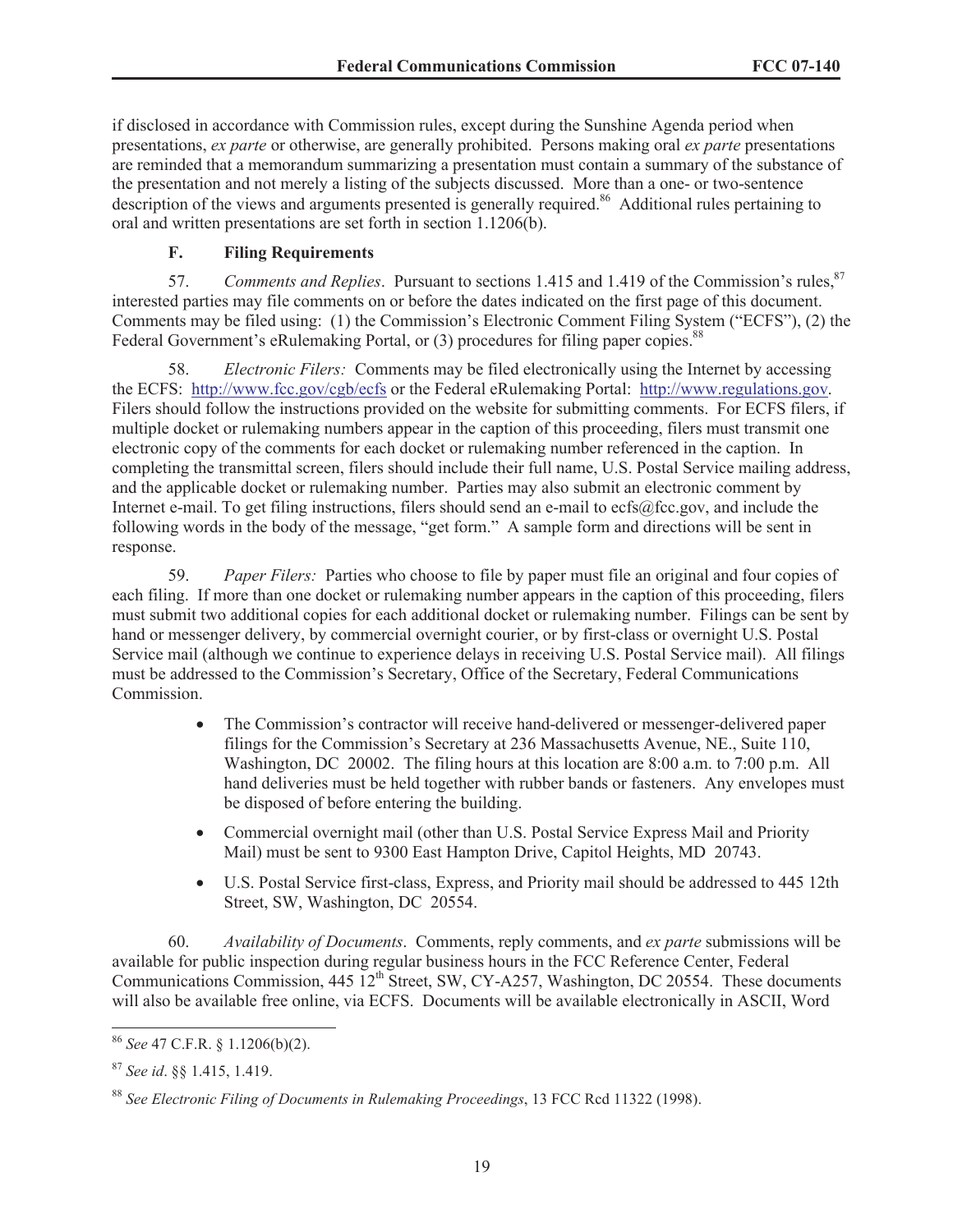97, and/or Adobe Acrobat.

61. *Accessibility Information.* To request information in accessible formats (computer diskettes, large print, audio recording, and Braille), send an e-mail to fcc504@fcc.gov or call the FCC's Consumer and Governmental Affairs Bureau at (202) 418-0530 (voice), (202) 418-0432 (TTY). This document can also be downloaded in Word and Portable Document Format (PDF) at: http://www.fcc.gov.

## **V. ORDERING CLAUSES**

62. Accordingly, IT IS ORDERED pursuant to sections  $4(i)$  and  $(i)$ , 9, and  $303(r)$  of the Communications Act of 1934, as amended, 47 U.S.C. §§ 154(i), 154(j), 159, and 303(r) that the FY 2007 section 9 regulatory fee assessment requirements ARE ADOPTED as specified herein.

63. IT IS FURTHER ORDERED that Part 1 of the Commission's Rules ARE AMENDED as set forth in Attachment H, and the these Rules shall become effective 30 days after publication in the Federal Register, except that changes to the Schedule of Regulatory Fees made pursuant to section 9(b)(3) of the Communications Act, and incorporating regulatory fee payment obligations for interconnected VoIP service providers, shall become effective 90 days after notification to Congress.

64. IT IS FURTHER ORDERED that the Commission's Consumer and Governmental Affairs Bureau, Reference Information Center, SHALL SEND a copy of this Report and Order and Further Notice of Proposed Rulemaking, including the Final Regulatory Flexibility Analysis, to the Chief Counsel for Advocacy of the U.S. Small Business Administration.

## FEDERAL COMMUNICATIONS COMMISSION

Marlene H. Dortch Secretary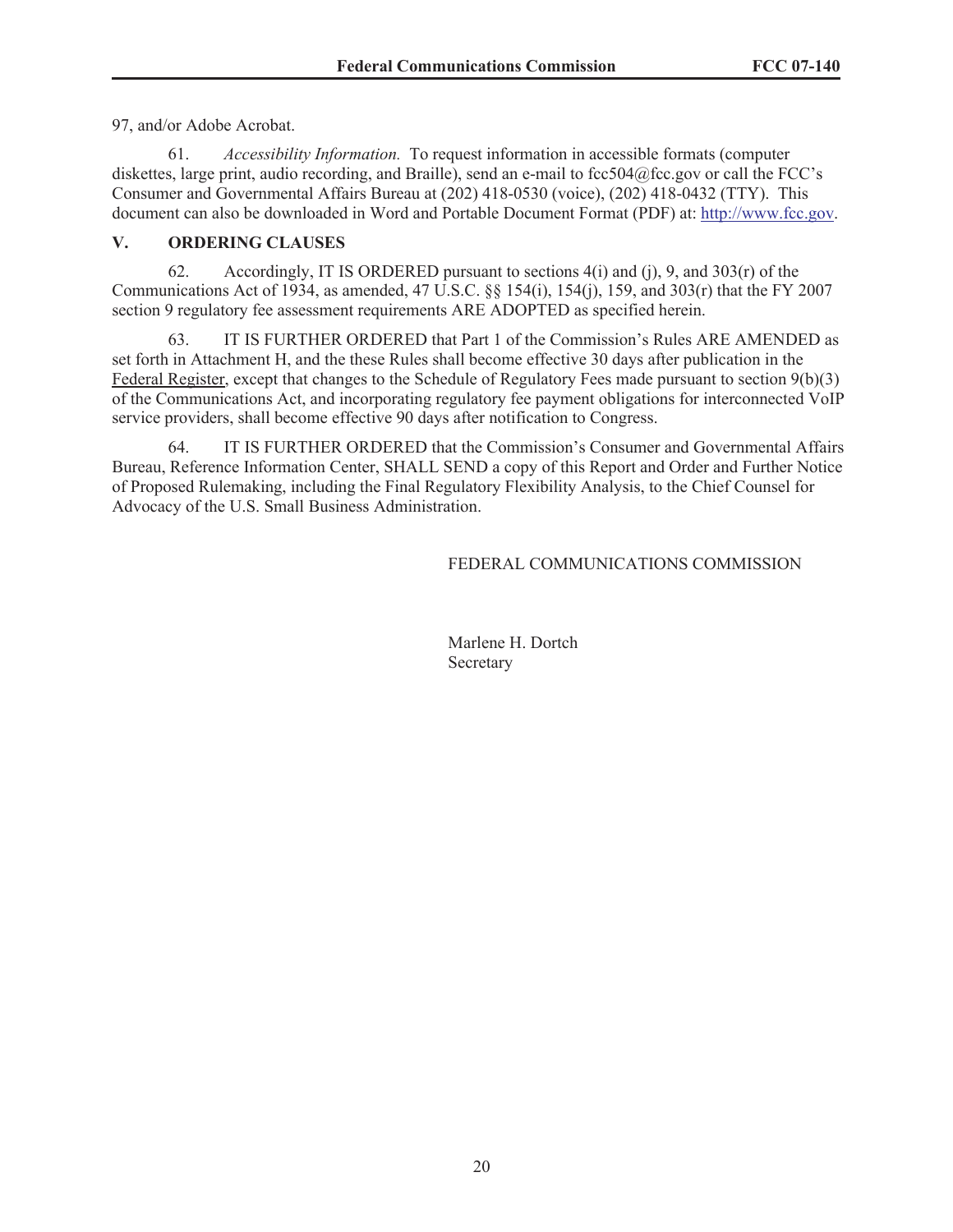# **ATTACHMENT A1**

## **Initial Regulatory Flexibility Analysis**

65. As required by the Regulatory Flexibility Act ("RFA"),  $89$  the Commission has prepared this Initial Regulatory Flexibility Analysis ("IRFA") of the possible significant economic impact on small entities by the policies and rules in this Further Notice of Proposed Rulemaking ("FNPRM"). Written public comments are requested on this IRFA. Comments must be identified as responses to the IRFA and must be filed on or before the dates indicated herein. The Commission will send a copy of the FNPRM, including the IRFA, to the Chief Counsel for Advocacy of the Small Business Administration.<sup>90</sup> In addition, the FNPRM and IRFA (or summaries thereof) will be published in the Federal Register.<sup>91</sup>

## **I. Need for, and Objectives of, the Proposed Rules**

66. On April 12, 2006, the Commission adopted a number of changes in the rules governing the 2500-2690 MHz band, for the Broadband Radio Service ("BRS") and the Educational Broadband Service ("EBS").<sup>92</sup> Among other things, the Commission adopted a megahertz ("MHz")-based formula for BRS licensees with tiered regulatory fees based on market size. The FNPRM seeks comment on a new regulatory fee schedule for BRS, based on the tiered structure set forth in the *BRS/EBS Second Report and Order*.

## **II. Legal Basis:**

67. This action, including publication of proposed rules, is authorized under sections (4)(i) and (i), 9, and 303(r) of the Communications Act of 1934, as amended ("the Act").  $^{93}$ 

## **III. Description and Estimate of the Number of Small Entities to which the Proposed Rules Will Apply:**

68. The RFA directs agencies to provide a description of and, where feasible, an estimate of the number of small entities that may be affected by the proposed rules.<sup>94</sup> The RFA generally defines the term "small entity" as having the same meaning as the terms, "small business," "small organization," and "small governmental jurisdiction."<sup>95</sup> In addition, the term "small business" has the same meaning as the

 $90$  5 U.S.C. § 603(a).

<sup>91</sup> *Id.*

 $94$  5 U.S.C. § 603(b)(3).

 $95$  5 U.S.C. § 601(6).

<sup>89</sup> 5 U.S.C. § 603. The RFA, 5 U.S.C. §§ 601-612, has been amended by the Contract With America Advancement Act of 1996, Public Law No. 104-121, 110 Stat. 847 (1996) ("CWAAA"). Title II of the CWAAA is the Small Business Regulatory Enforcement Fairness Act of 1996 ("SBREFA").

<sup>92</sup> *See Amendment of Parts 1, 21, 73, 74 and 101 of the Commission's Rules to Facilitate the Provision of Fixed and Mobile Broadband Access, Educational and Other Advanced Services in the 2150-2162 and 2500-2690 MHz Bands,*  Order on Reconsideration and Fifth Memorandum Opinion and Order and Third Memorandum Opinion and Order and Second Report and Order, 21 FCC Rcd 5606 (2006) ("*BRS/EBS Second Report and Order*"*).*

 $93$  47 U.S.C. §§ 154(i) and (j), 159, and 303(r).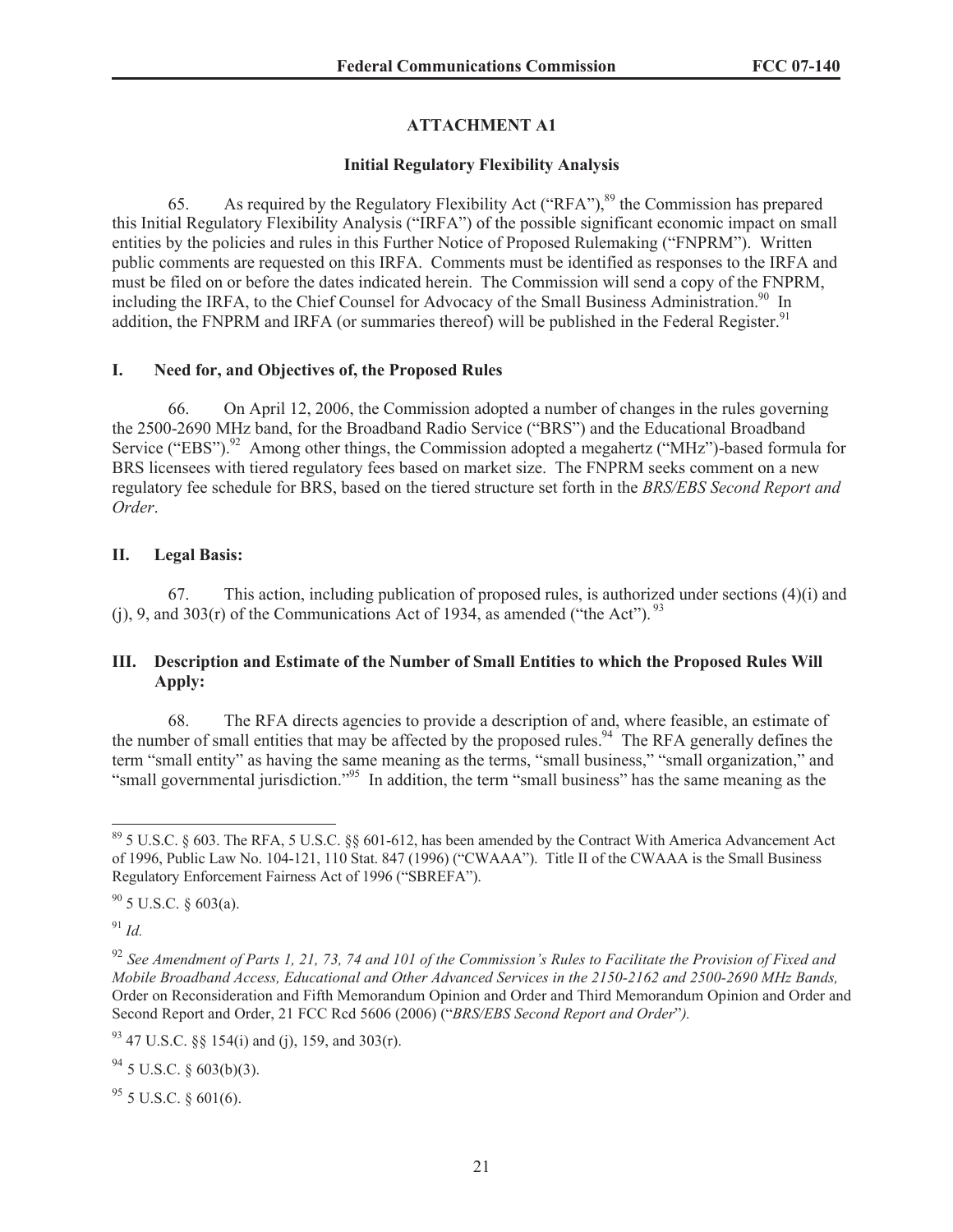term "small business concern" under the Small Business Act.<sup>96</sup> A small business concern is one which: (1) is independently owned and operated; (2) is not dominant in its field of operation; and (3) satisfies any additional criteria established by the  $SBA$ .<sup>97</sup> A small organization is generally "any not-for-profit enterprise which is independently owned and operated and is not dominant in its field."<sup>98</sup> Nationwide, as of 2002, there were approximately 1.6 million small organizations.<sup>99</sup> The term "small governmental jurisdiction" is defined as "governments of cities, towns, townships, villages, school districts, or special districts, with a population of less than fifty thousand."<sup>100</sup> The term "small governmental jurisdiction" is defined generally as "governments of cities, towns, townships, villages, school districts, or special districts, with a population of less than fifty thousand."<sup>101</sup> Census Bureau data for 2002 indicate that there were 87,525 local governmental jurisdictions in the United States.<sup>102</sup> We estimate that, of this total, 84,377 entities were "small governmental jurisdictions."<sup>103</sup> Thus, we estimate that most governmental jurisdictions are small. Below, we discuss the total estimated numbers of small businesses that might be affected by our regulatory fee proceeding.

69. BRS, previously referred to as Multipoint Distribution Service ("MDS") and Multichannel Multipoint Distribution Service ("MMDS") systems, and "wireless cable," transmit video programming to subscribers and provide two-way high speed data operations using the microwave frequencies of the BRS and Educational Broadband Service ("EBS") (previously referred to as the Instructional Television Fixed Service ("ITFS")).<sup>104</sup> In connection with the 1996 BRS auction, the Commission established a small business size standard as an entity that had annual average gross revenues of no more than \$40 million in the previous three calendar years.<sup>105</sup> The BRS auctions resulted in 67 successful bidders obtaining licensing opportunities for 493 Basic Trading Areas ("BTAs"). Of the 67 auction winners, 61 met the definition of a small business. BRS also includes licensees of stations authorized prior to the auction. At this time, we estimate that of the 61 small business BRS auction winners, 48 remain small business licensees. In addition to the 48 small businesses that hold BTA authorizations, there are approximately 392

<sup>97</sup> 15 U.S.C. § 632.

 $98$  5 U.S.C. § 601(4).

<sup>99</sup> Independent Sector, the New Nonprofit Almanac & Desk Reference (2002).

 $100$  5 U.S.C. § 601(5).

 $101$  5 U.S.C. § 601(5).

<sup>102</sup> U.S. Census Bureau, Statistical Abstract of the United States: 2006, Section 8, page 272, Table 415.

 $105$  47 C.F.R. § 21.961(b)(1).

 $96$  5 U.S.C. § 601(3) (incorporating by reference the definition of "small business concern" in the Small Business Act, 15 U.S.C. § 632. Pursuant to 5 U.S.C. § 601(3), the statutory definition of a small business applies "unless an agency, after consultation with the Office of Advocacy of the Small Business Administration and after opportunity for public comment, establishes one or more definitions of such term which are appropriate to the activities of the agency and publishes such definition(s) in the Federal Register." 5 U.S.C. § 601(3).

<sup>103</sup> We assume that the villages, school districts, and special districts are small, and total 48,558. *See* U.S. Census Bureau, Statistical Abstract of the United States: 2006, section 8, page 273, Table 417. For 2002, Census Bureau data indicate that the total number of county, municipal, and township governments nationwide was 38,967, of which 35,819 were small. *Id.*

<sup>104</sup> *Amendment of Parts 21 and 74 of the Commission's Rules with Regard to Filing Procedures in the Multipoint Distribution Service and in the Instructional Television Fixed Service and Implementation of Section 309(j) of the Communications Act – Competitive Bidding*, MM Docket No. 94-131 and PP Docket No. 93-253, Report and Order, 10 FCC Rcd 9589, 9593, ¶ 7 (1995).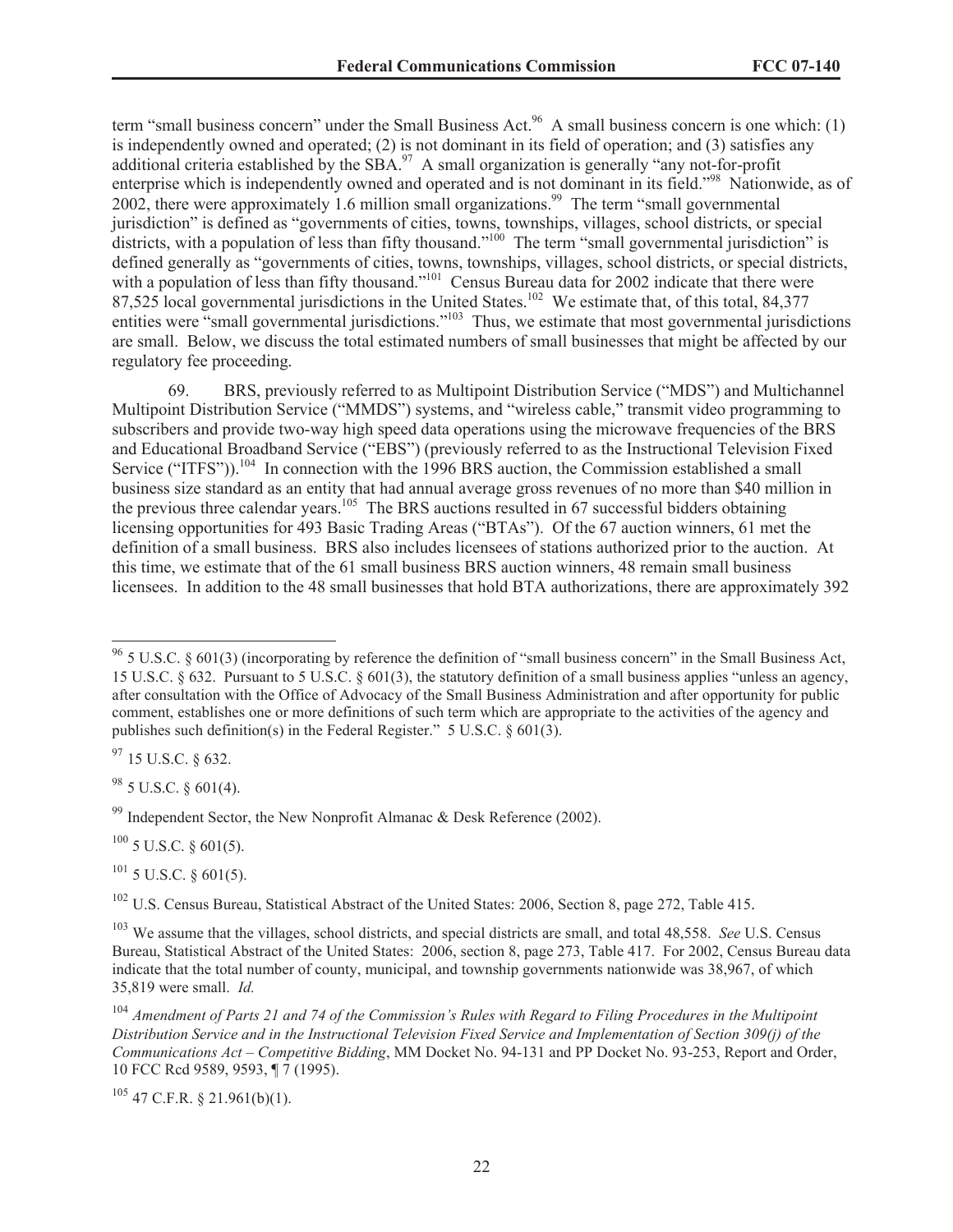incumbent BRS licensees that are considered small entities.<sup>106</sup> After adding the number of small business auction licensees to the number of incumbent licensees not already counted, we find that there are currently approximately 440 BRS licensees that are defined as small businesses under either the SBA or the Commission's rules. Some of those 440 small business licensees may be affected by this regulatory fee proceeding.

70. In addition, the SBA has developed a small business size standard for Cable and Other Program Distribution, which includes all such companies generating \$13.5 million or less in annual receipts.<sup>107</sup> According to Census Bureau data for 2002, there were a total of 1,191 firms in this category that operated for the entire year.<sup>108</sup> Of this total, 1,087 firms had annual receipts of under \$10 million, and 43 firms had receipts of \$10 million or more but less than \$25 million.<sup>109</sup> Consequently, we estimate that the majority of providers in this service category are small businesses that may be affected by the regulatory fee decisions we will reach in this proceeding. This SBA small business size standard is applicable to EBS. There are presently 2,032 EBS licensees. All but 100 of these licenses are held by educational institutions. Educational institutions are included in this analysis as small entities.<sup>110</sup> Thus, we estimate that at least 1,932 licensees are small businesses. EBS is a non-profit non-broadcast service. We do not collect, nor are we aware of other collections of, annual revenue data for EBS licensees.

## **IV. Description of Projected Reporting, Recordkeeping and Other Compliance Requirements:**

71. With certain exceptions, the Commission's Schedule of Regulatory Fees applies to all Commission licensees and regulatees. Most licensees will be required to count the number of licenses or call signs authorized, complete and submit an FCC Form 159 Remittance Advice, and pay a regulatory fee based on the number of licenses or call signs.<sup>111</sup> Interstate telephone service providers must compute their

<sup>108</sup> U.S. Census Bureau, 2002 Economic Census, Subject Series: Information, Table 4, Receipts Size of Firms for the United States: 2002, NAICS code 517510 (issued Nov. 2005).

<sup>109</sup> *Id.* An additional 61 firms had annual receipts of \$25 million or more.

<sup>110</sup> The term "small entity" within SBREFA applies to small organizations (nonprofits) and to small governmental jurisdictions (cities, counties, towns, townships, villages, school districts, and special districts with populations of less than 50,000). 5 U.S.C. §§  $601(4)$ - $(6)$ . We do not collect annual revenue data on EBS licensees.

<sup>111</sup> The following categories are exempt from the Commission's Schedule of Regulatory Fees: Amateur radio licensees (except applicants for vanity call signs) and operators in other non-licensed services (*e.g*., Personal Radio, part 15, ship and aircraft). Governments and non-profit (exempt under section 501(c) of the Internal Revenue Code) entities are exempt from payment of regulatory fees and need not submit payment. Non-commercial educational broadcast licensees are exempt from regulatory fees as are licensees of auxiliary broadcast services such as low power auxiliary stations, television auxiliary service stations, remote pickup stations and aural broadcast auxiliary stations where such licenses are used in conjunction with commonly owned non-commercial educational stations. Emergency Alert System licenses for auxiliary service facilities are also exempt as are Educational Broadband Service (BRS) (previously referred to as instructional television fixed service licensees). Regulatory fees are automatically waived for the licensee of any translator station that: (1) is not licensed to, in whole or in part, and does not have common ownership with, the licensee of a commercial broadcast station; (2) does not derive income from advertising; and (3) is dependent on subscriptions or contributions from members of the community served for support. Receive-only earth station permittees are exempt from payment of regulatory fees. A regulatee will be relieved of its fee payment requirement if its total fee due, including all categories of fees for which payment is due by the entity, amounts to less than \$10.

 $106$  47 U.S.C. § 309(j). Hundreds of stations were licensed to incumbent MDS licensees prior to implementation of section 309(j) of the Act, 47 U.S.C. § 309(j). For these pre-auction licenses, the applicable standard is SBA's small business size standard.

<sup>107</sup> 13 C.F.R. § 121.201, NAICS code 517510.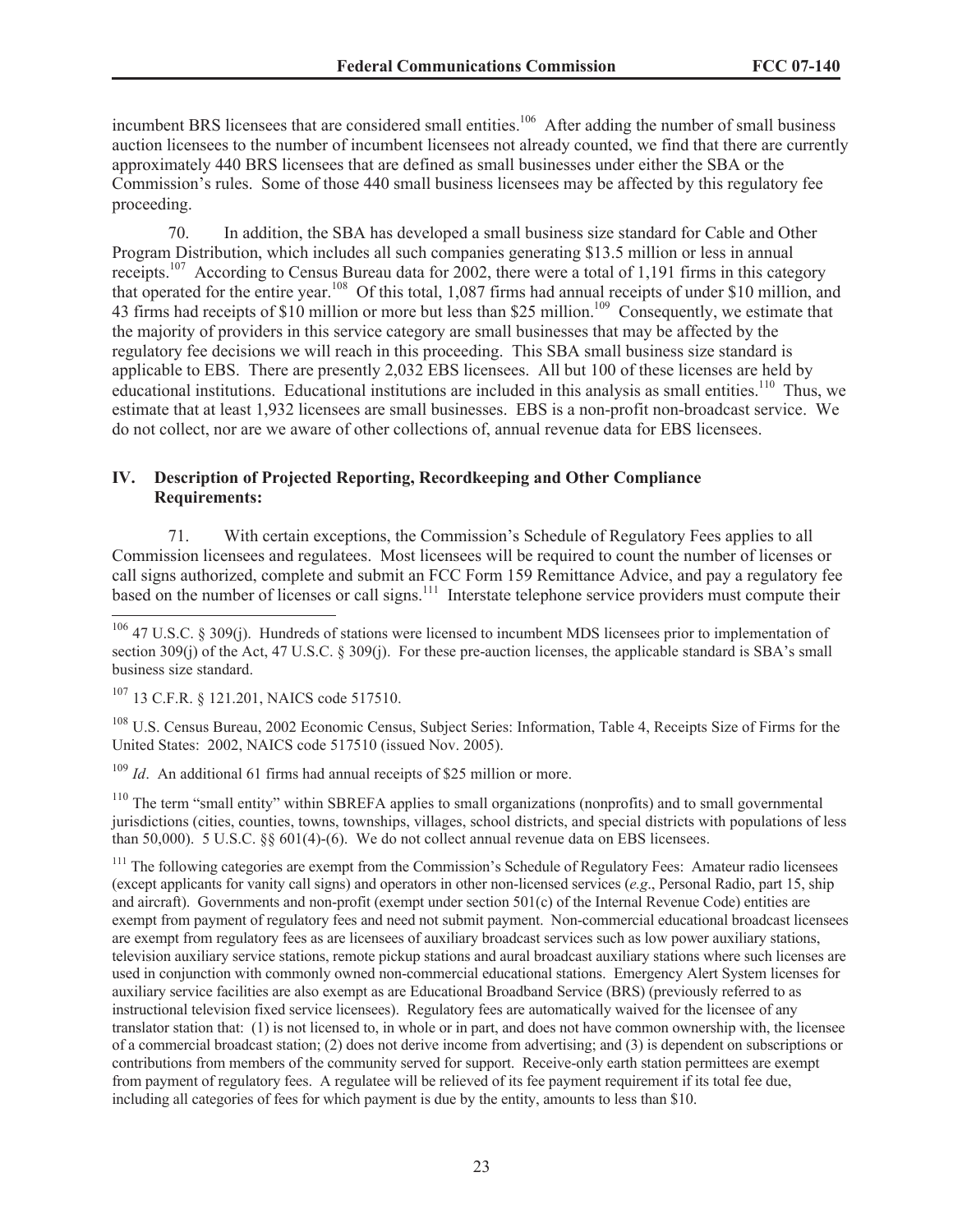annual regulatory fee based on their interstate and international end-user revenue using information they already supply to the Commission in compliance with the Form 499-A, Telecommunications Reporting Worksheet, and they must complete and submit the FCC Form 159. Compliance with the fee schedule will require some licensees to tabulate the number of units (*e.g.*, cellular telephones, pagers, cable TV subscribers) they have in service, and complete and submit an FCC Form 159. Licensees ordinarily will keep a list of the number of units they have in service as part of their normal business practices. No additional outside professional skills are required to complete the FCC Form 159, and it can be completed by the employees responsible for an entity's business records.

72. Each licensee must submit the FCC Form 159 to the Commission's lockbox bank after computing the number of units subject to the fee. Licensees may also file electronically to minimize the burden of submitting multiple copies of the FCC Form 159. Applicants who pay small fees in advance and provide fee information as part of their application must use FCC Form 159.

73. BRS licensees currently are subject to the Commission's regulatory fees. This FNPRM seeks comment on how to revise the current regulatory fee schedule to comply with the tiered regulatory fee schedule required by the Commission in the *BRS/EBS Second Report and Order*. As a consequence of any new regulatory fee structures adopted in this proceeding, BRS licensees may have to provide additional information than they have provided in the past and the regulatory fee schedule for these licensees will be modified.

74. Licensees and regulatees are advised that failure to submit the required regulatory fee in a timely manner will subject the licensee or regulatee to a late payment penalty of 25 percent in addition to the required fee.<sup>112</sup> If payment is not received, new or pending applications may be dismissed, and existing authorizations may be subject to rescission.<sup>113</sup> Further, in accordance with the Debt Collection Improvement Act of 1996 ("DCIA"), Public Law 194-134, federal agencies may bar a person or entity from obtaining a federal loan or loan insurance guarantee if that person or entity fails to pay a delinquent debt owed to any federal agency.<sup>114</sup> Nonpayment of regulatory fees is a debt owed the United States pursuant to 31 U.S.C. 3711 *et seq*., and the DCIA. Appropriate enforcement measures as well as administrative and judicial remedies may be exercised by the Commission. Debts owed to the Commission may result in a person or entity being denied a federal loan or loan guarantee pending before another federal agency until such obligations are paid.<sup>115</sup>

75. The Commission's rules currently provide for relief in exceptional circumstances. Persons or entities may request a waiver, reduction or deferment of payment of the regulatory fee.<sup>116</sup> However, timely submission of the required regulatory fee must accompany requests for waivers or reductions. This will avoid any late payment penalty if the request is denied. The fee will be refunded if the request is granted. In exceptional and compelling instances (where payment of the regulatory fee along with the waiver or reduction request could result in reduction of service to a community or other financial hardship to the licensee), the Commission will defer payment in response to a request filed with the appropriate supporting documentation.

## **V. Steps Taken to Minimize Significant Economic Impact on Small Entities, and Significant Alternatives Considered:**

<sup>112</sup> 47 C.F.R. § 1.1164.

 $113$  47 C.F.R. § 1.1164(c).

<sup>114</sup> Public Law 104-134, 110 Stat. 1321 (1996).

 $115$  31 U.S.C. § 7701(c)(2)(B).

 $116$  47 C.F.R. § 1.1166.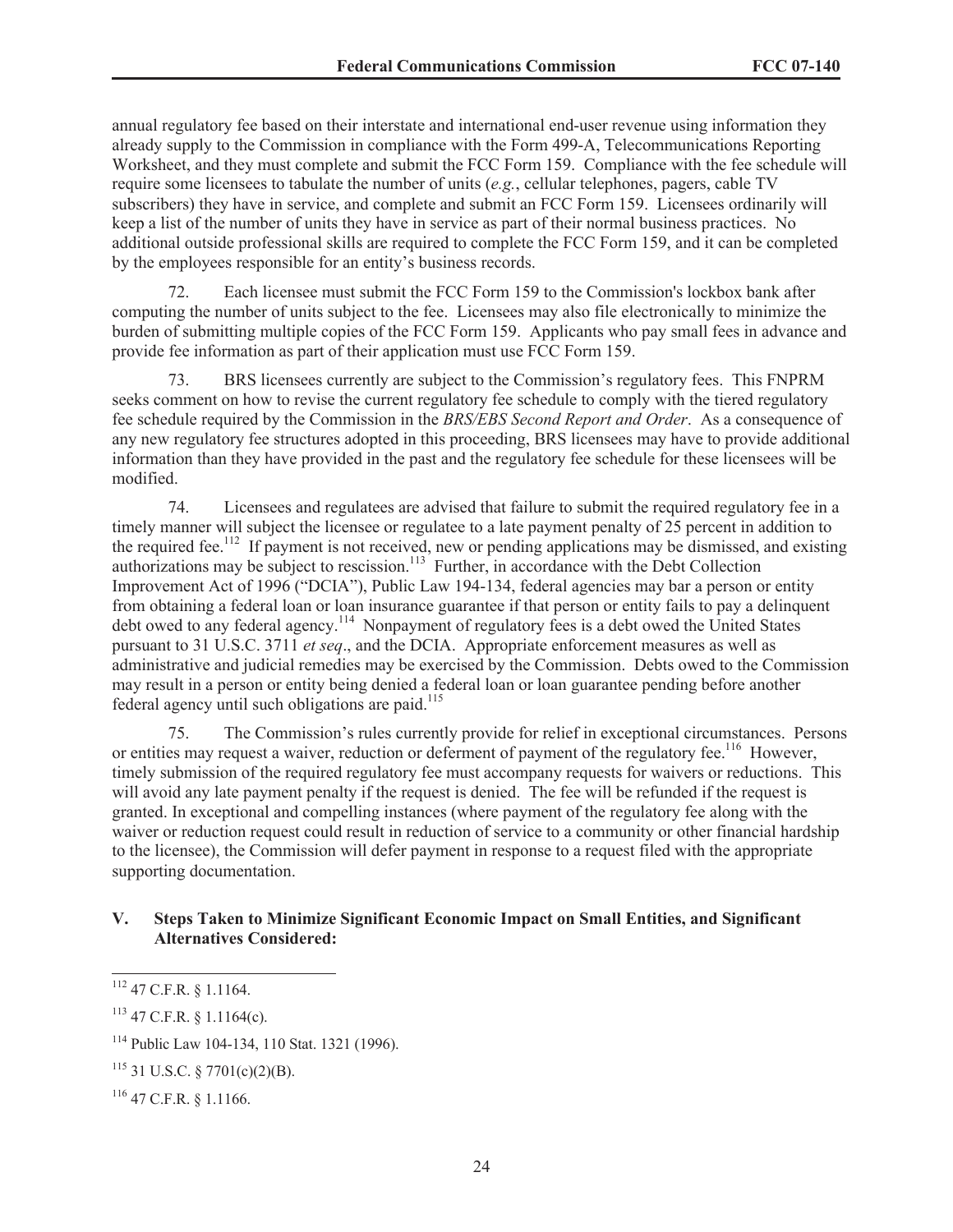76. The RFA requires an agency to describe any significant alternatives that it has considered in reaching its proposed approach, which may include the following four alternatives: (1) the establishment of differing compliance or reporting requirements or timetables that take into account the resources available to small entities; (2) the clarification, consolidation, or simplification of compliance or reporting requirements under the rule for small entities; (3) the use of performance, rather than design, standards; and  $(4)$  an exemption from coverage of the rule, or any part thereof, for small entities.<sup>117</sup>

77. The Commission is obligated to collect regulatory fees each fiscal year to fund the Commission's operations. For example, the Omnibus Appropriations Act for FY 2007, Public Law 109- 383, requires the Commission to revise its Schedule of Regulatory Fees in order to recover the amount of regulatory fees that Congress, pursuant to section 9(a) of the Act, has required the Commission to collect for FY 2007.<sup>118</sup> With respect to BRS licensees, we are required to implement a tiered regulatory fee schedule based on market size and bandwidth. For this reason, we are seeking comment on an appropriate regulatory fee schedule for these licensees, to be implemented in the next fiscal year. Such a fee structure, when adopted, should result in a lower regulatory fee burden for smaller licensees, based on the licensees' market size and bandwidth.

78. We also note that the Commission's rules provide for relief in exceptional circumstances. Persons or entities may request a waiver, reduction or deferment of payment of the regulatory fee.<sup>119</sup> However, timely submission of the required regulatory fee must accompany requests for waivers or reductions. This will avoid any late payment penalty if the request is denied. The fee will be refunded if the request is granted. In exceptional and compelling instances (where payment of the regulatory fee along with the waiver or reduction request could result in reduction of service to a community or other financial hardship to the licensee), the Commission will defer payment in response to a request filed with the appropriate supporting documentation.

## **VI. Federal Rules that May Duplicate, Overlap, or Conflict with the Proposed Rules**

79. None.

<sup>117</sup> 5 U.S.C. § 603.

 $118$  47 U.S.C. § 159(a).

<sup>119</sup> 47 C.F.R. § 1.1166.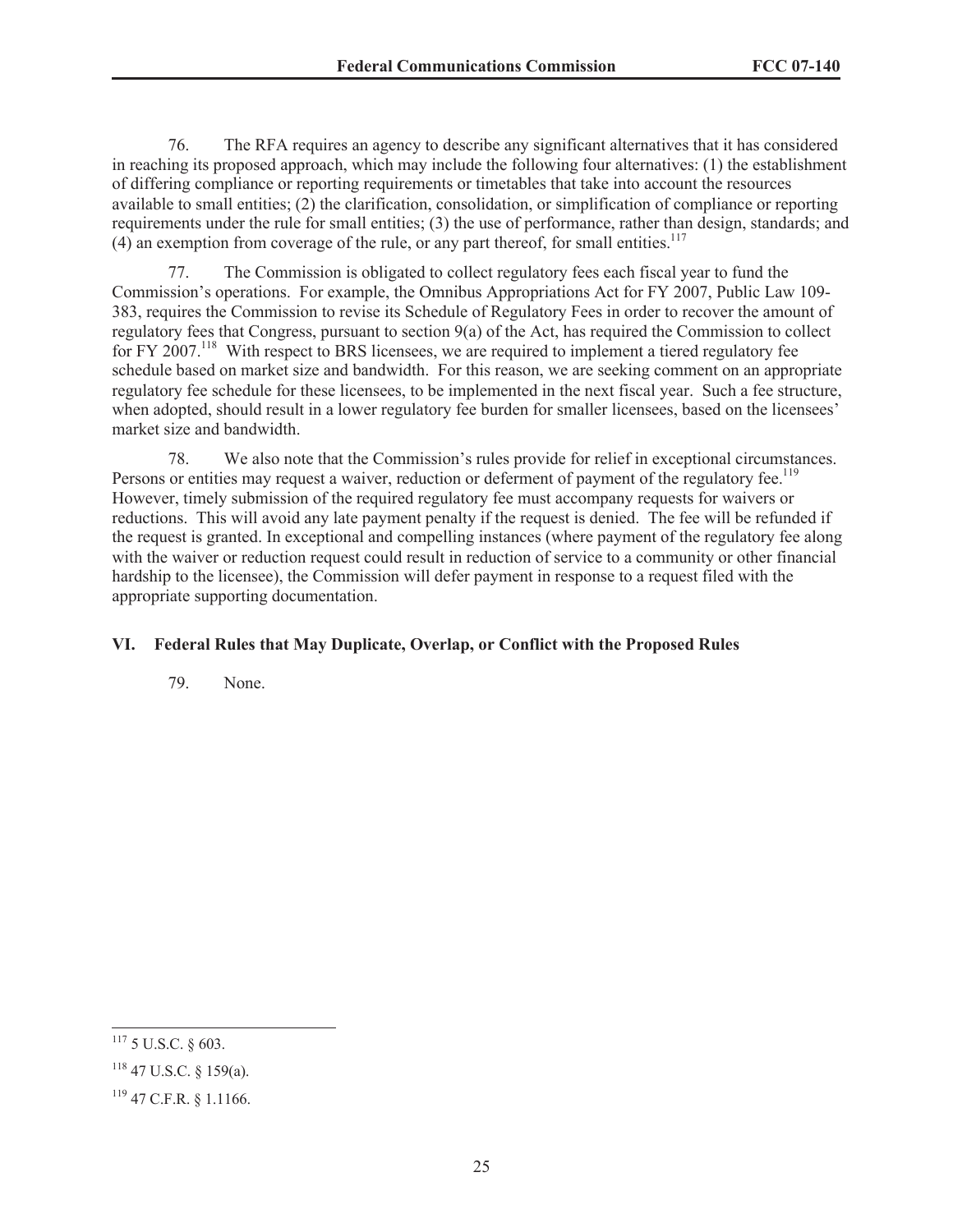# **ATTACHMENT A2**

## **Final Regulatory Flexibility Analysis**

80. As required by the Regulatory Flexibility Act ("RFA"),<sup>120</sup> the Commission prepared an Initial Regulatory Flexibility Analysis ("IRFA") of the possible significant economic impact on small entities by the policies and rules proposed in its *Notice of Proposed Rulemaking, In the Matter of Assessment and Collection of Regulatory Fees for Fiscal Year 2007*. <sup>121</sup> Written public comments were sought on the FY 2007 fees proposal, including comments on the IRFA. This present Final Regulatory Flexibility Analysis ("FRFA") conforms to the RFA.<sup>122</sup>

## **I. Need for, and Objectives of, the Proposed Rules:**

81. This rulemaking proceeding is initiated to amend the Schedule of Regulatory Fees in the amount of \$290,295,160, the amount that Congress has required the Commission to recover. The Commission seeks to collect the necessary amount through its revised Schedule of Regulatory Fees in the most efficient manner possible and without undue public burden.

## **II. Summary of Significant Issues Raised by Public Comments in Response to the IRFA:**

82. None.

## **III. Description and Estimate of the Number of Small Entities to which the Proposed Rules Will Apply:**

83. The RFA directs agencies to provide a description of, and where feasible, an estimate of the number of small entities that may be affected by the proposed rules and policies, if adopted.<sup>123</sup> The RFA generally defines the term "small entity" as having the same meaning as the terms "small business," "small organization," and "small governmental jurisdiction."<sup>124</sup> In addition, the term "small business" has the same meaning as the term "small business concern" under the Small Business Act.<sup>125</sup> A "small business concern" is one which: (1) is independently owned and operated; (2) is not dominant in its field of operation; and (3) satisfies any additional criteria established by the SBA.<sup>126</sup>

84. **Small Businesses**. Nationwide, there are a total of 22.4 million small businesses,

 $123$  5 U.S.C. § 603(b)(3).

 $124$  5 U.S.C. § 601(6).

 $126$  15 U.S.C.  $\&$  632.

<sup>&</sup>lt;sup>120</sup> 5 U.S.C. § 603. The RFA, 5 U.S.C. §§ 601-612 has been amended by the Contract With America Advancement Act of 1996, Public Law No. 104-121, 110 Stat. 847 (1996) ("CWAAA"). Title II of the CWAAA is the Small Business Regulatory Enforcement Fairness Act of 1996 ("SBREFA").

<sup>&</sup>lt;sup>121</sup> See Assessment and Collection of Regulatory Fees for Fiscal Year 2007, Notice of Proposed Rulemaking, 22 FCC Rcd 7975 (2007) ("*FY 2007 NPRM*").

<sup>122</sup> 5 U.S.C. § 604.

<sup>&</sup>lt;sup>125</sup> 5 U.S.C. § 601(3) (incorporating by reference the definition of "small-business concern" in the Small Business Act, 15 U.S.C. § 632). Pursuant to 5 U.S.C. § 601(3), the statutory definition of a small business applies "unless an agency, after consultation with the Office of Advocacy of the Small Business Administration and after opportunity for public comment, establishes one or more definitions of such term which are appropriate to the activities of the agency and publishes such definition(s) in the Federal Register."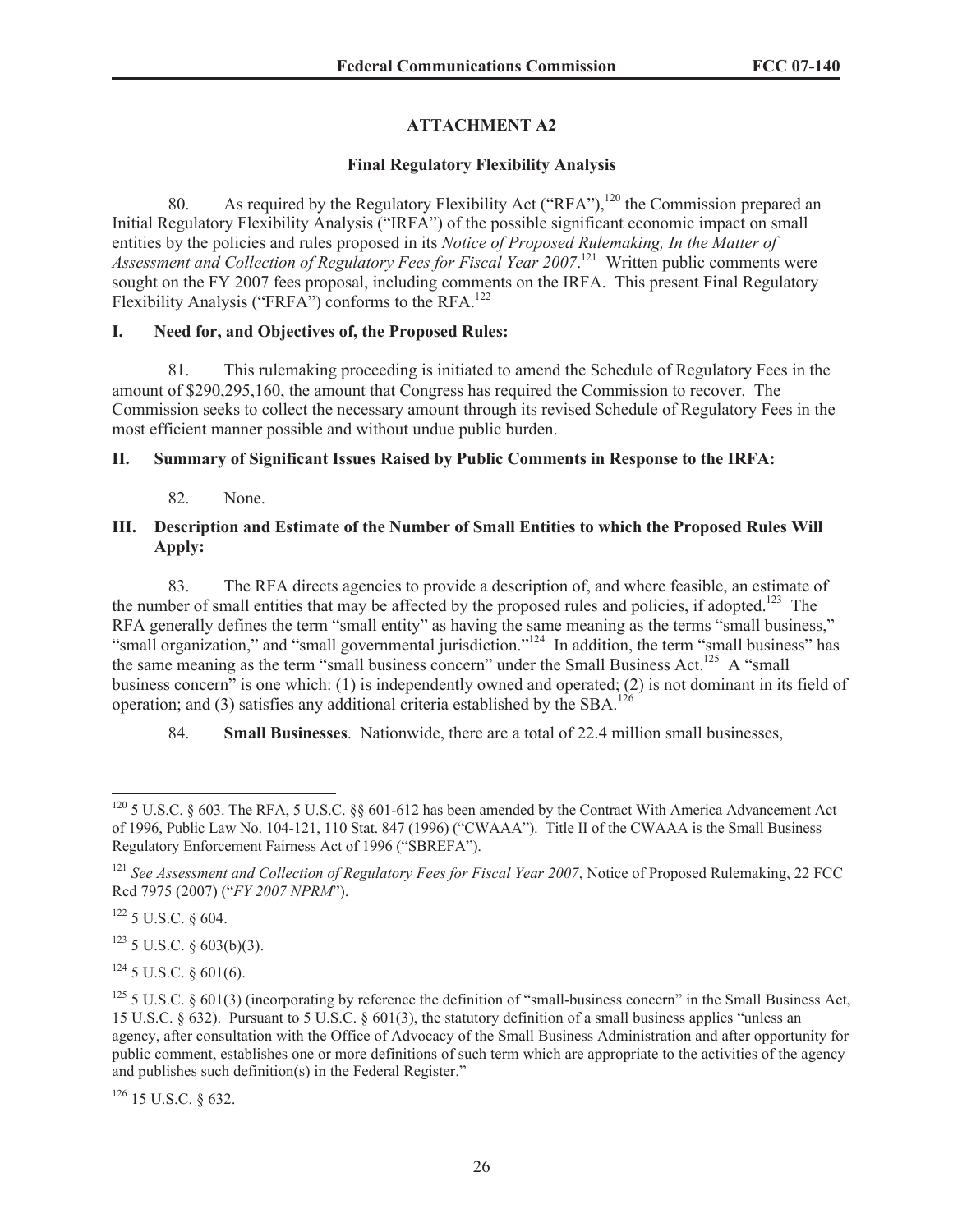according to SBA data.<sup>127</sup>

85. **Small Organizations**. Nationwide, there are approximately 1.6 million small organizations.<sup>128</sup>

86. **Small Governmental Jurisdictions**. The term "small governmental jurisdiction" is defined generally as "governments of cities, towns, townships, villages, school districts, or special districts, with a population of less than fifty thousand."<sup>129</sup> Census Bureau data for 2002 indicate that there were 87,525 local governmental jurisdictions in the United States.<sup>130</sup> We estimate that, of this total, 84,377 entities were "small governmental jurisdictions."<sup>131</sup> Thus, we estimate that most governmental jurisdictions are small.

87. We have included small incumbent local exchange carriers in this present RFA analysis. As noted above, a "small business" under the RFA is one that, inter alia, meets the pertinent small business size standard (*e.g.*, a telephone communications business having 1,500 or fewer employees), and "is not dominant in its field of operation."<sup>132</sup> The SBA's Office of Advocacy contends that, for RFA purposes, small incumbent local exchange carriers are not dominant in their field of operation because any such dominance is not "national" in scope.<sup>133</sup> We have therefore included small incumbent local exchange carriers in this RFA analysis, although we emphasize that this RFA action has no effect on Commission analyses and determinations in other, non-RFA contexts.

88. **Incumbent Local Exchange Carriers ("ILECs")**. Neither the Commission nor the SBA has developed a small business size standard specifically for incumbent local exchange services. The appropriate size standard under SBA rules is for the category Wired Telecommunications Carriers. Under that size standard, such a business is small if it has  $1,500$  or fewer employees.<sup>134</sup> According to Commission  $data$ <sup>135</sup>, 1,303 carriers have reported that they are engaged in the provision of incumbent local exchange services. Of these 1,303 carriers, an estimated 1,020 have 1,500 or fewer employees and 283 have more than 1,500 employees. Consequently, the Commission estimates that most providers of incumbent local exchange service are small businesses that may be affected by these rules.

# 89. **Competitive Local Exchange Carriers ("CLECs"), Competitive Access Providers**

<sup>132</sup> 15 U.S. C. § 632.

<sup>134</sup> 13 C.F.R. § 121.201, North American Industry Classification System (NAICS) code 517110.

<sup>127</sup> *See* SBA, Programs and Services, SBA Pamphlet No. CO-0028, at page 40 (July 2002).

<sup>&</sup>lt;sup>128</sup> Independent Sector, The New Nonprofit Almanac  $\&$  Desk Reference (2002).

 $129$  5 U.S.C. § 601(5).

<sup>&</sup>lt;sup>130</sup> U.S. Census Bureau, Statistical Abstract of the United States: 2006, Section 8, page 272, Table 415.

<sup>131</sup> We assume that the villages, school districts, and special districts are small, and total 48,558. *See* U.S. Census Bureau, Statistical Abstract of the United States: 2006, section 8, page 273, Table 417. For 2002, Census Bureau data indicate that the total number of county, municipal, and township governments nationwide was 38,967, of which 35,819 were small. *Id.*

<sup>&</sup>lt;sup>133</sup> Letter from Jere W. Glover, Chief Counsel for Advocacy, SBA, to William E. Kennard, Chairman, FCC (May 27, 1999). The Small Business Act contains a definition of "small-business concern," which the RFA incorporates into its own definition of "small business." *See* 15 U.S.C. § 632(a) (Small Business Act); 5 U.S.C. § 601(3) (RFA). SBA regulations interpret "small business concern" to include the concept of dominance on a national basis. *See* 13 C.F.R. § 121.102(b).

<sup>135</sup> FCC, Wireline Competition Bureau, Industry Analysis and Technology Division, "*Trends in Telephone Service*" at Table 5.3, Page 5-5 (June 2005) (hereinafter "*Trends in Telephone Service*"). This source uses data that are current as of October 1, 2004.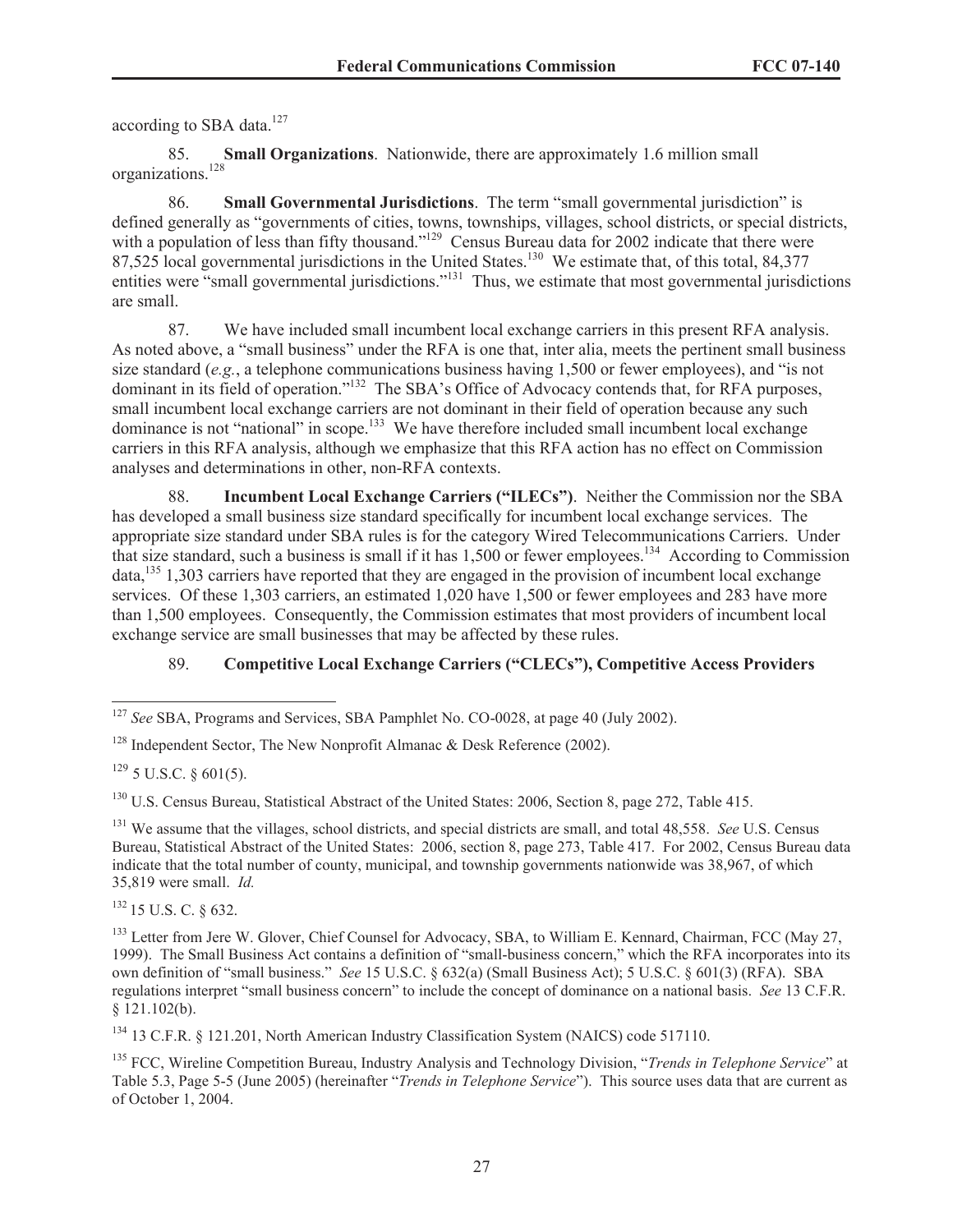**("CAPs"), "Shared-Tenant Service Providers," and "Other Local Service Providers."** Neither the Commission nor the SBA has developed a small business size standard specifically for these service providers. The appropriate size standard under SBA rules is for the category Wired Telecommunications Carriers. Under that size standard, such a business is small if it has 1,500 or fewer employees.<sup>136</sup> According to Commission data,<sup>137</sup> 769 carriers have reported that they are engaged in the provision of either competitive access provider services or competitive local exchange carrier services. Of these 769 carriers, an estimated 676 have 1,500 or fewer employees and 94 have more than 1,500 employees. In addition, 12 carriers have reported that they are "Shared-Tenant Service Providers," and all 12 are estimated to have 1.500 or fewer employees. In addition, 39 carriers have reported that they are "Other Local Service Providers." Of the 39, an estimated 38 have 1,500 or fewer employees and one has more than 1,500 employees. Consequently, the Commission estimates that most providers of competitive local exchange service, competitive access providers, "Shared-Tenant Service Providers," and "Other Local Service Providers" are small entities that may be affected by these rules.

90. **Local Resellers**. The SBA has developed a small business size standard for the category of Telecommunications Resellers. Under that size standard, such a business is small if it has 1,500 or fewer employees.<sup>138</sup> According to Commission data,<sup>139</sup> 143 carriers have reported that they are engaged in the provision of local resale services. Of these, an estimated 141 have 1,500 or fewer employees and two have more than 1,500 employees. Consequently, the Commission estimates that the majority of local resellers are small entities that may be affected by these rules.

91. **Toll Resellers**. The SBA has developed a small business size standard for the category of Telecommunications Resellers. Under that size standard, such a business is small if it has 1,500 or fewer employees.<sup>140</sup> According to Commission data,<sup>141</sup> 770 carriers have reported that they are engaged in the provision of toll resale services. Of these, an estimated 747 have 1,500 or fewer employees and 23 have more than 1,500 employees. Consequently, the Commission estimates that the majority of toll resellers are small entities that may be affected by these rules.

92. **Payphone Service Providers ("PSPs")**. Neither the Commission nor the SBA has developed a small business size standard specifically for payphone services providers. The appropriate size standard under SBA rules is for the category Wired Telecommunications Carriers. Under that size standard, such a business is small if it has  $1,500$  or fewer employees.<sup>142</sup> According to Commission data,<sup>143</sup> 654 carriers have reported that they are engaged in the provision of payphone services. Of these, an estimated 652 have 1,500 or fewer employees and two have more than 1,500 employees. Consequently, the Commission estimates that the majority of payphone service providers are small entities that may be affected by these rules.

93. **Interexchange Carriers ("IXCs")**. Neither the Commission nor the SBA has developed a small business size standard specifically for providers of interexchange services. The appropriate size standard under SBA rules is for the category Wired Telecommunications Carriers. Under that size

<sup>136</sup> 13 C.F.R. § 121.201, NAICS code 517110.

<sup>&</sup>lt;sup>137</sup> "Trends in Telephone Service" at Table 5.3.

<sup>138</sup> 13 C.F.R. § 121.201, NAICS code 517310.

<sup>&</sup>lt;sup>139</sup> "Trends in Telephone Service" at Table 5.3.

<sup>140</sup> 13 C.F.R. § 121.201, NAICS code 517310.

<sup>&</sup>lt;sup>141</sup> "Trends in Telephone Service" at Table 5.3.

<sup>142</sup> 3 C.F.R. § 121.201, NAICS code 517110.

<sup>&</sup>lt;sup>143</sup> "Trends in Telephone Service" at Table 5.3.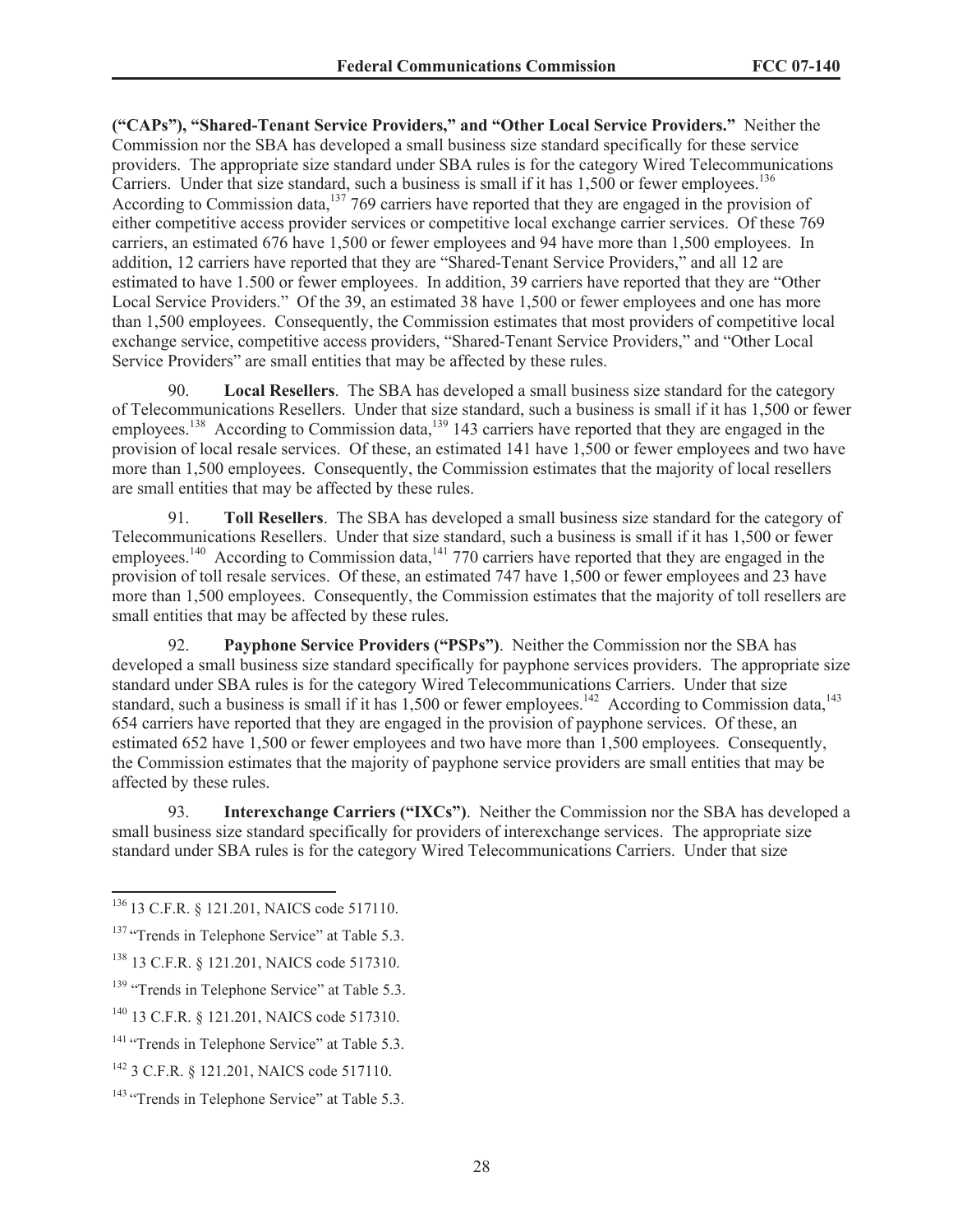standard, such a business is small if it has 1,500 or fewer employees.<sup>144</sup> According to Commission data,<sup>145</sup> 316 carriers have reported that they are engaged in the provision of interexchange service. Of these, an estimated 292 have 1,500 or fewer employees and 24 have more than 1,500 employees. Consequently, the Commission estimates that the majority of IXCs are small entities that may be affected by these rules.

94. **Operator Service Providers ("OSPs")**. Neither the Commission nor the SBA has developed a small business size standard specifically for operator service providers. The appropriate size standard under SBA rules is for the category Wired Telecommunications Carriers. Under that size standard, such a business is small if it has 1,500 or fewer employees.<sup>146</sup> According to Commission data,<sup>147</sup> 23 carriers have reported that they are engaged in the provision of operator services. Of these, an estimated 20 have 1,500 or fewer employees and three have more than 1,500 employees. Consequently, the Commission estimates that the majority of OSPs are small entities that may be affected by these rules.

95. **Prepaid Calling Card Providers**. Neither the Commission nor the SBA has developed a small business size standard specifically for prepaid calling card providers. The appropriate size standard under SBA rules is for the category Telecommunications Resellers. Under that size standard, such a business is small if it has 1,500 or fewer employees.<sup>148</sup> According to Commission data,<sup>149</sup> 89 carriers have reported that they are engaged in the provision of prepaid calling cards. Of these, an estimated 88 have 1,500 or fewer employees and one has more than 1,500 employees. Consequently, the Commission estimates that the majority of prepaid calling card providers are small entities that may be affected by these rules.

96. **800 and 800-Like Service Subscribers**. <sup>150</sup> Neither the Commission nor the SBA has developed a small business size standard specifically for 800 and 800-like service ("toll free") subscribers. The appropriate size standard under SBA rules is for the category Telecommunications Resellers. Under that size standard, such a business is small if it has 1,500 or fewer employees.<sup>151</sup> The most reliable source of information regarding the number of these service subscribers appears to be data the Commission receives from Database Service Management on the 800, 866, 877, and 888 numbers in use.<sup>152</sup> According to our data, at the end of December 2004, the number of 800 numbers assigned was 7,540,453; the number of 888 numbers assigned was 5,947,789; the number of 877 numbers assigned was 4,805,568; and the number of 866 numbers assigned was 5,011,291. We do not have data specifying the number of these subscribers that are independently owned and operated or have 1,500 or fewer employees, and thus are unable at this time to estimate with greater precision the number of toll free subscribers that would qualify as small businesses under the SBA size standard. Consequently, we estimate that there are 7,540,453 or fewer small entity 800 subscribers; 5,947,789 or fewer small entity 888 subscribers; 4,805,568 or fewer small entity 877 subscribers, and 5,011,291 or fewer entity 866 subscribers.

97. **International Service Providers**. There is no small business size standard developed specifically for providers of international service. The appropriate size standards under SBA rules are for

<sup>144</sup> 13 C.F.R. § 121.201, NAICS code 517110.

<sup>145</sup> "*Trends in Telephone Service*" at Table 5.3.

<sup>146</sup> 13 C.F.R. § 121.201, NAICS code 517110.

<sup>147</sup> "*Trends in Telephone Service*" at Table 5.3.

<sup>148</sup> 13 C.F.R. § 121.201, NAICS code 517310.

<sup>149</sup> "*Trends in Telephone Service*" at Table 5.3.

<sup>&</sup>lt;sup>150</sup> We include all toll-free number subscribers in this category, including those for 888 numbers.

<sup>151</sup> 13 C.F.R. § 121.201, NAICS code 517310.

<sup>152</sup> "*Trends in Telephone Service"* at Tables 18.4, 18.5, 18.6, and 18.7.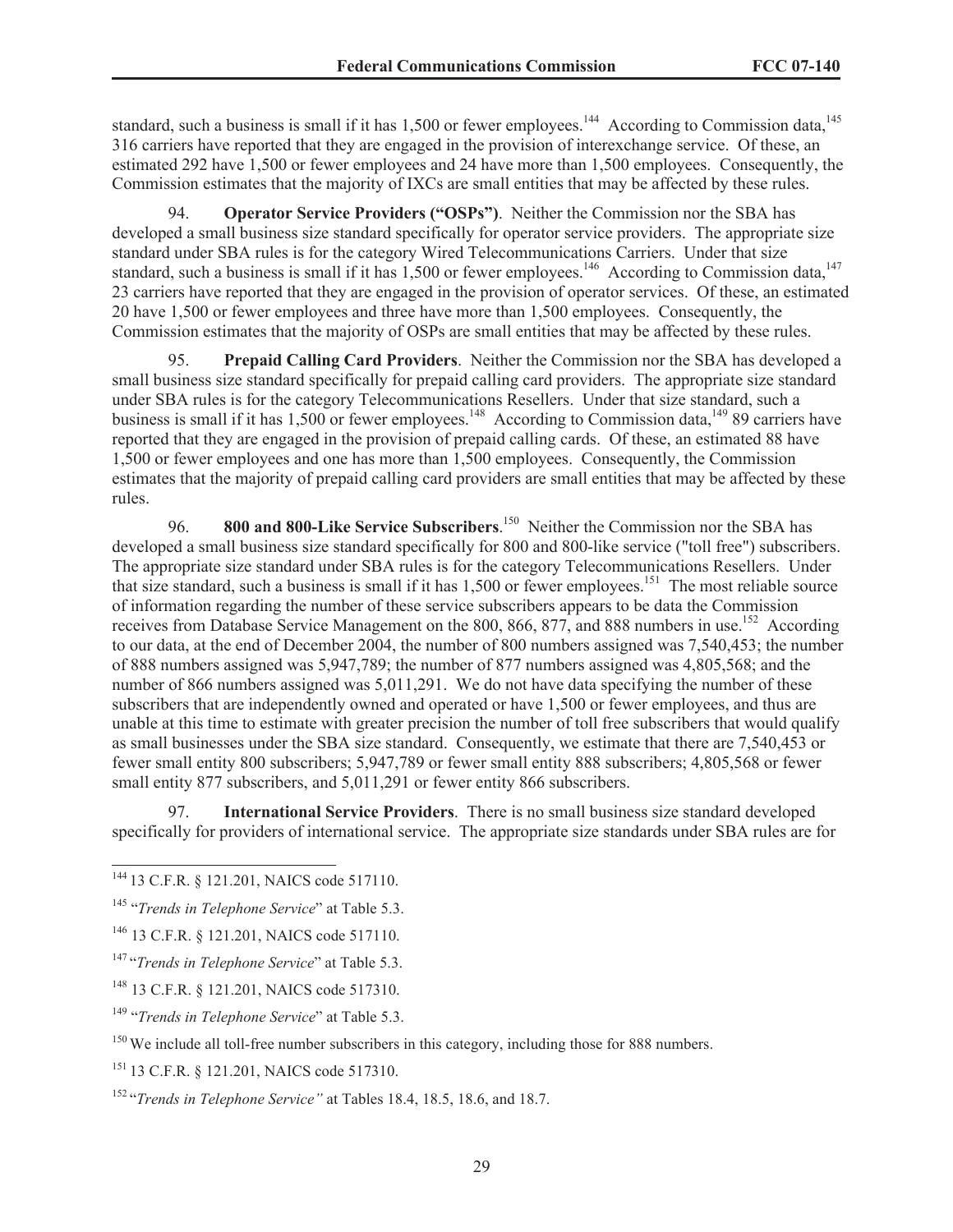the two broad census categories of "Satellite Telecommunications" and "Other Telecommunications." Under both categories, such a business is small if it has \$13.5 million or less in average annual receipts.<sup>153</sup>

98. The first category of Satellite Telecommunications "comprises establishments primarily engaged in providing point-to-point telecommunications services to other establishments in the telecommunications and broadcasting industries by forwarding and receiving communications signals via a system of satellites or reselling satellite telecommunications."<sup>154</sup> For this category, Census Bureau data for  $2002$  show that there were a total of 371 firms that operated for the entire year.<sup>155</sup> Of this total, 307 firms had annual receipts of under \$10 million, and 26 firms had receipts of \$10 million to \$24,999,999.<sup>156</sup> Consequently, we estimate that the majority of Satellite Telecommunications firms are small entities that might be affected by our action.

99. The second category of Other Telecommunications "comprises establishments primarily engaged in (1) providing specialized telecommunications applications, such as satellite tracking, communications telemetry, and radar station operations; or (2) providing satellite terminal stations and associated facilities operationally connected with one or more terrestrial communications systems and capable of transmitting telecommunications to or receiving telecommunications from satellite systems."<sup>157</sup> For this category, Census Bureau data for 2002 show that there were a total of 332 firms that operated for the entire year.<sup>158</sup> Of this total, 259 firms had annual receipts of under \$10 million and 15 firms had annual receipts of \$10 million to \$24,999,999.<sup>159</sup> Consequently, we estimate that the majority of Other Telecommunications firms are small entities that might be affected by our action.

100. **Wireless Service Providers**. The SBA has developed a small business size standard for wireless firms within the two broad economic census categories of "Paging"<sup>160</sup> and "Cellular and Other Wireless Telecommunications."<sup>161</sup> Under both categories, the SBA deems a wireless business to be small if it has 1,500 or fewer employees. For the census category of Paging, Census Bureau data for 2002 show that there were 807 firms in this category that operated for the entire year.<sup>162</sup> Of this total, 804 firms had employment of 999 or fewer employees, and three firms had employment of 1,000 employees or more.<sup>163</sup> Thus, under this category and associated small business size standard, the majority of firms can be considered small. For the census category of Cellular and Other Wireless Telecommunications, Census

<sup>153</sup> 13 C.F.R. § 121.201 , NAICS codes 517410 and 517910.

<sup>&</sup>lt;sup>154</sup> U.S. Census Bureau, 2002 NAICS Definitions, "517410 Satellite Telecommunications"; http://www.census.gov/epcd/naics02/def/NDEF517.HTM.

<sup>&</sup>lt;sup>155</sup> U.S. Census Bureau, 2002 Economic Census, Subject Series: Information, "Establishment and Firm Size (Including Legal Form of Organization)," Table 4, NAICS code 517410 (issued Nov. 2005).

<sup>156</sup> *Id*. An additional 38 firms had annual receipts of \$25 million or more.

<sup>&</sup>lt;sup>157</sup> U.S. Census Bureau, 2002 NAICS Definitions, "517910 Other Telecommunications"; http://www.census.gov/epcd/naics02/def/NDEF517.HTM.

<sup>158</sup> U.S. Census Bureau, 2002 Economic Census, Subject Series: Information, "Establishment and Firm Size (Including Legal Form of Organization)," Table 4, NAICS code 517910 (issued Nov. 2005).

<sup>&</sup>lt;sup>159</sup> *Id.* An additional 14 firms had annual receipts of \$25 million or more.

<sup>160</sup> 13 C.F.R. § 121.201, NAICS code 517211.

<sup>161</sup> 13 C.F.R. § 121.201, NAICS code 517212.

<sup>&</sup>lt;sup>162</sup> U.S. Census Bureau, 2002 Economic Census, Subject Series: Information, "Establishment and Firm Size (Including Legal Form of Organization," Table 5, NAICS code 517211 (issued Nov. 2005).

<sup>&</sup>lt;sup>163</sup> *Id.* The census data do not provide a more precise estimate of the number of firms that have employment of 1,500 or fewer employees; the largest category provided is for firms with "1000 employees or more."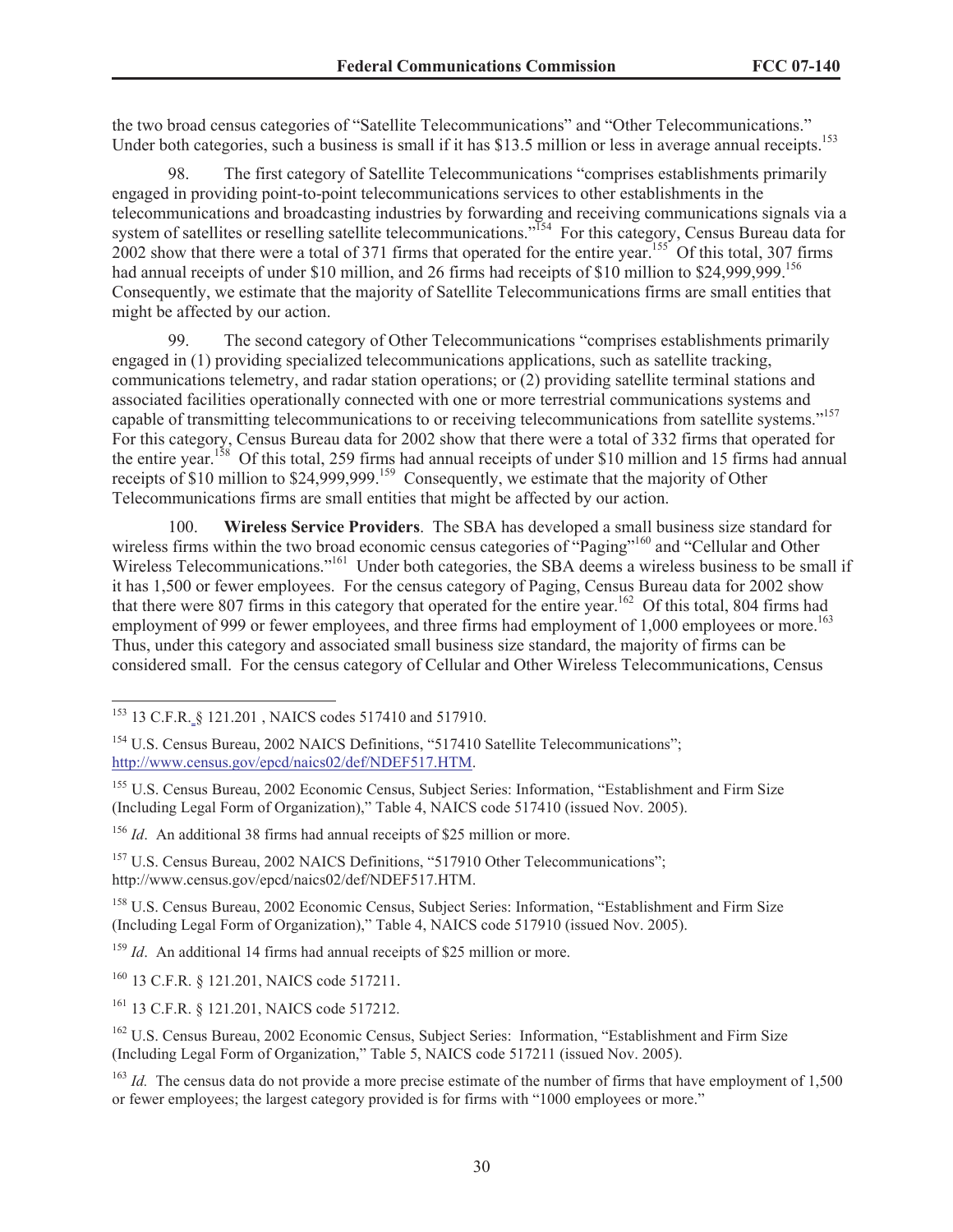Bureau data for 2002 show that there were 1,397 firms in this category that operated for the entire year.<sup>164</sup> Of this total, 1,378 firms had employment of 999 or fewer employees, and 19 firms had employment of 1,000 employees or more.<sup>165</sup> Thus, under this second category and size standard, the majority of firms can, again, be considered small.

101. **Internet Service Providers**. The SBA has developed a small business size standard for Internet Service Providers. This category comprises establishments "primarily engaged in providing direct access through telecommunications networks to computer-held information compiled or published by others."<sup>166</sup> Under the SBA size standard, such a business is small if it has average annual receipts of \$21 million or less.<sup>167</sup> According to Census Bureau data for 1997, there were 2,751 firms in this category that operated for the entire year.<sup>168</sup> Of these, 2,659 firms had annual receipts of under \$10 million, and an additional 67 firms had receipts of between \$10 million and \$24,999,999.<sup>169</sup> Thus, under this size standard, the great majority of firms can be considered small entities.

102. **Cellular Licensees**. The SBA has developed a small business size standard for wireless firms within the two broad economic census categories of "Paging"<sup>170</sup> and "Cellular and Other Wireless Telecommunications."<sup>171</sup> Under both categories, the SBA deems a wireless business to be small if it has 1,500 or fewer employees. For the census category of Paging, Census Bureau data for 2002 show that there were 807 firms in this category that operated for the entire year.<sup>172</sup> Of this total, 804 firms had employment of 999 or fewer employees, and three firms had employment of 1,000 employees or more.<sup>173</sup> Thus, under this category and associated small business size standard, the majority of firms can be considered small. For the census category of Cellular and Other Wireless Telecommunications, Census Bureau data for 2002 show that there were 1,397 firms in this category that operated for the entire year.<sup>174</sup> Of this total, 1,378 firms had employment of 999 or fewer employees, and 19 firms had employment of 1,000 employees or more.<sup>175</sup> Thus, under this second category and size standard, the majority of firms can, again, be considered small.

<sup>167</sup> 13 C.F.R. § 121.201, NAICS code 518111.

<sup>168</sup> U.S. Census Bureau, 1997 Economic Census, Subject Series: "Information," Table 4, Receipts Size of Firms Subject to Federal Income Tax: 1997, NAICS code 514191 (issued Oct. 2000).

<sup>169</sup> *Id.*

<sup>170</sup> 13 C.F.R. § 121.201, NAICS code 517211.

<sup>171</sup> 13 C.F.R. § 121.201, NAICS code 517212.

<sup>173</sup> *Id.* The census data do not provide a more precise estimate of the number of firms that have employment of 1,500 or fewer employees; the largest category provided is for firms with "1000 employees or more."

<sup>174</sup> U.S. Census Bureau, 2002 Economic Census, Subject Series: Information, "Establishment and Firm Size (Including Legal Form of Organization," Table 5, NAICS code 517212 (issued Nov. 2005).

<sup>175</sup> *Id.* The census data do not provide a more precise estimate of the number of firms that have employment of 1.500 or fewer employees; the largest category provided is for firms with "1000 employees or more."

<sup>164</sup> U.S. Census Bureau, 2002 Economic Census, Subject Series: Information, "Establishment and Firm Size (Including Legal Form of Organization," Table 5, NAICS code 517212 (issued Nov. 2005).

<sup>&</sup>lt;sup>165</sup> *Id.* The census data do not provide a more precise estimate of the number of firms that have employment of 1,500 or fewer employees; the largest category provided is for firms with "1000 employees or more."

<sup>&</sup>lt;sup>166</sup> Office of Management and Budget, North American Industry Classification System, page 515 (1997). NAICS code 518111, "On-Line Information Services."

<sup>&</sup>lt;sup>172</sup> U.S. Census Bureau, 2002 Economic Census, Subject Series: Information, "Establishment and Firm Size (Including Legal Form of Organization," Table 5, NAICS code 517211 (issued Nov. 2005).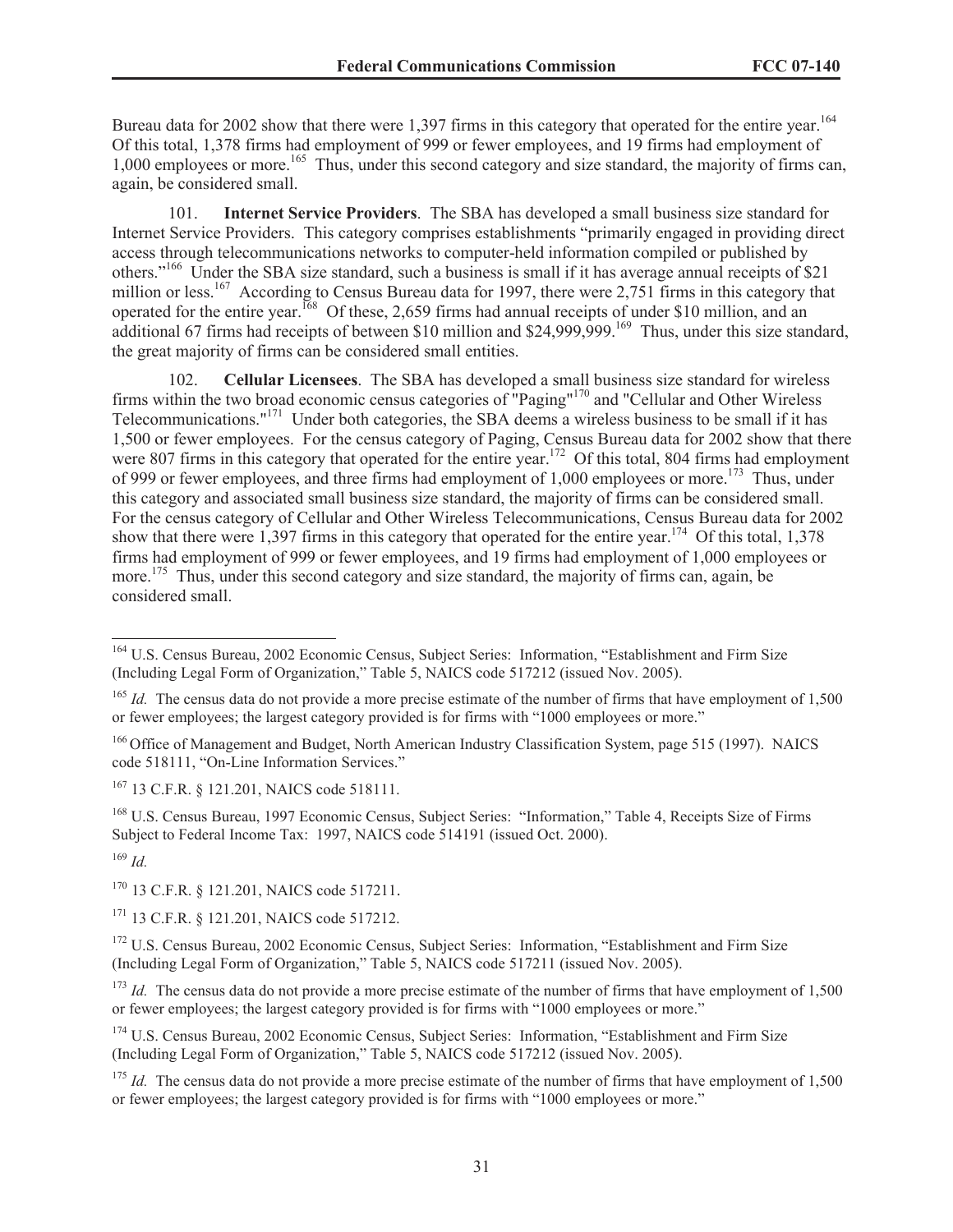103. **Common Carrier Paging**. As noted, the SBA has developed a small business size standard for wireless firms within the broad economic census categories of "Cellular and Other Wireless Telecommunications."<sup>176</sup> Under this SBA category, a wireless business is small if it has 1,500 or fewer employees. For the census category of Paging, U.S. Census Bureau data for 1997 show that there were 1,320 firms in this category, total, that operated for the entire year.<sup>177</sup> Of this total, 1,303 firms had employment of 999 or fewer employees, and an additional 17 firms had employment of 1,000 employees or more.<sup>178</sup> Thus, under this category and associated small business size standard, the great majority of firms can be considered small.

104. In addition, in the Paging Second Report and Order, the Commission adopted a size standard for "small businesses" for purposes of determining their eligibility for special provisions such as bidding credits and installment payments.<sup>179</sup> A small business is an entity that, together with its affiliates and controlling principals, has average gross revenues not exceeding \$15 million for the preceding three years.<sup>180</sup> The SBA has approved this definition.<sup>181</sup> An auction of Metropolitan Economic Area (MEA) licenses commenced on February 24, 2000, and closed on March 2, 2000. Of the 2,499 licenses auctioned, 985 were sold.<sup>182</sup> Fifty-seven companies claiming small business status won 440 licenses.<sup>183</sup> An auction of MEA and Economic Area (EA) licenses commenced on October 30, 2001, and closed on December 5, 2001. Of the 15,514 licenses auctioned, 5,323 were sold.<sup>184</sup> One hundred thirty-two companies claiming small business status purchased 3,724 licenses. A third auction, consisting of 8,874 licenses in each of 175 EAs and 1,328 licenses in all but three of the 51 MEAs commenced on May 13, 2003, and closed on May 28, 2003. Seventy-seven bidders claiming small or very small business status won 2,093 licenses. <sup>185</sup> Currently, there are approximately 74,000 Common Carrier Paging licenses. According to the most recent *Trends in Telephone Service*, 408 private and common carriers reported that they were engaged in the provision of either paging or "other mobile" services.<sup>186</sup> Of these, we estimate that 589 are small, under the  $SBA$ -approved small business size standard.<sup>187</sup> We estimate that the majority of common carrier paging providers would qualify as small entities under the SBA definition.

<sup>179</sup> *Revision of Part 22 and Part 90 of the Commission's Rules to Facilitate Future Development of Paging Systems*, Second Report and Order, 12 FCC Rcd 2732, 2811-2812, ¶¶ 178-181 ("*Paging Second Report and Order*"); *see also Revision of Part 22 and Part 90 of the Commission's Rules to Facilitate Future Development of Paging Systems*, Memorandum Opinion and Order on Reconsideration, 14 FCC Rcd 10030, 10085-10088, ¶¶ 98-107 (1999).

<sup>180</sup> *Paging Second Report and Order*, 12 FCC Rcd at 2811, ¶ 179.

<sup>181</sup> *See* Letter to Amy Zoslov, Chief, Auctions and Industry Analysis Division, Wireless Telecommunications Bureau, from Aida Alvarez, Administrator, Small Business Administration, dated Dec. 2, 1998.

<sup>182</sup> See "929 and 931 MHz Paging Auction Closes," Public Notice, 15 FCC Rcd 4858 (WTB 2000).

<sup>183</sup> *Id*.

<sup>176</sup> 13 C.F.R. § 121.201, NAICS code 517212.

<sup>&</sup>lt;sup>177</sup> U.S. Census Bureau, 1997 Economic Census, Subject Series: "Information," Table 5, Employment Size of Firms Subject to Federal Income Tax: 1997, NAICS code 513321 (issued Oct. 2000).

<sup>&</sup>lt;sup>178</sup> U.S. Census Bureau, 1997 Economic Census, Subject Series: "Information," Table 5, Employment Size of Firms Subject to Federal Income Tax: 1997, NAICS code 513321 (issued Oct. 2000). The census data do not provide a more precise estimate of the number of firms that have employment of 1,500 or fewer employees; the largest category provided is "Firms with 1000 employees or more."

<sup>184</sup> *See* "Lower and Upper Paging Band Auction Closes," Public Notice, 16 FCC Rcd 21821 (WTB 2002).

<sup>&</sup>lt;sup>185</sup> See "Lower and Upper Paging Bands Auction Closes," Public Notice, 18 FCC Rcd 11154 (WTB 2003).

<sup>186</sup> " *Trends in Telephone Service"* at Table 5.3.

<sup>187</sup> 13 C.F.R. § 121.201, NAICS code 517211.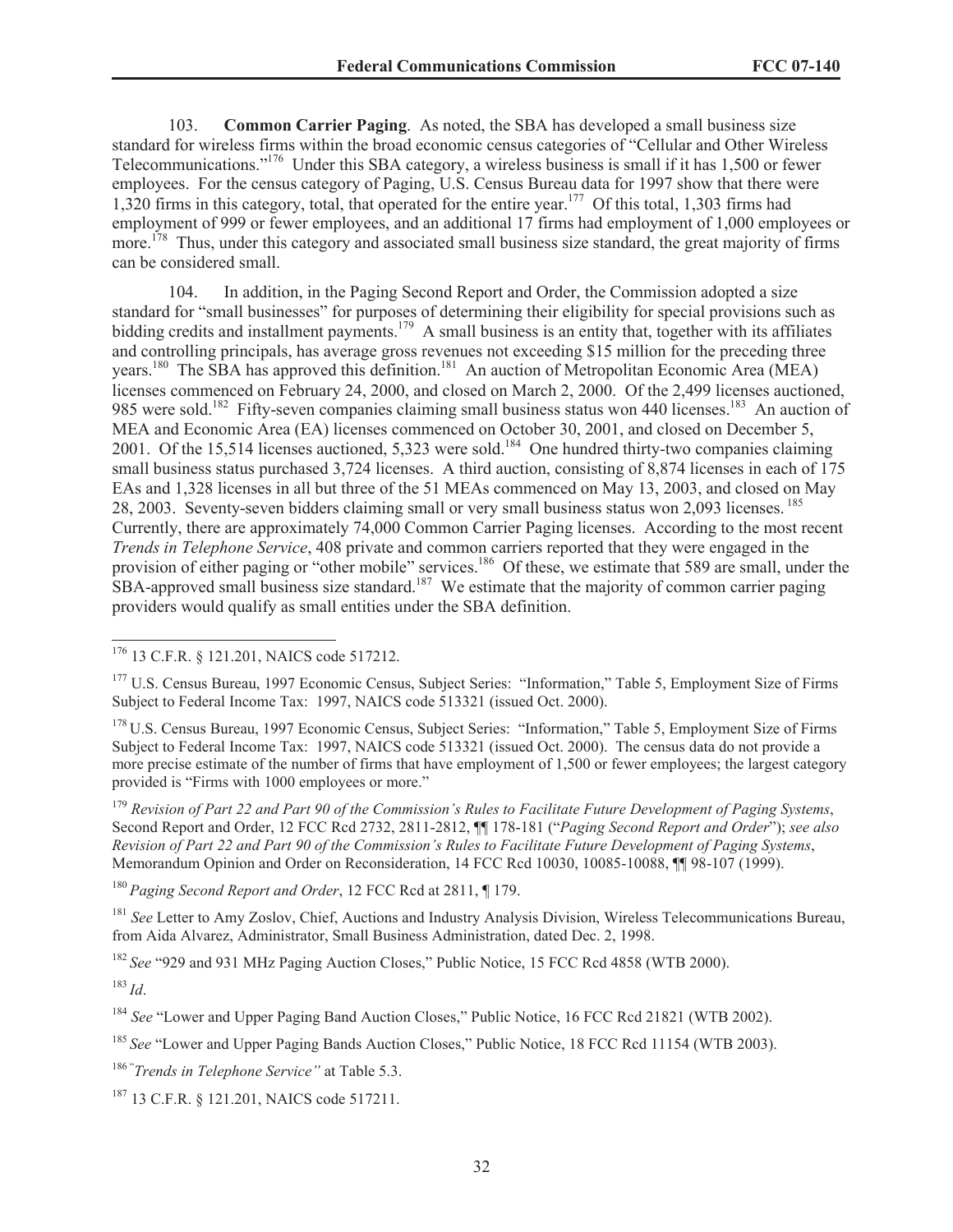105. **Wireless Communications Services**. This service can be used for fixed, mobile, radiolocation, and digital audio broadcasting satellite uses. The Commission defined "small business" for the wireless communications services ("WCS") auction as an entity with average gross revenues of \$40 million for each of the three preceding years, and a "very small business" as an entity with average gross revenues of \$15 million for each of the three preceding years.<sup>188</sup> The SBA has approved these definitions.<sup>189</sup> The Commission auctioned geographic area licenses in the WCS service. In the auction, which commenced on April 15, 1997 and closed on April 25, 1997, there were seven bidders that won 31 licenses that qualified as very small business entities, and one bidder that won one license that qualified as a small business entity. An auction for one license in the 1670-1674 MHz band commenced on April 30, 2003 and closed the same day. One license was awarded. The winning bidder was not a small entity.

106. **Wireless Telephony**. Wireless telephony includes cellular, personal communications services, and specialized mobile radio telephony carriers. The SBA has developed a small business size standard for "Cellular and Other Wireless Telecommunications" services.<sup>190</sup> Under the SBA small business size standard, a business is small if it has 1,500 or fewer employees.<sup>191</sup> According to *Trends in Telephone Service* data, 437 carriers reported that they were engaged in wireless telephony.<sup>192</sup> We have estimated that 260 of these are small under the SBA small business size standard.

107. **Broadband Personal Communications Service**. The broadband personal communications services ("PCS") spectrum is divided into six frequency blocks designated A through F, and the Commission has held auctions for each block. The Commission has created a small business size standard for Blocks C and F as an entity that has average gross revenues of less than \$40 million in the three previous calendar years.<sup>193</sup> For Block F, an additional small business size standard for "very small business" was added and is defined as an entity that, together with its affiliates, has average gross revenues of not more than \$15 million for the preceding three calendar years.<sup>194</sup> These small business size standards, in the context of broadband PCS auctions, have been approved by the SBA.<sup>195</sup> No small businesses within the SBA-approved small business size standards bid successfully for licenses in Blocks A and B. There were 90 winning bidders that qualified as small entities in the Block C auctions. A total of 93 "small" and "very small" business bidders won approximately 40 percent of the 1,479 licenses for Blocks D, E, and F.<sup>196</sup> On March 23, 1999, the Commission reauctioned 155 C, D, E, and F Block licenses; there were 113 small business winning bidders.<sup>197</sup>

<sup>191</sup> *Id.*

<sup>188</sup> *Amendment of the Commission's Rules to Establish Part 27, the Wireless Communications Service (WCS)*, Report and Order, 12 FCC Rcd 10785, 10879, ¶ 194 (1997).

<sup>189</sup> *See* Letter to Amy Zoslov, Chief, Auctions and Industry Analysis Division, Wireless Telecommunications Bureau, FCC, from Aida Alvarez, Administrator, SBA (Dec. 2, 1998).

<sup>&</sup>lt;sup>190</sup> 13 C.F.R. § 121.201, NAICS code 517212.

<sup>192</sup> "*Trends in Telephone Service*" at Table 5.3.

<sup>193</sup> *See Amendment of Parts 20 and 24 of the Commission's Rules – Broadband PCS Competitive Bidding and the Commercial Mobile Radio Service Spectrum Cap*, Report and Order, 11 FCC Rcd 7824, 7850-7852, ¶¶ 57-60 (1996); *see also* 47 C.F.R. § 24.720(b).

<sup>194</sup> *See Amendment of Parts 20 and 24 of the Commission's Rules – Broadband PCS Competitive Bidding and the Commercial Mobile Radio Service Spectrum Cap*, Report and Order, 11 FCC Rcd 7824, 7852, ¶ 60.

<sup>&</sup>lt;sup>195</sup> See Letter to Amy Zoslov, Chief, Auctions and Industry Analysis Division, Wireless Telecommunications Bureau, FCC, from Aida Alvarez, Administrator, SBA (Dec. 2, 1998).

<sup>196</sup> FCC News, "Broadband PCS, D, E and F Block Auction Closes," No. 71744 (rel. Jan. 14, 1997).

<sup>197</sup> *See* "C, D, E, and F Block Broadband PCS Auction Closes," *Public Notice*, 14 FCC Rcd 6688 (WTB 1999).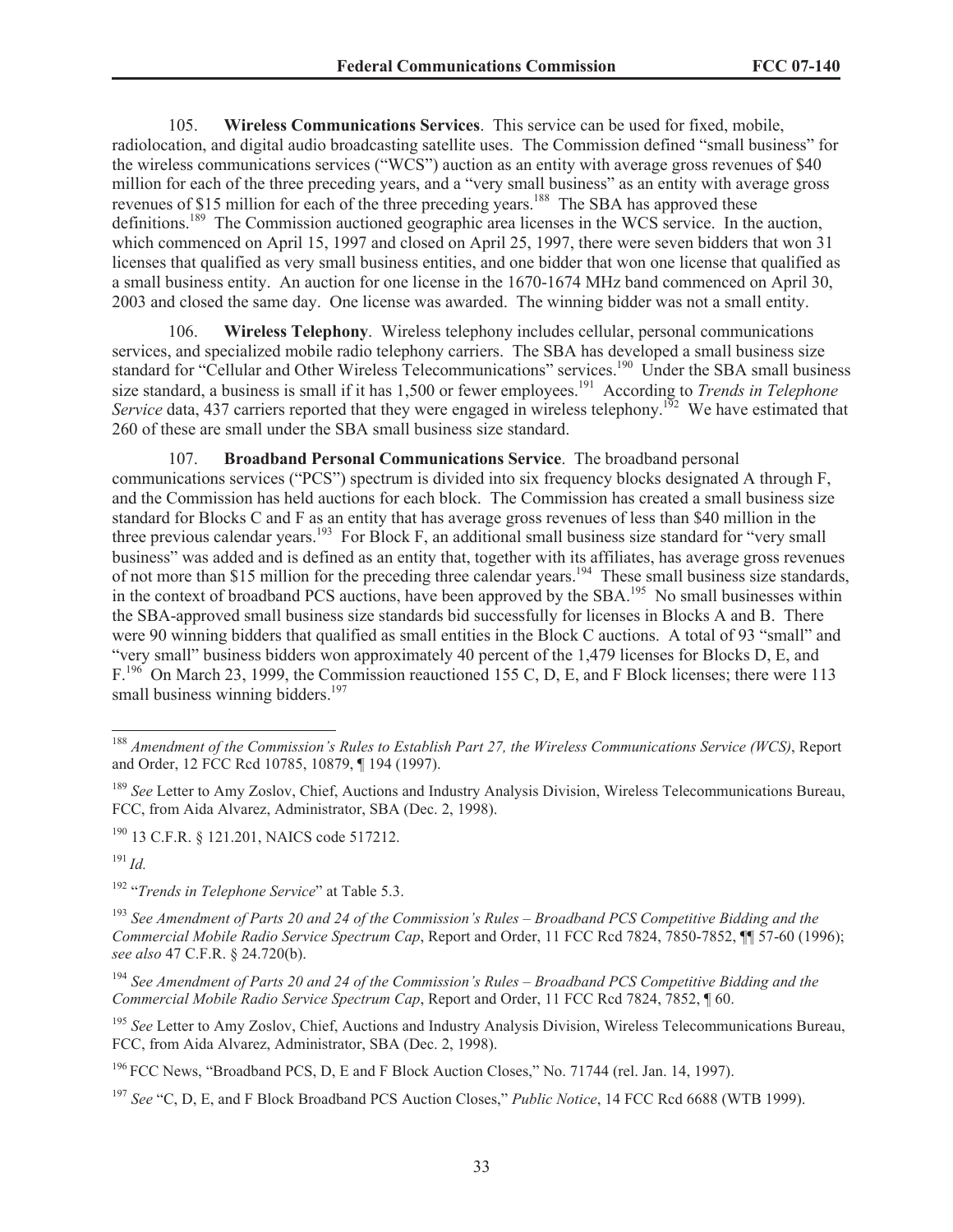108. On January 26, 2001, the Commission completed the auction of 422 C and F Broadband PCS licenses in Auction No. 35. Of the 35 winning bidders in this auction, 29 qualified as "small" or "very small" businesses.<sup>198</sup> Subsequent events, concerning Auction 35, including judicial and agency determinations, resulted in a total of 163 C and F Block licenses being available for grant. On February 15, 2005, the Commission completed an auction of 188 C block licenses and 21 F block licenses in Auction No. 58. There were 24 winning bidders for 217 licenses.<sup>199</sup> Of the 24 winning bidders, 16 claimed small business status and won 156 licenses. On May 21, 2007, the Commission completed an auction of 38 Broadband PCS licenses in Auction No. 71, of which 26 were C block licenses and 6 were F block licenses. There were 12 winning bidders for the 33 C and F block licenses. Of the 12 winning bidders, four claimed small business status and won 16 licenses.

109. **Narrowband Personal Communications Services**. The Commission held an auction for Narrowband PCS licenses that commenced on July 25, 1994, and closed on July 29, 1994. A second auction commenced on October 26, 1994 and closed on November 8, 1994. For purposes of the first two Narrowband PCS auctions, "small businesses" were entities with average gross revenues for the prior three calendar years of \$40 million or less.<sup>200</sup> Through these auctions, the Commission awarded a total of 41 licenses, 11 of which were obtained by four small businesses.<sup>201</sup> To ensure meaningful participation by small business entities in future auctions, the Commission adopted a two-tiered small business size standard in the Narrowband PCS Second Report and Order.<sup>202</sup> A "small business" is an entity that, together with affiliates and controlling interests, has average gross revenues for the three preceding years of not more than \$40 million.<sup>203</sup> A "very small business" is an entity that, together with affiliates and controlling interests, has average gross revenues for the three preceding years of not more than \$15 million.<sup>204</sup> The SBA has approved these small business size standards.<sup>205</sup> A third auction commenced on October 3, 2001 and closed on October 16, 2001. Here, five bidders won 317 (Metropolitan Trading Areas and nationwide) licenses.<sup>206</sup> Three of these claimed status as a small or very small entity and won 311 licenses.

110. **Lower 700 MHz Band Licenses**. We adopted criteria for defining three groups of small

<sup>203</sup> *Id*.

 $^{204}$  *Id.* 

<sup>198</sup> *See* "C and F Block Broadband PCS Auction Closes; Winning Bidders Announced," *Public Notice*, 16 FCC Rcd 2339 (2001).

<sup>199</sup> *See* "Broadband PCS Spectrum Auction Closes; Winning Bidders Announced for Auction No. 58," *Public Notice,*  20 FCC Rcd 3703 (2005).

<sup>200</sup> *Implementation of Section 309(j) of the Communications Act – Competitive Bidding Narrowband PCS*, Third Memorandum Opinion and Order and Further Notice of Proposed Rulemaking, 10 FCC Rcd 175, 196, ¶ 46 (1994).

<sup>&</sup>lt;sup>201</sup> *See* "Announcing the High Bidders in the Auction of ten Nationwide Narrowband PCS Licenses, Winning Bids Total \$617,006,674," *Public Notice*, PNWL 94-004 (rel. Aug. 2, 1994); "Announcing the High Bidders in the Auction of 30 Regional Narrowband PCS Licenses; Winning Bids Total \$490,901,787," *Public Notice*, PNWL 94-27 (rel. Nov. 9, 1994).

<sup>202</sup> *Amendment of the Commission's Rules to Establish New Personal Communications Services, Narrowband PCS*, Second Report and Order and Second Further Notice of Proposed Rule Making, 15 FCC Rcd 10456, 10476, ¶ 40 (2000).

<sup>205</sup> *See* Letter to Amy Zoslov, Chief, Auctions and Industry Analysis Division, Wireless Telecommunications Bureau, Federal Communications Commission, from Aida Alvarez, Administrator, Small Business Administration, dated Dec. 2, 1998.

<sup>206</sup> *See* "Narrowband PCS Auction Closes," *Public Notice*, 16 FCC Rcd 18663 (WTB 2001).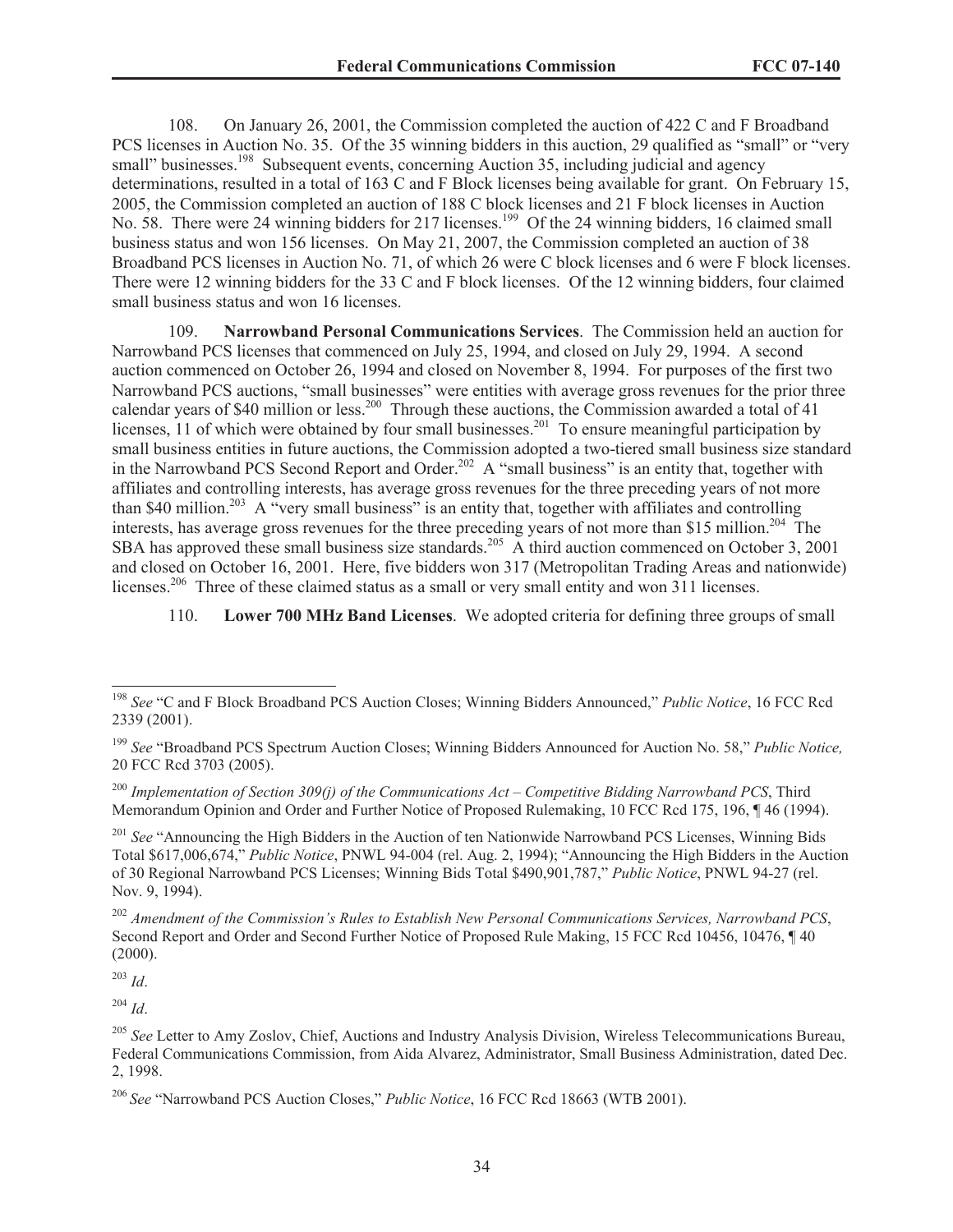businesses for purposes of determining their eligibility for special provisions such as bidding credits.<sup>207</sup> We have defined a "small business" as an entity that, together with its affiliates and controlling principals, has average gross revenues not exceeding \$40 million for the preceding three years.<sup>208</sup> A "very small business" is defined as an entity that, together with its affiliates and controlling principals, has average gross revenues that are not more than \$15 million for the preceding three years.<sup>209</sup> Additionally, the lower 700 MHz Service has a third category of small business status that may be claimed for Metropolitan/Rural Service Area (MSA/RSA) licenses. The third category is "entrepreneur," which is defined as an entity that, together with its affiliates and controlling principals, has average gross revenues that are not more than \$3 million for the preceding three years.<sup>210</sup> The SBA has approved these small size standards.<sup>211</sup> An auction of 740 licenses (one license in each of the 734 MSAs/RSAs and one license in each of the six Economic Area Groupings ("EAGs")) commenced on August 27, 2002, and closed on September 18, 2002. Of the 740 licenses available for auction, 484 licenses were sold to 102 winning bidders. Seventy-two of the winning bidders claimed small business, very small business or entrepreneur status and won a total of 329 licenses.<sup>212</sup> A second auction commenced on May 28, 2003, and closed on June 13, 2003, and included 256 licenses: 5 EAG licenses and 476 Cellular Market Area licenses.<sup>213</sup> Seventeen winning bidders claimed small or very small business status and won 60 licenses, and nine winning bidders claimed entrepreneur status and won 154 licenses.<sup>214</sup> On July 26, 2005, the Commission completed an auction of 5 licenses in the Lower 700 MHz band (Auction No. 60). There were three winning bidders for five licenses. All three winning bidders claimed small business status.

111. **Upper 700 MHz Band Licenses**. The Commission released a Report and Order, authorizing service in the upper 700 MHz band.<sup>215</sup> This auction, previously scheduled for January 13, 2003, has been postponed.<sup>216</sup>

112. **700 MHz Guard Band Licenses**. In the 700 MHz Guard Band Order, we adopted size standards for "small businesses" and "very small businesses" for purposes of determining their eligibility for special provisions such as bidding credits and installment payments.<sup>217</sup> A small business in this service is an entity that, together with its affiliates and controlling principals, has average gross revenues not

<sup>209</sup> *Id*.

<sup>210</sup> *See id.* at 1088, ¶ 173.

<sup>211</sup>*See* Letter to Thomas Sugrue, Chief, Wireless Telecommunications Bureau, Federal Communications Commission, from Aida Alvarez, Administrator, Small Business Administration, dated Aug. 10, 1999.

<sup>212</sup> *See* "Lower 700 MHz Band Auction Closes," *Public Notice*, 17 FCC Rcd 17272 (WTB 2002).

<sup>213</sup> *See* "Lower 700 MHz Band Auction Closes," *Public Notice*, 18 FCC Rcd 11873 (WTB 2003).

<sup>214</sup> *See id.*

<sup>215</sup> *See Service Rules for the 746-764 and 776-794 MHz Bands, and Revisions to Part 27 of the Commission's Rules*, Second Memorandum Opinion and Order, 16 FCC Rcd 1239 (2001).

<sup>216</sup> *See* "Auction of Licenses for 747-762 and 777-792 MHz Bands (Auction No. 31) Is Rescheduled," *Public Notice*, 16 FCC Rcd 13079 (WTB 2003).

<sup>217</sup> *See Service Rules for the 746-764 MHz Bands, and Revisions to Part 27 of the Commission's Rules*, Second Report and Order, 15 FCC Rcd 5299 (2000).

<sup>207</sup> *See Reallocation and Service Rules for the 698-746 MHz Spectrum Band (Television Channels 52-59)*, Report and Order, 17 FCC Rcd 1022 (2002).

<sup>208</sup> *See Reallocation and Service Rules for the 698-746 MHz Spectrum Band (Television Channels 52-59)*, Report and Order, 17 FCC Rcd 1022, 1087-88, ¶ 172 (2002).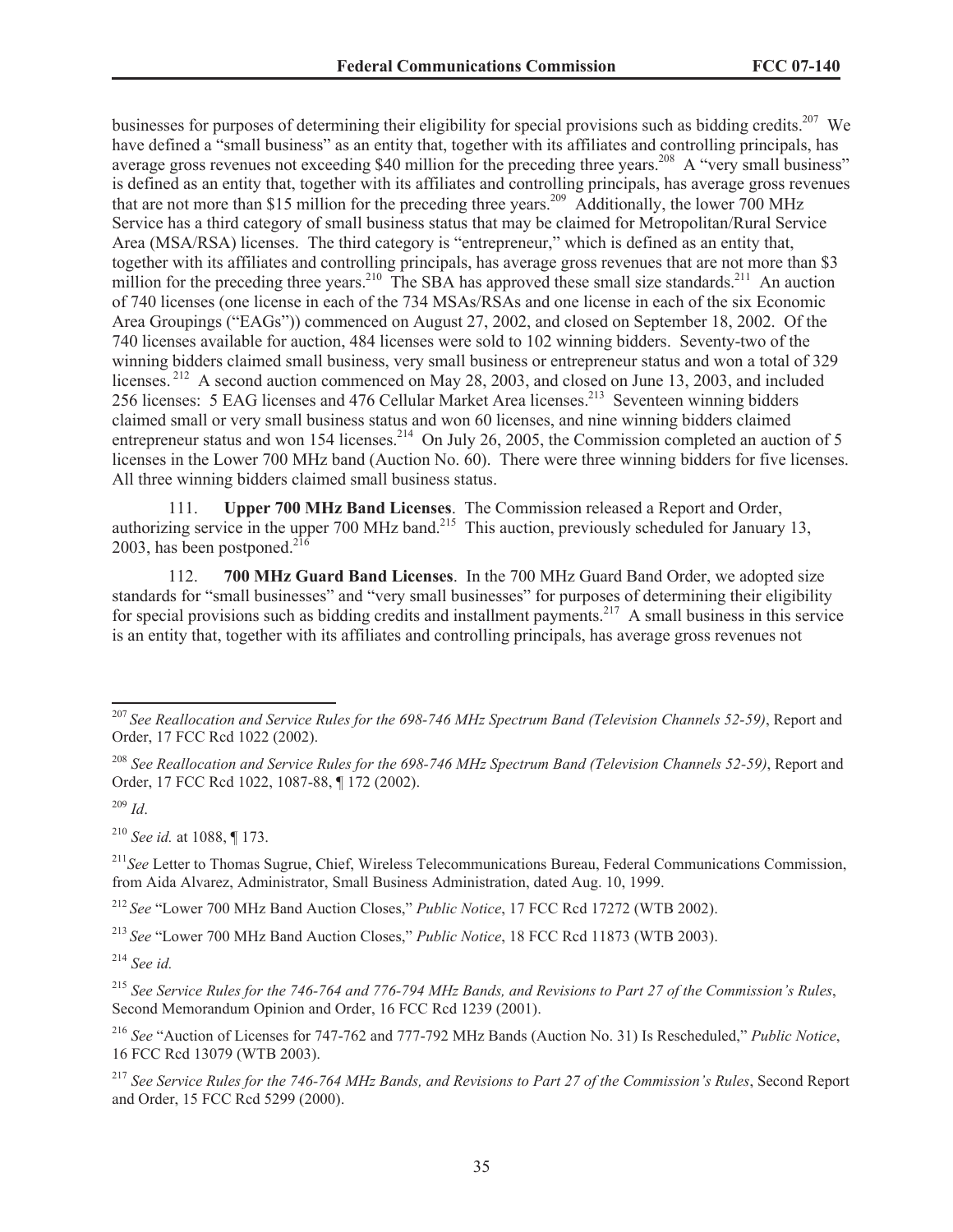exceeding \$40 million for the preceding three years.<sup>218</sup> Additionally, a very small business is an entity that, together with its affiliates and controlling principals, has average gross revenues that are not more than \$15 million for the preceding three years.<sup>219</sup> SBA approval of these definitions is not required.<sup>220</sup> An auction of 52 Major Economic Area (MEA) licenses commenced on September 6, 2000, and closed on September 21, 2000.<sup>221</sup> Of the 104 licenses auctioned, 96 licenses were sold to nine bidders. Five of these bidders were small businesses that won a total of 26 licenses. A second auction of 700 MHz Guard Band licenses commenced on February 13, 2001, and closed on February 21, 2001. All eight of the licenses auctioned were sold to three bidders. One of these bidders was a small business that won a total of two licenses.<sup>222</sup>

**Specialized Mobile Radio**. The Commission awards "small entity" bidding credits in auctions for Specialized Mobile Radio ("SMR") geographic area licenses in the 800 MHz and 900 MHz bands to firms that had revenues of no more than \$15 million in each of the three previous calendar years. <sup>223</sup> The Commission awards "very small entity" bidding credits to firms that had revenues of no more than \$3 million in each of the three previous calendar years.<sup>224</sup> The SBA has approved these small business size standards for the 900 MHz Service.<sup>225</sup> The Commission has held auctions for geographic area licenses in the 800 MHz and 900 MHz bands. The 900 MHz SMR auction began on December 5, 1995, and closed on April 15, 1996. Sixty bidders claiming that they qualified as small businesses under the \$15 million size standard won 263 geographic area licenses in the 900 MHz SMR band. The 800 MHz SMR auction for the upper 200 channels began on October 28, 1997, and was completed on December 8, 1997. Ten bidders claiming that they qualified as small businesses under the \$15 million size standard won 38 geographic area licenses for the upper 200 channels in the 800 MHz SMR band.<sup>226</sup> A second auction for the 800 MHz band was held on January 10, 2002 and closed on January 17, 2002 and included 23 BEA licenses. One bidder claiming small business status won five licenses. $227$ 

114. The auction of the 1,053 800 MHz SMR geographic area licenses for the General Category channels began on August 16, 2000, and was completed on September 1, 2000. Eleven bidders won 108 geographic area licenses for the General Category channels in the 800 MHz SMR band qualified as small businesses under the \$15 million size standard.<sup>228</sup> In an auction completed on December 5, 2000, a total of

<sup>220</sup> *See id.* at 5343, n.246 (for the 746-764 MHz and 776-794 MHz bands, the Commission is exempt from 15 U.S.C. § 632, which requires Federal agencies to obtain SBA approval before adopting small business size standards).

<sup>221</sup> *See* "700 MHz Guard Bands Auction Closes: Winning Bidders Announced," *Public Notice*, 15 FCC Rcd 18026  $(2000)$ .

<sup>222</sup> *See* "700 MHz Guard Bands Auction Closes: Winning Bidders Announced," *Public Notice*, 16 FCC Rcd 4590 (WTB 2001).

 $223$  47 C.F.R. § 90.814(b)(1).

 $224$  47 C.F.R. § 90.814(b)(1).

<sup>225</sup> *See* Letter to Thomas Sugrue, Chief, Wireless Telecommunications Bureau, Federal Communications Commission, from Aida Alvarez, Administrator, Small Business Administration, dated Aug. 10, 1999. We note that, although a request was also sent to the SBA requesting approval for the small business size standard for 800 MHz, approval is still pending.

<sup>226</sup> See "Correction to Public Notice DA 96-586 'FCC Announces Winning Bidders in the Auction of 1020 Licenses to Provide 900 MHz SMR in Major Trading Areas,'" *Public Notice*, 18 FCC Rcd 18367 (WTB 1996).

<sup>227</sup> *See* "Multi-Radio Service Auction Closes," *Public Notice*, 17 FCC Rcd 1446 (WTB 2002).

<sup>228</sup> *See* "800 MHz Specialized Mobile Radio (SMR) Service General Category (851-854 MHz) and Upper Band (861- 865 MHz) Auction Closes; Winning Bidders Announced," *Public Notice*, 15 FCC Rcd 17162 (2000).

<sup>218</sup> *See Service Rules for the 746-764 MHz Bands, and Revisions to Part 27 of the Commission's Rules*, Second Report and Order, 15 FCC Rcd 5299, 5343, ¶ 108 (2000).

<sup>219</sup> *See id*.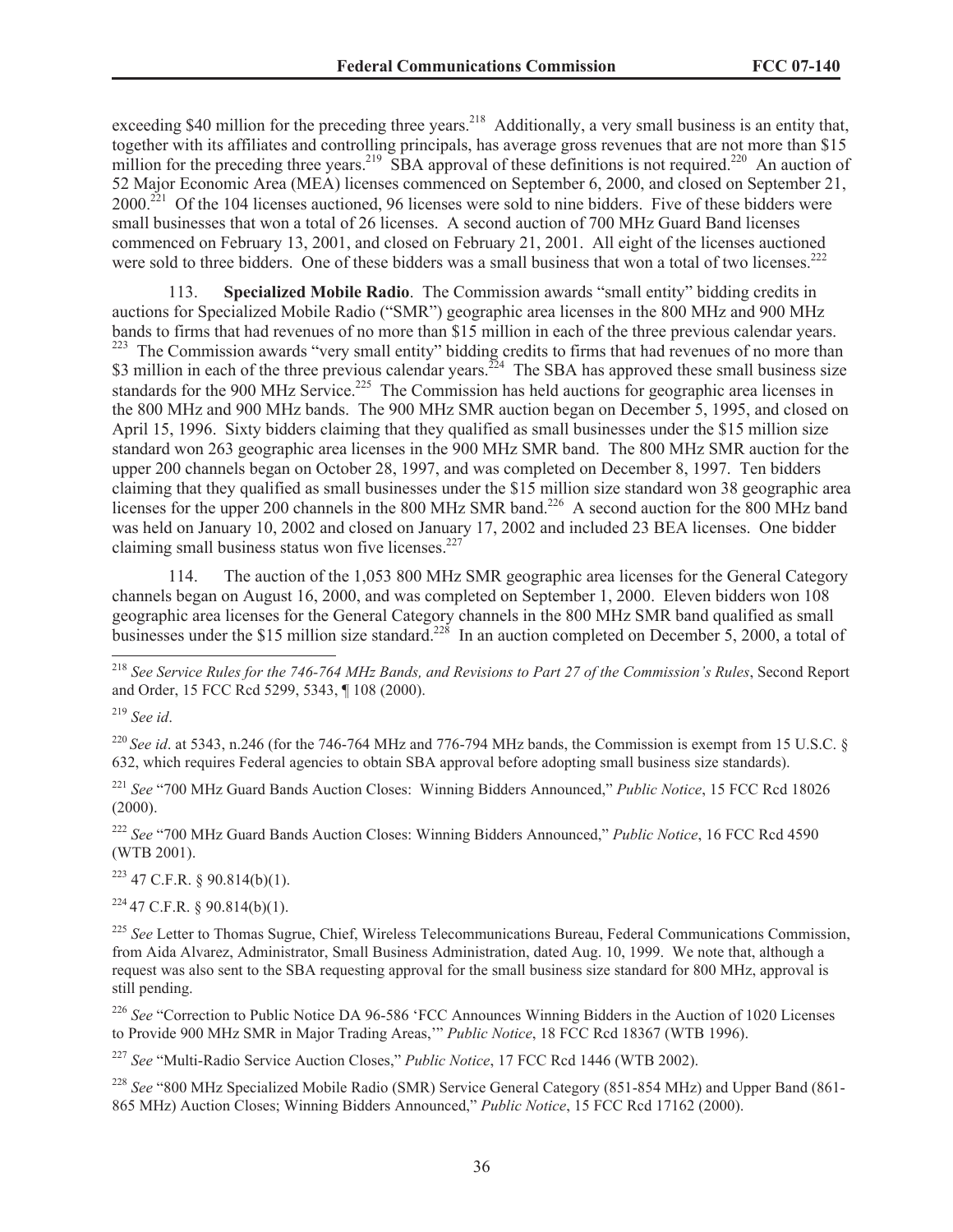2,800 Economic Area licenses in the lower 80 channels of the 800 MHz SMR service were sold.<sup>229</sup> Of the 22 winning bidders, 19 claimed small business status and won 129 licenses. Thus, combining all three auctions, 40 winning bidders for geographic licenses in the 800 MHz SMR band claimed status as small business.

115. In addition, there are numerous incumbent site-by-site SMR licensees and licensees with extended implementation authorizations in the 800 and 900 MHz bands. We do not know how many firms provide 800 MHz or 900 MHz geographic area SMR pursuant to extended implementation authorizations, nor how many of these providers have annual revenues of no more than \$15 million. One firm has over \$15 million in revenues. We assume, for purposes of this analysis, that all of the remaining existing extended implementation authorizations are held by small entities, as that small business size standard is approved by the SBA.

116. **220 MHz Radio Service – Phase I Licensees**. The 220 MHz service has both Phase I and Phase II licenses. Phase I licensing was conducted by lotteries in 1992 and 1993. There are approximately 1,515 such non-nationwide licensees and four nationwide licensees currently authorized to operate in the 220 MHz band. The Commission has not developed a definition of small entities specifically applicable to such incumbent 220 MHz Phase I licensees. To estimate the number of such licensees that are small businesses, we apply the small business size standard under the SBA rules applicable to "Cellular and Other Wireless Telecommunications" companies. This category provides that a small business is a wireless company employing no more than  $1,500$  persons.<sup>230</sup> The Commission estimates that most such licensees are small businesses under the SBA's small business standard.

117. **220 MHz Radio Service – Phase II Licensees**. The 220 MHz service has both Phase I and Phase II licenses. The Phase II 220 MHz service is a new service, and is subject to spectrum auctions. In the 220 MHz Third Report and Order, we adopted a small business size standard for defining "small" and "very small" businesses for purposes of determining their eligibility for special provisions such as bidding credits and installment payments.<sup>231</sup> This small business standard indicates that a "small business" is an entity that, together with its affiliates and controlling principals, has average gross revenues not exceeding \$15 million for the preceding three years.<sup>232</sup> A "very small business" is defined as an entity that, together with its affiliates and controlling principals, has average gross revenues that do not exceed \$3 million for the preceding three years.<sup>233</sup> The SBA has approved these small size standards.<sup>234</sup> Auctions of Phase II licenses commenced on September 15, 1998, and closed on October 22, 1998.<sup>235</sup> In the first auction, 908 licenses were auctioned in three different-sized geographic areas: three nationwide licenses, 30 Regional Economic Area Group ("EAG") Licenses, and 875 Economic Area ("EA") Licenses. Of the 908 licenses auctioned, 693 were sold.<sup>236</sup> Thirty-nine small businesses won 373 licenses in the first 220

<sup>231</sup> *Amendment of Part 90 of the Commission's Rules to Provide For the Use of the 220-222 MHz Band by the Private Land Mobile Radio Service*, Third Report and Order, 12 FCC Rcd 10943, 11068-70, ¶¶ 291-295 (1997).

<sup>232</sup> *Id.* at 11068, ¶ 291.

<sup>233</sup> *Id.*

<sup>234</sup> *See* Letter to Daniel Phythyon, Chief, Wireless Telecommunications Bureau, FCC, from Aida Alvarez, Administrator, SBA, (Jan. 6, 1998).

<sup>235</sup> *See generally* "220 MHz Service Auction Closes," *Public Notice*, 14 FCC Rcd 605 (1998).

<sup>236</sup> See "FCC Announces It is Prepared to Grant 654 Phase II 220 MHz Licenses After Final Payment is Made." *Public Notice*, 14 FCC Rcd 1085 (1999).

<sup>229</sup> *See* "800 MHz SMR Service Lower 80 Channels Auction Closes; Winning Bidders Announced," *Public Notice*, 16 FCC Rcd 1736 (2000).

<sup>230</sup> 13 C.F.R. § 121.201, NAICS code 517212.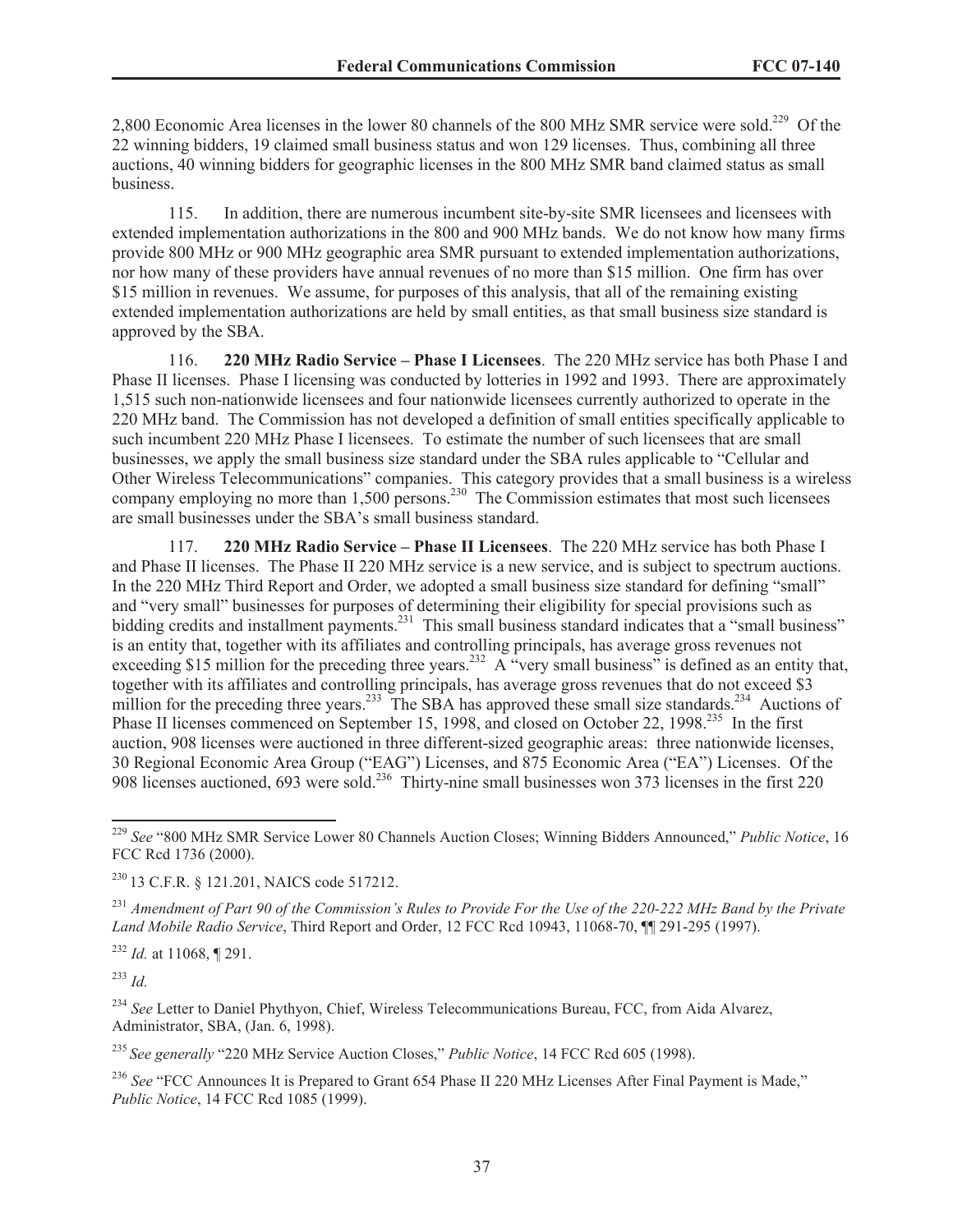MHz auction. A second auction included 225 licenses: 216 EA licenses and 9 EAG licenses. Fourteen companies claiming small business status won 158 licenses.<sup>237</sup> A third auction included four licenses: 2 BEA licenses and 2 EAG licenses in the 220 MHz Service. No small or very small business won any of these licenses.<sup>238</sup>

118. **Private Land Mobile Radio ("PLMR")**. PLMR systems serve an essential role in a range of industrial, business, land transportation, and public safety activities. These radios are used by companies of all sizes operating in all U.S. business categories, and are often used in support of the licensee's primary (non-telecommunications) business operations. For the purpose of determining whether a licensee of a PLMR system is a small business as defined by the SBA, we use the broad census category, "Cellular and Other Wireless Telecommunications." This definition provides that a small entity is any such entity employing no more than 1,500 persons.<sup>239</sup> The Commission does not require PLMR licensees to disclose information about number of employees, so the Commission does not have information that could be used to determine how many PLMR licensees constitute small entities under this definition. We note that PLMR licensees generally use the licensed facilities in support of other business activities, and therefore, it would also be helpful to assess PLMR licensees under the standards applied to the particular industry subsector to which the licensee belongs.<sup>240</sup>

119. The Commission's 1994 Annual Report on  $PLMRs<sup>241</sup>$  indicates that at the end of fiscal year 1994, there were 1,087,267 licensees operating 12,481,989 transmitters in the PLMR bands below 512 MHz. We note that any entity engaged in a commercial activity is eligible to hold a PLMR license, and that the revised rules in this context could therefore potentially impact small entities covering a great variety of industries.

120. **Fixed Microwave Services**. Fixed microwave services include common carrier,<sup>242</sup> private operational-fixed,<sup>243</sup> and broadcast auxiliary radio services.<sup>244</sup> At present, there are approximately  $22,015$ common carrier fixed licensees and 61,670 private operational-fixed licensees and broadcast auxiliary radio licensees in the microwave services. The Commission has not created a size standard for a small business specifically with respect to fixed microwave services. For purposes of this analysis, the Commission uses the SBA small business size standard for the category "Cellular and Other Telecommunications," which is 1,500 or fewer employees.<sup>245</sup> The Commission does not have data specifying the number of these licensees that have no more than 1,500 employees, and thus are unable at this time to estimate with greater precision

<sup>240</sup> *See generally* 13 C.F.R. § 121.201.

<sup>241</sup> Federal Communications Commission, 60th Annual Report, Fiscal Year 1994, at ¶ 116.

<sup>242</sup> *See* 47 C.F.R. §§ 101 et seq. (formerly, Part 21 of the Commission's Rules) for common carrier fixed microwave services (except Multipoint Distribution Service).

<sup>243</sup> Persons eligible under parts 80 and 90 of the Commission's Rules can use Private Operational-Fixed Microwave services. *See* 47 C.F.R. Parts 80 and 90. Stations in this service are called operational-fixed to distinguish them from common carrier and public fixed stations. Only the licensee may use the operational-fixed station, and only for communications related to the licensee's commercial, industrial, or safety operations.

<sup>244</sup> Auxiliary Microwave Service is governed by Part 74 of Title 47 of the Commission's Rules. *See* 47 C.F.R. Part 74. This service is available to licensees of broadcast stations and to broadcast and cable network entities. Broadcast auxiliary microwave stations are used for relaying broadcast television signals from the studio to the transmitter, or between two points such as a main studio and an auxiliary studio. The service also includes mobile television pickups, which relay signals from a remote location back to the studio.

<sup>245</sup> 13 C.F.R. § 121.201, NAICS code 517212.

<sup>237</sup> *See* "Phase II 220 MHz Service Spectrum Auction Closes," *Public Notice*, 14 FCC Rcd 11218 (1999).

<sup>238</sup> *See* "Multi-Radio Service Auction Closes," *Public Notice*, 17 FCC Rcd 1446 (2002).

<sup>239</sup> *See* 13 C.F.R. § 121.201, NAICS code 517212.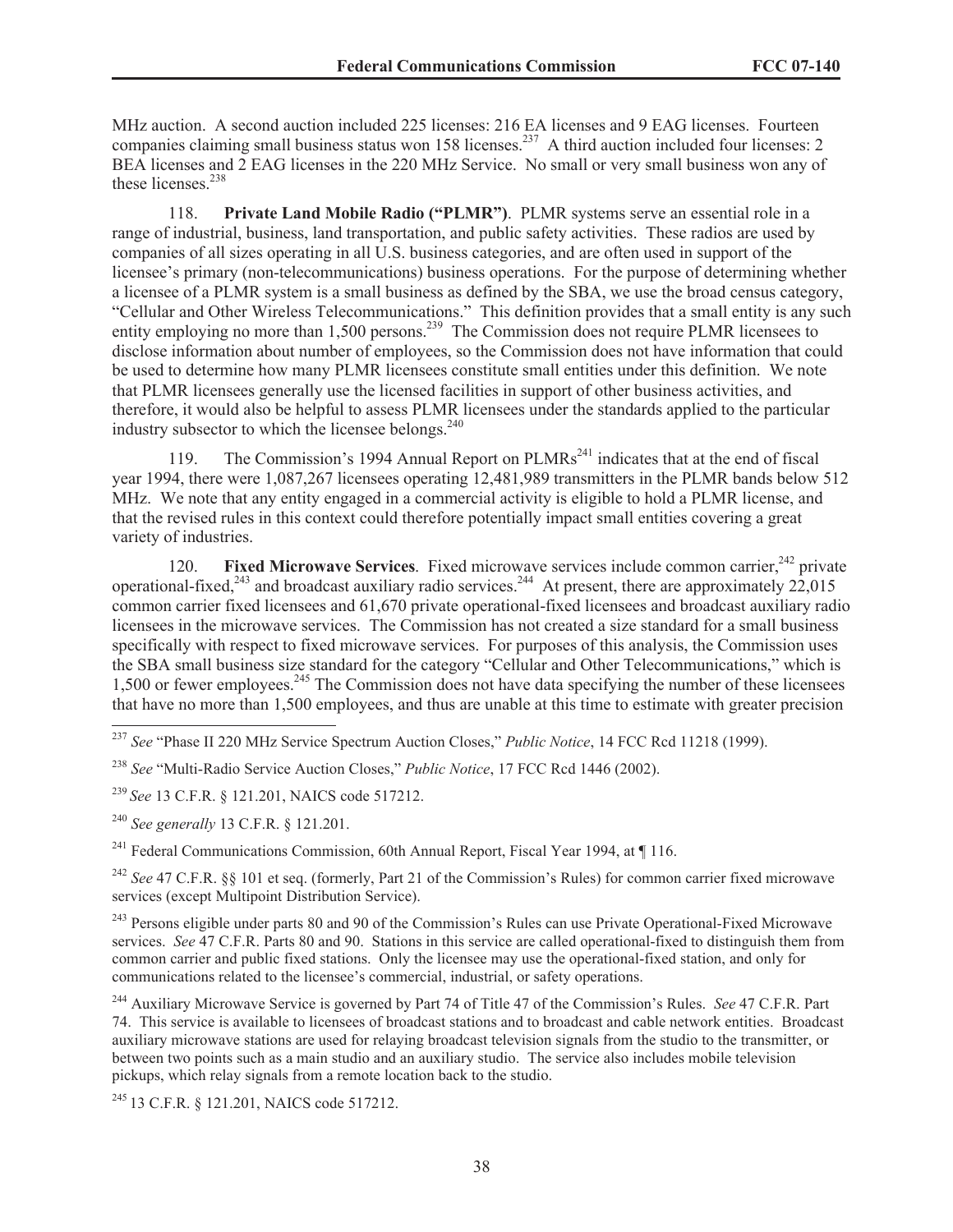the number of fixed microwave service licensees that would qualify as small business concerns under the SBA's small business size standard. Consequently, the Commission estimates that there are 22,015 or fewer common carrier fixed licensees and 61,670 or fewer private operational-fixed licensees and broadcast auxiliary radio licensees in the microwave services that may be small and may be affected by the rules and policies proposed herein. We note, however, that the common carrier microwave fixed licensee category includes some large entities.

121. **39 GHz Service**. The Commission created a special small business size standard for 39 GHz licenses – an entity that has average gross revenues of \$40 million or less in the three previous calendar years.<sup>246</sup> An additional size standard for "very small business" is: an entity that, together with affiliates, has average gross revenues of not more than \$15 million for the preceding three calendar vears.<sup>247</sup> The SBA has approved these small business size standards.<sup>248</sup> The auction of the 2,173 39 GHz licenses began on April 12, 2000 and closed on May 8, 2000. The 18 bidders who claimed small business status won 849 licenses.

122. **Local Multipoint Distribution Service**. Local Multipoint Distribution Service ("LMDS") is a fixed broadband point-to-multipoint microwave service that provides for two-way video telecommunications.<sup>249</sup> The auction of the 986 LMDS licenses began on February 18, 1998 and closed on March 25, 1998. The Commission established a small business size standard for LMDS licenses as an entity that has average gross revenues of less than \$40 million in the three previous calendar years.<sup>250</sup> An additional small business size standard for "very small business" was added as an entity that, together with its affiliates, has average gross revenues of not more than \$15 million for the preceding three calendar years.<sup>251</sup> The SBA has approved these small business size standards in the context of LMDS auctions.<sup>252</sup> There were 93 winning bidders that qualified as small entities in the LMDS auctions. A total of 93 small and very small business bidders won approximately 277 A Block licenses and 387 B Block licenses. On March 27, 1999, the Commission re-auctioned 161 licenses; there were 32 small and very small businesses winning that won 119 licenses.

123. **218-219 MHz Service**. The first auction of 218-219 MHz (previously referred to as the Interactive and Video Data Service or IVDS) spectrum resulted in 178 entities winning licenses for 594 Metropolitan Statistical Areas ("MSAs").<sup>253</sup> Of the 594 licenses, 567 were won by 167 entities qualifying as a small business. For that auction, we defined a small business as an entity that, together with its

<sup>249</sup> *See Rulemaking to Amend Parts 1, 2, 21, 25, of the Commission's Rules to Redesignate the 27.5-29.5 GHz Frequency Band, Reallocate the 29.5-30.5 Frequency Band, to Establish Rules and Policies for Local Multipoint Distribution Service and for Fixed Satellite Services*, Second Report and Order, Order on Reconsideration, and Fifth Notice of Proposed Rule Making, 12 FCC Rcd 12545, 12689-90, ¶ 348 (1997).

<sup>250</sup> *See id*.

<sup>251</sup> *See id*.

<sup>252</sup> *See* Letter to Dan Phythyon, Chief, Wireless Telecommunications Bureau, FCC, from Aida Alvarez, Administrator, SBA (Jan. 6, 1998).

<sup>246</sup> *See Amendment of the Commission's Rules Regarding the 37.0-38.6 GHz and 38.6-40.0 GHz Bands*, ET Docket No. 95-183, Report and Order, 12 FCC Rcd 18600 (1997).

<sup>247</sup> *Id.*

<sup>248</sup>*See* Letter to Kathleen O'Brien Ham, Chief, Auctions and Industry Analysis Division, Wireless Telecommunications Bureau, FCC, from Aida Alvarez, Administrator, SBA (Feb. 4, 1998); *See* Letter to Margaret Wiener, Chief, Auctions and Industry Analysis Division, Wireless Telecommunications Bureau, FCC, from Hector Barreto, Administrator, SBA, (Jan. 18, 2002).

<sup>253</sup> *See* "Interactive Video and Data Service (IVDS) Applications Accepted for Filing," *Public Notice*, 9 FCC Rcd 6227 (1994).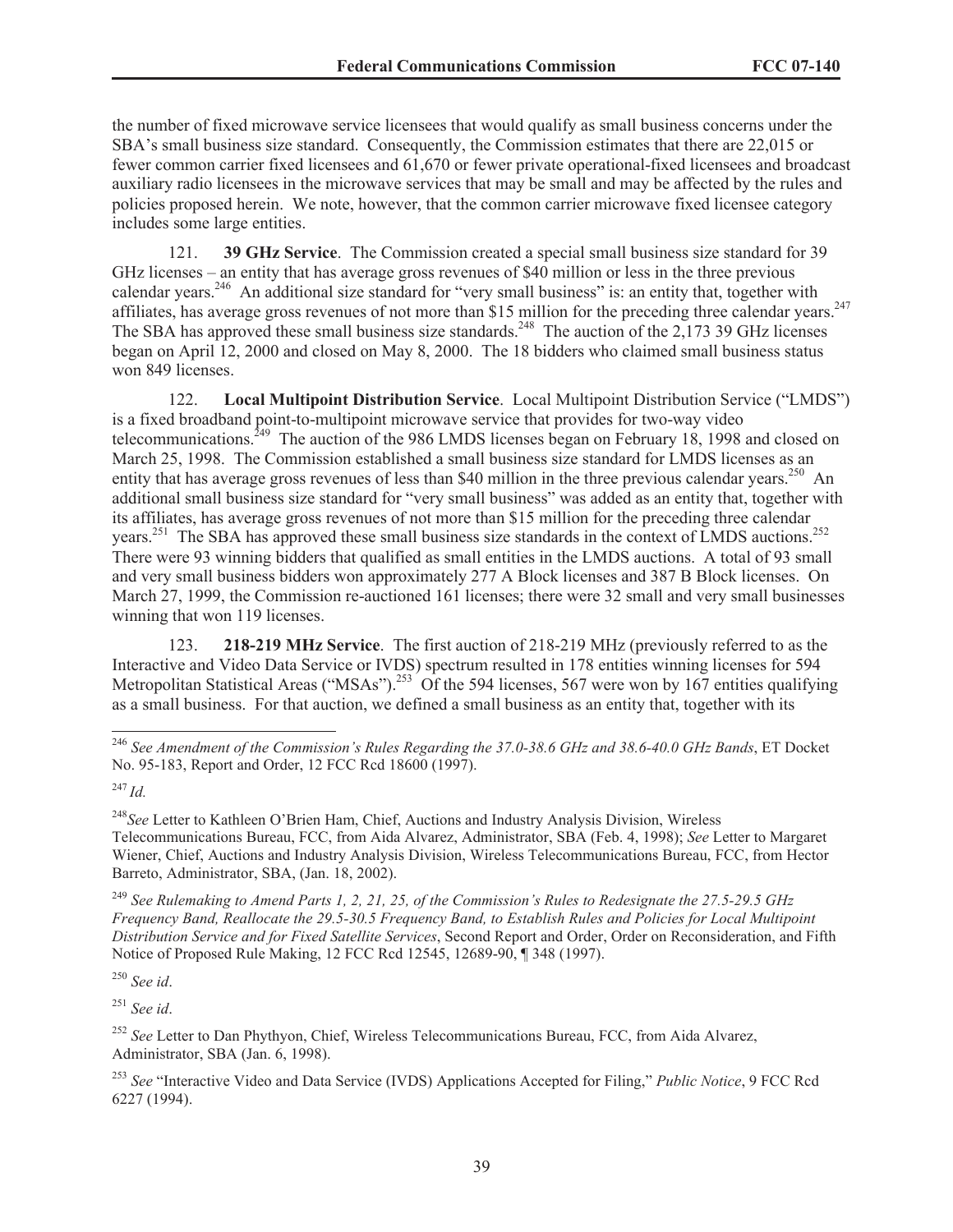affiliates, has no more than a \$6 million net worth and, after federal income taxes (excluding any carry over losses), has no more than \$2 million in annual profits each year for the previous two years.<sup>254</sup> In the 218-219 MHz Report and Order and Memorandum Opinion and Order, we defined a small business as an entity that, together with its affiliates and persons or entities that hold interests in such an entity and their affiliates, has average annual gross revenues not exceeding \$15 million for the preceding three years.<sup>255</sup> A very small business is defined as an entity that, together with its affiliates and persons or entities that hold interests in such an entity and its affiliates, has average annual gross revenues not exceeding \$3 million for the preceding three years.<sup>256</sup> The SBA has approved of these definitions.<sup>257</sup> A subsequent auction is not yet scheduled. Given the success of small businesses in the previous auction, and the prevalence of small businesses in the subscription television services and message communications industries, we assume for purposes of this analysis that in future auctions, many, and perhaps most, of the licenses may be awarded to small businesses.

124. **Location and Monitoring Service ("LMS")**. Multilateration LMS systems use non-voice radio techniques to determine the location and status of mobile radio units. For purposes of auctioning LMS licenses, the Commission has defined "small business" as an entity that, together with controlling interests and affiliates, has average annual gross revenues for the preceding three years not exceeding \$15 million.<sup>258</sup> A "very small business" is defined as an entity that, together with controlling interests and affiliates, has average annual gross revenues for the preceding three years not exceeding \$3 million.<sup>259</sup> These definitions have been approved by the SBA.<sup>260</sup> An auction for LMS licenses commenced on February 23, 1999, and closed on March 5, 1999. Of the 528 licenses auctioned, 289 licenses were sold to four small businesses.

125. **Rural Radiotelephone Service**. The Commission has not adopted a size standard for small businesses specific to the Rural Radiotelephone Service.<sup>261</sup> A significant subset of the Rural Radiotelephone Service is the Basic Exchange Telephone Radio System ("BETRS").<sup>262</sup> In the present context, we will use the SBA's small business size standard applicable to "Cellular and Other Wireless Telecommunications," *i.e.*, an entity employing no more than  $\overline{1,500}$  persons.<sup>263</sup> There are approximately 1,000 licensees in the Rural Radiotelephone Service, and the Commission estimates that there are 1,000 or fewer small entity licensees in the Rural Radiotelephone Service that may be affected by the rules adopted herein.

<sup>256</sup> *Id.*

<sup>257</sup> *See* Letter to Daniel Phythyon, Chief, Wireless Telecommunications Bureau, FCC, from Aida Alvarez, Administrator, SBA, (Jan. 6, 1998).

<sup>258</sup> *Amendment of Part 90 of the Commission's Rules to Adopt Regulations for Automatic Vehicle Monitoring Systems*, Second Report and Order, 13 FCC Rcd 15182, 15192, ¶ 20 (1998); *see also* 47 C.F.R. § 90.1103.

<sup>259</sup> *Id.*

<sup>261</sup> The service is defined in § 22.99 of the Commission's rules, 47 C.F.R. § 22.99.

<sup>262</sup> BETRS is defined in §§ 22.757 and 22.759 of the Commission's rules, 47 C.F.R. §§ 22.757 and 22.759.

<sup>263</sup> 13 C.F.R. § 121.201, NAICS code 517212.

<sup>254</sup> *Implementation of Section 309(j) of the Communications Act – Competitive Bidding*, Fourth Report and Order, 9 FCC Rcd 2330 (1994).

<sup>255</sup> *Amendment of Part 95 of the Commission's Rules to Provide Regulatory Flexibility in the 218-219 MHz Service*, Report and Order and Memorandum Opinion and Order, 15 FCC Rcd 1497 (1999).

<sup>260</sup> *See* Letter to Thomas Sugrue, Chief, Wireless Telecommunications Bureau, Federal Communications Commission, from Aida Alvarez, Administrator, Small Business Administration, dated Feb. 22, 1999.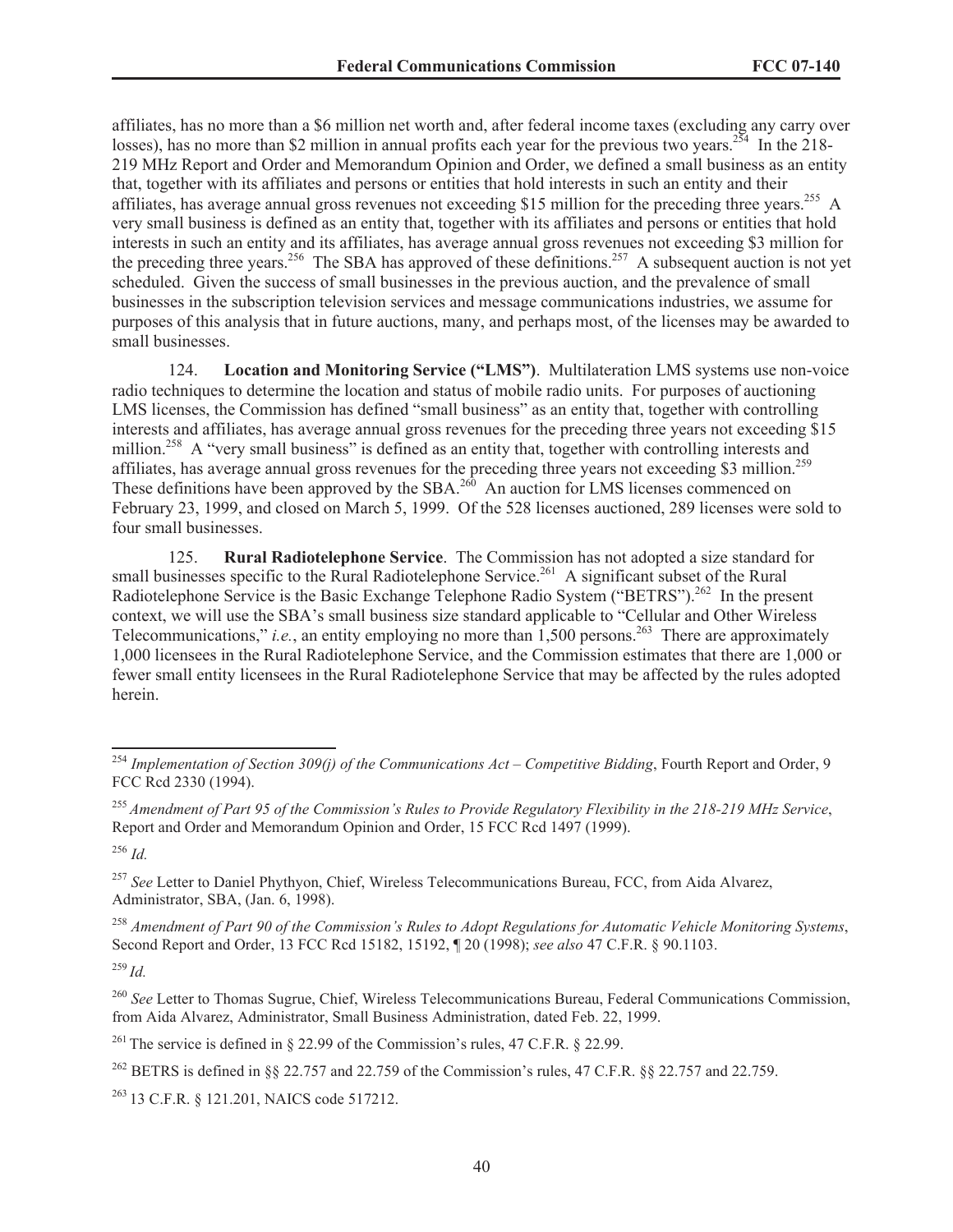126. **Air-Ground Radiotelephone Service**. <sup>264</sup> We have previously used the SBA's small business definition applicable to "Cellular and Other Wireless Telecommunications," *i.e.*, an entity employing no more than  $1,500$  persons.<sup>265</sup> There are approximately 100 licensees in the Air-Ground Radiotelephone Service, and under that definition, we estimate that almost all of them qualify as small entities under the SBA definition. For purposes of assigning Air-Ground Radiotelephone Service licenses through competitive bidding, the Commission has defined "small business" as an entity that, together with controlling interests and affiliates, has average annual gross revenues for the preceding three years not exceeding \$40 million.<sup>266</sup> A "very small business" is defined as an entity that, together with controlling interests and affiliates, has average annual gross revenues for the preceding three years not exceeding \$15 million.<sup>267</sup> These definitions were approved by the SBA.<sup>268</sup> In May 2006, the Commission completed an auction of nationwide commercial Air-Ground Radiotelephone Service licenses in the 800 MHz band (Auction No. 65). On June 2, 2006, the auction closed with two winning bidders winning two Air-Ground Radiotelephone Services licenses. Neither of the winning bidders claimed small business status.

127. **Aviation and Marine Radio Services**. Small businesses in the aviation and marine radio services use a very high frequency ("VHF") marine or aircraft radio and, as appropriate, an emergency position-indicating radio beacon (and/or radar) or an emergency locator transmitter. The Commission has not developed a small business size standard specifically applicable to these small businesses. For purposes of this analysis, we will use the SBA small business size standard for the category "Cellular and Other Telecommunications," which is 1,500 or fewer employees.<sup>269</sup> Most applicants for recreational licenses are individuals. Approximately 581,000 ship station licensees and 131,000 aircraft station licensees operate domestically and are not subject to the radio carriage requirements of any statute or treaty. For purposes of our evaluations in this analysis, we estimate that there are up to approximately 712,000 licensees that are small businesses (or individuals) under the SBA standard. In addition, between December 3, 1998 and December 14, 1998, the Commission held an auction of 42 VHF Public Coast licenses in the 157.1875-157.4500 MHz (ship transmit) and 161.775-162.0125 MHz (coast transmit) bands. For purposes of the auction, the Commission defined a "small" business as an entity that, together with controlling interests and affiliates, has average gross revenues for the preceding three years not to exceed \$15 million dollars. In addition, a "very small" business is one that, together with controlling interests and affiliates, has average gross revenues for the preceding three years not to exceed \$3 million dollars.<sup>270</sup> There are approximately 10,672 licensees in the Marine Coast Service, and the Commission estimates that almost all of them qualify as "small" businesses under the above special small business size standards.

128. **Offshore Radiotelephone Service**. This service operates on several ultra high frequencies ("UHF") television broadcast channels that are not used for television broadcasting in the coastal areas of

<sup>265</sup> 13 C.F.R. § 121.201, NAICS codes 517212.

<sup>266</sup> *Amendment of Part 22 of the Commission's Rules to Benefit the Consumers of Air-Ground Telecommunications Services, Biennial Regulatory Review – Amendment of Parts 1, 22, and 90 of the Commission's Rules, Amendment of Parts 1 and 22 of the Commission's Rules to Adopt Competitive Bidding Rules for Commercial and General Aviation Air-Ground Radiotelephone Service, WT Docket Nos. 03-103 and 05-42*, Order on Reconsideration and Report and Order, 20 FCC Rcd 19663, ¶¶ 28-42 (2005).

<sup>267</sup> *Id.*

<sup>268</sup> *See* Letter from Hector V. Barreto, Administrator, U.S. Small Business Administration, to Gary D. Michaels, Deputy Chief, Auctions and Spectrum Access Division, Wireless Telecommunications Bureau, Federal Communications Commission, dated Sept. 19, 2005.

<sup>269</sup> 13 C.F.R. § 121.201, NAICS code 517212.

<sup>270</sup> *Amendment of the Commission's Rules Concerning Maritime Communications*, PR Docket No. 92-257, Third Report and Order and Memorandum Opinion and Order, 13 FCC Rcd 19853 (1998).

<sup>&</sup>lt;sup>264</sup> The service is defined in § 22.99 of the Commission's rules, 47 C.F.R. § 22.99.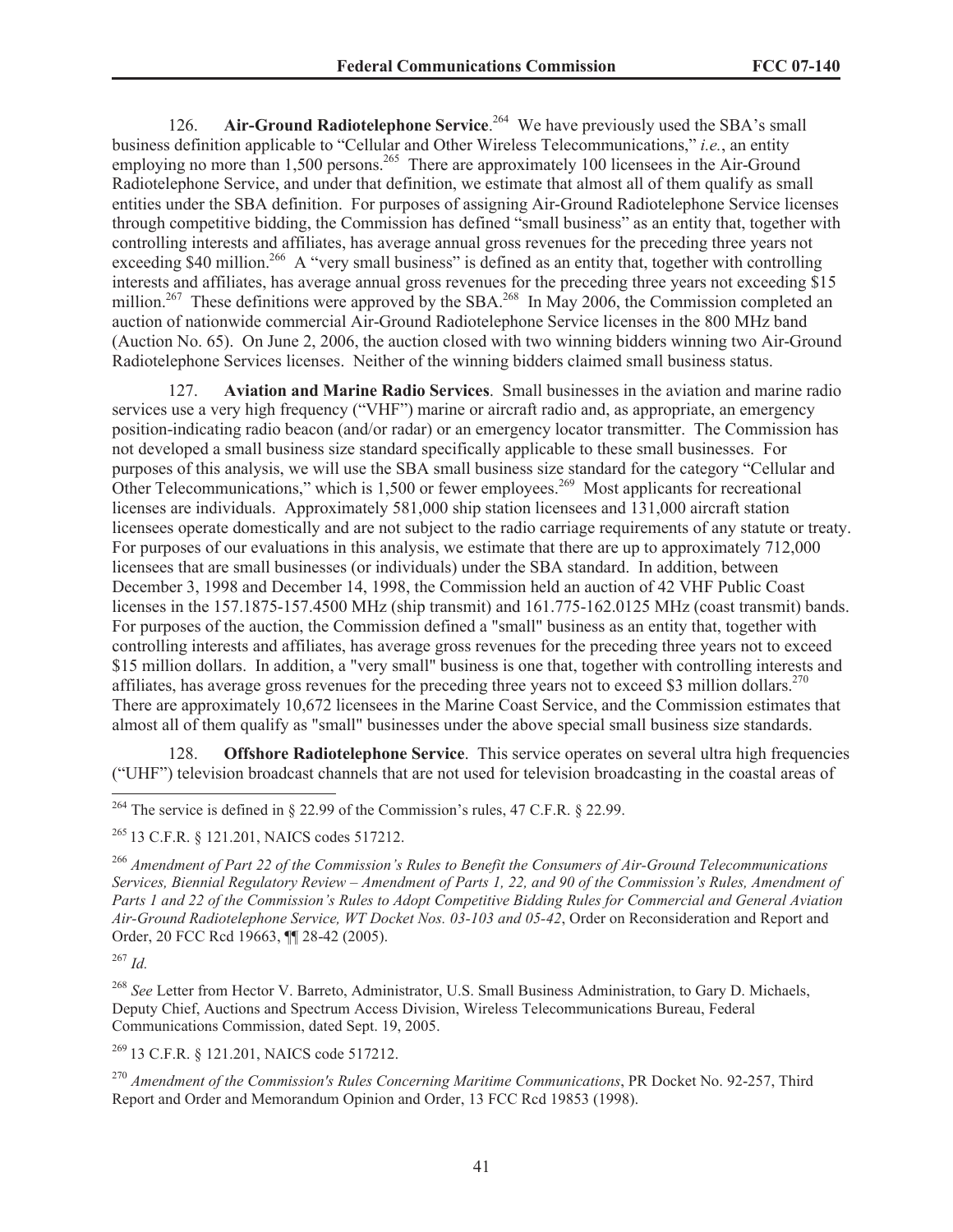states bordering the Gulf of Mexico.<sup>271</sup> There are presently approximately 55 licensees in this service. We are unable to estimate at this time the number of licensees that would qualify as small under the SBA's small business size standard for "Cellular and Other Wireless Telecommunications" services.<sup>272</sup> Under that SBA small business size standard, a business is small if it has  $1,500$  or fewer employees.<sup>273</sup>

129. **Multiple Address Systems ("MAS")**. Entities using MAS spectrum, in general, fall into two categories: (1) those using the spectrum for profit-based uses, and (2) those using the spectrum for private internal uses. With respect to the first category, the Commission defines "small entity" for MAS licenses as an entity that has average gross revenues of less than \$15 million in the three previous calendar years.<sup>274</sup> "Very small business" is defined as an entity that, together with its affiliates, has average gross revenues of not more than \$3 million for the preceding three calendar years.<sup>275</sup> The SBA has approved of these definitions.<sup>276</sup> The majority of these entities will most likely be licensed in bands where the Commission has implemented a geographic area licensing approach that would require the use of competitive bidding procedures to resolve mutually exclusive applications. The Commission's licensing database indicates that, as of January 20, 1999, there were a total of 8,670 MAS station authorizations. Of these, 260 authorizations were associated with common carrier service. In addition, an auction for 5,104 MAS licenses in 176 EAs began November 14, 2001, and closed on November 27, 2001.<sup>277</sup> Seven winning bidders claimed status as small or very small businesses and won 611 licenses. On May 18, 2005, the Commission completed an auction (Auction No. 59) of 4,226 MAS licenses in the Fixed Microwave Services from the 928/959 and 932/941 MHz bands. Twenty-six winning bidders won a total of 2,323 licenses. Of the 26 winning bidders in this auction, five claimed small business status and won 1,891 licenses.

130. With respect to the second category, which consists of entities that use, or seek to use, MAS spectrum to accommodate internal communications needs, we note that MAS serves an essential role in a range of industrial, safety, business, and land transportation activities. MAS radios are used by companies of all sizes, operating in virtually all U.S. business categories, and by all types of public safety entities. For the majority of private internal users, the small business size standard developed by the SBA would be more appropriate. The applicable size standard in this instance appears to be that of "Cellular and Other Wireless Telecommunications." This definition provides that a small entity is any such entity employing no more than 1,500 persons.<sup>278</sup> The Commission's licensing database indicates that, as of January 20, 1999, of the 8,670 total MAS station authorizations, 8,410 authorizations were for private radio service, and of these, 1,433 were for private land mobile radio service.

131. **Incumbent 24 GHz Licensees**. This analysis may affect incumbent licensees who were relocated to the 24 GHz band from the 18 GHz band, and applicants who wish to provide services in the 24 GHz band. The applicable SBA small business size standard is that of "Cellular and Other Wireless Telecommunications" companies. This category provides that such a company is small if it employs no

<sup>273</sup> *Id.*

<sup>275</sup> *Id.*

<sup>271</sup> This service is governed by Subpart I of Part 22 of the Commission's rules. *See* 47 C.F.R. §§ 22.1001-22.1037.

<sup>272</sup> 13 C.F.R. § 121.201, NAICS code 517212.

<sup>274</sup> *See Amendment of the Commission's Rules Regarding Multiple Address Systems*, Report and Order, 15 FCC Rcd 11956, 12008, ¶ 123 (2000).

<sup>276</sup> *See* Letter to Thomas Sugrue, Chief, Wireless Telecommunications Bureau, FCC, from Aida Alvarez, Administrator, SBA, (Jun. 4, 1999).

<sup>277</sup> *See* "Multiple Address Systems Spectrum Auction Closes," *Public Notice*, 16 FCC Rcd 21011 (2001).

<sup>278</sup> *See* 13 C.F.R. § 121.201, NAICS code 517212.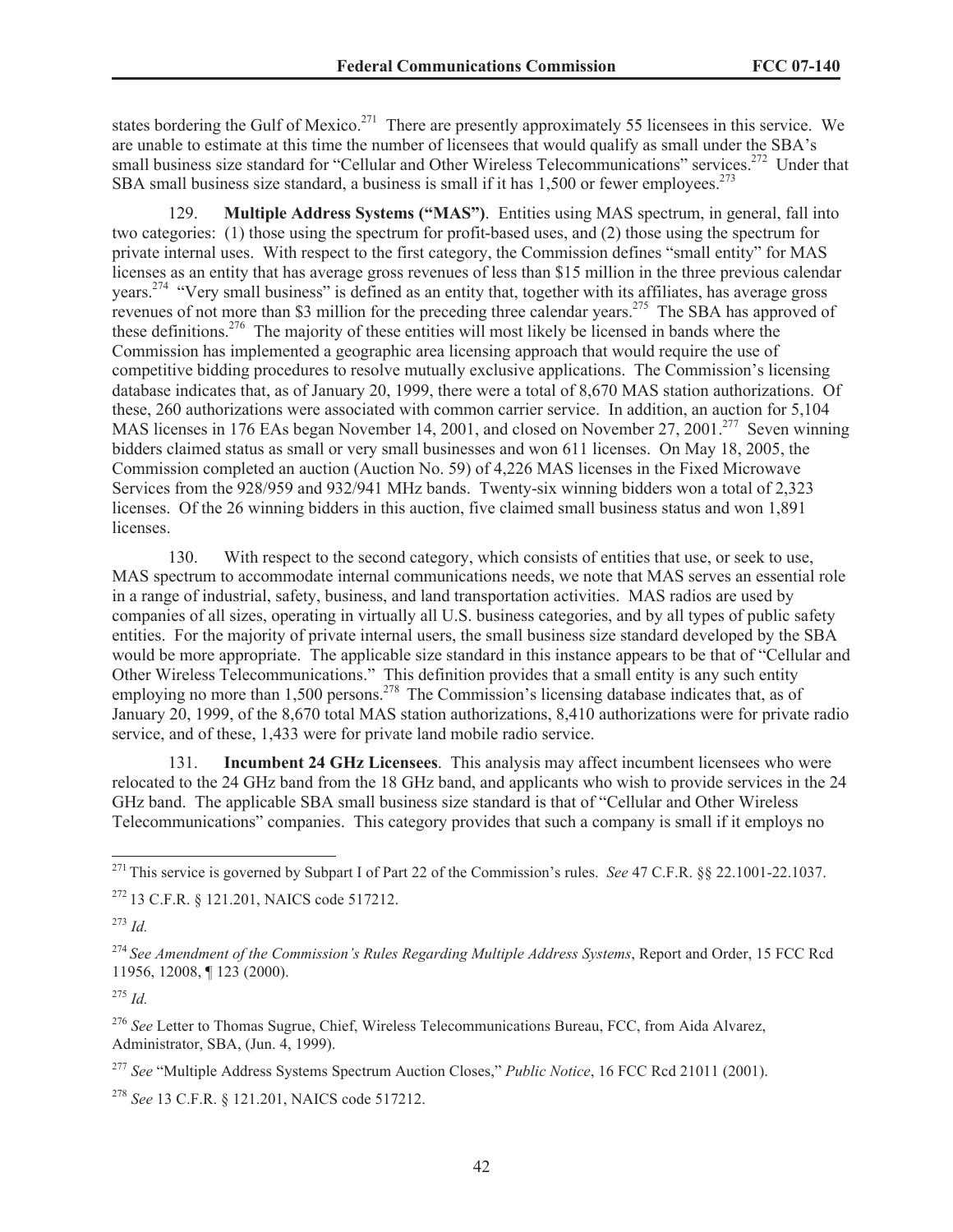more than 1,500 persons.<sup>279</sup> For the census category of Paging, Census Bureau data for 2002 show that there were 807 firms in this category that operated for the entire year.<sup>280</sup> Of this total, 804 firms had employment of 999 or fewer employees, and three firms had employment of 1,000 employees or more.<sup>281</sup> Thus, under this category and associated small business size standard, the majority of firms can be considered small. For the census category of Cellular and Other Wireless Telecommunications, Census Bureau data for 2002 show that there were 1,397 firms in this category that operated for the entire year.<sup>282</sup> Of this total, 1,378 firms had employment of 999 or fewer employees, and 19 firms had employment of 1,000 employees or more.<sup>283</sup> Thus, under this second category and size standard, the majority of firms can, again, be considered small. These broader census data notwithstanding, we believe that there are only two licensees in the 24 GHz band that were relocated from the 18 GHz band, Teligent<sup>284</sup> and TRW, Inc. It is our understanding that Teligent and its related companies have fewer than 1,500 employees, though this may change in the future. TRW is not a small entity. Thus, only one incumbent licensee in the 24 GHz band is a small business entity.

132. **New 24 GHz Licensees**. With respect to new applicants in the 24 GHz band, we have defined an "entrepreneur" as an entity that, together with controlling interests and affiliates, has average annual gross revenues for the three preceding years not exceeding \$40 million. "Small business" in the 24 GHz band is defined as an entity that, together with controlling interests and affiliates, has average annual gross revenues for the three preceding years not exceeding \$15 million.<sup>285</sup> "Very small business" in the 24 GHz band is defined as an entity that, together with controlling interests and affiliates, has average gross revenues not exceeding \$3 million for the preceding three years.<sup>286</sup> The SBA has approved these definitions.<sup>287</sup> On July 28, 2004, the Commission completed an auction of 880 licenses. There were three winning bidders that won seven licenses. Of the three winning bidders, two claimed small business status and won five licenses.

133. **Broadband Radio Service ("BRS") and Educational Broadband Service ("EBS").** Broadband Radio Service systems, previously referred to as Multipoint Distribution Service ("MDS") and Multichannel Multipoint Distribution Service ("MMDS") systems, and "wireless cable," transmit video programming to subscribers and provide two-way high speed data operations using the microwave frequencies of the Broadband Radio Service and Educational Broadband Service (previously referred to as the Instructional Television Fixed Service ("ITFS").<sup>288</sup> In connection with the 1996 BRS auction, the

<sup>281</sup> *Id.* The census data do not provide a more precise estimate of the number of firms that have employment of 1,500 or fewer employees; the largest category provided is for firms with "1000 employees or more."

<sup>282</sup> U.S. Census Bureau, 2002 Economic Census, Subject Series: Information, "Establishment and Firm Size (Including Legal Form of Organization," Table 5, NAICS code 517212 (issued Nov. 2005).

<sup>283</sup> *Id.* The census data do not provide a more precise estimate of the number of firms that have employment of 1,500 or fewer employees; the largest category provided is for firms with "1000 employees or more."

<sup>284</sup> Teligent acquired the DEMS licenses of FirstMark, the only licensee other than TRW in the 24 GHz band whose license has been modified to require relocation to the 24 GHz band.

<sup>285</sup> *Amendments to Parts 1, 2, 87 and 101 of the Commission's Rules To License Fixed Services at 24 GHz*, Report and Order, 15 FCC Rcd 16934, 16967, ¶ 77 (2000) ("*24 GHz Report and Order*"); *see also* 47 C.F.R. § 101.538(a)(2).

<sup>286</sup> *24 GHz Report and Order*, 15 FCC Rcd at 16967, ¶ 77; *see also* 47 C.F.R. § 101.538(a)(1).

<sup>287</sup> *See* Letter to Margaret W. Wiener, Deputy Chief, Auctions and Industry Analysis Division, Wireless Telecommunications Bureau, FCC, from Gary M. Jackson, Assistant Administrator, SBA, (Jul. 28, 2000).

<sup>288</sup> *Amendment of Parts 21 and 74 of the Commission's Rules with Regard to Filing Procedures in the Multipoint* 

(continued....)

<sup>279</sup> 13 C.F.R. § 121.201, NAICS code 517212.

<sup>&</sup>lt;sup>280</sup> U.S. Census Bureau, 2002 Economic Census, Subject Series: Information, "Establishment and Firm Size (Including Legal Form of Organization," Table 5, NAICS code 517211 (issued Nov. 2005).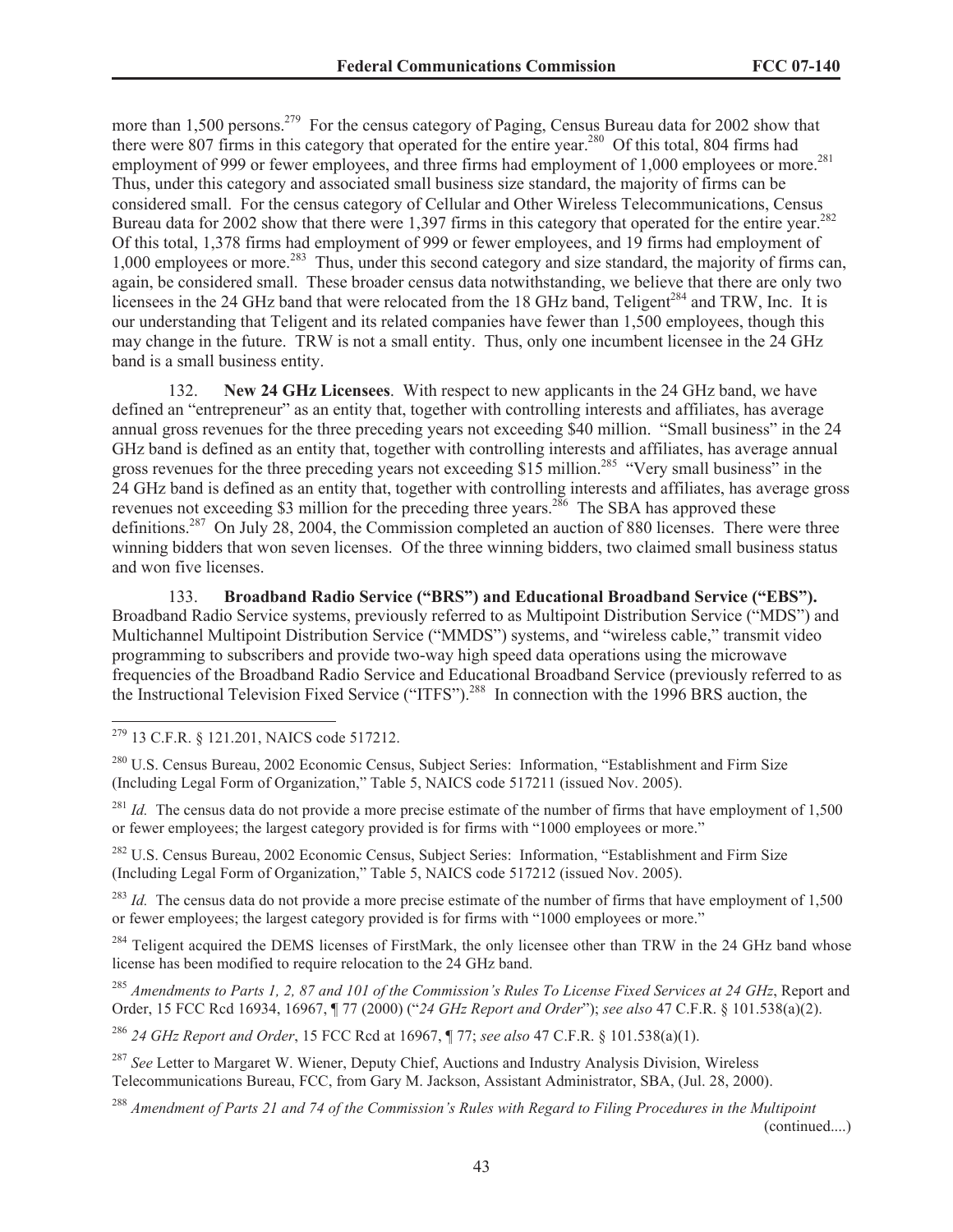Commission defined "small business" as an entity that, together with its affiliates, has average gross annual revenues that are not more than \$40 million for the preceding three calendar years.<sup>289</sup> The SBA has approved of this standard.<sup>290</sup> The BRS auction resulted in  $67$  successful bidders obtaining licensing opportunities for 493 Basic Trading Areas ("BTAs").<sup>291</sup> Of the 67 auction winners, 61 claimed status as a small business. At this time, we estimate that of the 61 small business BRS auction winners, 48 remain small business licensees. BRS also includes licensees of stations authorized prior to the auction. In addition to the 48 small businesses that hold BTA authorizations, there are approximately 392 incumbent BRS licensees that are considered small entities.<sup>292</sup> After adding the number of small business auction licensees to the number of incumbent licensees not already counted, we find that there are currently approximately 440 BRS licenses that are defined as small businesses under either the SBA or the Commission's rules.

134. In addition, the SBA has developed a small business size standard for Cable and Other Program Distribution,<sup>293</sup> which includes all such companies generating \$13.5 million or less in annual receipts.<sup>294</sup> According to the Census Bureau data for 2002, there were a total of 1,191 firms in this category that operated for the entire year.<sup>295</sup> Of this total, 1,087 firms had annual receipts of under \$10 million, and 43 firms had receipts of \$10 million or more, but less than \$25 million.<sup>296</sup> Consequently, we estimate that the majority of providers in this service category are small businesses that may be affected by the rules and policies adopted herein. This SBA small business size standard is applicable to EBS. There are presently 2,032 EBS licensees. All but 100 of these licenses are held by educational institutions. Educational institutions are included in this analysis as small entities.<sup>297</sup> Thus, we estimate that at least 1,932 licensees are small entities. EBS is a non-profit non-broadcast service. We do not collect, nor are we aware of other collections of, annual revenue data for EBS licensees.

135. **Television Broadcasting**. The Census Bureau defines this category as follows: "This industry comprises establishments primarily engaged in broadcasting images together with sound. These establishments operate television broadcasting studios and facilities for the programming and transmission

 $^{289}$  47 C.F.R. § 21.961(b)(1).

<sup>290</sup> See Letter to Margaret Wiener, Chief, Auctions and Industry Analysis Division, Wireless Telecommunications Bureau, FCC, from Gary Jackson, Assistant Administrator for Size Standards, SBA, (Mar. 20, 2003) (noting approval of \$40 million size standard for MDS auction).

<sup>291</sup> BTAs were designed by Rand McNally and are the geographic areas by which MDS was auctioned and authorized. *See MDS Auction R&O*, 10 FCC Rcd at 9608, ¶ 34.

<sup>292</sup> For the incumbent BRS licensees who are granted licenses prior to implementation of Section 309(j) of the Communications Act of 1934, 47 U.S.C. § 309(j), the applicable standard is SBA's small business size standard.

<sup>293</sup> 13 C.F.R. § 121.201, NAICS code 517510.

<sup>294</sup> *Id.*

<sup>295</sup> U.S. Census Bureau 202 Economic Census, Subject Series: Information, Table 4, Receipts Size of Firms for the Untied States: 2002, NAICS code 517510 (issued Nov. 2005).

<sup>296</sup> *Id.* An additional 61 firms had annual receipts of \$25 million or more.

<sup>(...</sup>continued from previous page)

*Distribution Service and in the Instructional Television Fixed Service and Implementation of Section 309(j) of the Communications Act – Competitive Bidding*, Report and Order, 10 FCC Rcd 9589, 9593, ¶ 7 (1995) ("*MDS Auction R&O*").

 $^{297}$  The term "small entity" within SBREFA applies to small organizations (nonprofits) and to small governmental jurisdictions (cities, counties, towns, townships, villages, school districts, and special districts with populations of less than 50,000). 5 U.S.C. §§ 601(4)-(6). We do not collect annual revenue data on EBS licensees.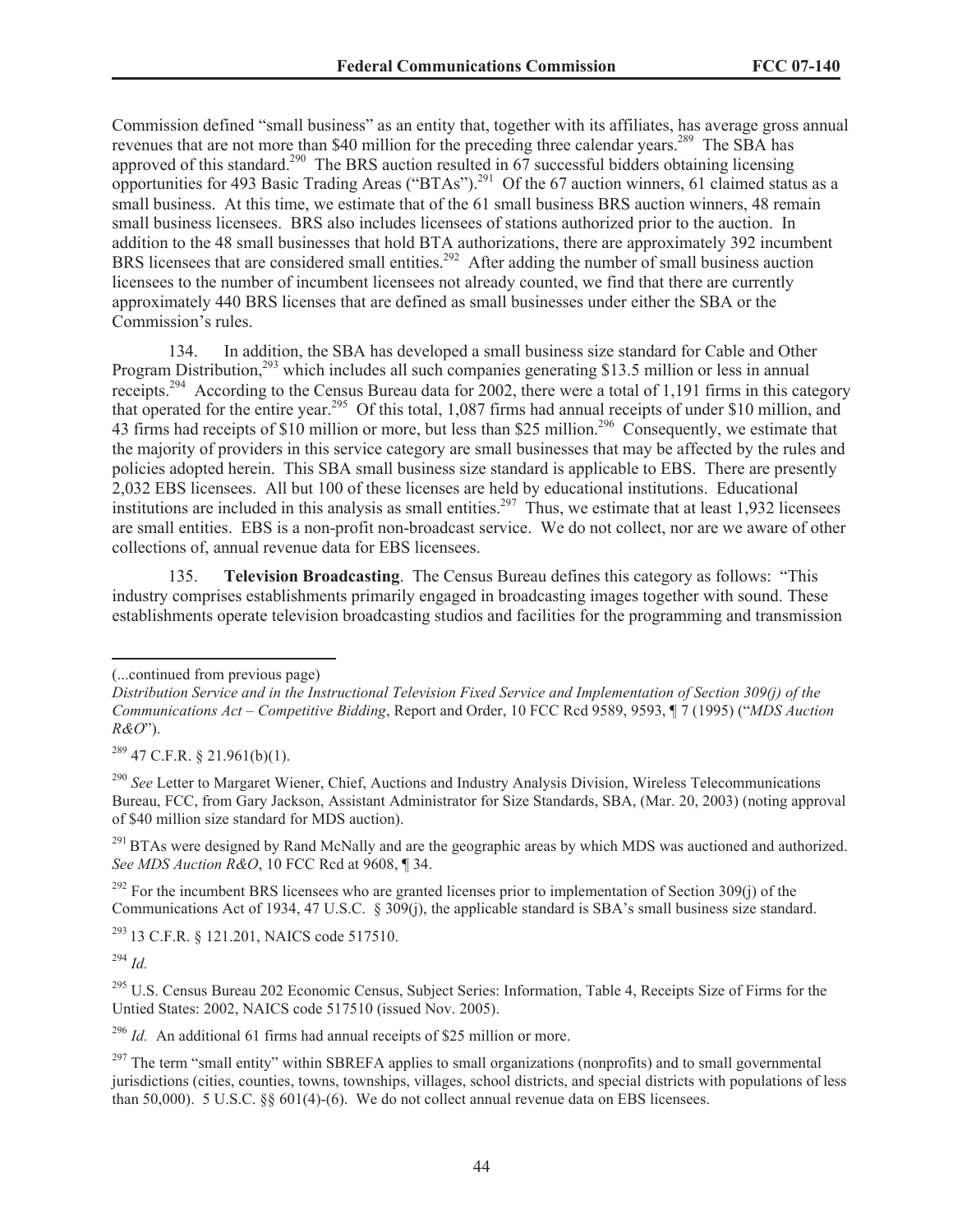of programs to the public."<sup>298</sup> The SBA has created a small business size standard for Television Broadcasting entities, which is: such firms having \$13 million or less in annual receipts.<sup>299</sup> According to Commission staff review of the BIA Publications, Inc., Master Access Television Analyzer Database as of May 16, 2003, about 814 of the 1,220 commercial television stations in the United States had revenues of \$12 (twelve) million or less. We note, however, that in assessing whether a business concern qualifies as small under the above definition, business (control) affiliations<sup>300</sup> must be included. Our estimate, therefore, likely overstates the number of small entities that might be affected by our action, because the revenue figure on which it is based does not include or aggregate revenues from affiliated companies.

In addition, an element of the definition of "small business" is that the entity not be dominant in its field of operation. We are unable at this time to define or quantify the criteria that would establish whether a specific television station is dominant in its field of operation. Accordingly, the estimate of small businesses to which rules may apply do not exclude any television station from the definition of a small business on this basis and are therefore over-inclusive to that extent. Also as noted, an additional element of the definition of "small business" is that the entity must be independently owned and operated. We note that it is difficult at times to assess these criteria in the context of media entities and our estimates of small businesses to which they apply may be over-inclusive to this extent.

137. There are also 2,117 low power television stations  $(LPTV)$ <sup>301</sup> Given the nature of this service, we will presume that all LPTV licensees qualify as small entities under the above SBA small business size standard.

138. **Radio Broadcasting**. The SBA defines a radio broadcast entity that has \$6 million or less in annual receipts as a small business.<sup>302</sup> Business concerns included in this industry are those "primarily" engaged in broadcasting aural programs by radio to the public.<sup>303</sup> According to Commission staff review of the BIA Publications, Inc., Master Access Radio Analyzer Database, as of May 16, 2003, about 10,427 of the 10,945 commercial radio stations in the United States have revenue of \$6 million or less. We note, however, that many radio stations are affiliated with much larger corporations with much higher revenue, and that in assessing whether a business concern qualifies as small under the above definition, such business (control) affiliations<sup>304</sup> are included.<sup>305</sup> Our estimate, therefore likely overstates the number of small businesses that might be affected by the rules adopted herein.

139. **Auxiliary, Special Broadcast and Other Program Distribution Services.** This service involves a variety of transmitters, generally used to relay broadcast programming to the public (through translator and booster stations) or within the program distribution chain (from a remote news gathering unit

<sup>300</sup> "Concerns are affiliates of each other when one concern controls or has the power to control the other or a third party or parties controls or has to power to control both." 13 C.F.R.  $\S 21.103(a)(1)$ .

<sup>301</sup> *FCC News Release*, "Broadcast Station Totals as of September 30, 2005."

<sup>302</sup> *See* OMB, North American Industry Classification System: United States, 1997, at 509 (1997) (Radio Stations) (NAICS code 515112.

<sup>303</sup> *Id.*

<sup>304</sup> "Concerns are affiliates of each other when one concern controls or has the power to control the other, or a third party or parties controls or has the power to control both." 13 C.F.R.  $\S$  121.103(a)(1).

<sup>305</sup> "SBA counts the receipts or employees of the concern whose size is at issue and those of all its domestic and foreign affiliates, regardless of whether the affiliates are organized for profit, in determining the concern's size." 13 C.F.R. § 121(a)(4).

<sup>&</sup>lt;sup>298</sup> U.S. Census Bureau, 2002 NAICS Definitions, "515120 Television Broadcasting" (partial definition); http://www.census.gov/epcd/naics02/def/NDEF515.HTM.

<sup>299</sup> 13 C.F.R. § 121.201, NAICS code 515120.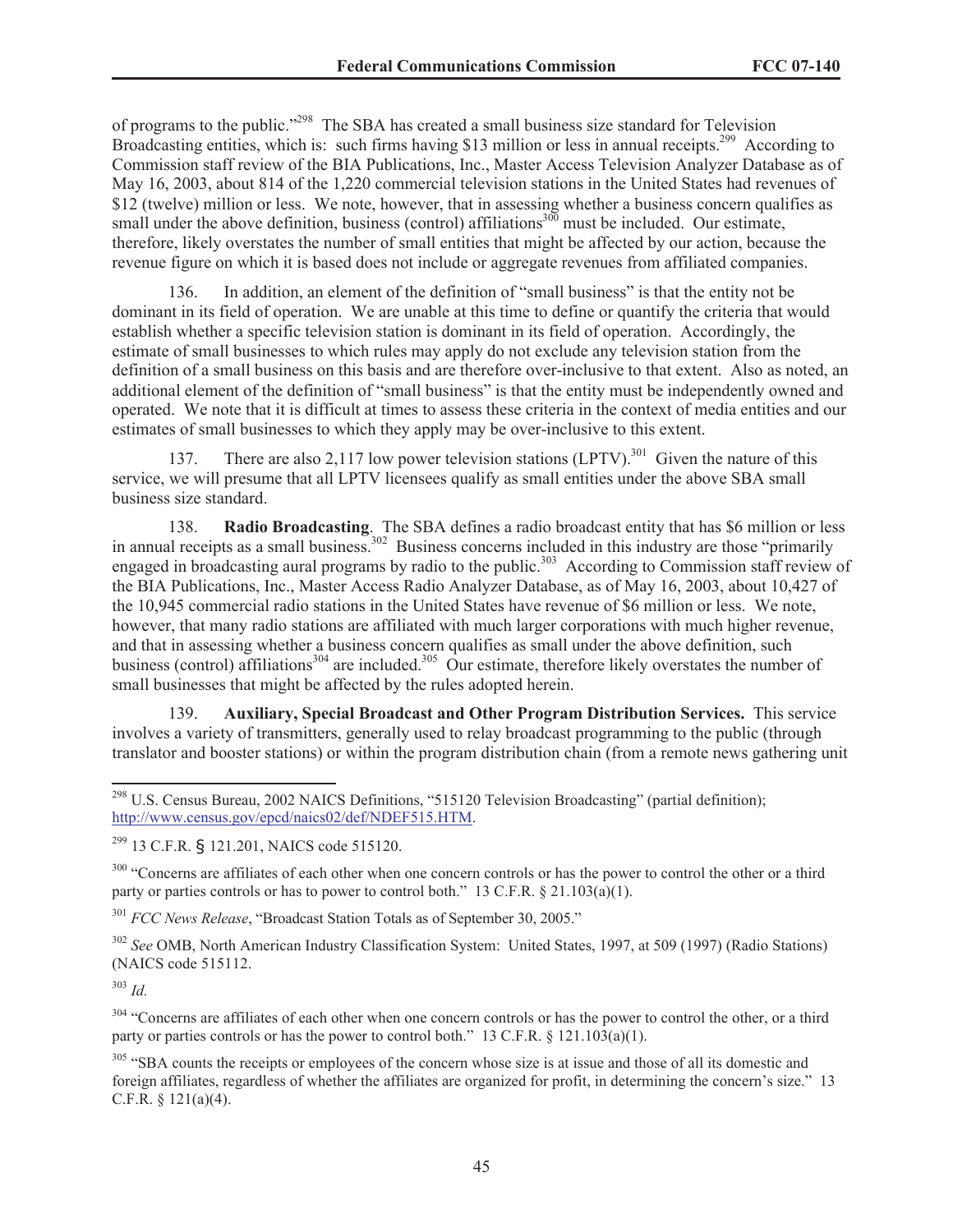back to the station). The Commission has not developed a definition of small entities applicable to broadcast auxiliary licensees. The applicable definitions of small entities are those, noted previously, under the SBA rules applicable to radio broadcasting stations and television broadcasting stations.<sup>306</sup>

The Commission estimates that there are approximately 3,868 FM translators and boosters.<sup>307</sup> The Commission does not collect financial information on any broadcast facility, and the Department of Commerce does not collect financial information on these auxiliary broadcast facilities. We believe that most, if not all, of these auxiliary facilities could be classified as small businesses by themselves. We also recognize that most commercial translators and boosters are owned by a parent station which, in some cases, would be covered by the revenue definition of small business entity discussed above. These stations would likely have annual revenues that exceed the SBA maximum to be designated as a small business (\$6.5 million for a radio station or \$13.0 million for a TV station). Furthermore, they do not meet the Small Business Act's definition of a "small business concern" because they are not independently owned and operated. <sup>308</sup>

141. **Cable and Other Program Distribution**. The Census Bureau defines this category as follows: "This industry comprises establishments primarily engaged as third-party distribution systems for broadcast programming. The establishments of this industry deliver visual, aural, or textual programming received from cable networks, local television stations, or radio networks to consumers via cable or directto-home satellite systems on a subscription or fee basis. These establishments do not generally originate programming material."<sup>309</sup> The SBA has developed a small business size standard for Cable and Other Program Distribution, which is: all such firms having \$13.5 million or less in annual receipts.  $310$ According to Census Bureau data for 2002, there were a total of 1,191 firms in this category that operated for the entire year.<sup>311</sup> Of this total, 1,087 firms had annual receipts of under \$10 million, and 43 firms had receipts of \$10 million or more but less than \$25 million.<sup>312</sup> Thus, under this size standard, the majority of firms can be considered small.

142. **Cable Companies and Systems.** The Commission has also developed its own small business size standards, for the purpose of cable rate regulation. Under the Commission's rules, a "small cable company" is one serving 400,000 or fewer subscribers, nationwide.<sup>313</sup> Industry data indicate that, of 1,076 cable operators nationwide, all but eleven are small under this size standard.<sup>314</sup> In addition, under the

<sup>310</sup> 13 C.F.R. § 121.201, NAICS code 517510.

<sup>311</sup> U.S. Census Bureau, 2002 Economic Census, Subject Series: Information, Table 4, Receipts Size of Firms for the United States: 2002, NAICS code 517510 (issued Nov. 2005).

<sup>312</sup> *Id.* An additional 61 firms had annual receipts of \$25 million or more.

 $313$  47 C.F.R. § 76.901(e). The Commission determined that this size standard equates approximately to a size standard of \$100 million or less in annual revenues. *Implementation of Sections of the 1992 Cable Act: Rate Regulation,* Sixth Report and Order and Eleventh Order on Reconsideration, 10 FCC Rcd 7393, 7408 (1995).

<sup>314</sup> These data are derived from: R.R. Bowker, *Broadcasting & Cable Yearbook 2006*, "Top 25 Cable/Satellite Operators," pages A-8 & C-2 (data current as of June 30, 2005); Warren Communications News, *Television & Cable Factbook 2006*, "Ownership of Cable Systems in the United States," pages D-1805 to D-1857.

<sup>306</sup> 13 C.F.R. § 121.201, NAICS codes 513111 and 513112.

<sup>307</sup> FCC News Release, "Broadcast Station Totals as of September 30, 2004."

<sup>308</sup> 15 U.S.C. § 632.

<sup>&</sup>lt;sup>309</sup> U.S. Census Bureau, 2002 NAICS Definitions, "517510 Cable and Other Program Distribution;" http://www.census.gov/epcd/naics02/def/NDEF517.HTM.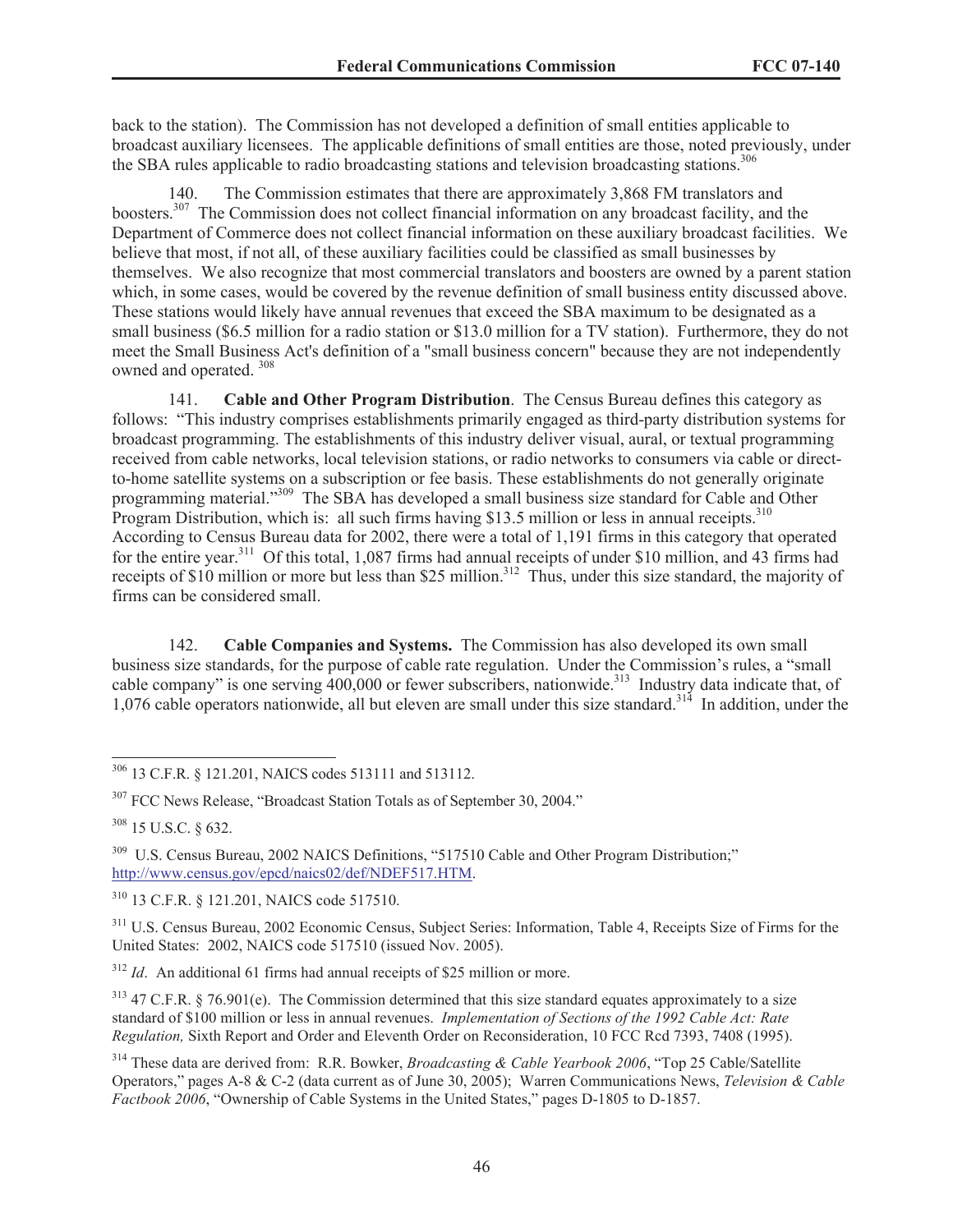Commission's rules, a "small system" is a cable system serving 15,000 or fewer subscribers.<sup>315</sup> Industry data indicate that, of 7,208 systems nationwide, 6,139 systems have less than 10,000 subscribers, and an additional 379 systems have 10,000-19,999 subscribers.<sup>316</sup> Thus, under this second size standard, most cable systems are small.

143. **Cable System Operators.** The Communications Act of 1934, as amended, also contains a size standard for small cable system operators, which is "a cable operator that, directly or through an affiliate, serves in the aggregate fewer than 1 percent of all subscribers in the United States and is not affiliated with any entity or entities whose gross annual revenues in the aggregate exceed \$250,000,000."<sup>317</sup> The Commission has determined that an operator serving fewer than 645,000 subscribers shall be deemed a small operator, if its annual revenues, when combined with the total annual revenues of all its affiliates, do not exceed \$250 million in the aggregate.<sup>318</sup> Industry data indicate that, of 1,076 cable operators nationwide, all but ten are small under this size standard.<sup>319</sup> We note that the Commission neither requests nor collects information on whether cable system operators are affiliated with entities whose gross annual revenues exceed \$250 million,<sup>320</sup> and therefore we are unable to estimate more accurately the number of cable system operators that would qualify as small under this size standard.

144. **Open Video Services**. Open Video Service ("OVS") systems provide subscription services.<sup>321</sup> The SBA has created a small business size standard for Cable and Other Program Distribution.<sup>322</sup> This standard provides that a small entity is one with \$13.5 million or less in annual receipts. The Commission has certified approximately 25 OVS operators to serve 75 areas, and some of these are currently providing service.<sup>323</sup> Affiliates of Residential Communications Network, Inc. (RCN) received approval to operate OVS systems in New York City, Boston, Washington, D.C., and other areas. RCN has sufficient revenues to assure that they do not qualify as a small business entity. Little financial information is available for the other entities that are authorized to provide OVS and are not yet operational. Given that some entities authorized to provide OVS service have not yet begun to generate revenues, the Commission concludes that up to 24 OVS operators (those remaining) might qualify as small businesses that may be affected by the rules and policies adopted herein.

145. **Cable Television Relay Service**. This service includes transmitters generally used to relay cable programming within cable television system distribution systems. The SBA has developed a small business size standard for Cable and Other Program Distribution, which is: all such firms having \$13.5

<sup>317</sup> 47 U.S.C. § 543(m)(2); *see* 47 C.F.R. § 76.901(f) & nn. 1-3.

<sup>318</sup> 47 C.F.R. § 76.901(f); *see* Public Notice*, FCC Announces New Subscriber Count for the Definition of Small Cable Operator*, DA 01-158 (Cable Services Bureau, Jan. 24, 2001).

<sup>319</sup> These data are derived from: R.R. Bowker, *Broadcasting & Cable Yearbook 2006*, "Top 25 Cable/Satellite Operators," pages A-8 & C-2 (data current as of June 30, 2005); Warren Communications News, *Television & Cable Factbook 2006*, "Ownership of Cable Systems in the United States," pages D-1805 to D-1857.

 $320$  The Commission does receive such information on a case-by-case basis if a cable operator appeals a local franchise authority's finding that the operator does not qualify as a small cable operator pursuant to § 76.901(f) of the Commission's rules. *See* 47 C.F.R. § 76.909(b).

<sup>321</sup> *See* 47 U.S.C. § 573.

<sup>322</sup> 13 C.F.R. § 121.201, NAICS code 517510.

<sup>323</sup> *See* http://www.fcc.gov/csb/ovs/csovscer.html (current as of March 2002).

 $315$  47 C.F.R. § 76.901(c).

<sup>316</sup> Warren Communications News, *Television & Cable Factbook 2006*, "U.S. Cable Systems by Subscriber Size," page F-2 (data current as of Oct. 2005). The data do not include 718 systems for which classifying data were not available.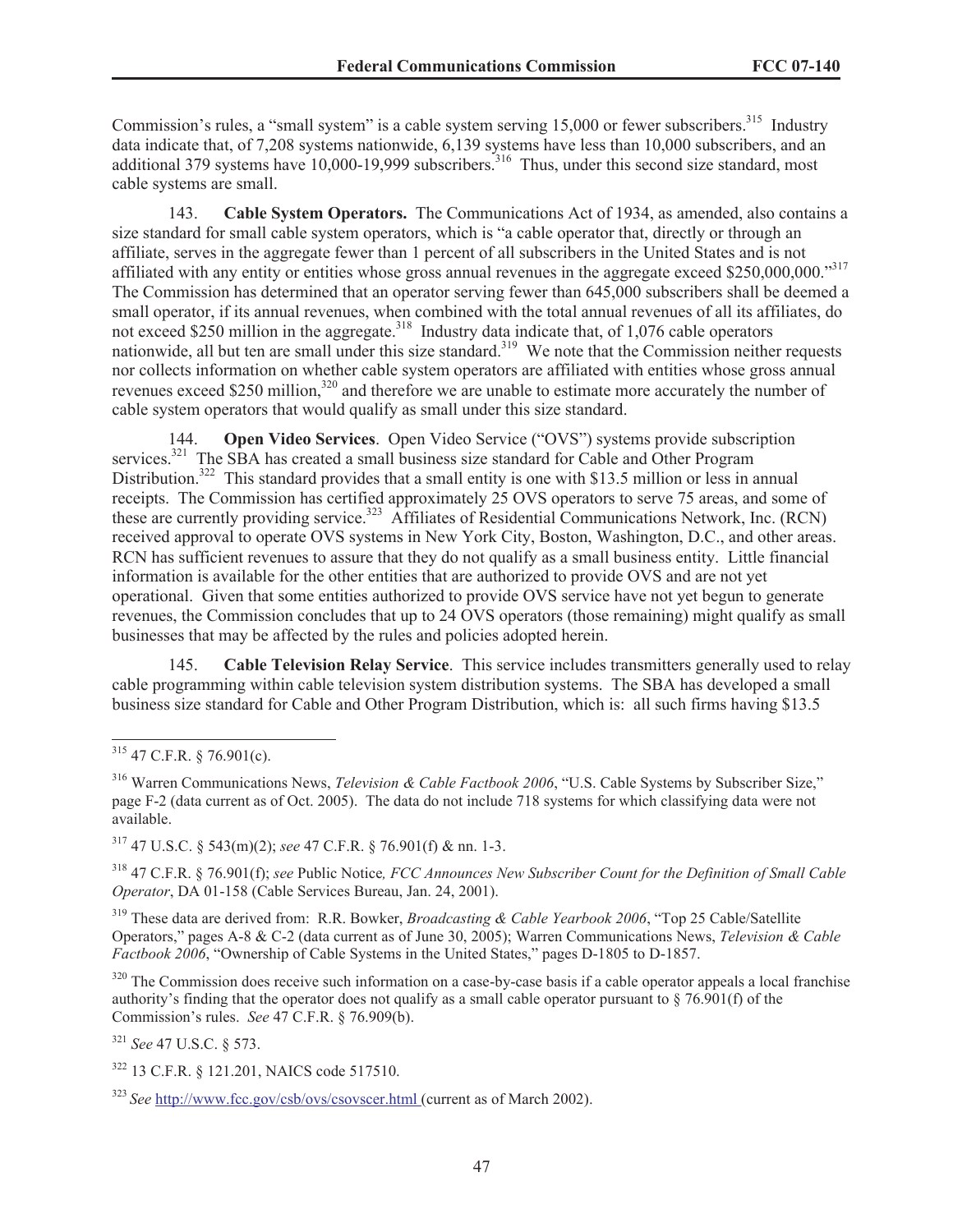million or less in annual receipts.<sup>324</sup> According to Census Bureau data for 2002, there were a total of 1,191 firms in this category that operated for the entire year.<sup>325</sup> Of this total, 1,087 firms had annual receipts of under \$10 million, and 43 firms had receipts of \$10 million or more but less than \$25 million.<sup>326</sup> Thus, under this size standard, the majority of firms can be considered small.

146. **Multichannel Video Distribution and Data Service**. MVDDS is a terrestrial fixed microwave service operating in the 12.2-12.7 GHz band. The Commission adopted criteria for defining three groups of small businesses for purposes of determining their eligibility for special provisions such as bidding credits. It defined a very small business as an entity with average annual gross revenues not exceeding \$3 million for the preceding three years; a small business as an entity with average annual gross revenues not exceeding \$15 million for the preceding three years; and an entrepreneur as an entity with average annual gross revenues not exceeding \$40 million for the preceding three years.<sup>327</sup> These definitions were approved by the SBA.<sup>328</sup> On January 27, 2004, the Commission completed an auction of 214 MVDDS licenses (Auction No. 53). In this auction, ten winning bidders won a total of 192 MVDDS licenses.<sup>329</sup> Eight of the ten winning bidders claimed small business status and won 144 of the licenses. The Commission also held an auction of MVDDS licenses on December 7, 2005 (Auction 63). Of the three winning bidders who won 22 licenses, two winning bidders, winning 21 of the licenses, claimed small business status.<sup>330</sup>

147. **Amateur Radio Service**. These licensees are held by individuals in a noncommercial capacity; these licensees are not small entities.

148. **Aviation and Marine Services**. Small businesses in the aviation and marine radio services use a very high frequency ("VHF") marine or aircraft radio and, as appropriate, an emergency position-indicating radio beacon (and/or radar) or an emergency locator transmitter. The Commission has not developed a small business size standard specifically applicable to these small businesses. For purposes of this analysis, the Commission uses the SBA small business size standard for the category "Cellular and Other Telecommunications," which is  $1,500$  or fewer employees.<sup>331</sup> Most applicants for recreational licenses are individuals. Approximately 581,000 ship station licensees and 131,000 aircraft station licensees operate domestically and are not subject to the radio carriage requirements of any statute or treaty. For purposes of our evaluations in this analysis, we estimate that there are up to approximately 712,000 licensees that are small businesses (or individuals) under the SBA standard. In addition, between

<sup>324</sup> 13 C.F.R. § 121.201, NAICS code 517510.

<sup>325</sup> U.S. Census Bureau, 2002 Economic Census, Subject Series: Information, Table 4, Receipts Size of Firms for the United States: 2002, NAICS code 517510 (issued Nov. 2005).

<sup>326</sup> *Id.* An additional 61 firms had annual receipts of \$25 million or more.

<sup>327</sup> *Amendment of Parts 2 and 25 of the Commission's Rules to Permit Operation of NGSO FSS Systems Co-Frequency with GSO and Terrestrial Systems in the Ku-Band Frequency Range; Amendment of the Commission's Rules to Authorize Subsidiary Terrestrial Use of the 12.2-12.7 GHz Band by Direct Broadcast Satellite Licenses and their Affiliates; and Applications of Broadwave USA, PDC Broadband Corporation, and Satellite Receivers, Ltd. to provide A Fixed Service in the 12.2-12.7 GHz Band, ET Docket No. 98-206*, Memorandum Opinion and Order and Second Report and Order, 17 FCC Rcd 9614, 9711, ¶ 252 (2002).

<sup>328</sup> *See* Letter from Hector V. Barreto, Administrator, U.S. Small Business Administration, to Margaret W. Wiener, Chief, Auctions and Industry Analysis Division, Wireless Telecommunications Bureau, Federal Communications Commission, dated Feb. 13, 2002.

<sup>329</sup> *See* "Multichannel Video Distribution and Data Service Auction Closes," *Public Notice*, 19 FCC Rcd 1834 (2004).

<sup>330</sup> See "Auction of Multichannel Video Distribution and Data Service Licenses Closes; Winning Bidders Announced for Auction No. 63," *Public Notice*, 20 FCC Rcd 19807 (2005).

<sup>331</sup> 13 C.F.R. § 121.201, NAICS code 517212.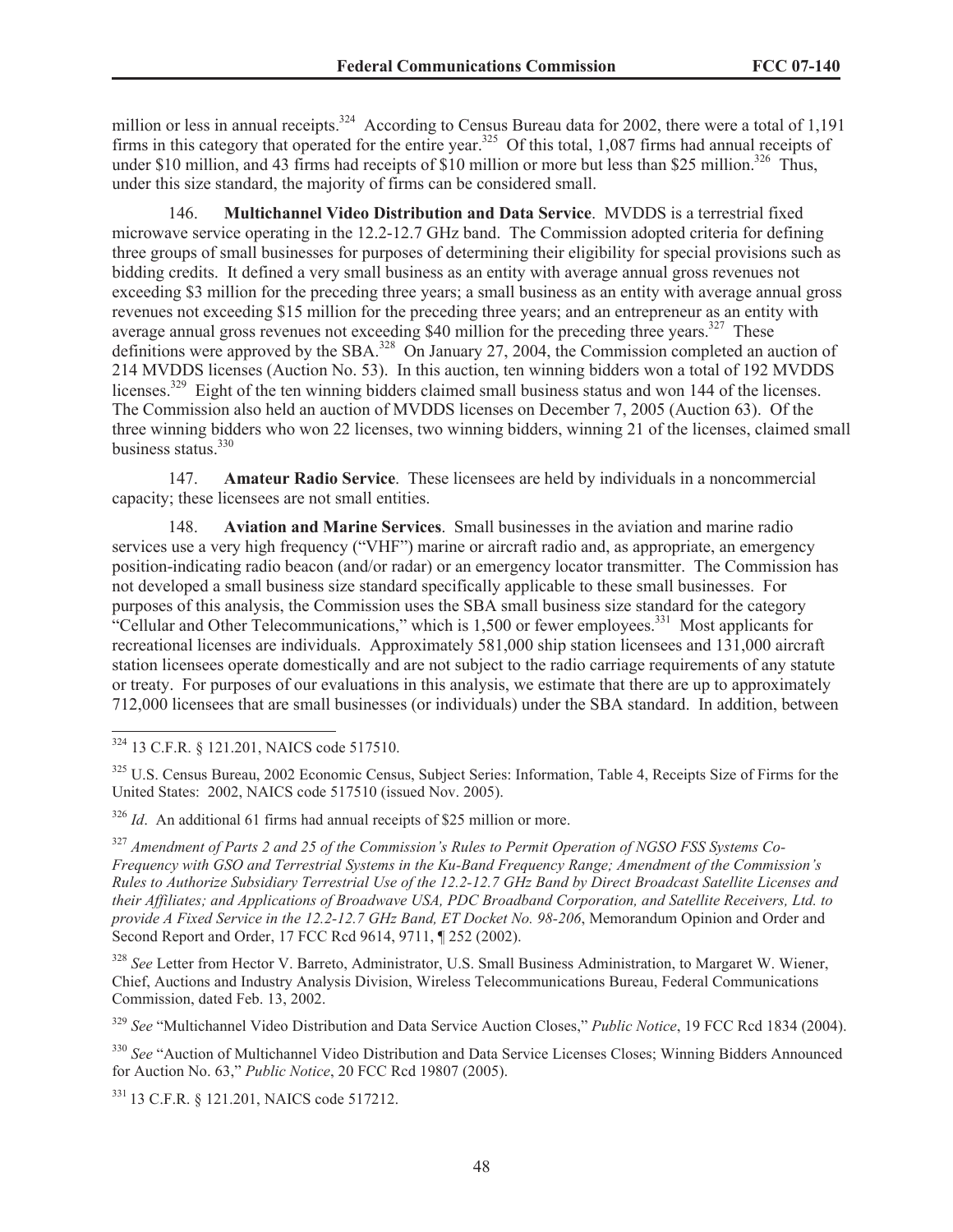December 3, 1998 and December 14, 1998, the Commission held an auction of 42 VHF Public Coast licenses in the 157.1875-157.4500 MHz (ship transmit) and 161.775-162.0125 MHz (coast transmit) bands. For purposes of the auction, the Commission defined a "small" business as an entity that, together with controlling interests and affiliates, has average gross revenues for the preceding three years not to exceed \$15 million dollars. In addition, a "very small" business is one that, together with controlling interests and affiliates, has average gross revenues for the preceding three years not to exceed \$3 million dollars.<sup>332</sup> There are approximately 10,672 licensees in the Marine Coast Service, and the Commission estimates that almost all of them qualify as "small" businesses under the above special small business size standards.

149. **Personal Radio Services**. Personal radio services provide short-range, low power radio for personal communications, radio signaling, and business communications not provided for in other services. The Personal Radio Services include spectrum licensed under Part 95 of our rules.<sup>333</sup> These services include Citizen Band Radio Service ("CB"), General Mobile Radio Service ("GMRS"), Radio Control Radio Service ("R/C"), Family Radio Service ("FRS"), Wireless Medical Telemetry Service ("WMTS"), Medical Implant Communications Service ("MICS"), Low Power Radio Service ("LPRS"), and Multi-Use Radio Service ("MURS").<sup>334</sup> There are a variety of methods used to license the spectrum in these rule parts, from licensing by rule, to conditioning operation on successful completion of a required test, to site-based licensing, to geographic area licensing. Under the RFA, the Commission is required to make a determination of which small entities are directly affected by the rules being adopted. Since all such entities are wireless, we apply the definition of cellular and other wireless telecommunications, pursuant to which a small entity is defined as employing  $1,500$  or fewer persons.<sup>335</sup> Many of the licensees in these services are individuals, and thus are not small entities. In addition, due to the mostly unlicensed and shared nature of the spectrum utilized in many of these services, the Commission lacks direct information upon which to base an estimation of the number of small entities under an SBA definition that might be directly affected by the rules adopted herein.

150. **Public Safety Radio Services**. Public Safety radio services include police, fire, local government, forestry conservation, highway maintenance, and emergency medical services.<sup>336</sup> There are a

<sup>333</sup> 47 C.F.R. Part 90.

<sup>334</sup> The Citizens Band Radio Service, General Mobile Radio Service, Radio Control Radio Service, Family Radio Service, Wireless Medical Telemetry Service, Medical Implant Communications Service, Low Power Radio Service, and Multi-Use Radio Service are governed by Subpart D, Subpart A, Subpart C, Subpart B, Subpart H, Subpart I, Subpart G, and Subpart J, respectively, of Part 95 of the Commission's rules. *See generally* 47 C.F.R. Part 95.

<sup>335</sup> 13 C.F.R. § 121.201, NAICS Code 517212.

 $336$  With the exception of the special emergency service, these services are governed by Subpart B of part 90 of the Commission's Rules, 47 C.F.R. §§ 90.15-90.27. The police service includes approximately 27,000 licensees that serve state, county, and municipal enforcement through telephony (voice), telegraphy (code) and teletype and facsimile (printed material). The fire radio service includes approximately 23,000 licensees comprised of private volunteer or professional fire companies as well as units under governmental control. The local government service that is presently comprised of approximately 41,000 licensees that are state, county, or municipal entities that use the radio for official purposes not covered by other public safety services. There are approximately 7,000 licensees within the forestry service which is comprised of licensees from state departments of conservation and private forest organizations who set up communications networks among fire lookout towers and ground crews. The approximately 9,000 state and local governments are licensed to highway maintenance service provide emergency and routine communications to aid other public safety services to keep main roads safe for vehicular traffic. The approximately 1,000 licensees in the Emergency Medical Radio Service ("EMRS") use the 39 channels allocated to this service for emergency medical service communications related to the delivery of emergency medical treatment. 47 C.F.R. §§ 90.15-90.27. The approximately 20,000 licensees in the special emergency service include medical services, rescue organizations, veterinarians, handicapped persons, disaster relief organizations, school buses, beach patrols,

(continued....)

<sup>332</sup> *Amendment of the Commission's Rules Concerning Maritime Communications*, Third Report and Order and Memorandum Opinion and Order, 13 FCC Rcd 19853 (1998).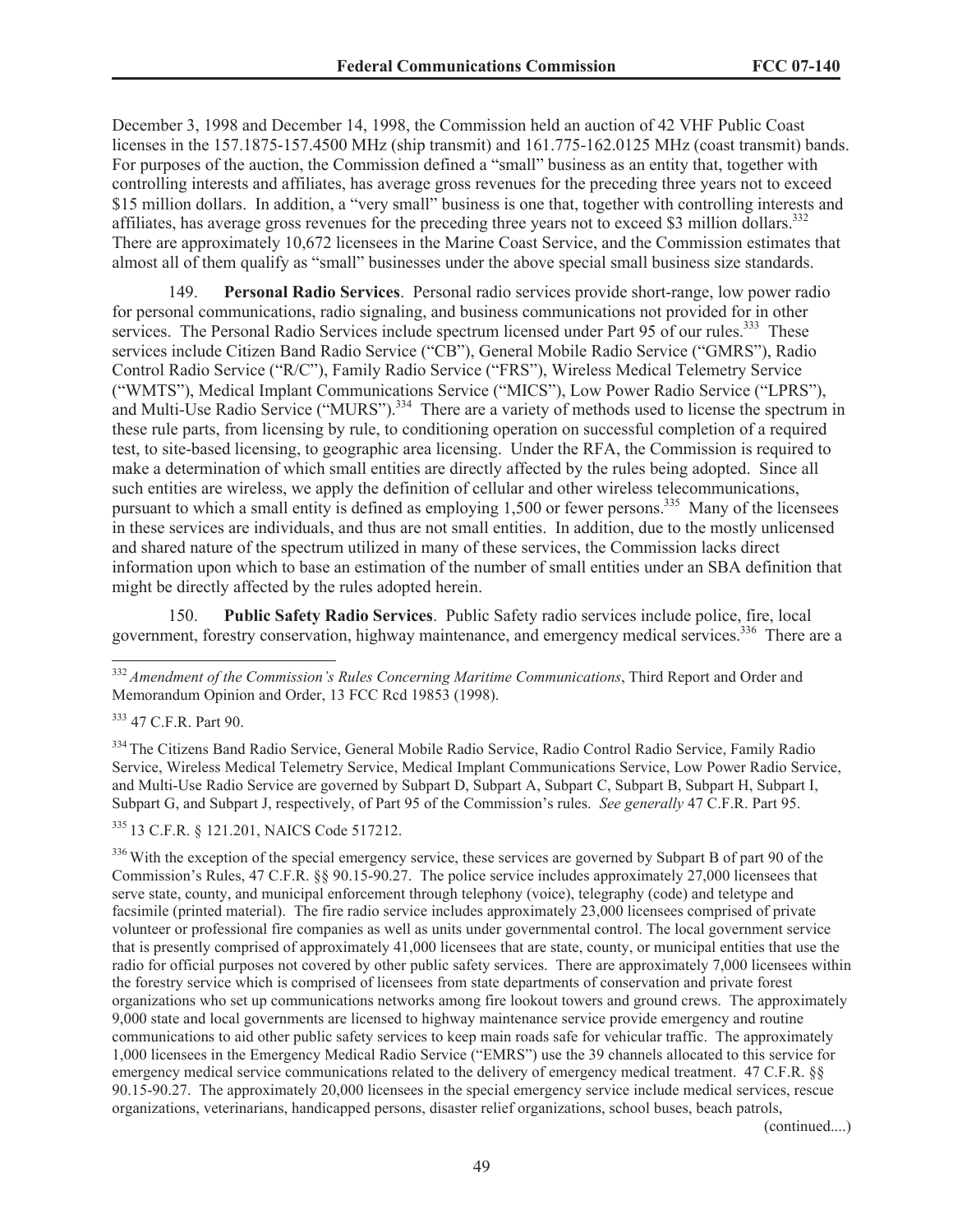total of approximately 127,540 licensees in these services. Governmental entities<sup>337</sup> as well as private businesses comprise the licensees for these services. All governmental entities with populations of less than 50,000 fall within the definition of a small entity. $338$ 

## **IV. Description of Projected Reporting, Recordkeeping and Other Compliance Requirements:**

151. With certain exceptions, the Commission's Schedule of Regulatory Fees applies to all Commission licensees and regulatees. Most licensees will be required to count the number of licenses or call signs authorized, complete and submit an FCC Form 159 Remittance Advice, and pay a regulatory fee based on the number of licenses or call signs.<sup>339</sup> Interstate telephone service providers must compute their annual regulatory fee based on their interstate and international end-user revenue using information they already supply to the Commission in compliance with the Form 499-A, Telecommunications Reporting Worksheet, and they must complete and submit the FCC Form 159. Compliance with the fee schedule will require some licensees to tabulate the number of units (*e.g.*, cellular telephones, pagers, cable TV subscribers) they have in service, and complete and submit an FCC Form 159. Licensees ordinarily will keep a list of the number of units they have in service as part of their normal business practices. No additional outside professional skills are required to complete the FCC Form 159, and it can be completed by the employees responsible for an entity's business records.

152. Each licensee must submit the FCC Form 159 to the Commission's lockbox bank after computing the number of units subject to the fee. Licensees may also file electronically to minimize the burden of submitting multiple copies of the FCC Form 159. Applicants who pay small fees in advance and provide fee information as part of their application must use FCC Form 159.

153. Licensees and regulatees are advised that failure to submit the required regulatory fee in a timely manner will subject the licensee or regulatee to a late payment penalty of 25 percent in addition to the required fee.<sup>340</sup> If payment is not received, new or pending applications may be dismissed, and existing authorizations may be subject to rescission.<sup>341</sup> Further, in accordance with the Debt Collection Improvement Act of 1996 (DCIA), Public Law 194-134, federal agencies may bar a person or entity from

(...continued from previous page)

337 47 C.F.R. § 1.1162.

<sup>338</sup> 5 U.S.C. § 601(5).

<sup>339</sup> The following categories are exempt from the Commission's Schedule of Regulatory Fees: Amateur radio licensees (except applicants for vanity call signs) and operators in other non-licensed services (*e.g.*, Personal Radio, part 15, ship and aircraft). Governments and non-profit (exempt under section 501(c) of the Internal Revenue Code) entities are exempt from payment of regulatory fees and need not submit payment. Non-commercial educational broadcast licensees are exempt from regulatory fees as are licensees of auxiliary broadcast services such as low power auxiliary stations, television auxiliary service stations, remote pickup stations and aural broadcast auxiliary stations where such licenses are used in conjunction with commonly owned non-commercial educational stations. Emergency Alert System licenses for auxiliary service facilities are also exempt as are Educational Broadband Service (EBS) (previously referred to as istructional television fixed service licensees). Regulatory fees are automatically waived for the licensee of any translator station that: (1) is not licensed to, in whole or in part, and does not have common ownership with, the licensee of a commercial broadcast station; (2) does not derive income from advertising; and (3) is dependent on subscriptions or contributions from members of the community served for support. Receive only earth station permittees are exempt from payment of regulatory fees. A regulatee will be relieved of its fee payment requirement if its total fee due, including all categories of fees for which payment is due by the entity, amounts to less than \$10.

<sup>340</sup> 47 C.F.R. § 1.1164.

 $341$  47 C.F.R. § 1.1164(c).

establishments in isolated areas, communications standby facilities, and emergency repair of public communications facilities. 47 C.F.R. §§ 90.33-90.55.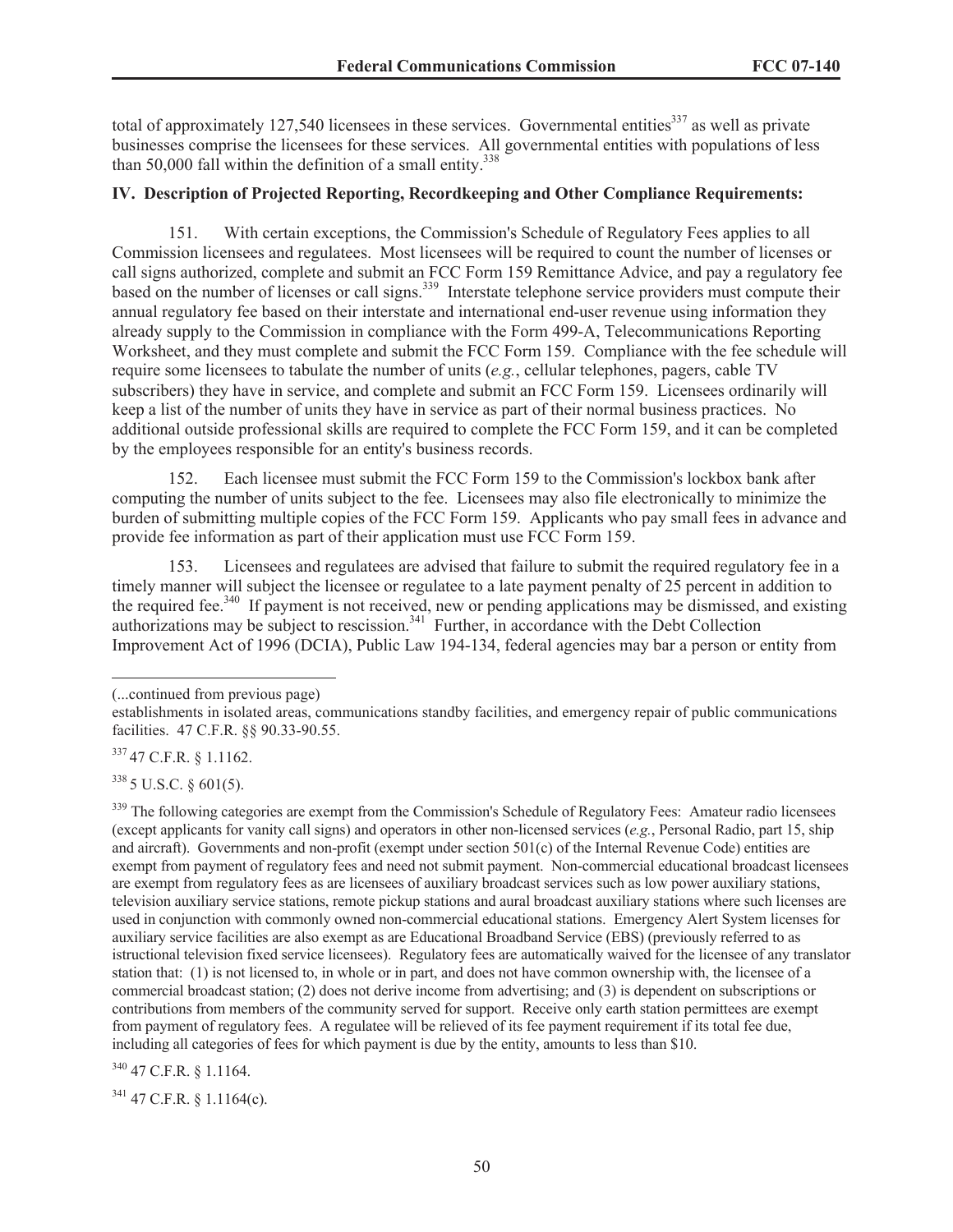obtaining a federal loan or loan insurance guarantee if that person or entity fails to pay a delinquent debt owed to any federal agency.<sup>342</sup> Nonpayment of regulatory fees is a debt owed the United States pursuant to 31 U.S.C. 3711 *et seq*., and the DCIA. Appropriate enforcement measures as well as administrative and judicial remedies, may be exercised by the Commission. Debts owed to the Commission may result in a person or entity being denied a federal loan or loan guarantee pending before another federal agency until such obligations are paid. $343$ 

154. The Commission's rules currently provide for relief in exceptional circumstances. Persons or entities may request a waiver, reduction or deferment of payment of the regulatory fee.<sup>344</sup> However, timely submission of the required regulatory fee must accompany requests for waivers or reductions. This will avoid any late payment penalty if the request is denied. The fee will be refunded if the request is granted. In exceptional and compelling instances (where payment of the regulatory fee along with the waiver or reduction request could result in reduction of service to a community or other financial hardship to the licensee), the Commission will defer payment in response to a request filed with the appropriate supporting documentation.

### **V. Steps Taken to Minimize Significant Economic Impact on Small Entities, and Significant Alternatives Considered:**

155. The RFA requires an agency to describe any significant alternatives that it has considered in reaching its proposed approach, which may include the following four alternatives: (1) the establishment of differing compliance or reporting requirements or timetables that take into account the resources available to small entities; (2) the clarification, consolidation, or simplification of compliance or reporting requirements under the rule for small entities; (3) the use of performance, rather than design, standards; and (4) an exemption from coverage of the rule, or any part thereof, for small entities.<sup>345</sup> In the *NPRM*, we sought comment on alternatives that might simplify our fee procedures or otherwise benefit filers, including small entities, while remaining consistent with our statutory responsibilities in this proceeding.

156. The Omnibus Appropriations Act for FY 2007, Public Law 109-383, requires the Commission to revise its Schedule of Regulatory Fees in order to recover the amount of regulatory fees that Congress, pursuant to Section 9(a) of the Communications Act, as amended, has required the Commission to collect for FY 2007.<sup>346</sup> As noted, we sought comment on the proposed methodology for implementing these statutory requirements and any other potential impact of these proposals on small entities.

157. Several categories of licensees and regulatees are exempt from payment of regulatory fees. *See, e.g.,* footnote 340, *supra.* Also, waiver procedures provide regulatees, including small entity regulatees, relief in exceptional circumstances. See Section IV, *supra*.

158. Report to Small Business Administration: The Commission will send a copy of this Report and Order, including a copy of the FRFA to the Chief Counsel for Advocacy of the Small Business Administration. The Report and Order and FRFA (or summaries thereof) will also be published in the *Federal Register*.

159. Report to Congress: The Commission will send a copy of this FRFA, along with this *Report and Order*, in a report to Congress pursuant to the Congressional Review Act, 5 U.S.C. §  $801(a)(1)(A)$ .

<sup>346</sup> 47 U.S.C. § 159(a).

<sup>342</sup> Public Law 104-134, 110 Stat. 1321 (1996).

<sup>343</sup> 31 U.S.C. § 7701(c)(2)(B).

<sup>344</sup> 47 C.F.R. § 1.1166.

<sup>345</sup> 5 U.S.C. § 603.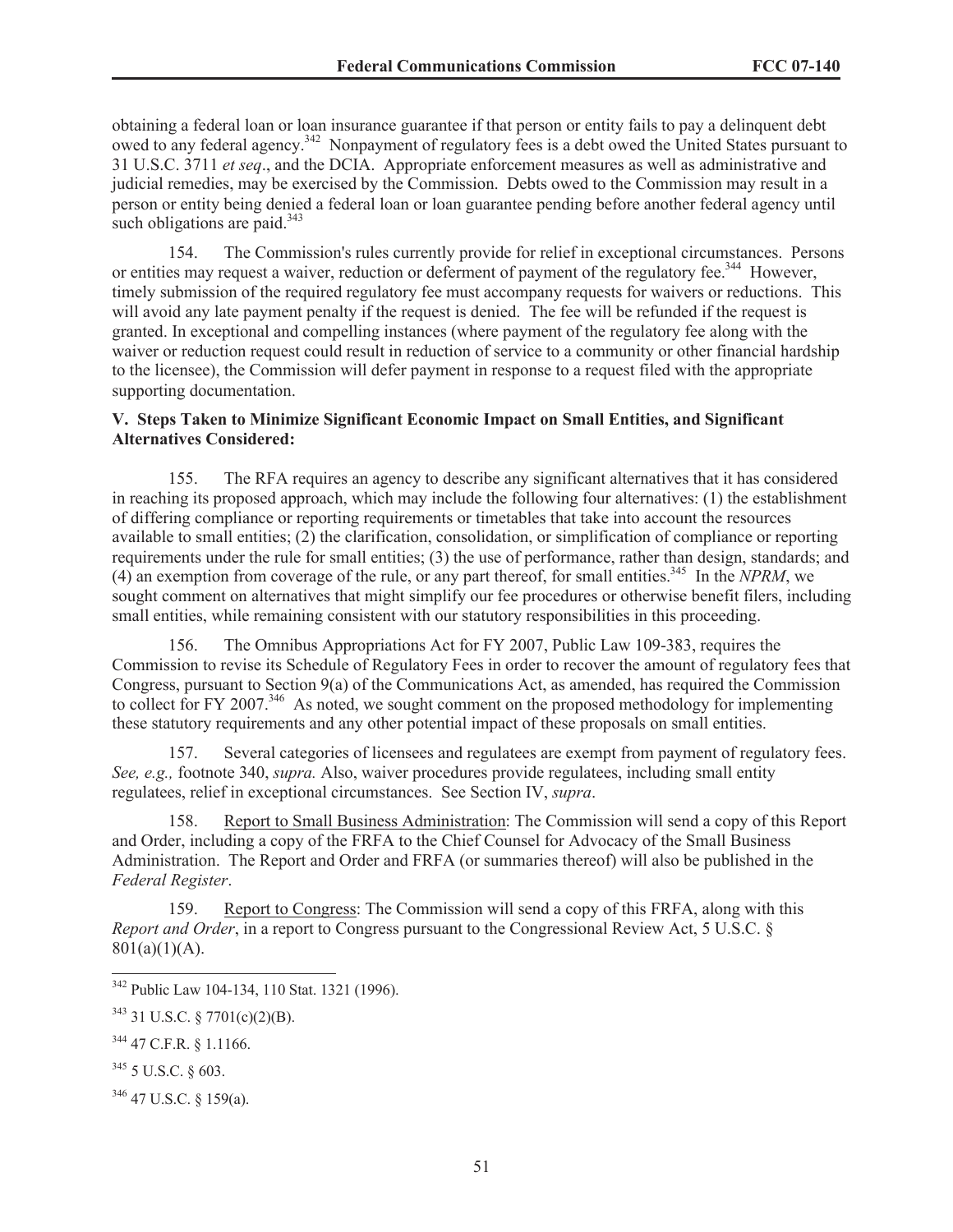## **ATTACHMENT B**

## **Sources Of Payment Unit Estimates For FY 2007**

In order to calculate individual service fees for FY 2007, we adjusted FY 2006 payment units for each service to more accurately reflect expected FY 2007 payment liabilities. We obtained our updated estimates through a variety of means. For example, we used Commission licensee data bases, actual prior year payment records and industry and trade association projections when available. The databases we consulted include our Universal Licensing System (ULS), International Bureau Filing System (IBFS), Consolidated Database System (CDBS) and Cable Operations and Licensing System (COALS), as well as reports generated within the Commission such as the Wireline Competition Bureau's *Trends in Telephone Service* and the Wireless Telecommunications Bureau's *Numbering Resource Utilization Forecast*.

We tried to obtain verification for these estimates from multiple sources and, in all cases; we compared FY 2007 estimates with actual FY 2006 payment units to ensure that our revised estimates were reasonable. Where appropriate, we adjusted and/or rounded our final estimates to take into consideration the fact that certain variables that impact on the number of payment units cannot yet be estimated exactly. These include an unknown number of waivers and/or exemptions that may occur in FY 2007 and the fact that, in many services, the number of actual licensees or station operators fluctuates from time to time due to economic, technical or other reasons. Therefore, when we note, for example, that our estimated FY 2007 payment units are based on FY 2006 actual payment units, it does not necessarily mean that our FY 2007 projection is exactly the same number as FY 2006. It means that we have either rounded the FY 2007 number or adjusted it slightly to account for these variables.

| <b>FEE CATEGORY</b>                                                                                                                                                   | <b>SOURCES OF PAYMENT UNIT ESTIMATES</b>                                                                                                                                                                                                                                                                                                      |
|-----------------------------------------------------------------------------------------------------------------------------------------------------------------------|-----------------------------------------------------------------------------------------------------------------------------------------------------------------------------------------------------------------------------------------------------------------------------------------------------------------------------------------------|
| Land Mobile (All), Microwave,<br>218-219 MHz, Marine (Ship &<br>Coast), Aviation (Aircraft &<br>Ground), GMRS, Amateur<br>Vanity Call Signs, Domestic<br>Public Fixed | Based on Wireless Telecommunications Bureau (WTB) projections<br>of new applications and renewals taking into consideration existing<br>Commission licensee data bases. Aviation (Aircraft) and Marine<br>(Ship) estimates have been adjusted to take into consideration the<br>licensing of portions of these services on a voluntary basis. |
| <b>CMRS Mobile Services</b>                                                                                                                                           | Based on Wireless Telecommunications Bureau reports.                                                                                                                                                                                                                                                                                          |
| <b>CMRS</b> Messaging Services                                                                                                                                        | Based on Wireless Telecommunications Bureau Competition<br>Report findings.                                                                                                                                                                                                                                                                   |
| <b>AM/FM Radio Stations</b>                                                                                                                                           | Based on CDBS data, adjusted for exemptions, and actual FY 2006<br>payment units.                                                                                                                                                                                                                                                             |
| <b>UHF/VHF Television Stations</b>                                                                                                                                    | Based on CDBS data, adjusted for exemptions, and actual FY 2006<br>payment units.                                                                                                                                                                                                                                                             |
| <b>AM/FM/TV Construction Permits</b>                                                                                                                                  | Based on CDBS data, adjusted for exemptions, and actual FY 2006<br>payment units.                                                                                                                                                                                                                                                             |
| LPTV, Translators and Boosters,<br>Class A Television                                                                                                                 | Based on CDBS data, adjusted for exemptions, and actual FY 2006<br>payment units.                                                                                                                                                                                                                                                             |
| <b>Broadcast Auxiliaries</b>                                                                                                                                          | Based on actual FY 2006 payment units.                                                                                                                                                                                                                                                                                                        |
| BRS (formerly MDS/MMDS)                                                                                                                                               | Based on Wireless Telecommunications Bureau reports and actual<br>FY 2006 payment units.                                                                                                                                                                                                                                                      |
| Cable Television Relay Service                                                                                                                                        | Based on data from Media Bureau's COALS database and actual                                                                                                                                                                                                                                                                                   |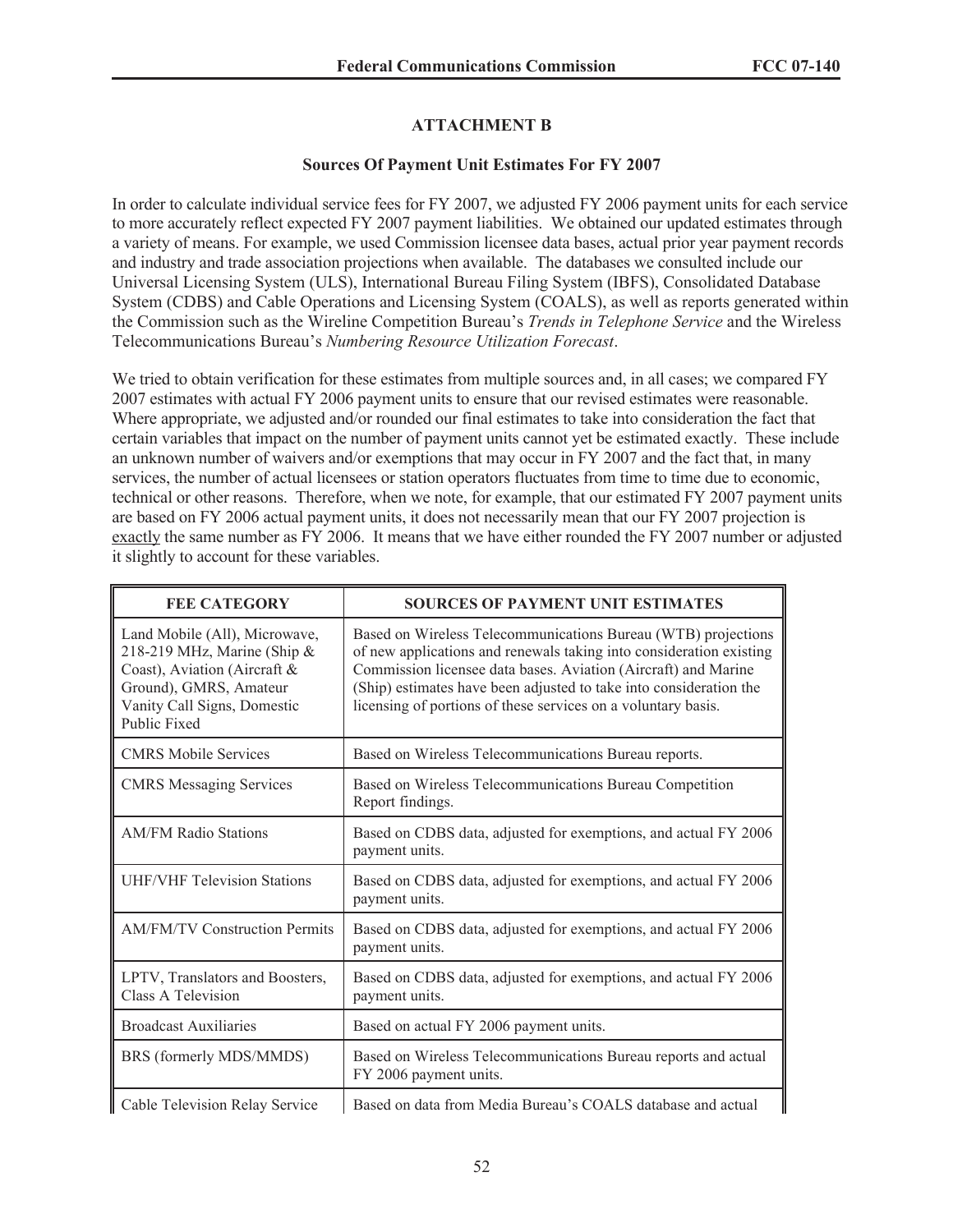| (CARS) Stations                                                                            | FY 2006 payment units.                                                                                                                                                                                                 |
|--------------------------------------------------------------------------------------------|------------------------------------------------------------------------------------------------------------------------------------------------------------------------------------------------------------------------|
| Cable Television System<br><b>Subscribers</b>                                              | Based on publicly available data sources for estimated subscriber<br>counts and actual FY 2006 payment units.                                                                                                          |
| Interstate Telecommunication<br>Service Providers                                          | Based on actual FY 2006 interstate revenues reported on<br>Telecommunications Reporting Worksheet, adjusted for FY 2007<br>revenue growth/decline for industry, and projections by the<br>Wireline Competition Bureau. |
| <b>Earth Stations</b>                                                                      | Based on International Bureau reports and actual FY 2006 payment<br>units.                                                                                                                                             |
| Space Stations (GSOs & NGSOs)                                                              | Based on International Bureau reports and actual FY 2006 payment<br>units.                                                                                                                                             |
| <b>International Bearer Circuits</b>                                                       | Based on International Bureau reports and actual FY 2006 payment<br>units.                                                                                                                                             |
| International HF Broadcast<br>Stations, International Public<br><b>Fixed Radio Service</b> | Based on International Bureau reports and actual FY 2006 payment<br>units.                                                                                                                                             |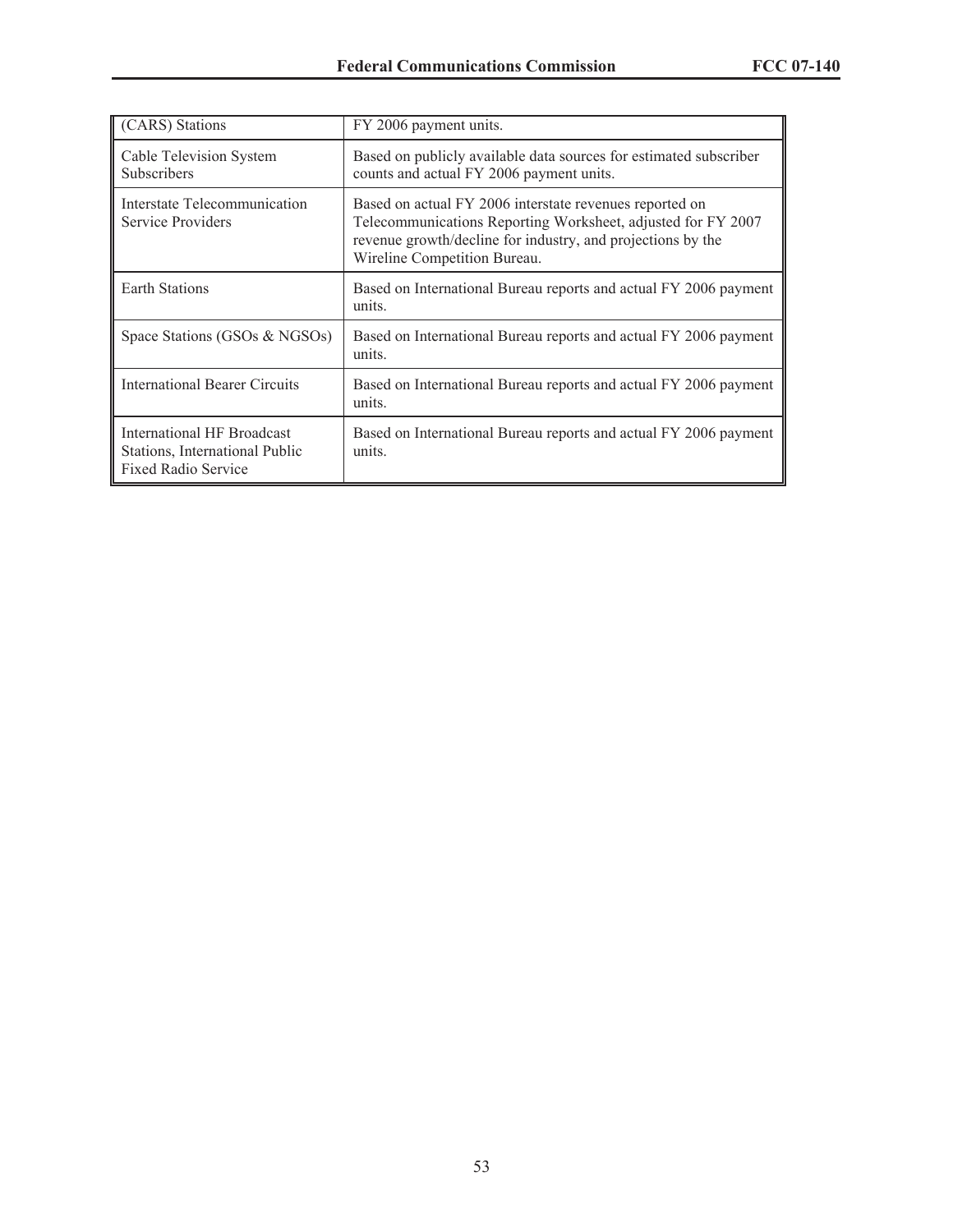## **ATTACHMENT C**

## **Calculation Of FY 2007 Revenue Requirements And Pro-Rata Fees**

Regulatory fees for the categories shaded in gray are collected by the Commission in advance to cover the term of the license and are submitted along with the application at the time the application is filed.

| <b>Fee Category</b>                               | FY 2007<br>Payment<br><b>Units</b> | Years          | <b>FY 2006</b><br>Revenue<br><b>Estimate</b> | <b>Pro-Rated</b><br>FY 2007<br>Revenue<br>Require-<br>ment* | Computed<br>New FY<br>2007<br><b>Regulatory</b><br>Fee | Rounded<br><b>New</b><br>FY 2007<br>Regula-<br>tory Fee | <b>Expected</b><br>FY 2007<br>Revenue |
|---------------------------------------------------|------------------------------------|----------------|----------------------------------------------|-------------------------------------------------------------|--------------------------------------------------------|---------------------------------------------------------|---------------------------------------|
| <b>PLMRS</b><br>(Exclusive Use)                   | 1,250                              | 10             | 440,000                                      | 426,300                                                     | 34                                                     | 35                                                      | 437,500                               |
| <b>PLMRS</b><br>(Shared use)                      | 15,500                             | 10             | 2,500,000                                    | 2,422,162                                                   | 16                                                     | 15                                                      | 2,325,000                             |
| Microwave                                         | 4,350                              | 10             | 1,700,000                                    | 1,647,070                                                   | 38                                                     | 40                                                      | 1,740,000                             |
| 218-219 MHz<br>(Formerly<br><b>IVDS</b> )         | $\overline{3}$                     | 10             | 1,650                                        | 1,599                                                       | $\overline{53}$                                        | 55                                                      | 1,650                                 |
| Marine (Ship)                                     | 8,000                              | 10             | 800,000                                      | 775,092                                                     | 10                                                     | 10                                                      | 800,000                               |
| <b>GMRS</b>                                       | 16,000                             | $\overline{5}$ | 425,000                                      | 411,768                                                     | 5                                                      | $\overline{5}$                                          | 400,000                               |
| Aviation<br>(Aircraft)                            | 8,800                              | $10\,$         | 300,000                                      | 290,659                                                     | $\overline{3}$                                         | 5                                                       | 440,000                               |
| Marine (Coast)                                    | 360                                | 10             | 120,000                                      | 116,264                                                     | 32                                                     | 30                                                      | 108,000                               |
| Aviation<br>(Ground)                              | 1,650                              | 10             | 150,000                                      | 145,330                                                     | $\overline{9}$                                         | 10                                                      | 165,000                               |
| Amateur<br>Vanity Call<br><b>Signs</b>            | 14,700                             | 10             | 177,116                                      | 171,601                                                     | 1.17                                                   | 1.17                                                    | 171,990                               |
| <b>AM Class A</b>                                 | 68                                 | $\mathbf{1}$   | 217,350                                      | 210,428                                                     | 3,095                                                  | 3,100                                                   | 210,800                               |
| <b>AM Class B</b>                                 | 1,567                              | $\mathbf{1}$   | 2,619,500                                    | 2,534,141                                                   | 1,617                                                  | 1,625                                                   | 2,546,375                             |
| <b>AM Class C</b>                                 | 937                                | $\mathbf{1}$   | 921,500                                      | 890,541                                                     | 950                                                    | 950                                                     | 890,150                               |
| AM Class D                                        | 1,705                              | $\overline{1}$ | 3,095,750                                    | 2,994,982                                                   | 1,757                                                  | 1,750                                                   | 2,983,750                             |
| FM Classes A,<br>B1 & C3                          | 3,027                              | $\mathbf{1}$   | 6,519,500                                    | 6,311,615                                                   | 2,085                                                  | 2,075                                                   | 6,281,025                             |
| FM Classes B,<br>C, C0, C1 & C2                   | 3,002                              | $\mathbf{1}$   | 7,924,300                                    | 7,675,996                                                   | 2,557                                                  | 2,550                                                   | 7,655,100                             |
| AM<br>Construction<br>Permits                     | 65                                 | $\mathbf{1}$   | 37,525                                       | 26,003                                                      | 400                                                    | 400                                                     | 26,000                                |
| <b>FM</b><br>Construction<br>Permits <sup>1</sup> | 205                                | $\mathbf{1}$   | 115,000                                      | 117,898                                                     | 575                                                    | 575                                                     | 117,875                               |
| Satellite TV                                      | 125                                | $\mathbf{1}$   | 141,450                                      | 137,046                                                     | 1,096                                                  | 1,100                                                   | 137,500                               |
| Satellite TV<br>Construction<br>Permit            | $\overline{\mathbf{3}}$            | $\mathbf{1}$   | 1,710                                        | 1,657                                                       | 552                                                    | 550                                                     | 1,650                                 |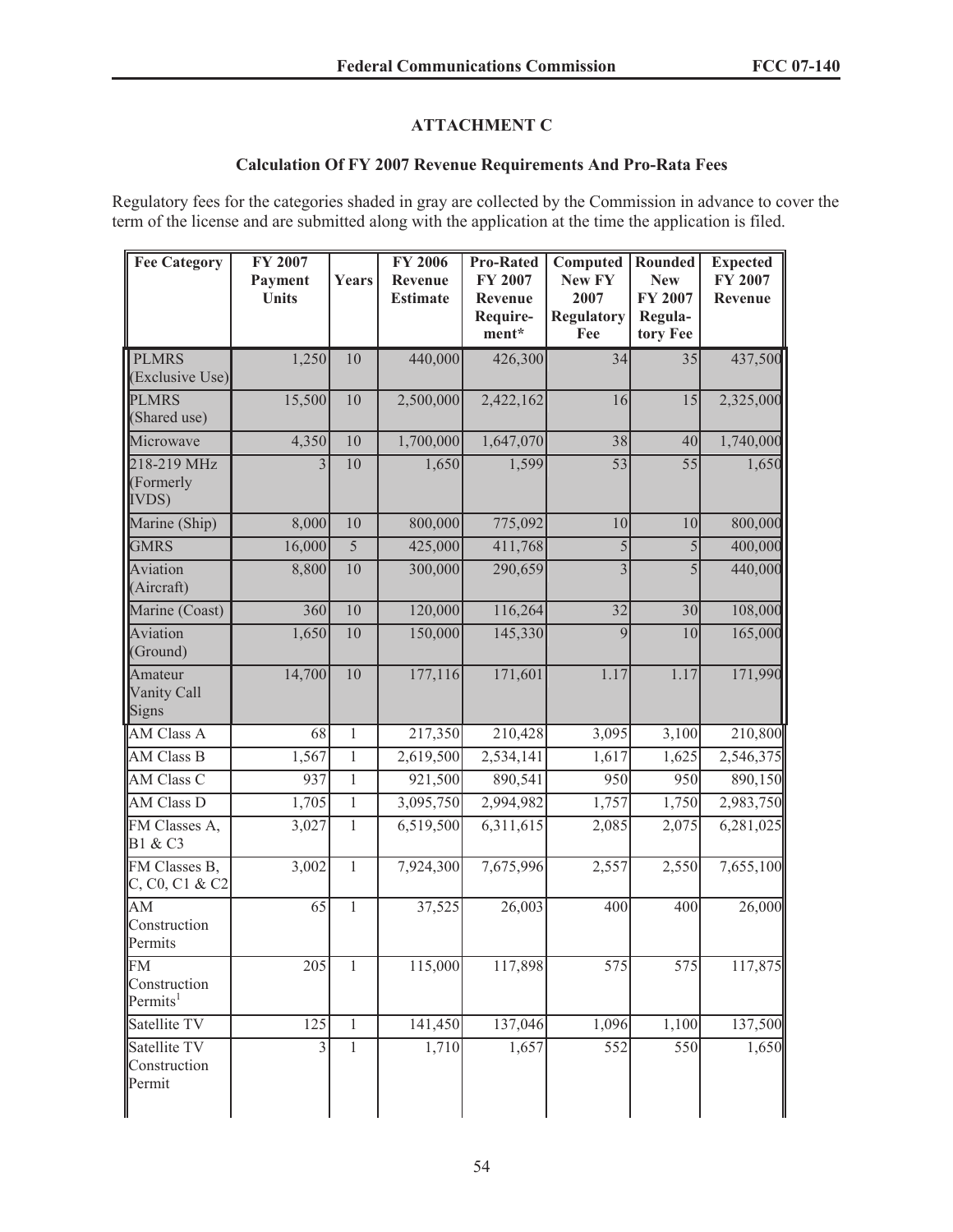| <b>Fee Category</b>                                           | FY 2007<br>Payment<br><b>Units</b> | Years          | <b>FY 2006</b><br>Revenue<br><b>Estimate</b> | <b>Pro-Rated</b><br>FY 2007<br>Revenue | Computed<br>New FY<br>2007 | Rounded<br><b>New</b><br>FY 2007 | <b>Expected</b><br>FY 2007<br>Revenue |
|---------------------------------------------------------------|------------------------------------|----------------|----------------------------------------------|----------------------------------------|----------------------------|----------------------------------|---------------------------------------|
|                                                               |                                    |                |                                              | Require-<br>ment*                      | <b>Regulatory</b><br>Fee   | Regula-<br>tory Fee              |                                       |
| <b>VHF</b> Markets<br>$1 - 10$                                | 43                                 | 1              | 2,850,100                                    | 2,765,285                              | 64,309                     | 64,300                           | 2,764,900                             |
| <b>VHF</b> Markets<br>$11 - 25$                               | 61                                 | $\mathbf{1}$   | 2,914,275                                    | 2,827,462                              | 46,352                     | 46,350                           | 2,827,350                             |
| <b>VHF</b> Markets<br>26-50                                   | 77                                 | $\overline{1}$ | 2,465,625                                    | 2,392,781                              | 31,075                     | 31,075                           | 2,392,775                             |
| <b>VHF</b> Markets<br>51-100                                  | 115                                | $\mathbf{1}$   | 2,372,200                                    | 2,300,839                              | 20,007                     | 20,000                           | 2,300,000                             |
| <b>VHF</b><br>Remaining<br>Markets                            | 198                                | $\mathbf{1}$   | 1,045,200                                    | 1,012,657                              | 5,114                      | $\overline{5,125}$               | 1,014,750                             |
| <b>VHF</b><br>Construction<br>Permits                         | $\overline{3}$                     | $\mathbf{1}$   | 30,600                                       | 15,377                                 | 5,126                      | 5,125                            | 15,375                                |
| <b>UHF Markets</b><br>$1 - 10$                                | 91                                 | 1              | 1,846,750                                    | 1,787,645                              | 19,644                     | 19,650                           | 1,788,150                             |
| <b>UHF Markets</b><br>$11 - 25$                               | 76                                 | $\mathbf{1}$   | 1,528,000                                    | 1,478,819                              | 19,458                     | 19,450                           | 1,478,200                             |
| <b>UHF Markets</b><br>26-50                                   | 115                                | $\overline{1}$ | 1,284,075                                    | 1,242,489                              | 10,804                     | 10,800                           | 1,242,000                             |
| <b>UHF</b> Markets<br>$51 - 100$                              | 168                                | $\mathbf{1}$   | 1,092,000                                    | 1,056,977                              | 6,292                      | 6,300                            | 1,058,400                             |
| <b>UHF</b><br>Remaining<br>Markets                            | 183                                | $\mathbf{1}$   | 331,925                                      | 321,590                                | 1,757                      | 1,750                            | 320,250                               |
| <b>UHF</b><br>Construction<br>Permits <sup>1</sup>            | $\overline{22}$                    | $\mathbf{1}$   | 33,725                                       | 38,517                                 | 1,751                      | 1,750                            | 38,500                                |
| <b>Broadcast</b><br>Auxiliaries                               | 27,000                             | 1              | 240,000                                      | 232,528                                | 9                          | 10                               | 270,000                               |
| LPTV/Trans-<br>lators/Boosters/<br>Class A TV                 | $\frac{1}{3,400}$                  | $\mathbf{1}$   | 1,218,000                                    | 1,180,077                              | 347                        | 345                              | 1,173,000                             |
| <b>CARS</b> Stations                                          | 780                                | $\,1$          | 148,750                                      | 144,119                                | 185                        | 185                              | 144,300                               |
| Cable TV<br><b>Systems</b>                                    | 64,500,000                         | $\mathbf{1}$   | 49,770,000                                   | 48,220,399                             | 0.74760                    | 0.75                             | 48,375,000                            |
| Interstate Tele-<br>communication<br>Service<br>Providers     | 51,000,000,000                     | $\mathbf{1}$   |                                              | 140, 184, 000 135, 819, 336            | 0.00266312                 |                                  | 0.00266 135,660,000                   |
| <b>CMRS</b> Mobile<br>Services<br>(Cellular/Public<br>Mobile) | 229,000,000                        | $\mathbf{1}$   | 42,000,000                                   | 40,596,052                             | 0.177                      | 0.18                             | 41,220,000                            |
| <b>CMRS</b> Messag.<br>Services                               | 7,500,000                          | 1              | 520,000                                      | 600,077                                | 0.08                       | 0.08                             | 600,000                               |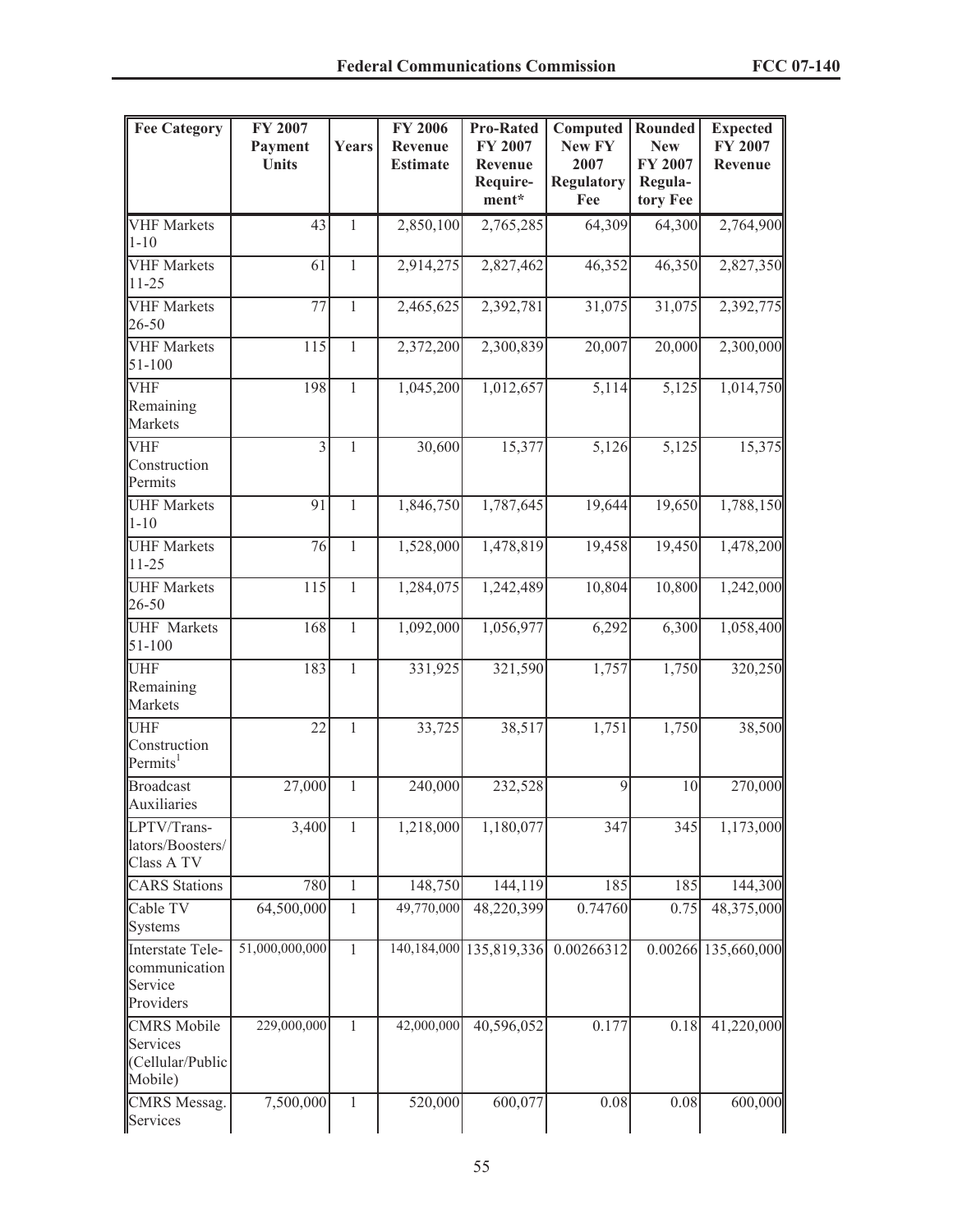| <b>Fee Category</b>                                     | <b>FY 2007</b><br>Payment<br><b>Units</b> | Years        | <b>FY 2006</b><br>Revenue<br><b>Estimate</b> | <b>Pro-Rated</b><br>FY 2007<br><b>Revenue</b><br>Require-<br>ment* | Computed<br><b>New FY</b><br>2007<br><b>Regulatory</b><br>Fee | Rounded<br><b>New</b><br><b>FY 2007</b><br>Regula-<br>tory Fee | <b>Expected</b><br><b>FY 2007</b><br>Revenue |
|---------------------------------------------------------|-------------------------------------------|--------------|----------------------------------------------|--------------------------------------------------------------------|---------------------------------------------------------------|----------------------------------------------------------------|----------------------------------------------|
| $BRS^2$                                                 | 1,300                                     | 1            | 485,925                                      | 425,139                                                            | 327                                                           | 325                                                            | 422,500                                      |
| <b>LMDS</b>                                             | 410                                       | 1            | 90,750                                       | 134,077                                                            | 327                                                           | 325                                                            | 133,250                                      |
| International<br><b>Bearer Circuits</b>                 | 7,200,000                                 | $\mathbf{1}$ | 7,791,000                                    | 7,548,425                                                          | 1.05                                                          | 1.05                                                           | 7,560,000                                    |
| International<br><b>Public Fixed</b>                    |                                           | 1            | 1,925                                        | 1,865                                                              | 1,865                                                         | 1,875                                                          | 1,875                                        |
| <b>Earth Stations</b>                                   | 3,900                                     | $\mathbf{1}$ | 752,500                                      | 729,071                                                            | 187                                                           | 185                                                            | 721,500                                      |
| International<br><b>HF</b> Broadcast                    | 5                                         | $\mathbf{1}$ | 4,100                                        | 3,972                                                              | 794                                                           | 795                                                            | 3,975                                        |
| <b>Space Stations</b><br>(Geostationary)                | 86                                        | $\mathbf{1}$ | 9,693,975                                    | 9,392,151                                                          | 109,211                                                       | 109,200                                                        | $\overline{9,391,200}$                       |
| <b>Space Stations</b><br>(Non-<br>Geostationary         | 6                                         | $\mathbf{1}$ | 721,350                                      | 698,891                                                            | 116,482                                                       | 116,475                                                        | 698,850                                      |
| ****** Total<br>Estimated<br>Revenue to be<br>Collected |                                           |              |                                              | 299,624,101 290,274,768                                            |                                                               |                                                                | 291,055,465                                  |
| ****** Total<br>Revenue<br>Requirement                  |                                           |              |                                              | 298,771,000 290,295,160                                            |                                                               |                                                                | 290,295,160                                  |
| Difference                                              |                                           |              | 853,101                                      | (20, 392)                                                          |                                                               |                                                                | 760,305                                      |

\* -0.028369018 factor applied based on the amount Congress designated for recovery through regulatory fees (Public Law 109-108 and 47 U.S.C. § 159(a)(2)).

<sup>1</sup> The AM and FM Construction Permit revenues and the VHF and UHF Construction Permit revenues were adjusted to set the regulatory fee to an amount no higher than the lowest licensed fee for that class of service.

<sup>2</sup> MDS/MMDS category was renamed Broadband Radio Service (BRS). *See Amendment of Parts 1, 21, 73, 74 and 101 of the Commission's Rules to Facilitate the Provision of Fixed and Mobile Broadband Access, Educational and Other Advanced Services in the 2150-2162 and 2500-2690 MHz Bands*, Report & Order and Further Notice of Proposed Rulemaking, 19 FCC Rcd 14165, 14169, ¶ 6 (2004) *(R&O and FNPRM)*.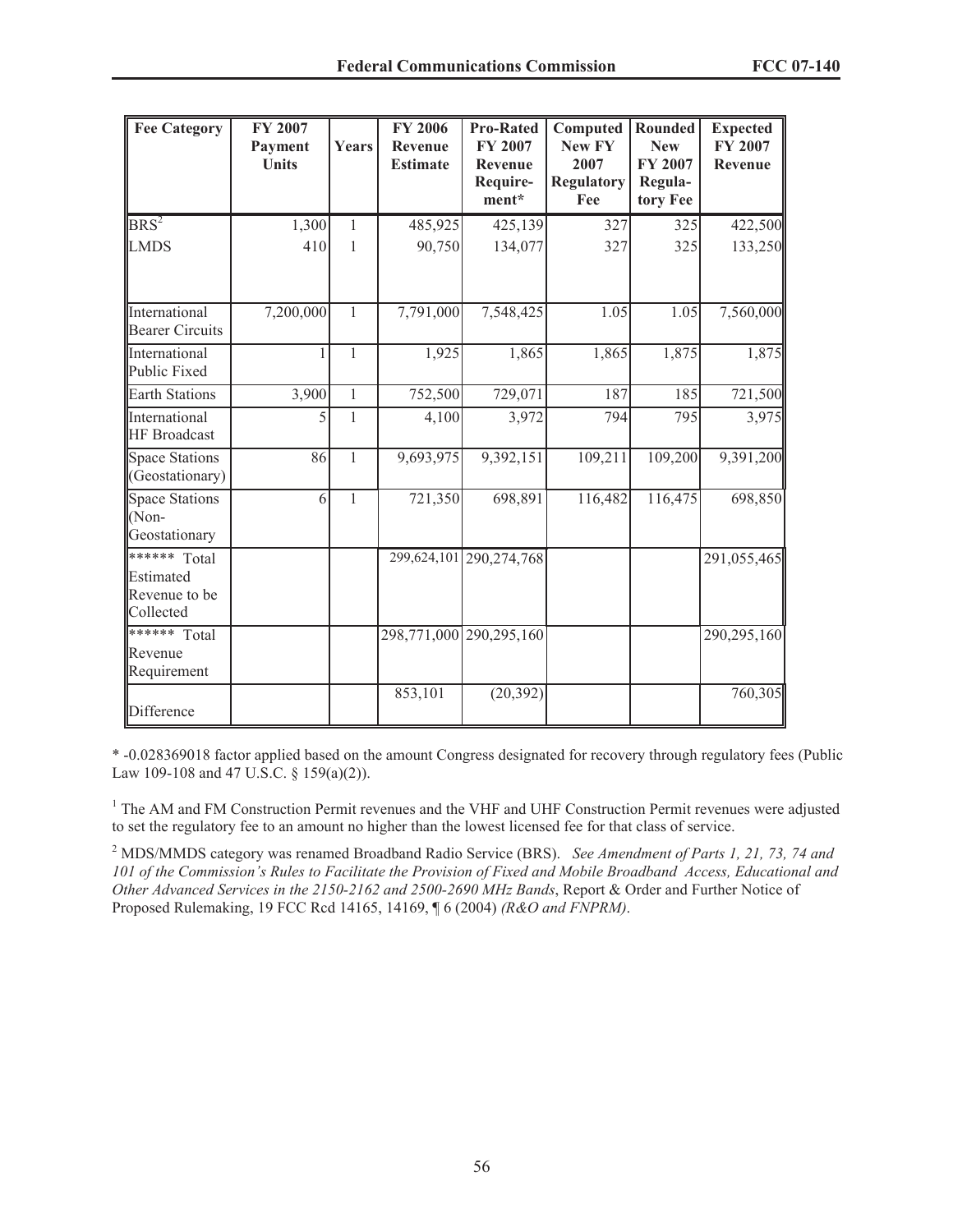## **ATTACHMENT D**

# **FY 2007 Schedule Of Regulatory Fees**

Regulatory fees for the categories shaded in gray are collected by the Commission in advance to cover the term of the license and are submitted along with the application at the time the application is filed.

| <b>Fee Category</b>                                                                     | Annual<br><b>Regulatory Fee</b><br>(U.S. S's) |
|-----------------------------------------------------------------------------------------|-----------------------------------------------|
| PLMRS (per license) (Exclusive Use) (47 CFR part 90)                                    | 35                                            |
| Microwave (per license) (47 CFR part 101)                                               | 40                                            |
| 218-219 MHz (Formerly Interactive Video Data Service) (per license) (47 CFR<br>part 95) | 55                                            |
| Marine (Ship) (per station) (47 CFR part 80)                                            | 10                                            |
| Marine (Coast) (per license) (47 CFR part 80)                                           | 30                                            |
| General Mobile Radio Service (per license) (47 CFR part 95)                             | 5                                             |
| Rural Radio (47 CFR part 22) (previously listed under the Land Mobile category)         | 15                                            |
| PLMRS (Shared Use) (per license) (47 CFR part 90)                                       | 15                                            |
| Aviation (Aircraft) (per station) (47 CFR part 87)                                      | 5                                             |
| Aviation (Ground) (per license) (47 CFR part 87)                                        | 10                                            |
| Amateur Vanity Call Signs (per call sign) (47 CFR part 97)                              | 1.17                                          |
| CMRS Mobile/Cellular Services (per unit) (47 CFR parts 20, 22, 24, 27, 80 and<br>90)    | .18                                           |
| CMRS Messaging Services (per unit) (47 CFR parts 20, 22, 24 and 90)                     | .08                                           |
| Broadband Radio Service (formerly MMDS/MDS) (per license) (47 CFR part<br>21)           | 325                                           |
| Local Multipoint Distribution Service (per call sign) (47 CFR, part 101)                | 325                                           |
| AM Radio Construction Permits                                                           | 400                                           |
| FM Radio Construction Permits                                                           | 575                                           |
| TV (47 CFR part 73) VHF Commercial                                                      |                                               |
| Markets 1-10                                                                            | 64,300                                        |
| Markets 11-25                                                                           | 46,350                                        |
| Markets 26-50                                                                           | 31,075                                        |
| Markets 51-100                                                                          | 20,000                                        |
| <b>Remaining Markets</b>                                                                | 5,125                                         |
| <b>Construction Permits</b>                                                             | 5,125                                         |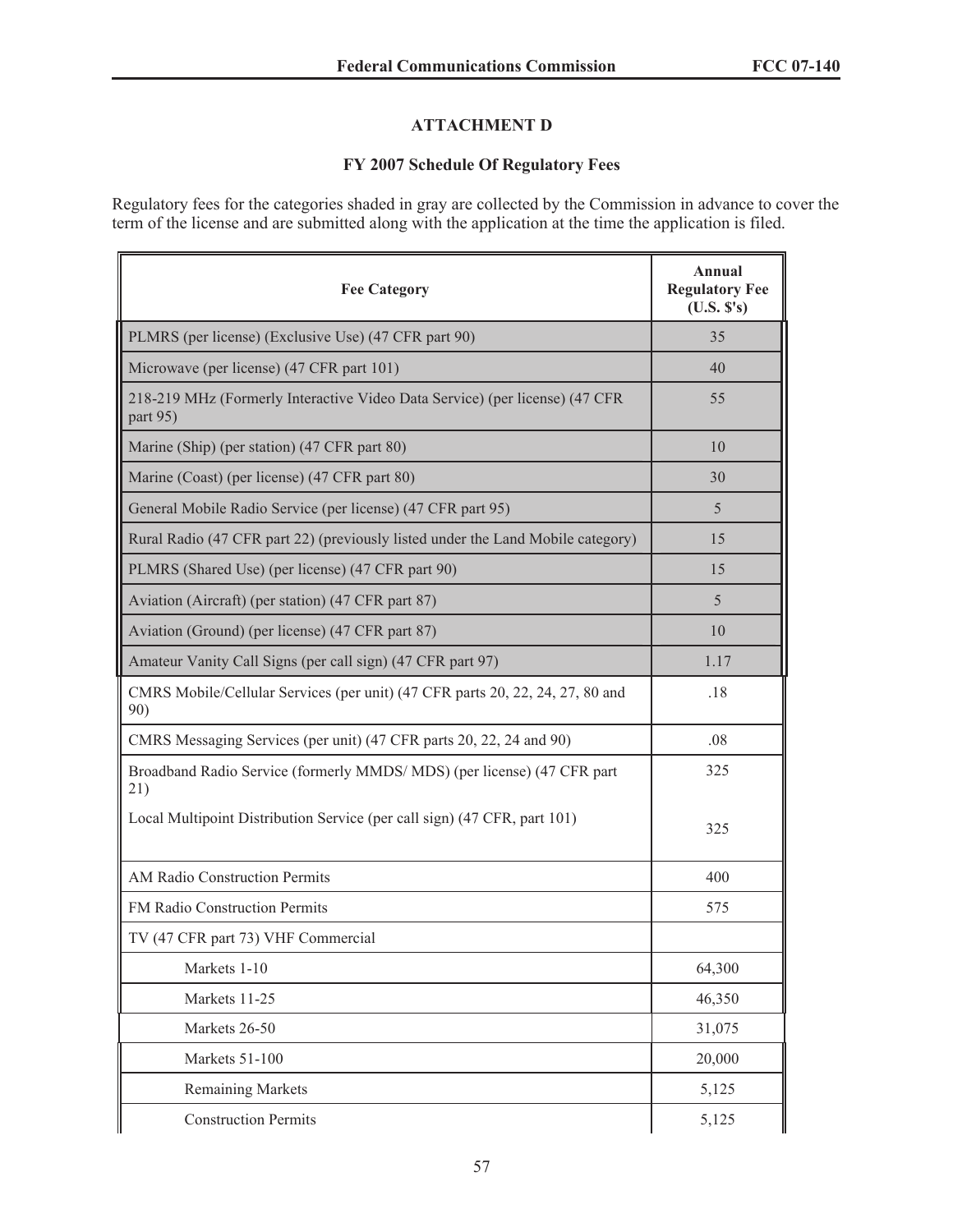| <b>Fee Category</b>                                                                                                                                       | <b>Annual</b><br><b>Regulatory Fee</b><br>(U.S. S's) |
|-----------------------------------------------------------------------------------------------------------------------------------------------------------|------------------------------------------------------|
| TV (47 CFR part 73) UHF Commercial                                                                                                                        |                                                      |
| Markets 1-10                                                                                                                                              | 19,650                                               |
| Markets 11-25                                                                                                                                             | 19,450                                               |
| Markets 26-50                                                                                                                                             | 10,800                                               |
| Markets 51-100                                                                                                                                            | 6,300                                                |
| <b>Remaining Markets</b>                                                                                                                                  | 1,750                                                |
| <b>Construction Permits</b>                                                                                                                               | 1,750                                                |
| Satellite Television Stations (All Markets)                                                                                                               | 1,100                                                |
| Construction Permits - Satellite Television Stations                                                                                                      | 550                                                  |
| Low Power TV, Class A TV, TV/FM Translators & Boosters (47 CFR part 74)                                                                                   | 345                                                  |
| Broadcast Auxiliaries (47 CFR part 74)                                                                                                                    | 10                                                   |
| CARS (47 CFR part 78)                                                                                                                                     | 185                                                  |
| Cable Television Systems (per subscriber) (47 CFR part 76)                                                                                                | .75                                                  |
| Interstate Telecommunication Service Providers (per revenue dollar)                                                                                       | .00266                                               |
| Earth Stations (47 CFR part 25)                                                                                                                           | 185                                                  |
| Space Stations (per operational station in geostationary orbit) (47 CFR part 25)<br>also includes DBS Service (per operational station) (47 CFR part 100) | 109,200                                              |
| Space Stations (per operational system in non-geostationary orbit) (47 CFR part<br>25)                                                                    | 116,475                                              |
| International Bearer Circuits (per active 64KB circuit)                                                                                                   | 1.05                                                 |
| International Public Fixed (per call sign) (47 CFR part 23)                                                                                               | 1,875                                                |
| International (HF) Broadcast (47 CFR part 73)                                                                                                             | 795                                                  |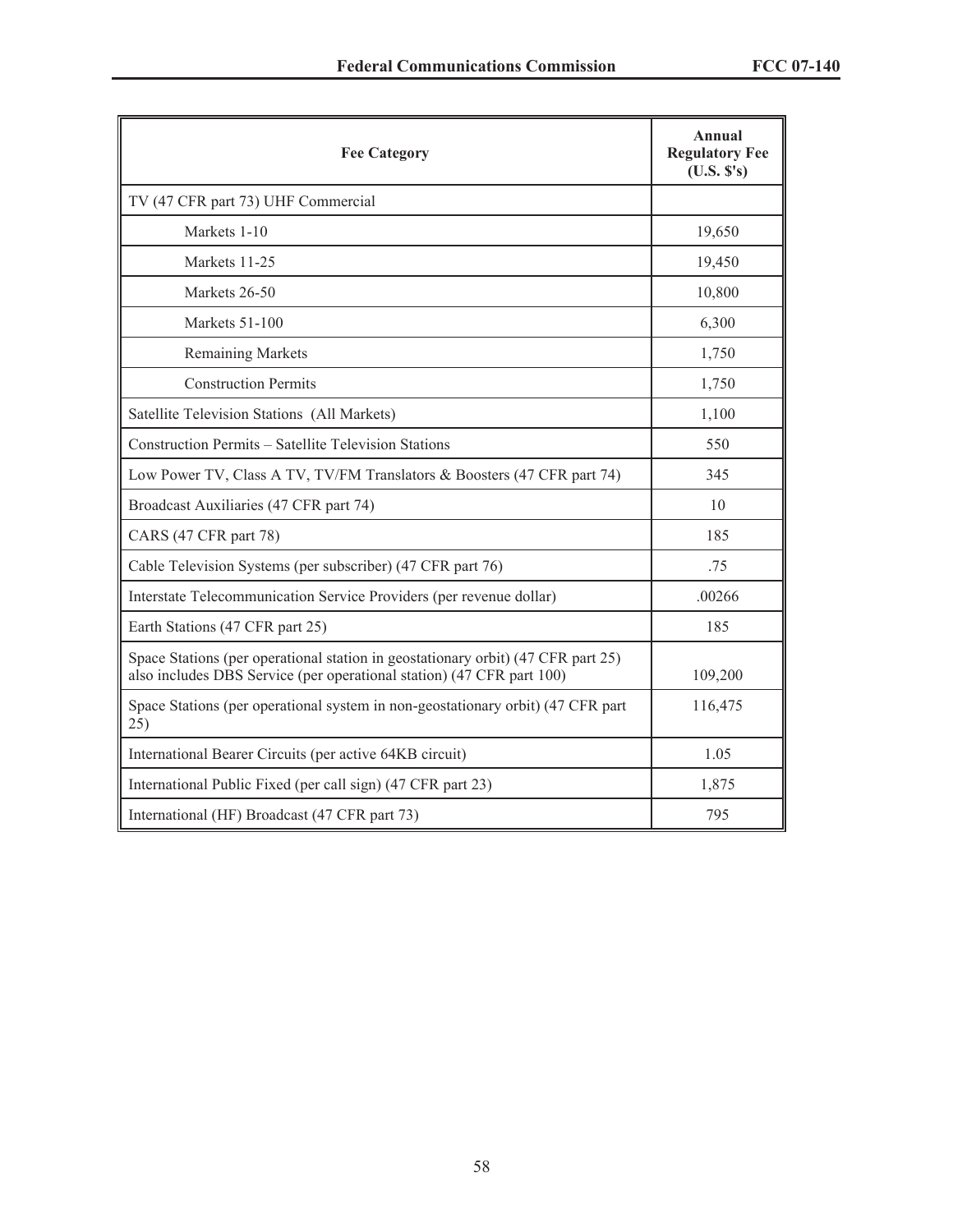| FY 2007 RADIO STATION REGULATORY FEES |                                 |                      |                      |                      |                                 |                                                    |  |
|---------------------------------------|---------------------------------|----------------------|----------------------|----------------------|---------------------------------|----------------------------------------------------|--|
| Population<br><b>Served</b>           | <b>AM Class</b><br>$\mathbf{A}$ | <b>AM Class</b><br>B | AM<br><b>Class C</b> | AM<br><b>Class D</b> | <b>FM Classes</b><br>A, B1 & C3 | <b>FM Classes</b><br><b>B, C, C0, C1</b><br>$\&C2$ |  |
| $\leq 25,000$                         | 625                             | 475                  | 400                  | 475                  | 575                             | 725                                                |  |
| $25,001 - 75,000$                     | 1,225                           | 925                  | 600                  | 725                  | 1,150                           | 1,250                                              |  |
| $ 75,001 - 150,000$                   | 1,825                           | 1,150                | 800                  | 1,200                | 1,600                           | 2,300                                              |  |
| $150,001 - 500,000$                   | 2,750                           | 1,950                | 1,200                | 1,425                | 2,475                           | 3,000                                              |  |
| $ 500,001 - 1,200,000$                | 3,950                           | 2,975                | 2,000                | 2,375                | 3,900                           | 4,400                                              |  |
| $1,200,001 - 3,000,00$                | 6,075                           | 4,575                | 3,000                | 3,800                | 6,350                           | 7,025                                              |  |
| >3,000,000                            | 7,275                           | 5,475                | 3,800                | 4,750                | 8,075                           | 9,125                                              |  |

# **FY 2007 Schedule Of Regulatory Fees (continued)**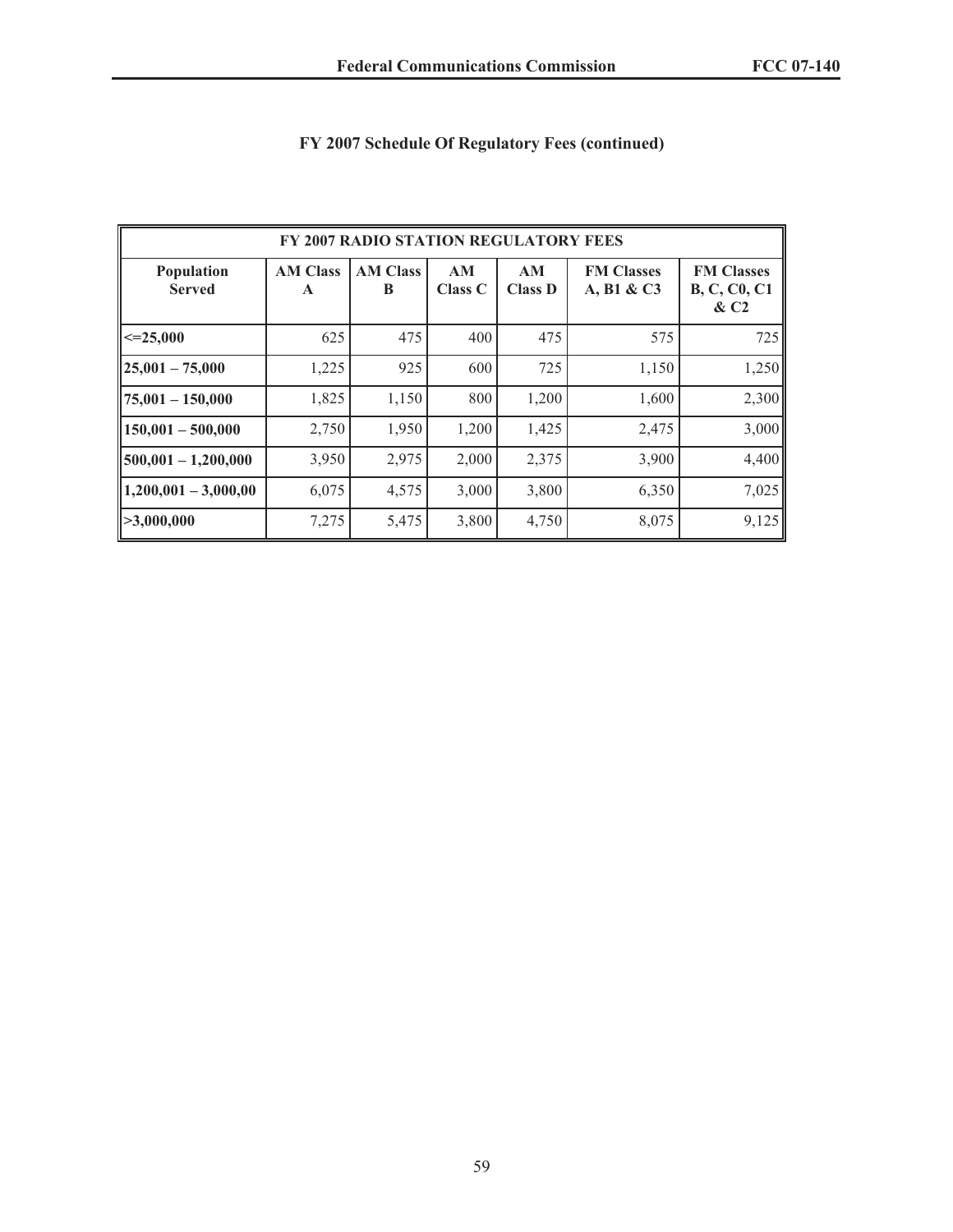### **ATTACHMENT E**

#### **Factors, Measurements And Calculations That Go Into Determining Station Signal Contours And Associated Population Coverages**

### **AM Stations**

For stations with nondirectional daytime antennas, the theoretical radiation was used at all azimuths. For stations with directional daytime antennas, specific information on each day tower, including field ratio, phasing, spacing and orientation was retrieved, as well as the theoretical pattern root-mean-square of the radiation in all directions in the horizontal plane (RMS) figure milliVolt per meter  $(mV/m)$  @ 1 km) for the antenna system. The standard, or modified standard if pertinent, horizontal plane radiation pattern was calculated using techniques and methods specified in  $\S 73.150$  and  $73.152$  of the Commission's rules.<sup>347</sup> Radiation values were calculated for each of 360 radials around the transmitter site. Next, estimated soil conductivity data was retrieved from a database representing the information in FCC Figure  $R3<sup>348</sup>$ . Using the calculated horizontal radiation values, and the retrieved soil conductivity data, the distance to the principal community (5 mV/m) contour was predicted for each of the 360 radials. The resulting distance to principal community contours were used to form a geographical polygon. Population counting was accomplished by determining which 2000 block centroids were contained in the polygon. (A block centroid is the center point of a small area containing population as computed by the U.S. Census Bureau.) The sum of the population figures for all enclosed blocks represents the total population for the predicted principal community coverage area.

#### **FM Stations**

The greater of the horizontal or vertical effective radiated power (ERP) (kW) and respective height above average terrain (HAAT) (m) combination was used. Where the antenna height above mean sea level (HAMSL) was available, it was used in lieu of the average HAAT figure to calculate specific HAAT figures for each of 360 radials under study. Any available directional pattern information was applied as well, to produce a radial-specific ERP figure. The HAAT and ERP figures were used in conjunction with the Field Strength (50-50) propagation curves specified in 47 C.F.R. § 73.313 of the Commission's rules to predict the distance to the principal community (70 dBu (decibel above 1 microVolt per meter) or  $3.17$  mV/m) contour for each of the 360 radials.<sup>349</sup> The resulting distance to principal community contours were used to form a geographical polygon. Population counting was accomplished by determining which 2000 block centroids were contained in the polygon. The sum of the population figures for all enclosed blocks represents the total population for the predicted principal community coverage area.

<sup>347</sup> 47 C.F.R. §§ 73.150 and 73.152.

<sup>348</sup> *See Map of* Estimated *Effective Ground Conductivity in the United States*, 47 C.F.R. § 73.190 Figure R3. <sup>349</sup> 47 C.F.R. § 73.313.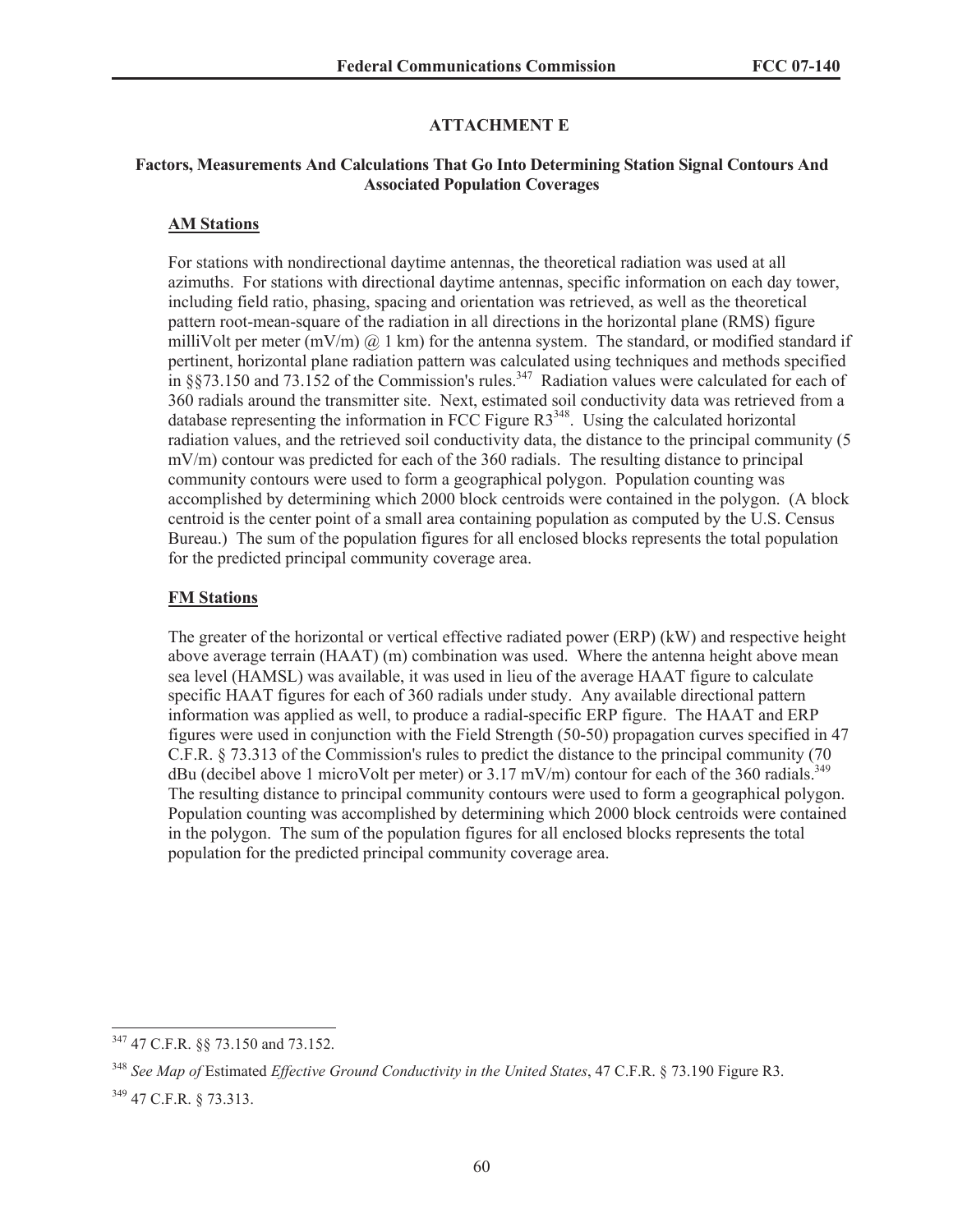# **ATTACHMENT F**

# **FY 2006 Schedule Of Regulatory Fees**

| <b>Fee Category</b>                                                                     | Annual<br><b>Regulatory Fee</b><br>(U.S. S's) |
|-----------------------------------------------------------------------------------------|-----------------------------------------------|
| PLMRS (per license) (Exclusive Use) (47 CFR part 90)                                    | 20                                            |
| Microwave (per license) (47 CFR part 101)                                               | 85                                            |
| 218-219 MHz (Formerly Interactive Video Data Service) (per license) (47 CFR<br>part 95) | 55                                            |
| Marine (Ship) (per station) (47 CFR part 80)                                            | 10                                            |
| Marine (Coast) (per license) (47 CFR part 80)                                           | 20                                            |
| General Mobile Radio Service (per license) (47 CFR part 95)                             | 5                                             |
| Rural Radio (47 CFR part 22) (previously listed under the Land Mobile category)         | 10                                            |
| PLMRS (Shared Use) (per license) (47 CFR part 90)                                       | 10                                            |
| Aviation (Aircraft) (per station) (47 CFR part 87)                                      | 5                                             |
| Aviation (Ground) (per license) (47 CFR part 87)                                        | 10                                            |
| Amateur Vanity Call Signs (per call sign) (47 CFR part 97)                              | 2.08                                          |
| CMRS Mobile/Cellular Services (per unit) (47 CFR parts 20, 22, 24, 27, 80 and<br>90)    | .20                                           |
| CMRS Messaging Services (per unit) (47 CFR parts 20, 22, 24 and 90)                     | .08                                           |
| Multipoint Distribution Services (MMDS/MDS) (per license sign) (47 CFR part<br>21)      | 275<br>275                                    |
| Local Multipoint Distribution Service (per call sign) (47 CFR, part 101)                |                                               |
| <b>AM Radio Construction Permits</b>                                                    | 395                                           |
| FM Radio Construction Permits                                                           | 575                                           |
| TV (47 CFR part 73) VHF Commercial                                                      |                                               |
| Markets 1-10                                                                            | 64,775                                        |
| Markets 11-25                                                                           | 47,775                                        |
| Markets 26-50                                                                           | 32,875                                        |
| Markets 51-100                                                                          | 20,450                                        |
| <b>Remaining Markets</b>                                                                | 5,025                                         |
| <b>Construction Permits</b>                                                             | 3,400                                         |
| TV (47 CFR part 73) UHF Commercial                                                      |                                               |
| Markets 1-10                                                                            | 20,750                                        |
| Markets 11-25                                                                           | 19,100                                        |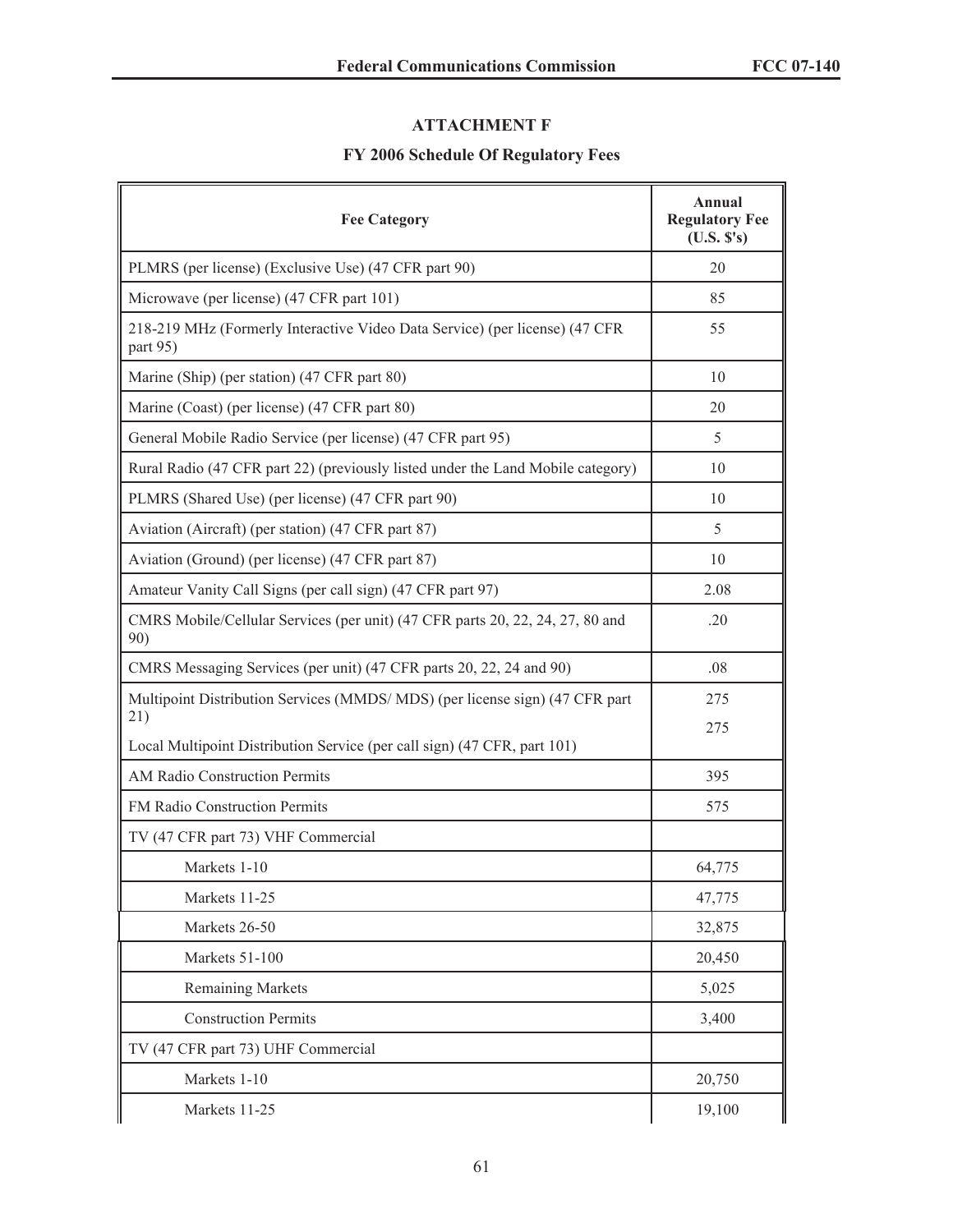| <b>Fee Category</b>                                                                                                                                                                 | Annual<br><b>Regulatory Fee</b><br>(U.S. S's) |
|-------------------------------------------------------------------------------------------------------------------------------------------------------------------------------------|-----------------------------------------------|
| Markets 26-50                                                                                                                                                                       | 10,975                                        |
| Markets 51-100                                                                                                                                                                      | 6,500                                         |
| <b>Remaining Markets</b>                                                                                                                                                            | 1,775                                         |
| <b>Construction Permits</b>                                                                                                                                                         | 1,775                                         |
| Satellite Television Stations (All Markets)                                                                                                                                         | 1,150                                         |
| Construction Permits - Satellite Television Stations                                                                                                                                | 570                                           |
| Low Power TV, TV/FM Translators & Boosters (47 CFR part 74)                                                                                                                         | 420                                           |
| Broadcast Auxiliary (47 CFR part 74)                                                                                                                                                | 10                                            |
| CARS (47 CFR part 78)                                                                                                                                                               | 175                                           |
| Cable Television Systems (per subscriber) (47 CFR part 76)                                                                                                                          | .79                                           |
| Interstate Telecommunication Service Providers (per revenue dollar)                                                                                                                 | .00264                                        |
| Earth Stations (47 CFR part 25)                                                                                                                                                     | 215                                           |
| Space Stations (per operational station in geostationary orbit) (47 CFR part 25)<br>also includes Direct Broadcast Satellite Service (per operational station) (47 CFR<br>part 100) | 111,425                                       |
| Space Stations (per operational system in non-geostationary orbit) (47 CFR part<br>25)                                                                                              | 120,225                                       |
| International Bearer Circuits (per active 64KB circuit)                                                                                                                             | 1.47                                          |
| International Public Fixed (per call sign) (47 CFR part 23)                                                                                                                         | 1,925                                         |
| International (HF) Broadcast (47 CFR part 73)                                                                                                                                       | 820                                           |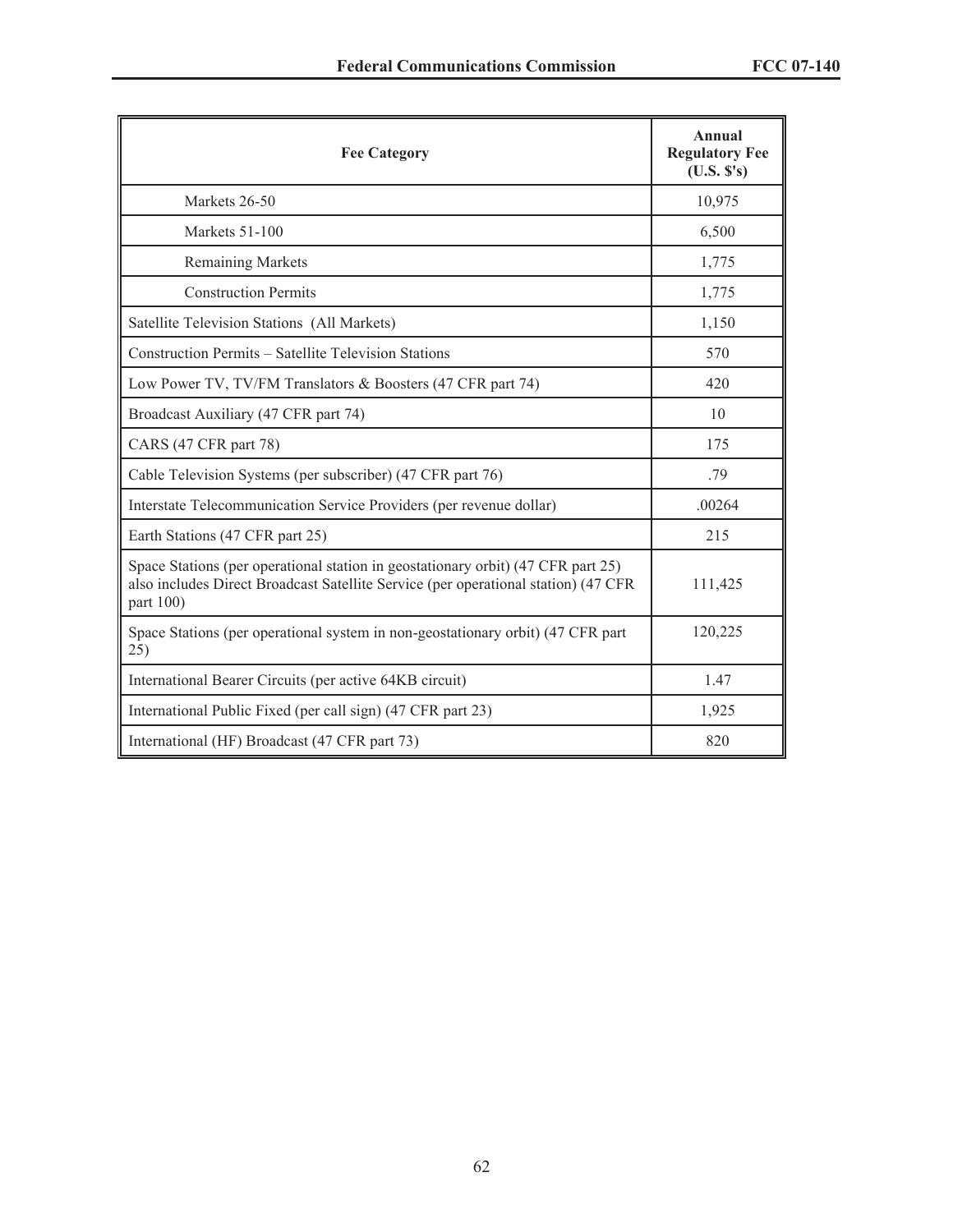| <b>FY 2006 RADIO STATION REGULATORY FEES</b> |                                 |                      |                      |                      |                                 |                                                    |  |
|----------------------------------------------|---------------------------------|----------------------|----------------------|----------------------|---------------------------------|----------------------------------------------------|--|
| Population<br><b>Served</b>                  | <b>AM Class</b><br>$\mathbf{A}$ | <b>AM Class</b><br>B | AM<br><b>Class C</b> | AM<br><b>Class D</b> | <b>FM Classes</b><br>A, B1 & C3 | <b>FM Classes</b><br><b>B, C, C0, C1</b><br>$\&C2$ |  |
| $\leq 25,000$                                | 625                             | 500                  | 400                  | 475                  | 575                             | 750                                                |  |
| $25,001 - 75,000$                            | 1,225                           | 950                  | 600                  | 725                  | 1,150                           | 1,325                                              |  |
| $ 75,001 - 150,000$                          | 1,850                           | 1,200                | 800                  | 1,200                | 1,575                           | 2,450                                              |  |
| $150,001 - 500,000$                          | 2,775                           | 2,025                | 1,200                | 1,425                | 2,450                           | 3,200                                              |  |
| $500,001 - 1,200,000$                        | 4,000                           | 3,100                | 2,000                | 2,375                | 3,875                           | 4,700                                              |  |
| $1,200,001 - 3,000,00$                       | 6,150                           | 4,750                | 3,000                | 3,800                | 6,325                           | 7,500                                              |  |
| >3,000,000                                   | 7,375                           | 5,700                | 3,800                | 4,750                | 8,050                           | 9,750                                              |  |

# **FY 2006 Schedule Of Regulatory Fees (continued)**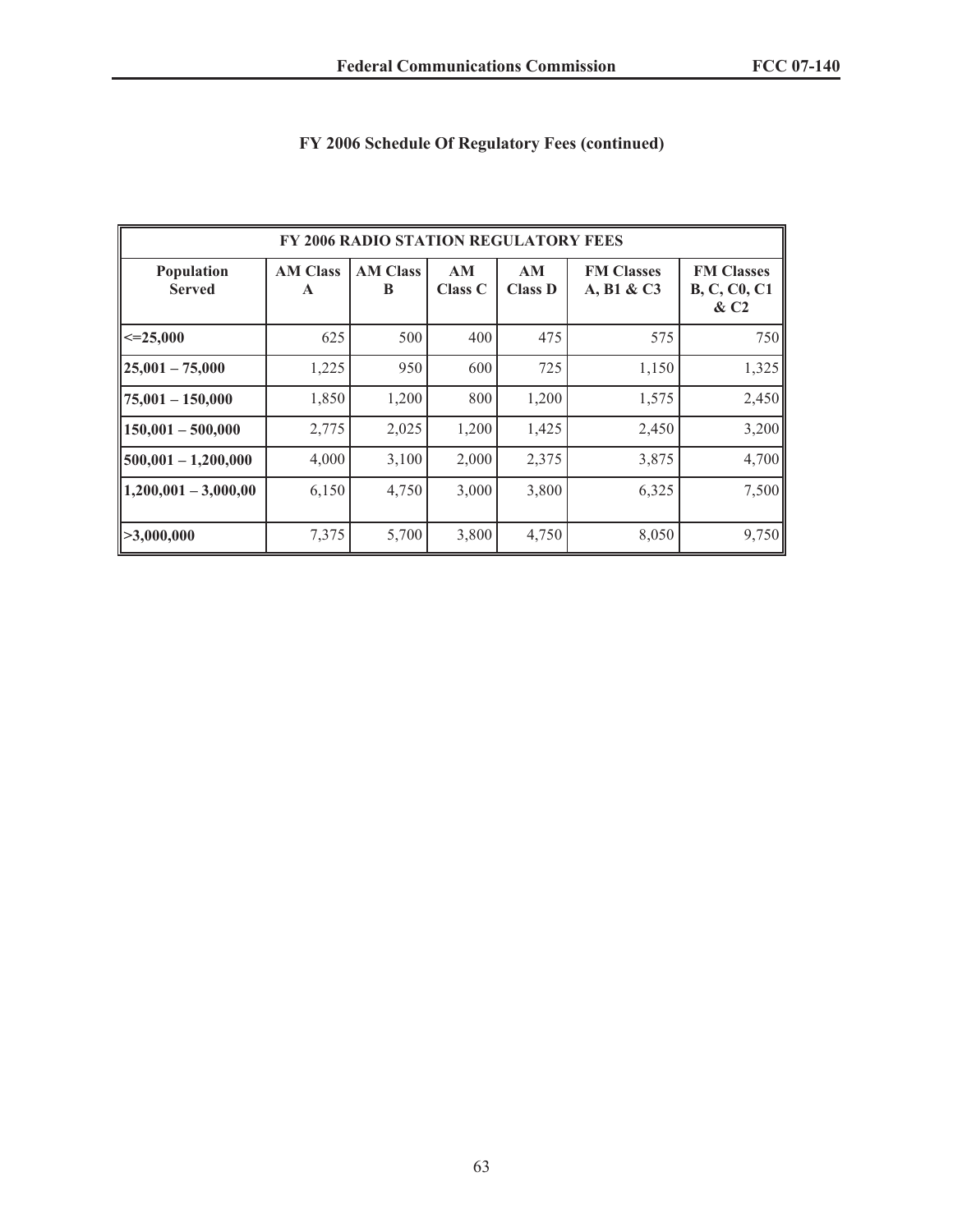# **ATTACHMENT G**

## **Parties Filing Comments on the Notice of Proposed Rulemaking**

American Association of Paging Carriers ("AAPC") ARCOS-1 USA, Inc., Brasil Telecom of American, Inc., Caribbean Crossing Ltd., Global Crossing Ltd., Hibernia Atlantic, Pacific Crossing Limited and PC Landing Corp. ("Joint Comments") Comcast Corporation ("Comcast") Iowa Utilities Board ("IUB") National Telecommunications Cooperative Association ("NTCA") Nuvio Corporation ("Nuvio") USA Mobility, Inc. ("USA Mobility") Voice on the Net Coalition ("VON Coalition") Dave Wilson Wireless Communications Association International, Inc. ("WCA")

## **Parties Filing Reply Comments**

American Cable Association ("ACA") Enterprise Wireless Alliance ("EWA") National Cable & Telecommunication Association ("NCTA") National Exchange Carrier Association, Inc. ("NECA"); the National Telecommunications Cooperative Association ("NTCA"); the Organization for the Promotion and Advancement of Small Telecommunications Companies ("OPASTCO"); and the Western Telecommunications Alliance ("WTA") ("the Associations") Voice on the Net Coalition ("VON Coalition") Wireless Communications Association International, Inc. ("WCA")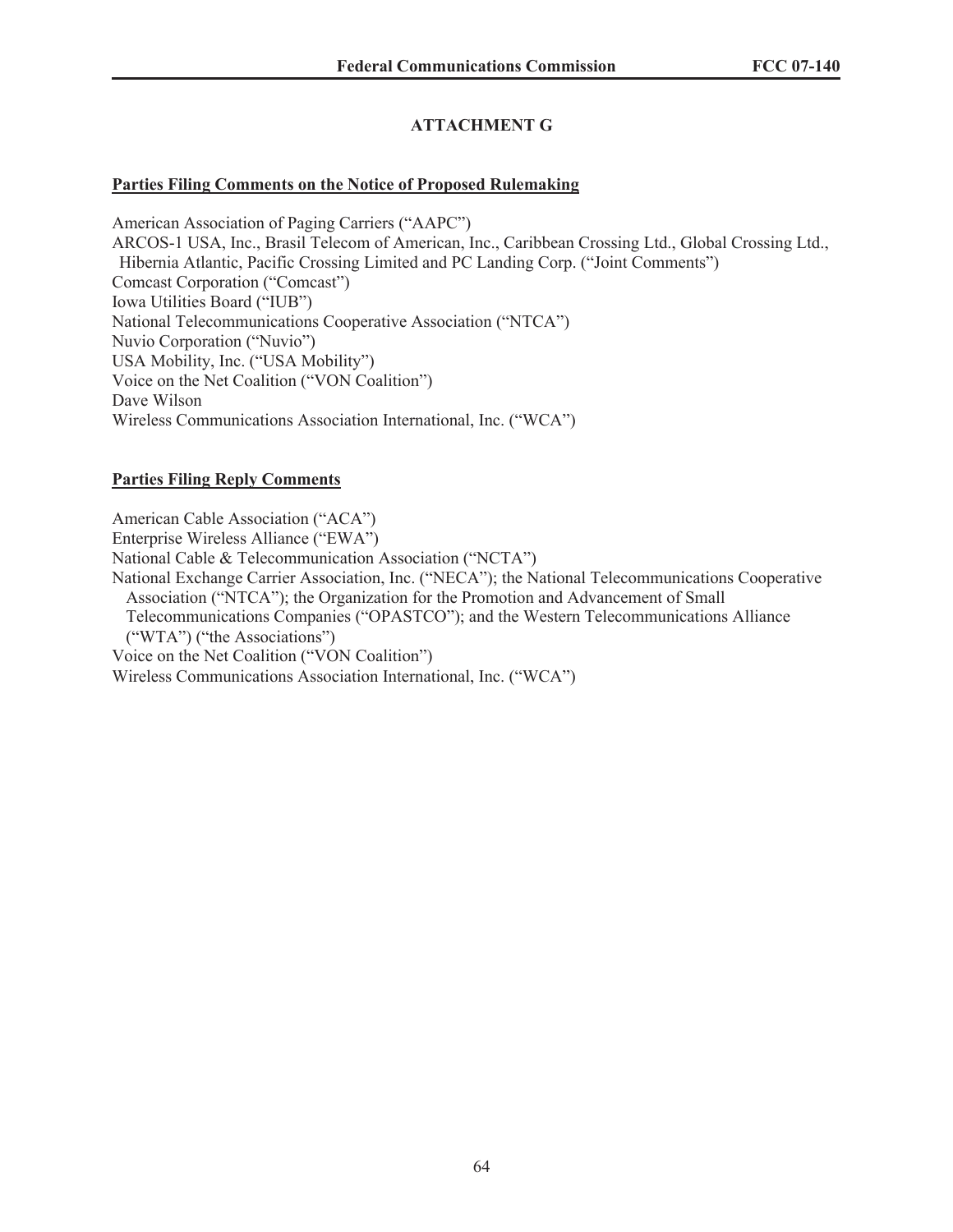## **ATTACHMENT H**

#### **Rule Changes**

Part 1 of Title 47 of the Code of Federal Regulations is amended to read as follows:

## **PART 1 – PRACTICE AND PROCEDURE**

1. The authority citation for Part 1 continues to read as follows: Authority: 47 U.S.C. 151, 154(i), 154(j), 155, 225, 303, 309.

2. Section 1.1152 is revised to read as follows:

§ 1.1152 Schedule of annual regulatory fees and filing locations for wireless radio services.

| <b>Exclusive use services (per license)</b> |                                                                                                                  | Fee Amount <sup>350</sup> | <b>Address</b>                                                |
|---------------------------------------------|------------------------------------------------------------------------------------------------------------------|---------------------------|---------------------------------------------------------------|
| 1.                                          | <b>Land Mobile (Above 470)</b><br>MHz and 220 MHz Local,<br><b>Base Station &amp; SMRS)</b><br>(47 CFR, Part 90) |                           |                                                               |
|                                             | a)New, Renew/Mod<br>(FCC 601 & 159)                                                                              | \$35.00                   | <b>FCC</b><br>P.O. Box 358130<br>Pittsburgh, PA<br>15251-5130 |
|                                             | b) New, Renew/Mod<br>(Electronic Filing)<br>(FCC 601 & 159)                                                      | \$35.00                   | <b>FCC</b><br>P.O. Box 358994<br>Pittsburgh, PA<br>15251-5994 |
|                                             | c)Renewal Only<br>(FCC 601 & 159)                                                                                | \$35.00                   | <b>FCC</b><br>P.O. Box 358245<br>Pittsburgh, PA<br>15251-5245 |
|                                             | d)Renewal Only<br>(Electronic Filing)<br>(FCC 601 & 159)                                                         | \$35.00                   | <b>FCC</b><br>P.O. Box 358994<br>Pittsburgh, PA<br>15251-5994 |

<sup>&</sup>lt;sup>350</sup> Note that "small fees" are collected in advance for the entire license term. Therefore, the annual fee amount shown in this table that is a small fee (categories 1 through 5) must be multiplied by the 5- or 10-year license term, as appropriate, to arrive at the total amount of regulatory fees owed. It should be further noted that application fees may also apply as detailed in §1.1102 of this chapter.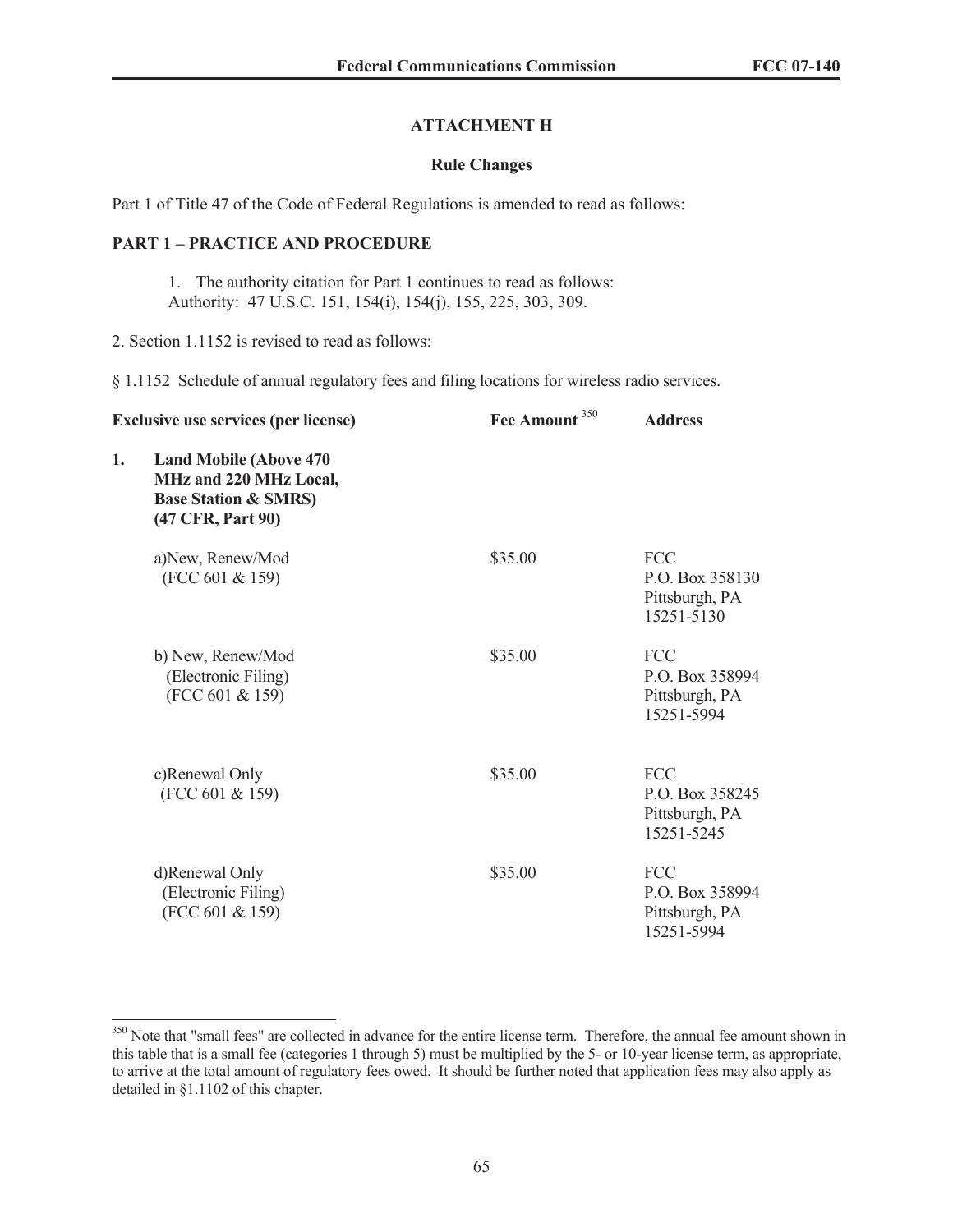|    | <b>220 MHz Nationwide</b><br>a)New, Renew/Mod<br>(FCC 601 & 159)            | \$35.00 | <b>FCC</b><br>P.O. Box 358130<br>Pittsburgh, PA<br>15251-5130 |
|----|-----------------------------------------------------------------------------|---------|---------------------------------------------------------------|
|    | b)New, Renew/Mod<br>(Electronic Filing)<br>(FCC 601 & 159)                  | \$35.00 | <b>FCC</b><br>P.O. Box 358994<br>Pittsburgh, PA<br>15251-5994 |
|    | c)Renewal Only<br>(FCC 601 & 159)                                           | \$35.00 | <b>FCC</b><br>P.O. Box 358245<br>Pittsburgh, PA<br>15251-5245 |
|    | d)Renewal Only<br>(Electronic Filing)<br>(FCC 601 & 159)                    | \$35.00 | <b>FCC</b><br>P.O. Box 358994<br>Pittsburgh, PA<br>15251-5994 |
| 2. | Microwave (47 CFR Pt. 101) (Private)<br>a)New, Renew/Mod<br>(FCC 601 & 159) | \$40.00 | <b>FCC</b><br>P.O. Box 358130<br>Pittsburgh, PA<br>15251-5130 |
|    | b)New, Renew/Mod<br>(Electronic Filing)<br>(FCC 601 & 159)                  | \$40.00 | <b>FCC</b><br>P.O. Box 358994<br>Pittsburgh, PA<br>15251-5994 |
|    | c)Renewal Only<br>(FCC 601 & 159)                                           | \$40.00 | <b>FCC</b><br>P.O. Box 358245<br>Pittsburgh, PA<br>15251-5245 |
|    | d)Renewal Only<br>(Electronic Filing)<br>(FCC 601 & 159)                    | \$40.00 | <b>FCC</b><br>P.O. Box 358994<br>Pittsburgh, PA<br>15251-5994 |
|    | 3. 218-219 MHz Service<br>a)New, Renew/Mod<br>(FCC 601 & 159)               | \$55.00 | <b>FCC</b><br>P.O. Box 358130<br>Pittsburgh, PA<br>15251-5130 |
|    | b)New, Renew/Mod<br>(Electronic Filing)<br>(FCC 601 & 159)                  | \$55.00 | <b>FCC</b><br>P.O. Box 358994<br>Pittsburgh, PA<br>15251-5994 |

**3.**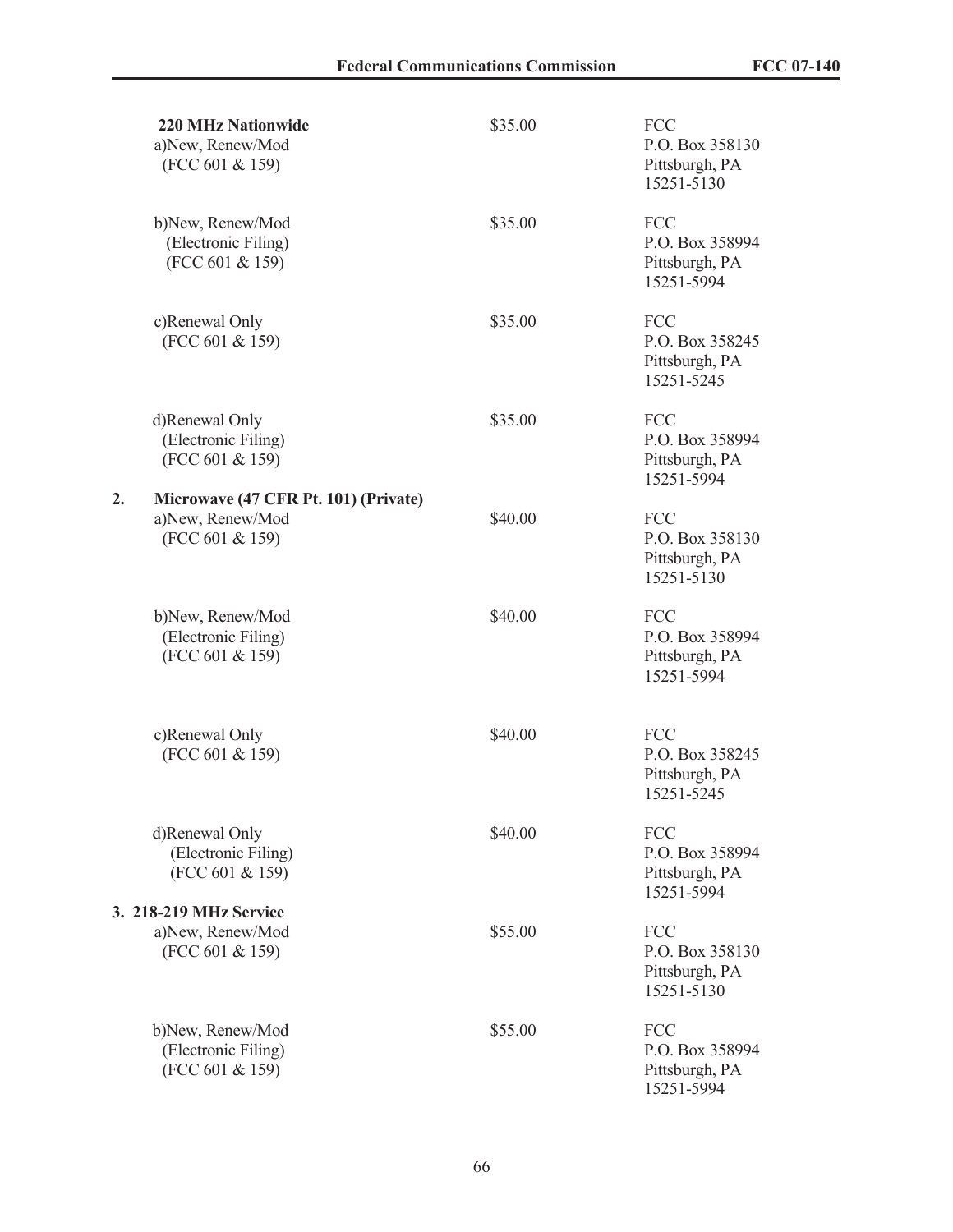| c)Renewal Only<br>(FCC 601 & 159)                                                   | \$55.00 | <b>FCC</b><br>P.O. Box 358245<br>Pittsburgh, PA<br>15251-5245 |
|-------------------------------------------------------------------------------------|---------|---------------------------------------------------------------|
| d)Renewal Only<br>(Electronic Filing)<br>(FCC 601 & 159)                            | \$55.00 | <b>FCC</b><br>P.O. Box 358994<br>Pittsburgh, PA<br>15251-5994 |
| 4. Shared Use Services                                                              |         |                                                               |
| <b>Land Mobile (Frequencies</b><br><b>Below 470 MHz - except</b><br><b>220 MHz)</b> |         |                                                               |
| a)New, Renew/Mod<br>(FCC 601 & 159)                                                 | \$15.00 | FCC<br>P.O. Box 358130<br>Pittsburgh, PA<br>15251-5130        |
| b) New, Renew/Mod<br>(Electronic Filing)<br>(FCC 601 & 159)                         | \$15.00 | <b>FCC</b><br>P.O. Box 358994<br>Pittsburgh, PA<br>15251-5994 |
| c)Renewal Only<br>(FCC 601 & 159)                                                   | \$15.00 | FCC<br>P.O. Box 358245<br>Pittsburgh, PA<br>15251-5245        |
| d)Renewal Only<br>(Electronic Filing)<br>(FCC 601 & 159)                            | \$15.00 | FCC<br>P.O. Box 358994<br>Pittsburgh, PA<br>15251-5994        |
| <b>General Mobile Radio Service</b><br>a)New, Renew/Mod<br>(FCC 605 & 159)          | \$5.00  | <b>FCC</b><br>P.O. Box 358130<br>Pittsburgh, PA<br>15251-5130 |
| b)New, Renew/Mod<br>(Electronic Filing)<br>(FCC 605 & 159)                          | \$5.00  | <b>FCC</b><br>P.O. Box 358994<br>Pittsburgh, PA<br>15251-5994 |
| c)Renewal Only<br>(FCC 605 & 159)                                                   | \$5.00  | <b>FCC</b><br>P.O. Box 358245<br>Pittsburgh, PA<br>15251-5245 |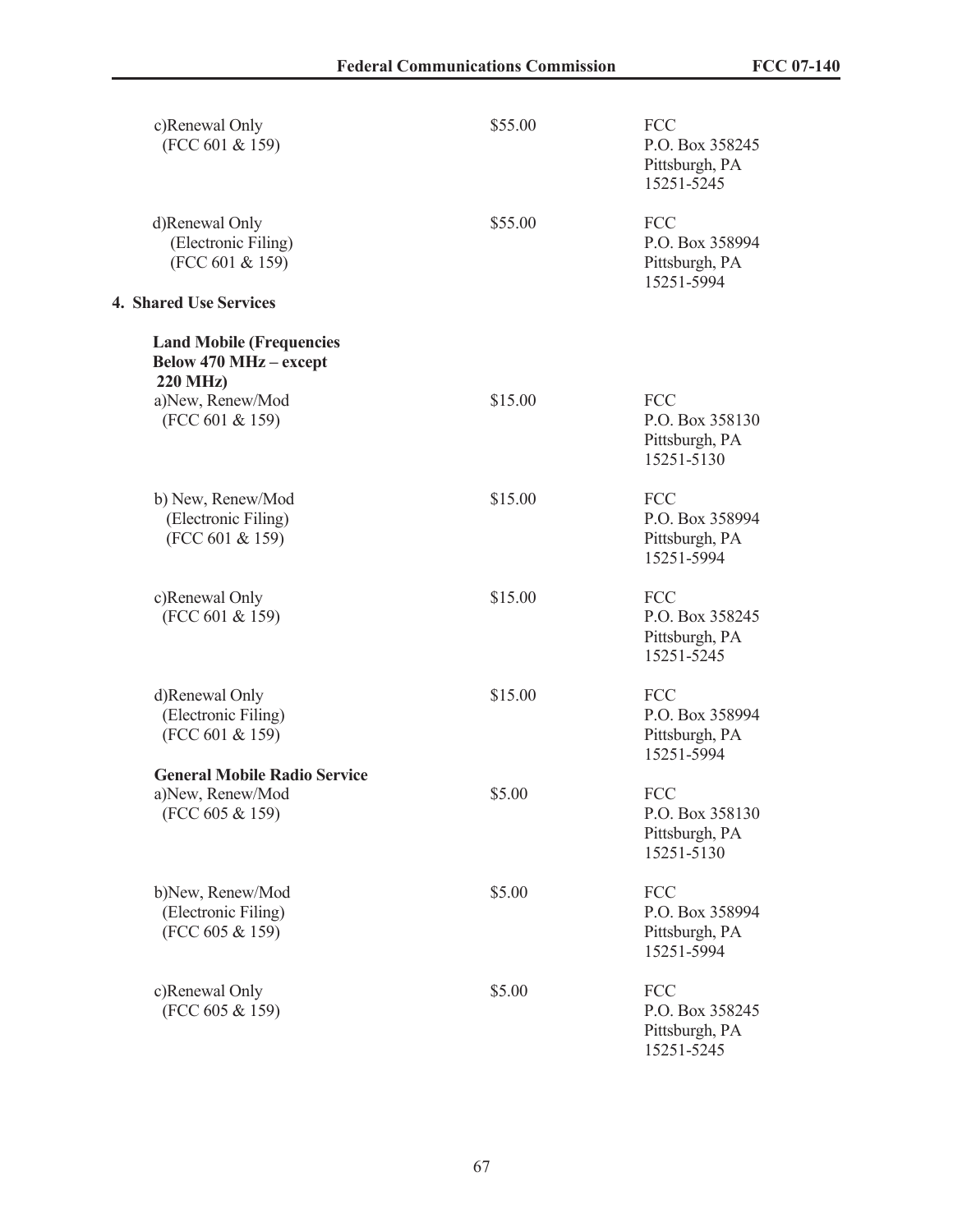| d)Renewal Only<br>(Electronic Filing)<br>(FCC 605 & 159)                                                                 | \$5.00  | <b>FCC</b><br>P.O. Box 358994<br>Pittsburgh, PA<br>15251-5994 |
|--------------------------------------------------------------------------------------------------------------------------|---------|---------------------------------------------------------------|
| <b>Rural Radio (Part 22)</b><br>a)New, Additional Facility,<br>Major Renew/Mod<br>(Electronic Filing)<br>(FCC 601 & 159) | \$15.00 | <b>FCC</b><br>P.O. Box 358994<br>Pittsburgh, PA<br>15251-5994 |
| b)Renewal, Minor Renew/Mod<br>(Electronic Filing)<br>(FCC 601 & 159)                                                     | \$15.00 | FCC<br>P.O. Box 358994<br>Pittsburgh, PA<br>15251-5994        |
| <b>Marine Coast</b><br>a)New Renewal/Mod<br>(FCC 601 & 159)                                                              | \$30.00 | <b>FCC</b><br>P.O. Box 358130<br>Pittsburgh, PA<br>15251-5130 |
| b)New, Renewal/Mod<br>(Electronic Filing)<br>(FCC 601 & 159)                                                             | \$30.00 | <b>FCC</b><br>P.O. Box 358994<br>Pittsburgh, PA<br>15251-5994 |
| c)Renewal Only<br>(FCC 601 & 159)                                                                                        | \$30.00 | <b>FCC</b><br>P.O. Box 358245<br>Pittsburgh, PA<br>15251-5245 |
| d)Renewal Only<br>(Electronic Filing)<br>(FCC 601 & 159)                                                                 | \$30.00 | <b>FCC</b><br>P.O. Box 358994<br>Pittsburgh, PA<br>15251-5994 |
| <b>Aviation Ground</b><br>a)New, Renewal/Mod<br>(FCC 601 & 159)                                                          | \$10.00 | FCC<br>P.O. Box 358130<br>Pittsburgh, PA<br>15251-5130        |
| b)New, Renewal/Mod<br>(Electronic Filing)<br>(FCC 601 & 159)                                                             | \$10.00 | <b>FCC</b><br>P.O. Box 358994<br>Pittsburgh, PA<br>15251-5994 |
| c)Renewal Only<br>(FCC 601 & 159)                                                                                        | \$10.00 | FCC<br>P.O. Box 358245<br>Pittsburgh, PA<br>15251-5245        |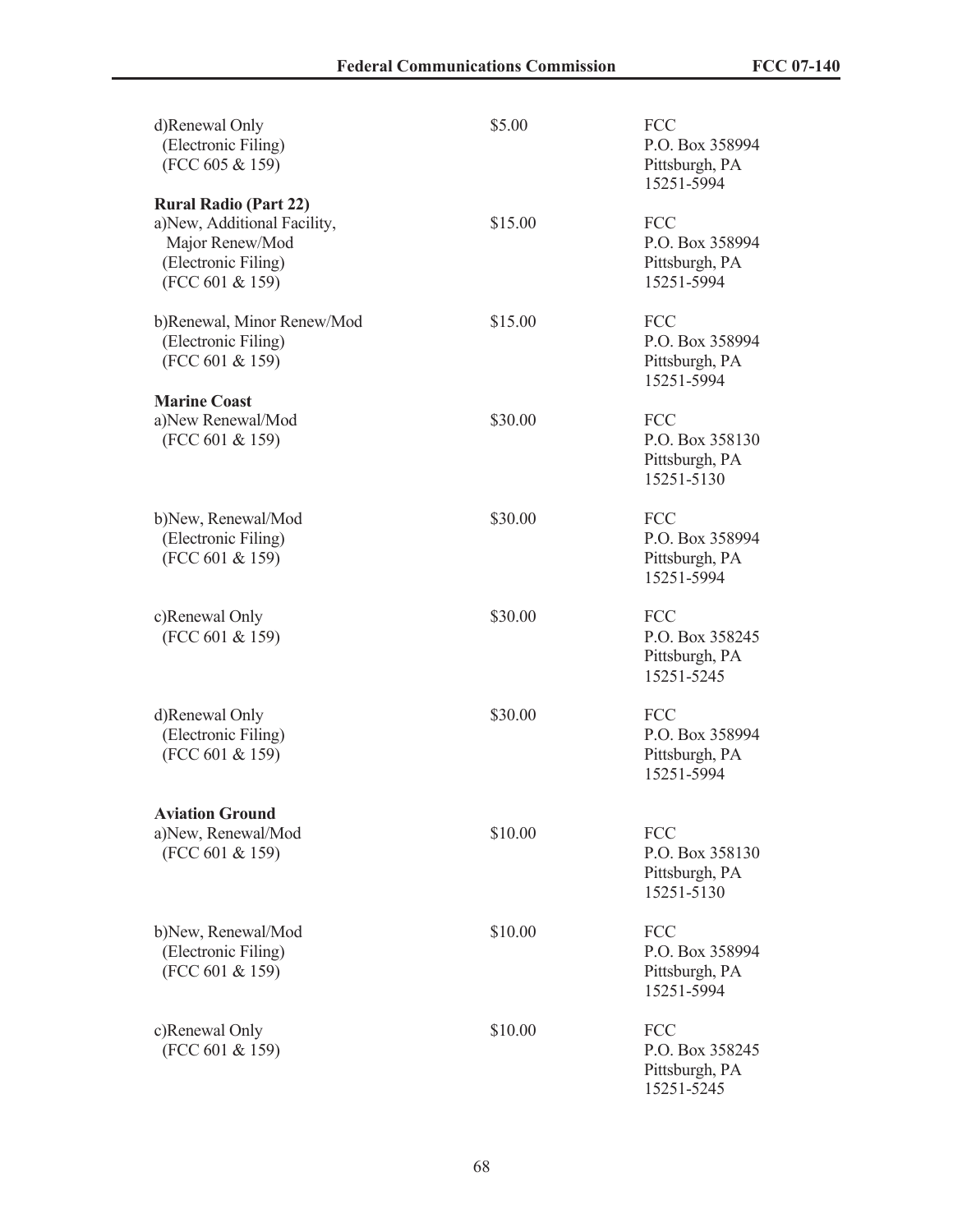| d)Renewal Only<br>(Electronic Only)<br>(FCC 601 & 159)                       | \$10.00 | <b>FCC</b><br>P.O. Box 358994<br>Pittsburgh, PA<br>15251-5994 |
|------------------------------------------------------------------------------|---------|---------------------------------------------------------------|
| <b>Marine Ship</b><br>a)New, Renewal/Mod<br>(FCC 605 & 159)                  | \$10.00 | FCC<br>P.O. Box 358130<br>Pittsburgh, PA<br>15251-5130        |
| b)New, Renewal/Mod<br>(Electronic Filing)<br>(FCC 605 & 159)                 | \$10.00 | FCC<br>P.O. Box 358994<br>Pittsburgh, PA<br>15251-5994        |
| c)Renewal Only<br>(FCC 605 & 159)                                            | \$10.00 | <b>FCC</b><br>P.O. Box 358245<br>Pittsburgh, PA<br>15251-5245 |
| d)Renewal Only<br>(Electronic Filing)<br>(FCC 605 & 159)                     | \$10.00 | <b>FCC</b><br>P.O. Box 358994<br>Pittsburgh, PA<br>15251-5994 |
| <b>Aviation Aircraft</b><br>a)New, Renew/Mod<br>(FCC 605 & 159)              | \$5.00  | <b>FCC</b><br>P.O. Box 358130<br>Pittsburgh, PA<br>15251-5130 |
| b)New, Renew/Mod<br>(Electronic Filing)<br>(FCC 605 & 159)                   | \$5.00  | FCC<br>P.O. Box 358994<br>Pittsburgh, PA<br>15251-5994        |
| c)Renewal Only<br>(FCC 605 & 159)                                            | \$5.00  | <b>FCC</b><br>P.O. Box 358245<br>Pittsburgh, PA<br>15251-5245 |
| d)Renewal Only<br>(Electronic Filing)<br>(FCC 605 & 159)                     | \$5.00  | <b>FCC</b><br>P.O. Box 358994<br>Pittsburgh, PA<br>15251-5994 |
| <b>5. Amateur Vanity Call Signs</b><br>a)Initial or Renew<br>(FCC 605 & 159) | \$1.17  | FCC<br>P.O. Box 358130<br>Pittsburgh, PA<br>15251-5130        |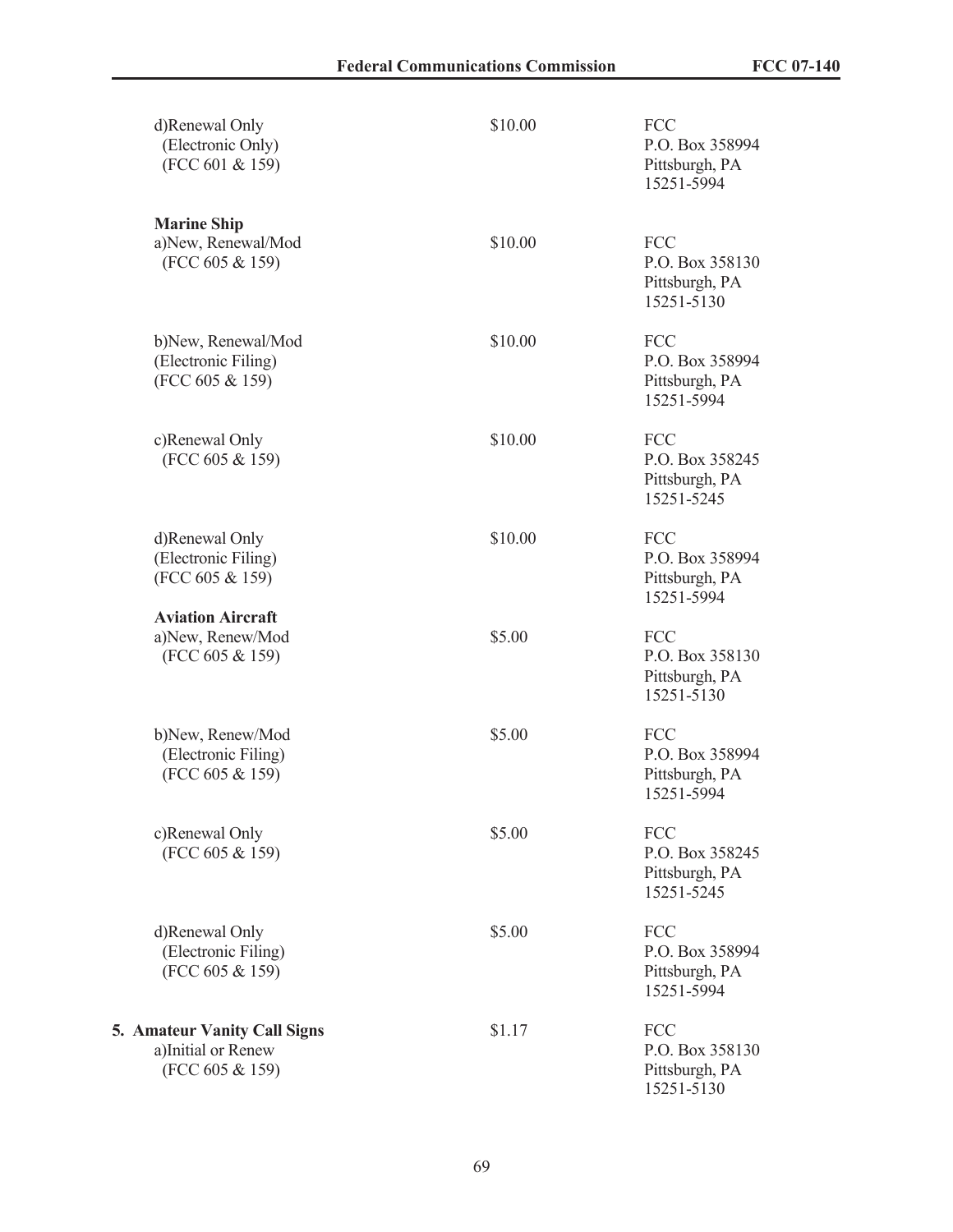| b)Initial or Renew<br>(Electronic Filing)<br>(FCC 605 & 159)                | \$1.17       | <b>FCC</b><br>P.O. Box 358994<br>Pittsburgh, PA<br>15251-5994      |
|-----------------------------------------------------------------------------|--------------|--------------------------------------------------------------------|
| <b>6. CMRS Mobile Services</b><br>(per unit)<br>(FCC 159)                   | $$.18^{351}$ | <b>FCC</b><br>P.O. Box 358835<br>Pittsburgh, PA<br>15251-5835      |
| <b>7. CMRS Messaging Services</b><br>(per unit)<br>(FCC 159)                | $$.08^{352}$ | <b>FCC</b><br>P.O. Box 358835<br>Pittsburgh, PA<br>15251-5835      |
| 8. Broadband Radio Service<br>(formerly MMDS and MDS)                       | \$ 325       | FCC, Multipoint<br>P.O. Box 358835<br>Pittsburgh, PA<br>15251-5835 |
| 9. Local Multipoint Distribution Service<br>$2 \times 11152$ $1 \times 121$ | \$325        | FCC, Multipoint<br>P.O. Box 358835<br>Pittsburgh, PA<br>15251-5835 |
|                                                                             |              |                                                                    |

3. Section 1.1153 is revised to read as follows:

§ 1.1153 Schedule of annual regulatory fees and filing locations for mass media services.

| Radio [AM and FM] (47 CFR, Part 73) |                                | <b>Fee Amount</b> | <b>Address</b>  |
|-------------------------------------|--------------------------------|-------------------|-----------------|
| 1.                                  | AM Class A                     |                   |                 |
|                                     | $\leq$ 25,000 population       | \$625             | FCC, Radio      |
|                                     | 25,001-75,000 population       | \$1,225           | P.O. Box 358835 |
|                                     | 75,001-150,000 population      | \$1,825           | Pittsburgh, PA  |
|                                     | 150,001-500,000 population     | \$2,750           | 15251-5835      |
|                                     | 500,001-1,200,000 population   | \$3,950           |                 |
|                                     | 1,200,001-3,000,000 population | \$6,075           |                 |
|                                     | $>3,000,000$ population        | \$7,275           |                 |
| 2.                                  | AM Class B                     |                   |                 |
|                                     | $\leq$ 25,000 population       | \$475             |                 |
|                                     | 25,001-75,000 population       | \$925             |                 |
|                                     | 75,001-150,000 population      | \$1,150           |                 |
|                                     | 150,001-500,000 population     | \$1,950           |                 |
|                                     | 500,001-1,200,000 population   | \$2,975           |                 |
|                                     | 1,200,001-3,000,000 population | \$4,575           |                 |
|                                     | $>3,000,000$ population        | \$5,475           |                 |
|                                     |                                |                   |                 |

<sup>351</sup> These are standard fees that are to be paid in accordance with § 1.1157(b) of this chapter.

 $352$  These are standard fees that are to be paid in accordance with § 1.1157(b) of this chapter.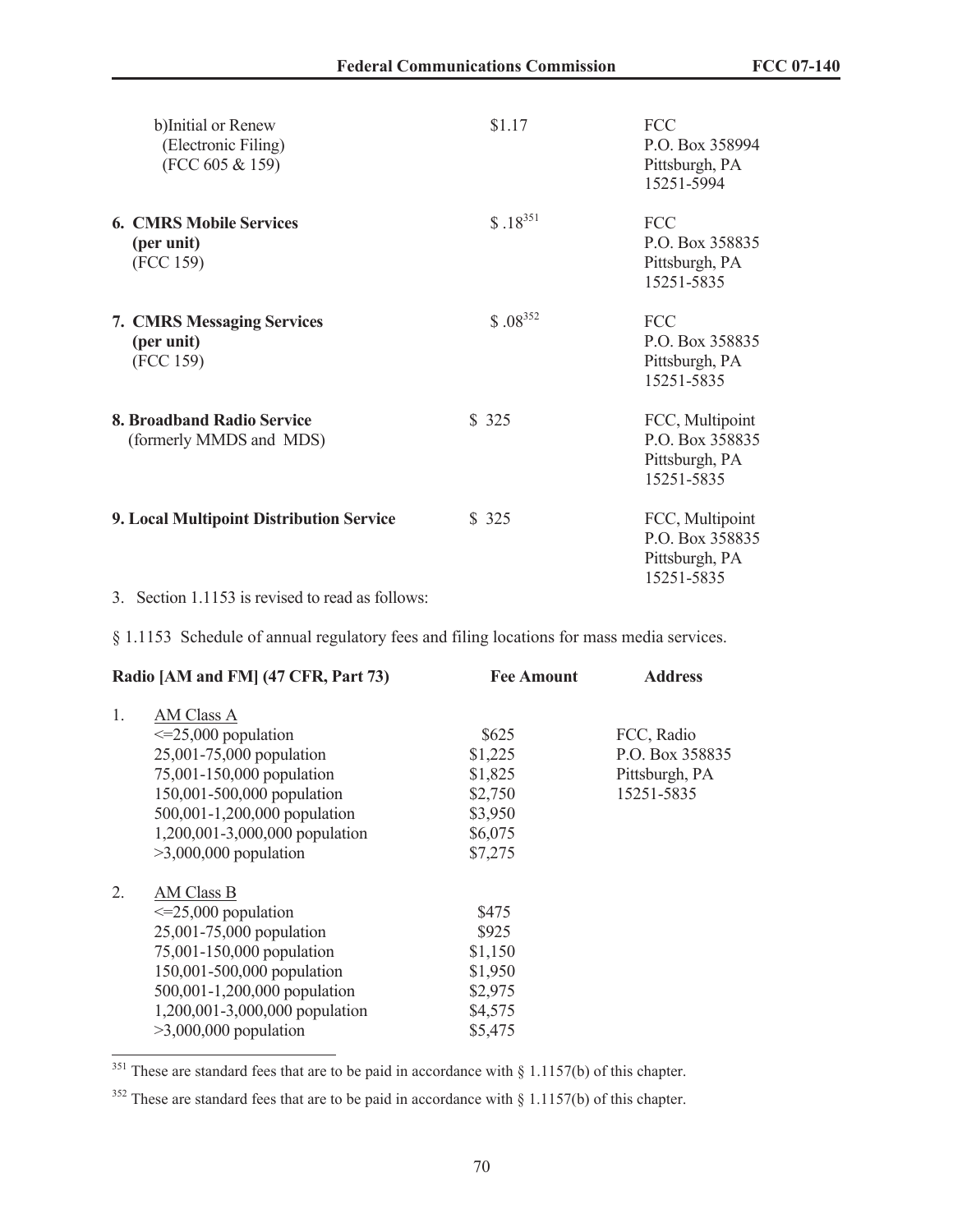| 3. | <b>AM Class C</b>                                    |          |
|----|------------------------------------------------------|----------|
|    | $\leq$ =25,000 population                            | \$400    |
|    | 25,001-75,000 population                             | \$600    |
|    | 75,001-150,000 population                            | \$800    |
|    | 150,001-500,000 population                           | \$1,200  |
|    | 500,001-1,200,000 population                         | \$2,000  |
|    | 1,200,001-3,000,000 population                       | \$3,000  |
|    | $>3,000,000$ population                              | \$3,800  |
|    |                                                      |          |
| 4. | <b>AM Class D</b>                                    |          |
|    | $\leq$ =25,000 population                            | \$475    |
|    | 25,001-75,000 population                             | \$725    |
|    | 75,001-150,000 population                            | \$1,200  |
|    | 150,001-500,000 population                           | \$1,425  |
|    | 500,001-1,200,000 population                         | \$2,375  |
|    | 1,200,001-3,000,000 population                       | \$3,800  |
|    |                                                      | \$4,750  |
|    | $>3,000,000$ population                              |          |
| 5. | <b>AM Construction Permit</b>                        | \$400    |
|    |                                                      |          |
| 6. |                                                      |          |
|    | FM Classes A, B1 and C3<br>$\leq$ =25,000 population | \$575    |
|    |                                                      |          |
|    | 25,001-75,000 population                             | \$1,150  |
|    | 75,001-150,000 population                            | \$1,600  |
|    | 150,001-500,000 population                           | \$2,475  |
|    | 500,001-1,200,000 population                         | \$3,900  |
|    | 1,200,001-3,000,000 population                       | \$6,350  |
|    | $>3,000,000$ population                              | \$8,075  |
|    |                                                      |          |
| 7. | FM Classes B, C, C0, C1 and C2                       |          |
|    | $\leq$ =25,000 population                            | \$725    |
|    | 25,001-75,000 population                             | \$1,250  |
|    | 75,001-150,000 population                            | \$2,300  |
|    | 150,001-500,000 population                           | \$3,000  |
|    | 500,001-1,200,000 population                         | \$4,400  |
|    | 1,200,001-3,000,000 population                       | \$7,025  |
|    | $>3,000,000$ population                              | \$9,125  |
|    |                                                      |          |
| 8. | <b>FM Construction Permits</b>                       | \$575    |
|    |                                                      |          |
|    | <b>TV (47 CFR, Part 73)</b>                          |          |
|    | <b>VHF Commercial</b>                                |          |
|    |                                                      |          |
| 1. | Markets 1 thru 10                                    | \$64,300 |
| 2. | Markets 11 thru 25                                   | \$46,350 |
| 3. | Markets 26 thru 50                                   | \$31,075 |
| 4. | Markets 51 thru 100                                  | \$20,000 |
| 5. | <b>Remaining Markets</b>                             | \$5,125  |
| 6. | <b>Construction Permits</b>                          | \$5,125  |

FCC, TV Branch P.O. Box 358835 Pittsburgh, PA 15251-5835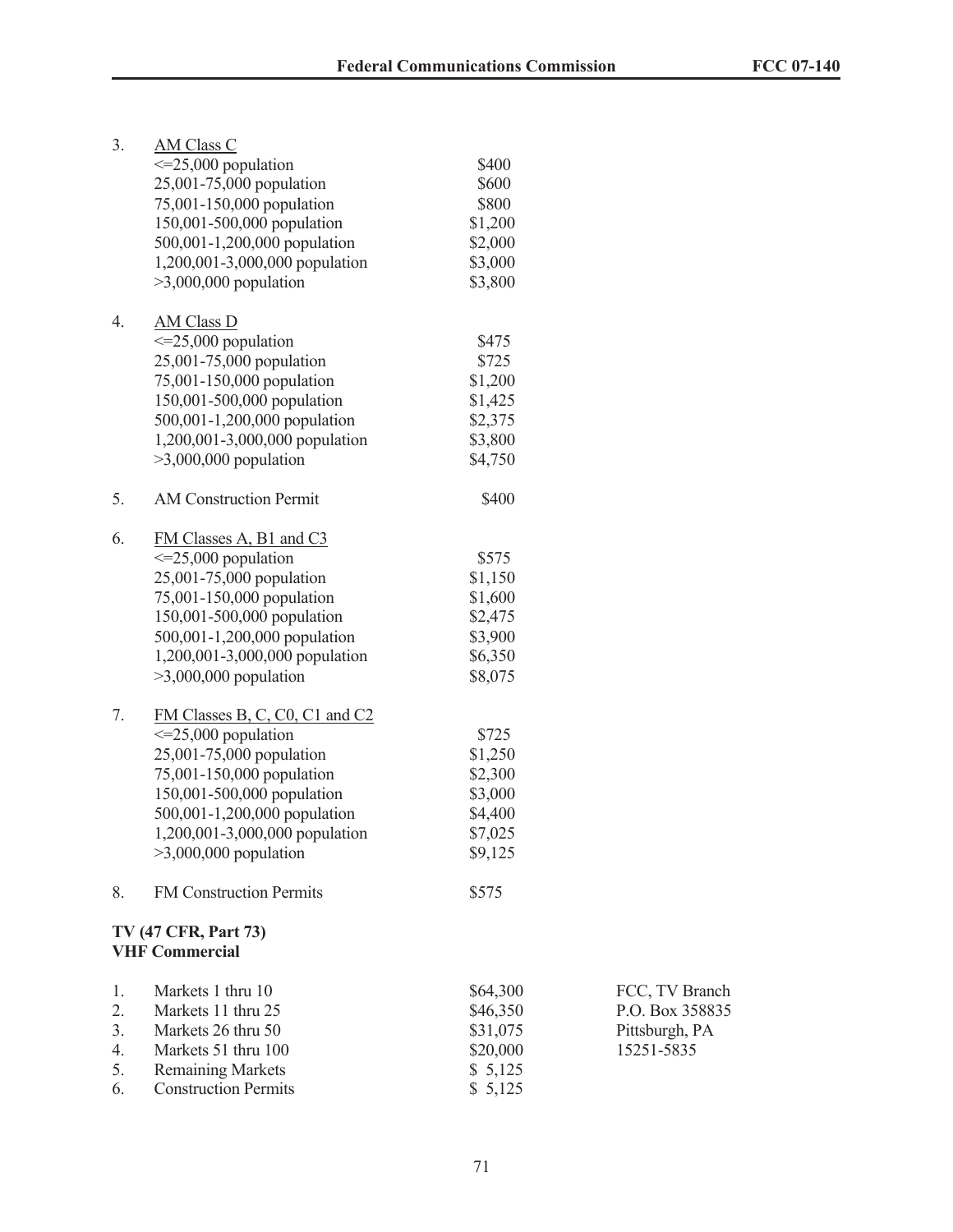## **UHF Commercial**

| 1.                                                         | Markets 1 thru 10                   | \$19,650           | FCC, UHFCommercial      |  |
|------------------------------------------------------------|-------------------------------------|--------------------|-------------------------|--|
| 2.                                                         | Markets 11 thru 25                  | \$19,450           | P.O. Box 358835         |  |
| 3 <sub>1</sub>                                             | Markets 26 thru 50                  | \$10,800           | Pittsburgh, PA          |  |
| 4.                                                         | Markets 51 thru 100                 | \$6,300            | 15251-5835              |  |
| 5.                                                         | <b>Remaining Markets</b>            | \$1,750            |                         |  |
| 6.                                                         | <b>Construction Permits</b>         | \$1,750            |                         |  |
|                                                            | <b>Satellite UHF/VHF Commercial</b> |                    |                         |  |
| 1.                                                         | <b>All Markets</b>                  | \$1,100            | <b>FCC Satellite TV</b> |  |
| 2.                                                         | <b>Construction Permits</b>         | \$550              | P.O. Box 358835         |  |
|                                                            |                                     |                    | Pittsburgh, PA          |  |
|                                                            |                                     |                    | 15251-5835              |  |
| Low Power TV, Class A TV, TV/FM                            |                                     | \$345              | FCC, Low Power          |  |
| <b>Translator, &amp; TV/FM Booster</b><br>(47 CFR Part 74) |                                     |                    | P.O. Box 358835         |  |
|                                                            |                                     |                    | Pittsburgh, PA          |  |
|                                                            |                                     |                    | 15251-5835              |  |
| <b>Broadcast Auxiliary</b>                                 |                                     | $\mathbb{S}$<br>10 | FCC, Auxiliary          |  |
|                                                            |                                     |                    | P.O. Box 358835         |  |
|                                                            |                                     |                    | Pittsburgh, PA          |  |
|                                                            |                                     |                    | 15251-5835              |  |

4. Section 1.1154 is revised to read as follows:

§ 1.1154 Schedule of annual regulatory charges and filing locations for common carrier services.

| <b>Radio Facilities</b> |                                                                                                                              | <b>Fee Amount</b> | <b>Address</b>                                                   |
|-------------------------|------------------------------------------------------------------------------------------------------------------------------|-------------------|------------------------------------------------------------------|
| 1.                      | Microwave (Domestic Public Fixed)<br>(Electronic Filing)<br>(FCC Form 601 & 159)                                             | \$40.00           | <b>FCC</b><br>P.O. Box 358994<br>Pittsburgh, PA<br>15251-5994    |
| <b>Carriers</b>         |                                                                                                                              |                   |                                                                  |
| 1.                      | <b>Interstate Telephone Service Providers</b><br>(per interstate and international end-user<br>revenues (see FCC Form 499-A) | 00266             | FCC, Carriers<br>P.O. Box 358835<br>Pittsburgh, PA<br>15251-5835 |

5. Section 1.1155 is revised to read as follows:

§ 1.1155 Schedule of regulatory fees and filing locations for cable television services.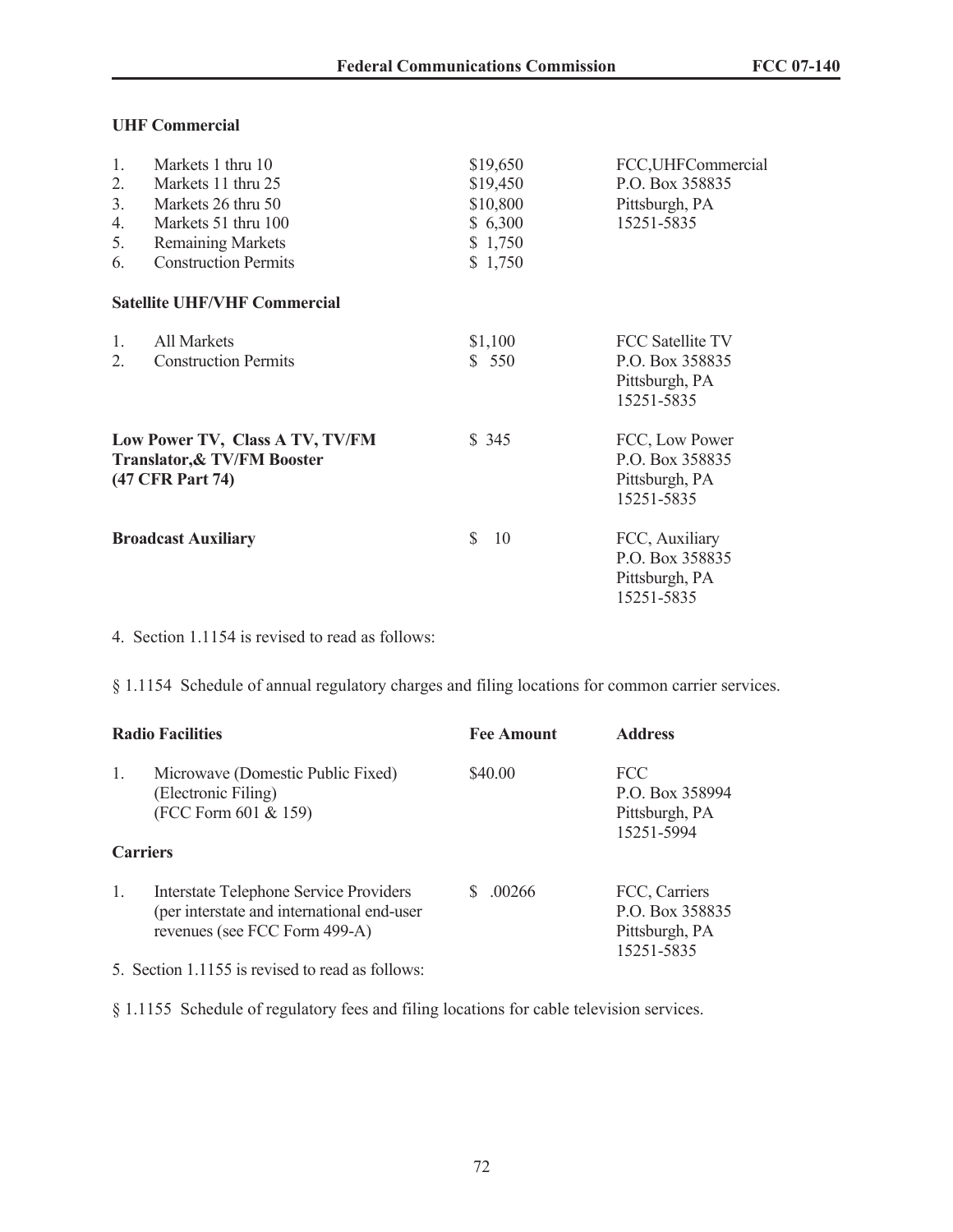|    |                                       | <b>Fee Amount</b> | <b>Address</b>  |
|----|---------------------------------------|-------------------|-----------------|
| 1. | <b>Cable Television Relay Service</b> | \$185             | FCC, Cable      |
|    | Cable TV System                       | \$ 75             | P.O. Box 358835 |
|    | (per subscriber)                      |                   | Pittsburgh, PA  |
|    |                                       |                   | 15251-5835      |

6. Section 1.1156 is revised to read as follows:

§ 1.1156 Schedule of regulatory fees and filing locations for international services.

| <b>Radio Facilities</b><br>International (HF)<br>$\mathbf{1}_{\cdot}$<br><b>Broadcast</b> |                                                                                                  | <b>Fee Amount</b><br>\$795 | <b>Address</b><br>FCC, International<br>P.O. Box 358835<br>Pittsburgh, PA<br>15251-5835 |
|-------------------------------------------------------------------------------------------|--------------------------------------------------------------------------------------------------|----------------------------|-----------------------------------------------------------------------------------------|
| 2.                                                                                        | <b>International Public</b><br>Fixed                                                             | \$1,875                    | FCC, International<br>P.O. Box 358835<br>Pittsburgh, PA<br>15251-5835                   |
| <b>Space Stations</b><br>(Geostationary Orbit)                                            |                                                                                                  | \$109,200                  | FCC, Space Stations<br>P.O. Box 358835<br>Pittsburgh, PA<br>15251-5835                  |
|                                                                                           | <b>Space Stations</b><br>(Non-Geostationary Orbit)                                               | \$116,475                  | FCC, Space Stations<br>P.O. Box 358835<br>Pittsburgh, PA<br>15251-5835                  |
|                                                                                           | <b>Earth Stations</b><br>Transmit/Receive &<br>Transmit Only (per authorization or registration) | \$185                      | FCC, Earth Station<br>P.O. Box 358835<br>Pittsburgh, PA<br>15251-5835                   |
| <b>Carriers</b>                                                                           | <b>International Bearer Circuits</b><br>(per active 64KB circuit or equivalent)                  | \$1.05                     | FCC, International<br>P.O. Box 358835<br>Pittsburgh, PA<br>15251-5835                   |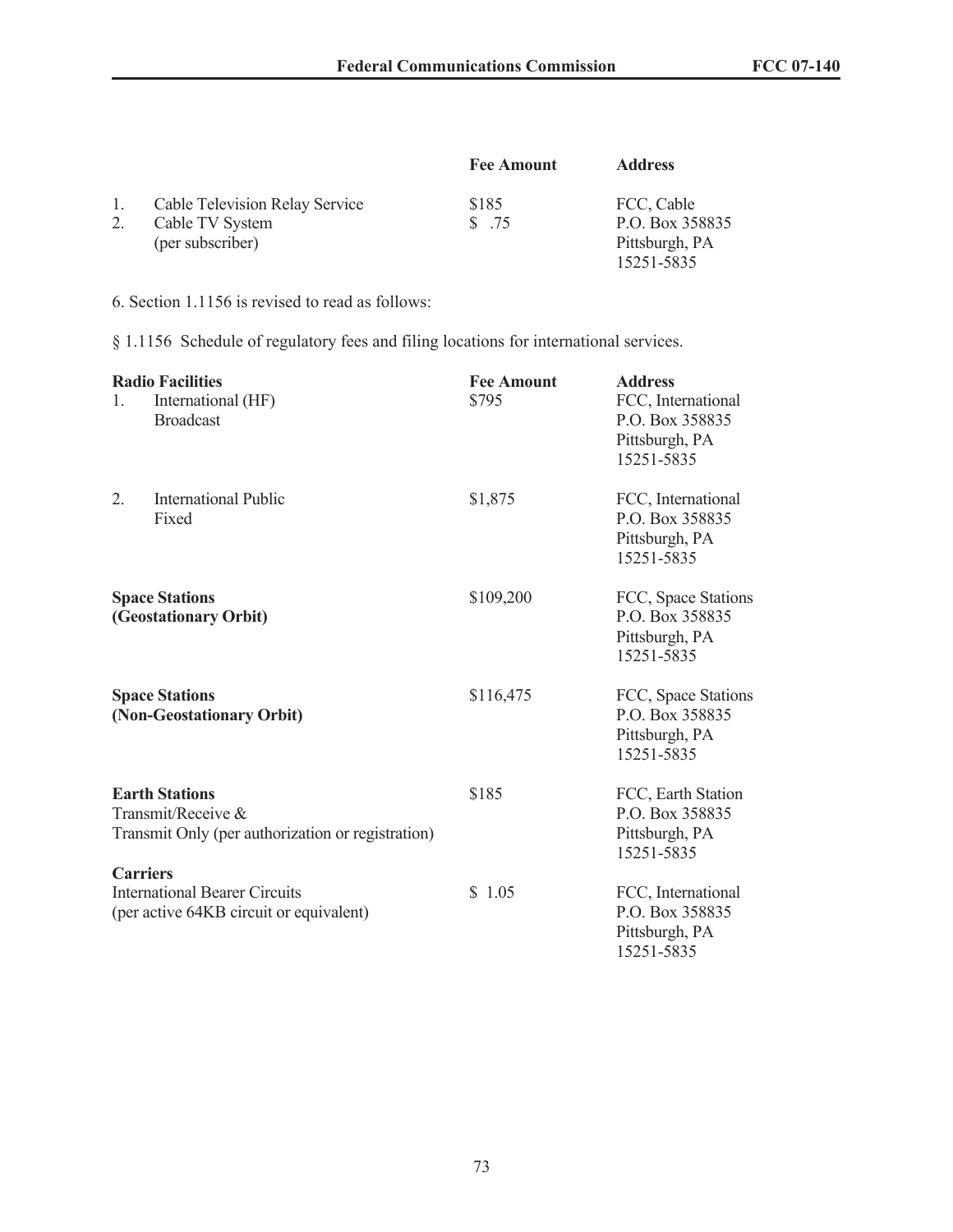## **STATEMENT OF COMMISSIONER MICHAEL J. COPPS APPROVING IN PART, CONCURRING IN PART**

## *Re: Assessment and Collection of Regulatory Fees for Fiscal Year 2007, Report and Order and Further Notice of Proposed Rulemaking in MD Docket 07-81*

I concur in today's item to emphasize my long-held and oft-repeated belief that the Commission should consider opening a formal rulemaking to address the adjustment of regulatory fees pursuant to section 9(b)(3) of the Act. In a rapidly-evolving communications marketplace, we need to look for ways to ensure that our regulatory fee methodologies continue to reflect the industries we regulate. In the absence of a separate rulemaking, I would have preferred to address the submarine cable issue in the *Further Notice* adopted herein. I hope that we act on the pending petition for rulemaking quickly.